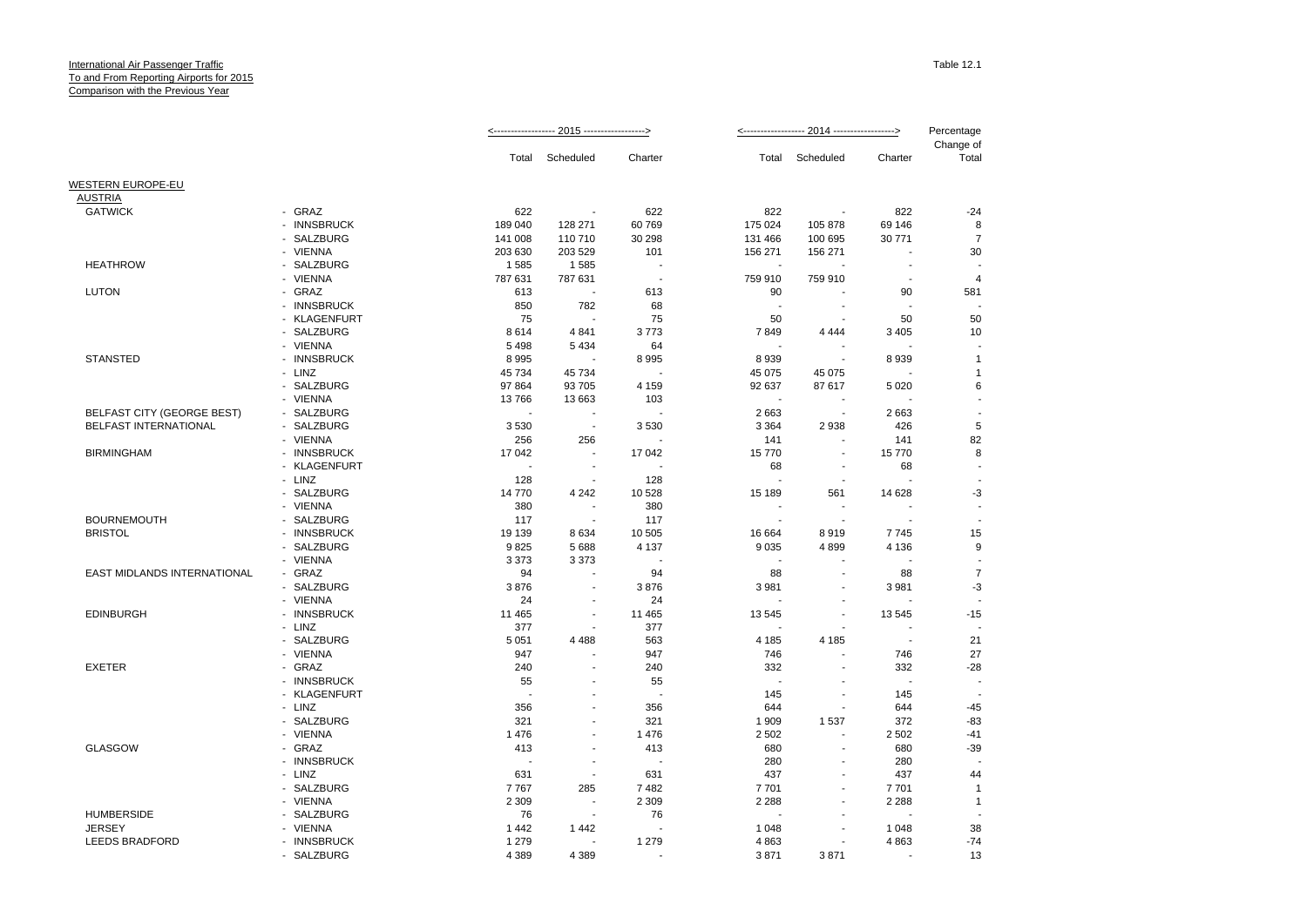|                             |                     |                          | 2015 --------------------- |                          |                          |                          | 2014 ------------------------- | Percentage              |
|-----------------------------|---------------------|--------------------------|----------------------------|--------------------------|--------------------------|--------------------------|--------------------------------|-------------------------|
|                             |                     | Total                    | Scheduled                  | Charter                  | Total                    | Scheduled                | Charter                        | Change of<br>Total      |
| LEEDS BRADFORD (Continued)  |                     |                          |                            |                          |                          |                          |                                |                         |
|                             | - VIENNA            | 278                      | ÷,                         | 278                      | 288                      |                          | 288                            | $-3$                    |
| LIVERPOOL (JOHN LENNON)     | - INNSBRUCK         | 4 2 3 6                  | 4 2 3 6                    |                          | 4759                     | 4759                     |                                | $-11$                   |
|                             | - SALZBURG          | 4570                     | 4570                       |                          | 4512                     | 4512                     | $\overline{\phantom{a}}$       | $\overline{\mathbf{1}}$ |
|                             | - VIENNA            |                          |                            |                          | 89                       |                          | 89                             |                         |
| <b>MANCHESTER</b>           | - INNSBRUCK         | 48 977                   | 11 131                     | 37 846                   | 43 211                   | 10 604                   | 32 607                         | 13                      |
|                             | - SALZBURG          | 35 488                   | 5824                       | 29 664                   | 32 972                   | 5 0 5 0                  | 27 922                         | 8                       |
|                             | - VIENNA            | 50 136                   | 50 129                     | $\overline{7}$           | 25 530                   | 25 530                   |                                | 96                      |
| <b>NEWCASTLE</b>            | - INNSBRUCK         | 4579                     | $\overline{\phantom{a}}$   | 4579                     | 4576                     |                          | 4576                           | $\mathbf 0$             |
|                             | - SALZBURG          | 10 005                   | $\overline{\phantom{a}}$   | 10 005                   | 10 176                   | $\blacksquare$           | 10 176                         | $-2$                    |
|                             | - VIENNA            | 292                      | 292                        |                          | 265                      | ÷.                       | 265                            | 10                      |
| <b>SOUTHAMPTON</b>          | - INNSBRUCK         | 2476                     |                            | 2476                     | 1969                     | $\overline{\phantom{a}}$ | 1969                           | 26                      |
|                             | - SALZBURG          | 1626                     | 1626                       |                          | 2 1 3 5                  | 2 1 3 5                  | $\overline{\phantom{a}}$       | $-24$                   |
| <b>Total AUSTRIA</b>        |                     | 1779336                  | 1 506 490                  | 272 846                  | 1 620 754                | 1 339 390                | 281 364                        | 10                      |
| <b>BELGIUM</b>              |                     |                          |                            |                          |                          |                          |                                |                         |
| <b>GATWICK</b>              | - BRUSSELS          | 93 791                   | 93 791                     |                          | 97 731                   | 97 731                   |                                | $-4$                    |
| <b>HEATHROW</b>             | - BRUSSELS          | 628 148                  | 628 148                    |                          | 574 569                  | 574 569                  |                                | 9                       |
| <b>LONDON CITY</b>          | - ANTWERP           | 58 548                   | 58 548                     |                          | 56 379                   | 56 379                   | ÷,                             | 4                       |
| <b>LUTON</b>                | - ANTWERP           |                          |                            |                          | 110                      |                          | 110                            |                         |
|                             | - BRUSSELS          | 168                      |                            | 168                      | 105                      |                          | 105                            | 60                      |
|                             | - CHARLEROI         | J.                       |                            |                          | 2                        | $\overline{a}$           | $\overline{2}$                 |                         |
|                             | - LIEGE             | 99                       | $\overline{\phantom{a}}$   | 99                       | 37                       |                          | 37                             | 168                     |
|                             | - OSTEND            | 74                       | $\overline{\phantom{a}}$   | 74                       | ÷.                       |                          |                                |                         |
|                             |                     |                          |                            |                          |                          |                          |                                |                         |
| SOUTHEND<br><b>STANSTED</b> | - ANTWERP           | 663<br>98                | 663<br>÷                   |                          | 10 662                   | 10 662                   | ÷.                             | $-94$                   |
|                             | - BRUSSELS          |                          |                            | 98                       |                          |                          |                                |                         |
| ABERDEEN                    | - OSTEND            | 43                       | $\overline{\phantom{a}}$   | 43                       | $\overline{\phantom{a}}$ | $\blacksquare$           | $\overline{\phantom{a}}$       |                         |
| BELFAST INTERNATIONAL       | - LIEGE             |                          |                            |                          | 41                       |                          | 41                             |                         |
| <b>BIRMINGHAM</b>           | - ANTWERP           | 764                      | 665                        | 99                       | 148                      |                          | 148                            | 416                     |
|                             | - BRUSSELS          | 143 643                  | 143 643                    |                          | 119 658                  | 119 658                  | $\overline{\phantom{a}}$       | 20                      |
|                             | - KORTRIJK/WEVELGEM | $\overline{\phantom{a}}$ |                            | $\overline{\phantom{a}}$ | 65                       |                          | 65                             |                         |
|                             | - LIEGE             | $\sim$                   | $\overline{\phantom{a}}$   | $\overline{a}$           | 42                       | $\overline{\phantom{a}}$ | 42                             |                         |
| <b>BRISTOL</b>              | - ANTWERP           | 55                       | ÷,                         | 55                       |                          |                          | J.                             |                         |
|                             | - BRUSSELS          | 56 638                   | 56 638                     |                          | 52 484                   | 52 449                   | 35                             | 8                       |
| <b>CARDIFF WALES</b>        | - ANTWERP           | 86                       |                            | 86                       |                          |                          |                                |                         |
|                             | - BRUSSELS          | 217                      | $\overline{\phantom{a}}$   | 217                      | 563                      | $\overline{a}$           | 563                            | $-61$                   |
| DURHAM TEES VALLEY          | - LIEGE             | 20                       |                            | 20                       | 34                       |                          | 34                             | $-41$                   |
| EAST MIDLANDS INTERNATIONAL | - BRUSSELS          | 23 6 68                  | 23 592                     | 76                       | 21 143                   | 21 143                   | $\overline{\phantom{a}}$       | 12                      |
|                             | - LIEGE             | 12                       |                            | 12                       |                          |                          |                                |                         |
| <b>EDINBURGH</b>            | - BRUSSELS          | 100 433                  | 99 928                     | 505                      | 89 642                   | 89 30 6                  | 336                            | 12                      |
|                             | - CHARLEROI         | 71 701                   | 71 701                     | ÷.                       | 63 3 64                  | 63 3 64                  | ÷                              | 13                      |
| <b>HUMBERSIDE</b>           | - ANTWERP           |                          |                            | $\blacksquare$           | 149                      | ä,                       | 149                            |                         |
|                             | - BRUSSELS          | ÷.                       |                            | $\overline{\phantom{a}}$ | 49                       | ÷                        | 49                             |                         |
|                             | - OSTEND            |                          |                            |                          | 430                      |                          | 430                            |                         |
| <b>ISLE OF MAN</b>          | - ANTWERP           | 80                       | ÷.                         | 80                       |                          | ÷                        | ÷.                             |                         |
| LIVERPOOL (JOHN LENNON)     | - ANTWERP           |                          |                            | ÷,                       | 47                       |                          | 47                             |                         |
|                             | - BRUSSELS          |                          |                            |                          | 82                       |                          | 82                             |                         |
|                             |                     | 199                      |                            | 199                      |                          |                          |                                |                         |
| <b>MANCHESTER</b>           | - ANTWERP           |                          |                            |                          |                          |                          |                                |                         |
|                             | - BRUSSELS          | 200 093                  | 199 676                    | 417                      | 164 827                  | 164 734                  | 93                             | 21                      |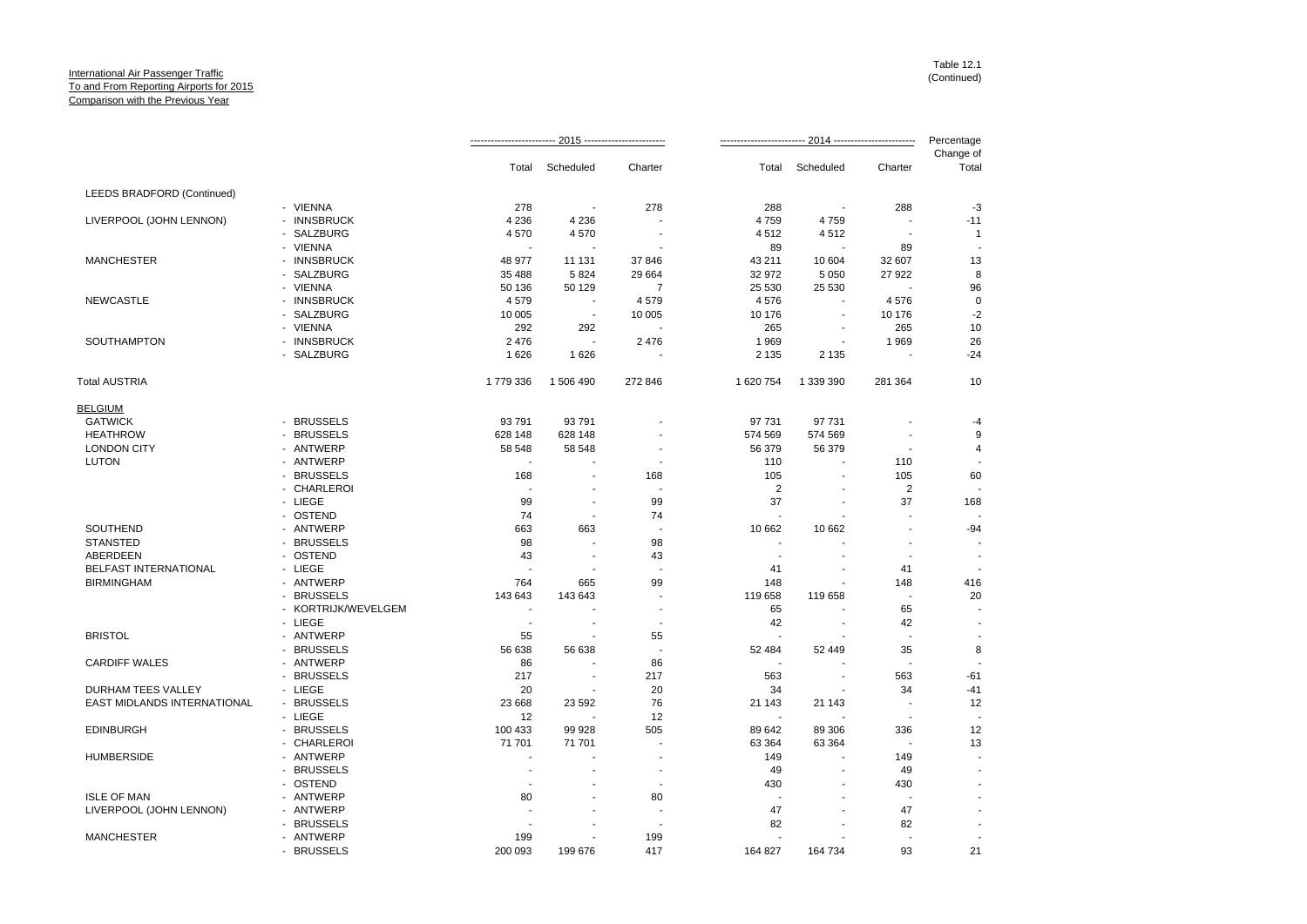|                             |             |                          |                |                          |                          |                          |                | Percentage               |
|-----------------------------|-------------|--------------------------|----------------|--------------------------|--------------------------|--------------------------|----------------|--------------------------|
|                             |             | Total                    | Scheduled      | Charter                  | Total                    | Scheduled                | Charter        | Change of<br>Total       |
| MANCHESTER (Continued)      |             |                          |                |                          |                          |                          |                |                          |
|                             | - CHARLEROI | 183 551                  | 183 551        |                          | 166 671                  | 166 671                  |                | 10                       |
|                             | - OSTEND    | 1688                     |                | 1688                     |                          |                          |                |                          |
| <b>NEWCASTLE</b>            | - BRUSSELS  | 26 403                   | 26 403         |                          | 20 549                   | 20 549                   |                | 28                       |
| OXFORD (KIDLINGTON)         | - ANTWERP   | 122                      |                | 122                      |                          |                          |                |                          |
| <b>SOUTHAMPTON</b>          | - ANTWERP   | 629                      | 629            | ÷.                       | ÷.                       |                          |                | ÷.                       |
| <b>Total BELGIUM</b>        |             | 1 591 634                | 1 587 576      | 4 0 5 8                  | 1 439 583                | 1 437 215                | 2 3 6 8        | 11                       |
| CROATIA                     |             |                          |                |                          |                          |                          |                |                          |
| <b>GATWICK</b>              | - DUBROVNIK | 199 741                  | 199 109        | 632                      | 191 478                  | 180 560                  | 10918          | $\overline{4}$           |
|                             | - PULA      | 31 582                   | 16 226         | 15 356                   | 15 358                   |                          | 15 3 58        | 106                      |
|                             | - SPLIT     | 124 661                  | 118 420        | 6 2 4 1                  | 112 199                  | 112 199                  |                | 11                       |
|                             | - ZAGREB    | $\sim$                   | $\sim$         |                          | 52 971                   | 52 971                   | $\overline{a}$ | $\overline{\phantom{a}}$ |
| <b>HEATHROW</b>             | - RIJEKA    | 89                       | 89             |                          |                          |                          |                |                          |
|                             | - SPLIT     | 18 4 45                  | 18 445         | $\overline{\phantom{a}}$ | 7962                     | 7962                     | $\overline{a}$ | 132                      |
|                             | - ZAGREB    | 181789                   | 181 479        | 310                      | 167 712                  | 167 712                  | $\blacksquare$ | 8                        |
| <b>LUTON</b>                | - DUBROVNIK | ÷.                       |                |                          | 29                       |                          | 29             |                          |
|                             | - PULA      | $\overline{\phantom{a}}$ |                | ٠.                       | 148                      | $\blacksquare$           | 148            |                          |
|                             | - SPLIT     | 49 4 24                  | 49 4 24        |                          | 15 859                   | 15 859                   | $\overline{a}$ | 212                      |
|                             | - ZAGREB    | 194                      |                | 194                      |                          |                          | $\blacksquare$ |                          |
| <b>STANSTED</b>             | - DUBROVNIK | 19 137                   | 19 137         |                          | 19 901                   | 19649                    | 252            | $-4$                     |
|                             | - OSIJEK    | 20 980                   | 20 980         |                          | 18 110                   | 18 110                   |                | 16                       |
|                             | - PULA      | 22 9 27                  | 22 9 27        |                          | 25 477                   | 25 477                   | J.             | $-10$                    |
|                             | - RIJEKA    | 8670                     | 8670           |                          | 7976                     | 7976                     |                | 9                        |
|                             | - SPLIT     | 16 002                   | 16 002         |                          | 15 953                   | 15 953                   |                | $\mathbf 0$              |
|                             | - ZADAR     | 33 211                   | 33 211         |                          | 33 965                   | 33 965                   |                | $-2$                     |
| ABERDEEN                    | - RIJEKA    | 359                      |                | 359                      |                          |                          |                |                          |
| BELFAST INTERNATIONAL       | - DUBROVNIK | 5860                     | 5860           |                          | 6 1 5 7                  | 6 0 3 3                  | 124            | $-5$                     |
|                             | - SPLIT     | 5 4 4 2                  | 5 1 4 6        | 296                      | 699                      |                          | 699            | 679                      |
| <b>BIRMINGHAM</b>           | - DUBROVNIK | 27 595                   | 27 595         |                          | 35 480                   | 26 475                   | 9 0 0 5        | $-22$                    |
|                             | - OSIJEK    |                          |                |                          | 81                       |                          | 81             |                          |
|                             | - PULA      | 15 261                   | $\blacksquare$ | 15 261                   | 13 951                   | $\overline{\phantom{a}}$ | 13 951         | 9                        |
|                             | - SPLIT     |                          |                |                          | 17 346                   | 17 346                   |                |                          |
| <b>BOURNEMOUTH</b>          | - DUBROVNIK | $\blacksquare$           |                |                          | 289                      |                          | 289            | $\overline{\phantom{a}}$ |
|                             |             |                          |                |                          | $\overline{\phantom{a}}$ |                          |                | $\overline{a}$           |
| <b>BRISTOL</b>              | - DUBROVNIK | 9076                     | 9076           |                          |                          |                          |                |                          |
|                             | - PULA      | 6860                     |                | 6860                     |                          |                          |                |                          |
|                             | - SPLIT     | 16897                    | 16897          |                          | 15 4 69                  | 15 4 69                  |                | 9                        |
| <b>CARDIFF WALES</b>        | - DUBROVNIK | 185                      |                | 185                      | 290                      |                          | 290            | $-36$                    |
|                             | - OSIJEK    | $\sim$                   |                |                          | 130                      | $\overline{\phantom{a}}$ | 130            |                          |
| EAST MIDLANDS INTERNATIONAL | - DUBROVNIK | 12 4 25                  | 12 4 25        |                          | 11 453                   | 11 252                   | 201            | 8                        |
| <b>EDINBURGH</b>            | - DUBROVNIK | 23 290                   | 23 290         |                          | 28 25 8                  | 28 258                   | ÷              | $-18$                    |
|                             | - PULA      | 5015                     | 5015           |                          | 4737                     | 4737                     |                | 6                        |
|                             | - SPLIT     | 5 0 3 0                  | 5 0 3 0        |                          | 143                      | 143                      | $\blacksquare$ | 3417                     |
| <b>EXETER</b>               | - DUBROVNIK | $\overline{\phantom{a}}$ |                |                          | 550                      |                          | 550            |                          |
| <b>GLASGOW</b>              | - DUBROVNIK | 11 141                   | 10 588         | 553                      | 603                      |                          | 603            | 1748                     |
|                             | - SPLIT     | 11 439                   | 11 439         |                          | 7481                     | 7481                     |                | 53                       |
|                             | - ZAGREB    | $\sim$                   |                |                          | 811                      |                          | 811            |                          |
| <b>HUMBERSIDE</b>           | - DUBROVNIK |                          |                |                          | 294                      |                          | 294            |                          |
| <b>INVERNESS</b>            | - DUBROVNIK |                          |                |                          | 587                      |                          | 587            |                          |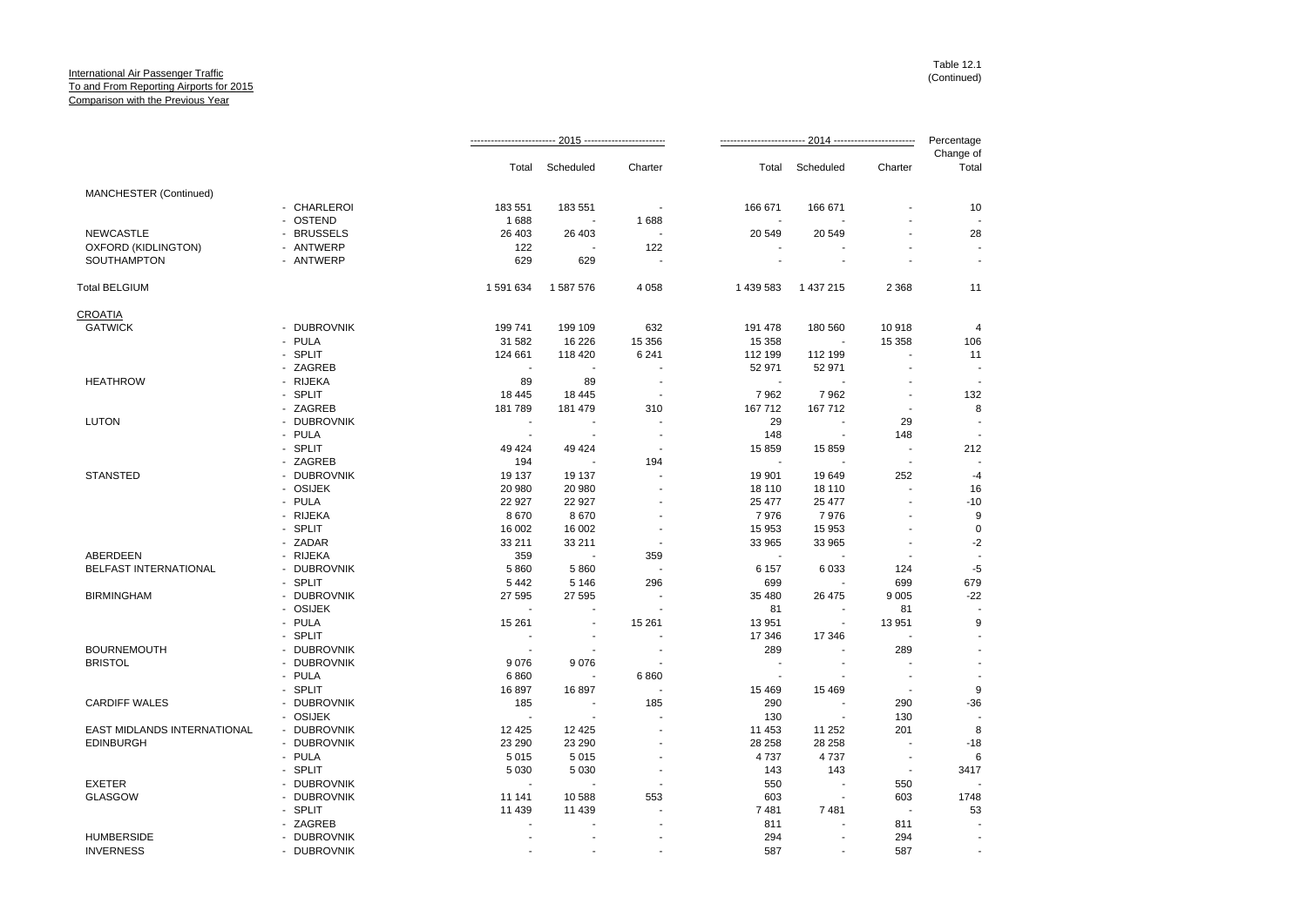|                              |             |           | $2015 -$  |         |           | 2014 ---------           |          | Percentage         |
|------------------------------|-------------|-----------|-----------|---------|-----------|--------------------------|----------|--------------------|
|                              |             | Total     | Scheduled | Charter | Total     | Scheduled                | Charter  | Change of<br>Total |
|                              |             |           |           |         |           |                          |          |                    |
| <b>ISLE OF MAN</b>           | - DUBROVNIK |           |           |         | 298       |                          | 298      |                    |
| <b>JERSEY</b>                | - DUBROVNIK |           |           |         | 270       |                          | 270      |                    |
| <b>LEEDS BRADFORD</b>        | - DUBROVNIK | 12 5 69   | 12 5 69   |         | 12 532    | 12 532                   |          | 0                  |
|                              | - PULA      | 4 9 6 6   | 4 9 6 6   |         | 4 670     | 4670                     |          | 6                  |
|                              | - SPLIT     | 4 9 8 0   | 4 9 8 0   |         | 4 9 2 9   | 4929                     |          | $\overline{1}$     |
| <b>MANCHESTER</b>            | - DUBROVNIK | 49 104    | 49 104    |         | 57 007    | 46 911                   | 10 096   | $-14$              |
|                              | - PULA      | 24 24 6   | 8751      | 15 4 95 | 25 089    | 9767                     | 15 3 22  | $-3$               |
|                              | - SPLIT     | 31 054    | 22 913    | 8 1 4 1 | 10 325    | 10 325                   |          | 201                |
|                              | - ZADAR     | 20 168    | 20 168    |         | 17845     | 17845                    |          | 13                 |
|                              | - ZAGREB    | 96        | $\sim$    | 96      |           |                          |          |                    |
| <b>NEWCASTLE</b>             | - DUBROVNIK | 19896     | 19896     |         | 10 460    | 10 460                   |          | 90                 |
|                              | - PULA      |           |           |         | 2 5 5 8   | 2558                     |          |                    |
|                              | - SPLIT     | 8852      | 8852      |         |           |                          |          |                    |
| <b>NORWICH</b>               | - DUBROVNIK |           |           |         | 296       |                          | 296      |                    |
| <b>Total CROATIA</b>         |             | 1 058 658 | 988 679   | 69 979  | 976 186   | 895 584                  | 80 602   | 8                  |
| <b>CYPRUS</b>                |             |           |           |         |           |                          |          |                    |
| <b>GATWICK</b>               | - LARNACA   | 273 777   | 193 429   | 80 348  | 281 269   | 199 661                  | 81 608   | $-3$               |
|                              | - PAPHOS    | 357 614   | 248 397   | 109 217 | 341 589   | 255 442                  | 86 147   | 5                  |
| <b>HEATHROW</b>              | - LARNACA   | 279 038   | 279 038   |         | 230 807   | 230 807                  |          | 21                 |
| <b>LUTON</b>                 | - LARNACA   | 53 307    | 44 367    | 8940    | 46 535    | 37 263                   | 9 2 7 2  | 15                 |
|                              | - PAPHOS    | 77 908    | 48 363    | 29 545  | 74 386    | 50 901                   | 23 4 8 5 | 5                  |
| <b>STANSTED</b>              | - LARNACA   | 2413      | 2 2 8 7   | 126     | 26 50 5   | 26 347                   | 158      | $-91$              |
|                              | - PAPHOS    | 156 241   | 134 665   | 21 576  | 122 531   | 102 249                  | 20 28 2  | 28                 |
| <b>BELFAST INTERNATIONAL</b> | - LARNACA   | 19 327    |           | 19 327  | 12734     |                          | 12734    | 52                 |
| <b>BIRMINGHAM</b>            | - LARNACA   | 109 752   | 65 886    | 43 866  | 101 349   | 66 094                   | 35 255   | 8                  |
|                              | - PAPHOS    | 77 985    | 28 770    | 49 215  | 63 259    | 22 254                   | 41 005   | 23                 |
| <b>BOURNEMOUTH</b>           | - PAPHOS    | 13 5 23   |           | 13 5 23 | 12 922    |                          | 12 9 22  | 5                  |
| <b>BRISTOL</b>               | - LARNACA   | 25 888    | $\sim$    | 25 888  | 21 401    | $\sim$                   | 21 401   | 21                 |
|                              | - PAPHOS    | 56 062    | 43 554    | 12 508  | 57 015    | 42 457                   | 14 5 58  | $-2$               |
| <b>CARDIFF WALES</b>         | - LARNACA   | 17985     |           | 17 985  | 18 261    |                          | 18 261   | $-2$               |
|                              | - PAPHOS    | 13747     |           | 13747   | 12 163    | ÷.                       | 12 163   | 13                 |
| DONCASTER SHEFFIELD          | - PAPHOS    | 23 159    |           | 23 159  | 22 140    | $\sim$                   | 22 140   | 5                  |
| EAST MIDLANDS INTERNATIONAL  | - LARNACA   | 29 4 79   | 7791      | 21 688  | 27 635    | 7679                     | 19 956   | $\overline{7}$     |
|                              | - PAPHOS    | 68 433    | 20 177    | 48 256  | 65 810    | 19 427                   | 46 383   | $\overline{4}$     |
| <b>EDINBURGH</b>             | - PAPHOS    | 44 664    | 33 902    | 10762   | 45 746    | 35 694                   | 10 052   | $-2$               |
| <b>EXETER</b>                | - LARNACA   | 9512      |           | 9512    | 8 9 9 7   |                          | 8 9 9 7  | 6                  |
|                              | - PAPHOS    | 13797     | $\sim$    | 13797   | 13 310    | $\overline{\phantom{a}}$ | 13 3 10  | $\overline{4}$     |
| <b>GLASGOW</b>               | - LARNACA   | 44 102    | 8991      | 35 111  | 30 909    | $\blacksquare$           | 30 909   | 43                 |
|                              | - PAPHOS    | 45 518    | 18 472    | 27 046  | 35 735    | 19 0 25                  | 16710    | 27                 |
| <b>LEEDS BRADFORD</b>        | - LARNACA   | 37 756    | 37 756    |         | 35 610    | 35 455                   | 155      | 6                  |
|                              | - PAPHOS    | 24 541    | 24 541    |         | 23 769    | 23 769                   |          | 3                  |
| LIVERPOOL (JOHN LENNON)      | - LARNACA   | 34 555    | 34 555    |         | 32 7 27   | 32 727                   | $\sim$   | 6                  |
| <b>MANCHESTER</b>            | - LARNACA   | 138 707   | 38 680    | 100 027 | 160 829   | 95 378                   | 65 451   | $-14$              |
|                              | - PAPHOS    | 267 604   | 154 613   | 112 991 | 289 243   | 197 059                  | 92 184   | $-7$               |
| <b>NEWCASTLE</b>             | - LARNACA   | 40 899    | 7809      | 33 090  | 30 315    |                          | 30 315   | 35                 |
|                              | - PAPHOS    | 46 336    | 20 379    | 25 957  | 47 541    | 24 090                   | 23 4 51  | $-3$               |
| <b>Total CYPRUS</b>          |             | 2 403 629 | 1496422   | 907 207 | 2 293 042 | 1 523 778                | 769 264  | 5                  |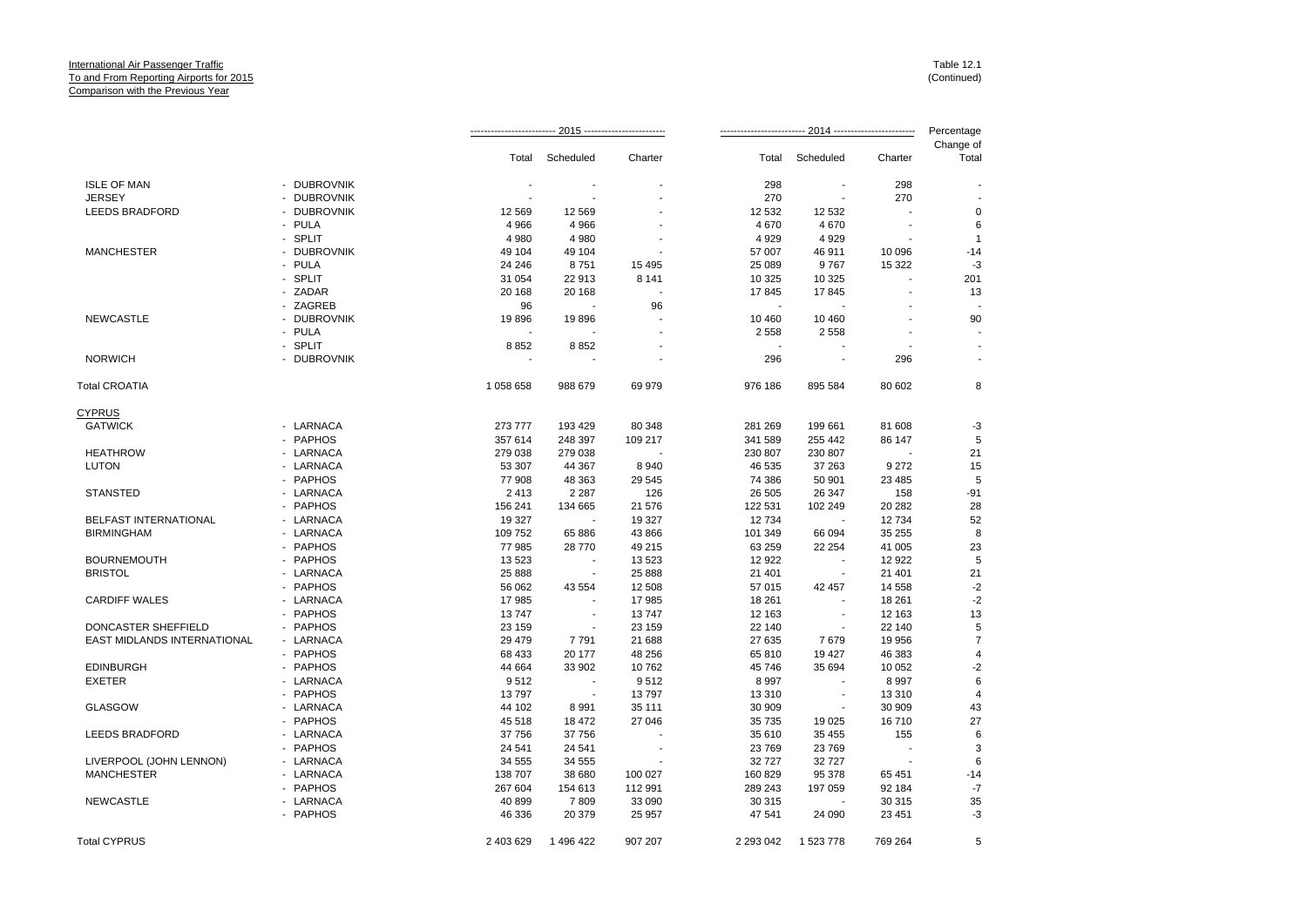|                          |                     |                          |                          |                          |                          |                |                          | Percentage         |
|--------------------------|---------------------|--------------------------|--------------------------|--------------------------|--------------------------|----------------|--------------------------|--------------------|
|                          |                     | Total                    | Scheduled                | Charter                  | Total                    | Scheduled      | Charter                  | Change of<br>Total |
| <b>DENMARK</b>           |                     |                          |                          |                          |                          |                |                          |                    |
| <b>GATWICK</b>           | - AALBORG           | 28 2 21                  | 28 221                   |                          | 30 985                   | 30 888         | 97                       | -9                 |
|                          | - COPENHAGEN        | 724 417                  | 724 417                  |                          | 734 328                  | 734 328        | $\overline{\phantom{a}}$ | $-1$               |
| <b>HEATHROW</b>          | - COPENHAGEN        | 997 988                  | 997 988                  |                          | 997 463                  | 997 195        | 268                      | $\mathbf 0$        |
| <b>LONDON CITY</b>       | - BILLUND           | 23 4 28                  | 23 4 28                  |                          | 20 079                   | 20 079         | ÷.                       | 17                 |
| <b>LUTON</b>             | - BILLUND           | 25                       |                          | 25                       |                          |                | $\overline{\phantom{a}}$ |                    |
|                          | - COPENHAGEN        | 408 929                  | 408 929                  |                          | 22 530                   | 22 530         | $\overline{\phantom{a}}$ | 1715               |
|                          | - ODENSE            | 46                       |                          | 46                       | 19                       |                | 19                       | 142                |
|                          | - ROSKILDE          | 112                      | $\sim$                   | 112                      |                          |                | $\overline{\phantom{a}}$ |                    |
|                          | - SONDERBORG        | ÷,                       |                          |                          | 93                       |                | 93                       |                    |
| <b>STANSTED</b>          | - AARHUS (TIRSTRUP) | 90 344                   | 90 344                   |                          | 81 219                   | 81 219         |                          | 11                 |
|                          | - BILLUND           | 258 203                  | 258 203                  |                          | 256 523                  | 256 523        | ٠                        | $\overline{1}$     |
|                          | - COPENHAGEN        | 22 551                   | 22 5 51                  |                          | 147 577                  | 147 577        | $\overline{\phantom{a}}$ | $-85$              |
| ABERDEEN                 | - COPENHAGEN        | 50 838                   | 50 838                   |                          | 53 045                   | 53 045         | ÷.                       | $-4$               |
|                          | - ESBJERG           | 9991                     | 9 4 3 3                  | 558                      | 11 964                   | 11 842         | 122                      | $-16$              |
| BELFAST INTERNATIONAL    | - COPENHAGEN        | 61                       |                          | 61                       | $\overline{\phantom{a}}$ |                |                          |                    |
| <b>BIRMINGHAM</b>        | - COPENHAGEN        | 93 013                   | 92 894                   | 119                      | 95 671                   | 95 671         |                          | $-3$               |
| <b>BOURNEMOUTH</b>       | - BILLUND           | 88                       | $\overline{\phantom{a}}$ | 88                       | ٠                        |                |                          |                    |
|                          | - KARUP             | 47                       | $\sim$                   | 47                       | ٠                        | $\overline{a}$ | $\overline{\phantom{a}}$ |                    |
| <b>BRISTOL</b>           | - COPENHAGEN        | 39 254                   | 39 254                   | $\overline{a}$           | 50 186                   | 50 186         | $\overline{\phantom{a}}$ | $-22$              |
| CITY OF DERRY (EGLINTON) | - BILLUND           |                          |                          |                          | 96                       |                | 96                       |                    |
| DONCASTER SHEFFIELD      | - COPENHAGEN        | $\sim$                   |                          | $\blacksquare$           | 60                       |                | 60                       |                    |
| <b>DUNDEE</b>            | - BILLUND           | 18                       | ٠                        | 18                       |                          |                |                          |                    |
|                          | - ODENSE            |                          |                          | $\overline{\phantom{a}}$ | 61                       |                | 61                       |                    |
| <b>EDINBURGH</b>         | - BILLUND           | 425                      | ٠                        | 425                      | 431                      | ٠              | 431                      | $-1$               |
|                          | - COPENHAGEN        | 191 896                  | 191 896                  | $\overline{a}$           | 121 349                  | 121 349        | $\overline{\phantom{a}}$ | 58                 |
|                          | - ODENSE            | $\overline{\phantom{a}}$ |                          | . .                      | 181                      |                | 181                      |                    |
| <b>EXETER</b>            | - COPENHAGEN        | 10                       |                          | 10                       |                          |                |                          |                    |
| <b>GLASGOW</b>           | - COPENHAGEN        | 889                      | $\overline{a}$           | 889                      |                          |                |                          |                    |
| <b>HUMBERSIDE</b>        | - BILLUND           | 31                       |                          | 31                       |                          |                |                          |                    |
|                          | - COPENHAGEN        | ÷.                       | ÷                        |                          | 1 5 3 5                  | 1535           | $\overline{\phantom{a}}$ |                    |
| <b>JERSEY</b>            | - BILLUND           | ÷                        | ۰.                       |                          | 85                       |                | 85                       |                    |
| <b>LEEDS BRADFORD</b>    | - COPENHAGEN        | 276                      | 276                      |                          | 3 0 9 7                  | 3 0 3 3        | 64                       | $-91$              |
| LIVERPOOL (JOHN LENNON)  | - COPENHAGEN        | $\overline{\phantom{a}}$ |                          |                          | 4725                     | 4639           | 86                       |                    |
| <b>MANCHESTER</b>        | - AARHUS (TIRSTRUP) | 5 1 9 7                  | 5 1 9 7                  |                          | 6 0 98                   | 6098           |                          | $-15$              |
|                          | - BILLUND           | 22 373                   | 22 373                   |                          | 24 078                   | 24 078         | ٠                        | $-7$               |
|                          | - COPENHAGEN        | 297 187                  | 297 187                  |                          | 294 885                  | 294 885        |                          | $\mathbf{1}$       |
| <b>NEWCASTLE</b>         | - COPENHAGEN        | 22798                    | 22 542                   | 256                      | 20 20 2                  | 20 20 2        |                          | 13                 |
|                          | - ESBJERG           | 282                      | $\sim$                   | 282                      |                          |                |                          |                    |
| <b>NORWICH</b>           | - BILLUND           | 182                      |                          | 182                      |                          |                |                          |                    |
| SOUTHAMPTON              | - BILLUND           | 170                      | $\blacksquare$           | 170                      |                          |                |                          |                    |
|                          | - KARUP             | 44                       |                          | 44                       |                          |                |                          |                    |
| <b>Total DENMARK</b>     |                     | 3 289 334                | 3 285 971                | 3 3 6 3                  | 2 978 565                | 2 976 902      | 1663                     | 10                 |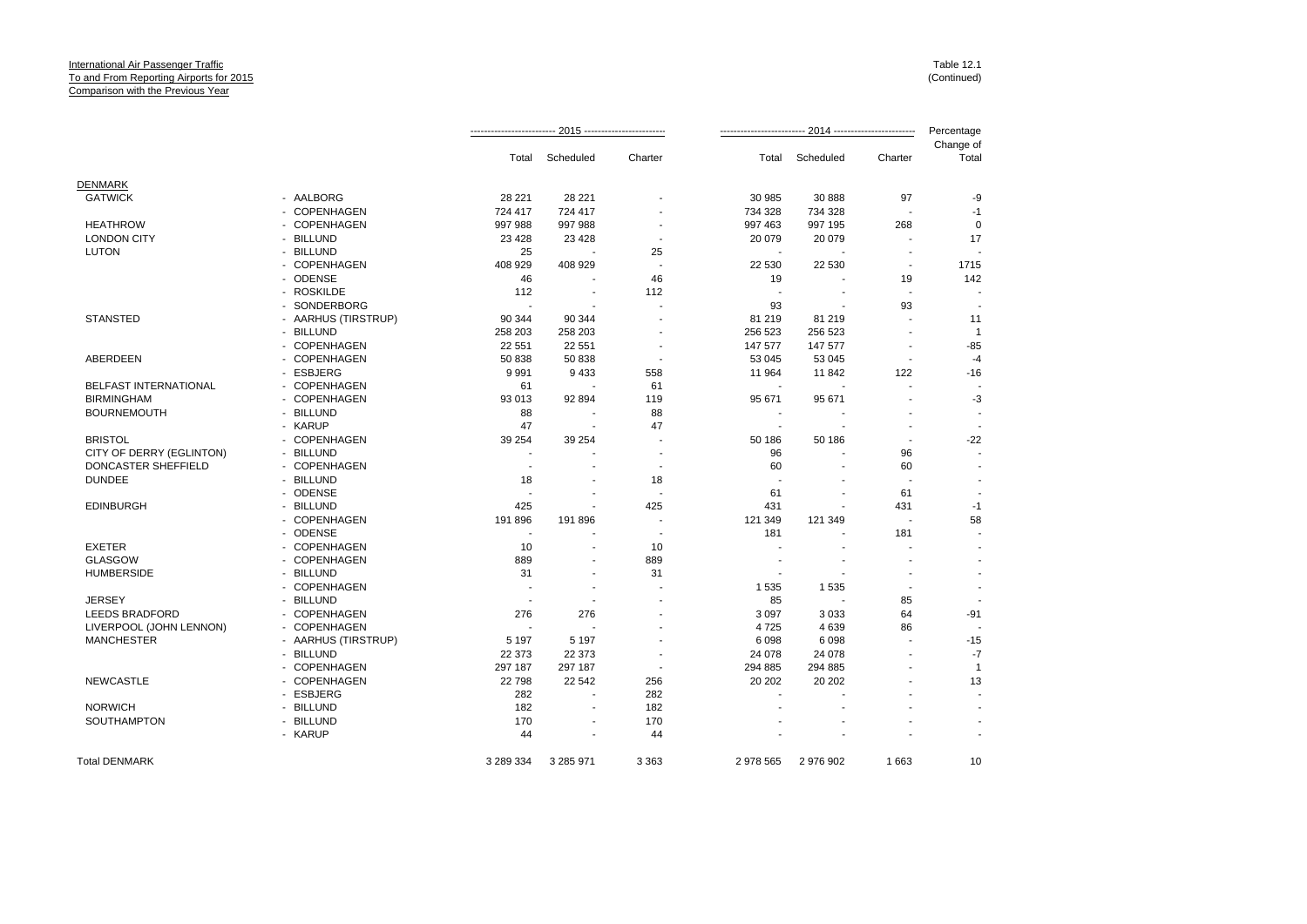|                                   |             | Total                    | Scheduled                | Charter                  | Total   | Scheduled                | Charter                  | Change of<br>Total |
|-----------------------------------|-------------|--------------------------|--------------------------|--------------------------|---------|--------------------------|--------------------------|--------------------|
| <b>FINLAND</b>                    |             |                          |                          |                          |         |                          |                          |                    |
| <b>GATWICK</b>                    | - ENONTEKIO | 4 0 1 5                  |                          | 4 0 1 5                  | 4570    |                          | 4570                     | $-12$              |
|                                   | - HELSINKI  | 183 174                  | 183 174                  |                          | 202 065 | 202 065                  |                          | -9                 |
|                                   | - IVALO     | 8738                     |                          | 8738                     | 7 3 6 6 |                          | 7 3 6 6                  | 19                 |
|                                   | - KITTILA   | 19581                    | 177                      | 19 4 04                  | 17914   | $\tilde{\phantom{a}}$    | 17914                    | 9                  |
|                                   | - KUUSAMO   | 3579                     |                          | 3579                     | 3806    |                          | 3 8 0 6                  | $-6$               |
|                                   | - ROVANIEMI | 10721                    |                          | 10721                    | 8 3 5 5 |                          | 8 3 5 5                  | 28                 |
|                                   | - TAMPERE   |                          |                          | $\overline{\phantom{a}}$ | 101     |                          | 101                      |                    |
| <b>HEATHROW</b>                   | - HELSINKI  | 655 532                  | 655 532                  | $\overline{\phantom{a}}$ | 638 495 | 638 495                  |                          | 3                  |
| <b>LUTON</b>                      | - ENONTEKIO | 378                      |                          | 378                      |         |                          |                          |                    |
|                                   | - IVALO     | 317                      |                          | 317                      | 284     |                          | 284                      | 12                 |
|                                   | - KITTILA   | 62                       |                          | 62                       |         |                          | $\overline{\phantom{a}}$ |                    |
|                                   | - TAMPERE   | 59                       |                          | 59                       |         |                          |                          |                    |
| <b>STANSTED</b>                   | - ENONTEKIO | 1 6 3 4                  |                          | 1 6 3 4                  | 664     |                          | 664                      | 146                |
|                                   | - IVALO     | 1079                     | $\blacksquare$           | 1 0 7 9                  |         |                          |                          |                    |
|                                   | - ROVANIEMI | 374                      | ÷.                       | 374                      | 380     |                          | 380                      | $-2$               |
|                                   | - TAMPERE   | 42 021                   | 42 021                   | $\overline{\phantom{a}}$ | 51 325  | 51 325                   |                          | $-18$              |
| ABERDEEN                          | - ENONTEKIO | 376                      |                          | 376                      |         |                          |                          |                    |
| <b>BELFAST CITY (GEORGE BEST)</b> | - HELSINKI  | 72                       | ÷.                       | 72                       | ÷.      | ÷.                       | $\overline{a}$           |                    |
| BELFAST INTERNATIONAL             | - HELSINKI  | 360                      | $\blacksquare$           | 360                      |         |                          |                          |                    |
|                                   | - ROVANIEMI | 1692                     | ÷.                       | 1692                     | 1 2 5 6 | ÷                        | 1 2 5 6                  | 35                 |
| <b>BIRMINGHAM</b>                 | - ENONTEKIO | 1968                     |                          | 1968                     | 1971    |                          | 1971                     | $\mathbf 0$        |
|                                   | - IVALO     | 360                      | $\overline{a}$           | 360                      |         |                          |                          |                    |
|                                   | - KITTILA   | 947                      |                          | 947                      | 5 0 3 9 | $\overline{\phantom{a}}$ | 5 0 3 9                  | $-81$              |
|                                   |             | 3798                     |                          | 3798                     | 3 4 3 6 | ÷.                       |                          | 11                 |
|                                   | - ROVANIEMI |                          |                          |                          |         |                          | 3 4 3 6                  |                    |
| <b>BOURNEMOUTH</b>                | - ENONTEKIO | 378                      |                          | 378                      | 330     | $\sim$                   | 330                      | 15                 |
|                                   | - KITTILA   |                          | ÷,                       |                          | 189     |                          | 189                      |                    |
| <b>BRISTOL</b>                    | - ENONTEKIO | 1737                     |                          | 1737                     | 1691    |                          | 1691                     | 3                  |
|                                   | - IVALO     | 1 3 8 7                  | $\blacksquare$           | 1 3 8 7                  | 1 1 8 0 | ÷.                       | 1 1 8 0                  | 18                 |
|                                   | - KITTILA   | 4757                     |                          | 4757                     | 3 0 28  |                          | 3 0 28                   | 57                 |
|                                   | - ROVANIEMI | 432                      | $\blacksquare$           | 432                      |         | $\overline{\phantom{a}}$ |                          |                    |
| <b>CARDIFF WALES</b>              | - ENONTEKIO | 336                      | $\overline{\phantom{a}}$ | 336                      | 169     | $\overline{\phantom{a}}$ | 169                      | 99                 |
| DONCASTER SHEFFIELD               | - ENONTEKIO | 727                      |                          | 727                      | 672     |                          | 672                      | 8                  |
|                                   | - KITTILA   | 378                      | $\blacksquare$           | 378                      |         | ÷                        | $\overline{\phantom{a}}$ |                    |
| EAST MIDLANDS INTERNATIONAL       | - ENONTEKIO | 1 2 8 5                  | $\overline{\phantom{a}}$ | 1 2 8 5                  | 964     |                          | 964                      | 33                 |
|                                   | - IVALO     | 700                      | ÷                        | 700                      | 880     | ÷.                       | 880                      | $-20$              |
|                                   | - KITTILA   | 3 0 6 0                  |                          | 3 0 6 0                  | 3 4 2 3 |                          | 3 4 2 3                  | $-11$              |
|                                   | - ROVANIEMI | 1881                     | $\blacksquare$           | 1881                     | 1 1 5 8 | $\overline{a}$           | 1 1 5 8                  | 62                 |
| <b>EDINBURGH</b>                  | - ENONTEKIO | 1011                     | $\blacksquare$           | 1011                     | 625     |                          | 625                      | 62                 |
|                                   | - HELSINKI  | $\overline{\phantom{a}}$ |                          |                          | 64      | ÷                        | 64                       |                    |
|                                   | - IVALO     | 327                      |                          | 327                      | 592     |                          | 592                      | $-45$              |
|                                   | - JOENSUU   |                          |                          | $\overline{\phantom{a}}$ | 20      |                          | 20                       |                    |
|                                   | - KITTILA   | 378                      |                          | 378                      | 442     |                          | 442                      | $-14$              |
| <b>EXETER</b>                     | - ENONTEKIO | 334                      |                          | 334                      | 330     |                          | 330                      | $\overline{1}$     |
|                                   | - IVALO     | 275                      |                          | 275                      |         |                          | $\overline{\phantom{a}}$ |                    |
| <b>GLASGOW</b>                    | - ENONTEKIO | 671                      | $\blacksquare$           | 671                      | 926     |                          | 926                      | $-28$              |
|                                   | - HELSINKI  |                          |                          |                          | 66      |                          | 66                       |                    |
|                                   | - IVALO     | 345                      |                          | 345                      |         |                          |                          |                    |
|                                   | - KITTILA   | 882                      |                          | 882                      | 442     |                          | 442                      | 100                |
|                                   | - ROVANIEMI | 441                      |                          | 441                      | 906     |                          | 906                      | $-51$              |
| <b>HUMBERSIDE</b>                 | - ENONTEKIO | 372                      |                          | 372                      | 330     |                          | 330                      | 13                 |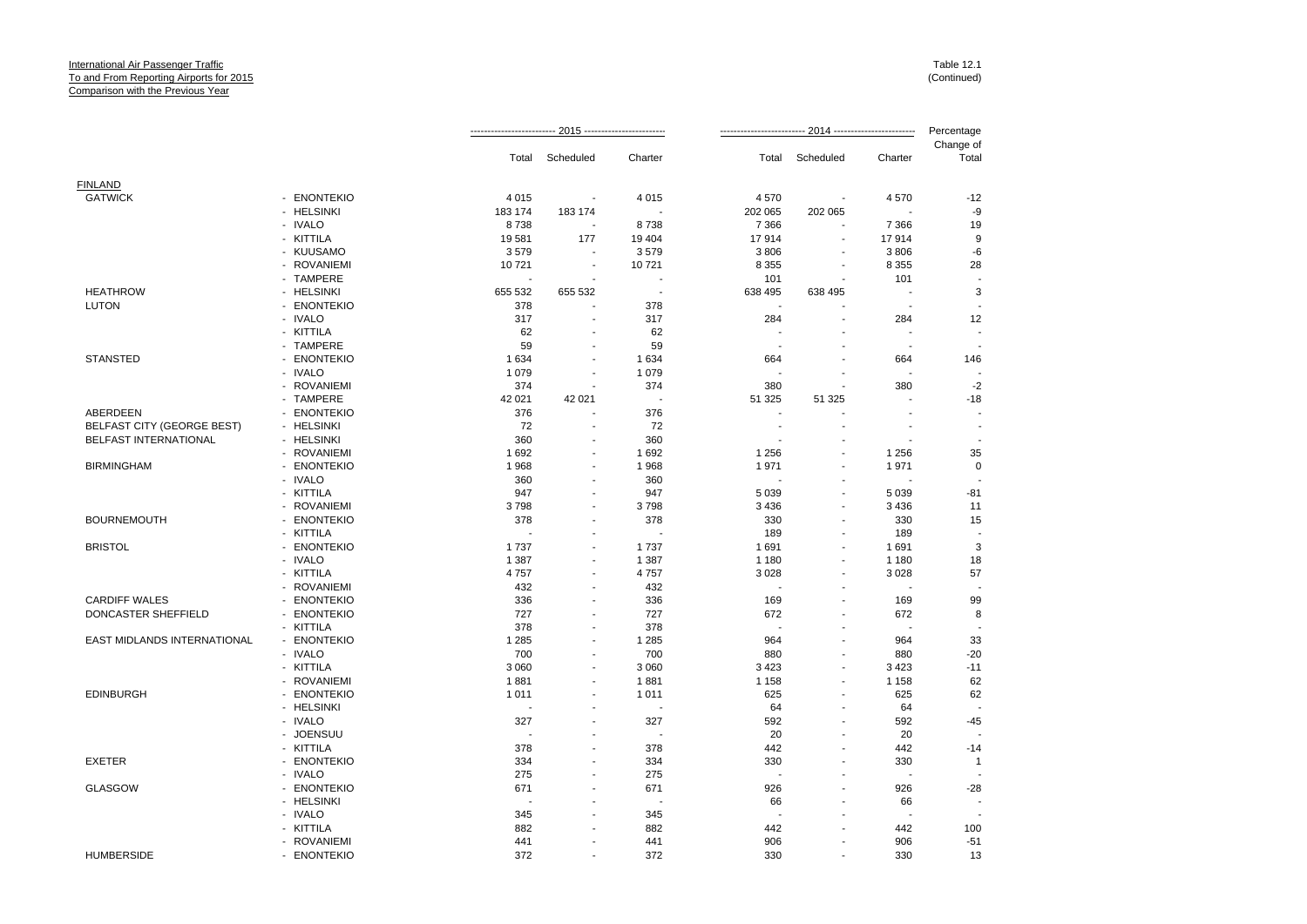|                         |                                |                          |                          |         |           |           |                          | Percentage         |
|-------------------------|--------------------------------|--------------------------|--------------------------|---------|-----------|-----------|--------------------------|--------------------|
|                         |                                |                          | Total Scheduled          | Charter | Total     | Scheduled | Charter                  | Change of<br>Total |
| HUMBERSIDE (Continued)  |                                |                          |                          |         |           |           |                          |                    |
|                         | - ROVANIEMI                    |                          |                          |         | 424       |           | 424                      |                    |
| <b>JERSEY</b>           | - HELSINKI                     | 109                      |                          | 109     |           |           |                          |                    |
|                         | - MARIEHAMN                    | 340                      |                          | 340     |           |           |                          |                    |
| <b>LEEDS BRADFORD</b>   | - ENONTEKIO                    | 1 1 6 0                  |                          | 1 1 6 0 | 1 1 3 0   |           | 1 1 3 0                  | 3                  |
|                         | - IVALO                        | 707                      |                          | 707     | 591       |           | 591                      | 20                 |
| LIVERPOOL (JOHN LENNON) | - HELSINKI                     | 101                      |                          | 101     |           |           |                          |                    |
|                         | - IVALO                        | 349                      |                          | 349     |           |           |                          |                    |
| <b>MANCHESTER</b>       | - ENONTEKIO                    | 3 0 4 7                  | $\blacksquare$           | 3 0 4 7 | 3 1 9 2   |           | 3 1 9 2                  | $-5$               |
|                         | - HELSINKI                     | 108 057                  | 108 057                  |         | 111 391   | 111 391   |                          | $-3$               |
|                         | - IVALO                        | 7599                     |                          | 7599    | 7 0 9 8   |           | 7 0 9 8                  | $\overline{7}$     |
|                         | - KITTILA                      | 18 015                   |                          | 18 015  | 14 675    |           | 14 675                   | 23                 |
|                         | - KUUSAMO                      | 3 4 2 6                  | $\overline{a}$           | 3 4 2 6 | 559       |           | 559                      | 513                |
|                         | - ROVANIEMI                    | 7 5 0 7                  |                          | 7 5 0 7 | 6849      |           | 6849                     | 10                 |
|                         | - VAASA                        |                          |                          |         | 235       |           | 235                      |                    |
| <b>NEWCASTLE</b>        | - ENONTEKIO                    | 335                      |                          | 335     | 378       |           | 378                      | $-11$              |
|                         | - IVALO                        | 652                      |                          | 652     | 296       |           | 296                      | 120                |
|                         |                                | $\overline{\phantom{a}}$ |                          |         |           |           |                          |                    |
|                         | - KITTILA                      |                          |                          |         | 376       |           | 376                      |                    |
|                         | - ROVANIEMI                    | 818                      |                          | 818     | 814       |           | 814                      | $\mathsf 0$        |
| <b>NORWICH</b>          | - ENONTEKIO                    |                          |                          |         | 336       |           | 336                      |                    |
| <b>PRESTWICK</b>        | - ROVANIEMI                    | 368                      |                          | 368     | 386       |           | 386                      | $-5$               |
| SOUTHAMPTON             | - ENONTEKIO                    | 1 1 2 6                  |                          | 1 1 2 6 | 470       |           | 470                      | 140                |
|                         | - IVALO                        | 300                      | ä,                       | 300     |           |           |                          |                    |
| <b>Total FINLAND</b>    |                                | 1 116 947                | 988 961                  | 127 986 | 1 114 654 | 1 003 276 | 111 378                  |                    |
| <b>FRANCE</b>           |                                |                          |                          |         |           |           |                          |                    |
| <b>GATWICK</b>          | - AJACCIO                      | 7 2 9 0                  | 7 2 9 0                  |         | 10 106    | 9748      | 358                      | $-28$              |
|                         | - BASTIA                       | 11 313                   | 10 984                   | 329     | 8821      | 8821      |                          | 28                 |
|                         | - BIARRITZ                     | 22 046                   | 22 046                   |         | 17781     | 17781     |                          | 24                 |
|                         | - BORDEAUX                     | 293 052                  | 292 783                  | 269     | 282 443   | 282 443   |                          | $\overline{4}$     |
|                         | - BREST                        | 5 5 9 2                  | 5 5 9 2                  |         | 5 4 5 9   | 5 4 5 9   |                          | 2                  |
|                         | - CANNES                       | $\blacksquare$           |                          |         | 44        |           | 44                       |                    |
|                         | - CHAMBERY                     | 45 671                   | $\overline{\phantom{a}}$ | 45 671  | 42 212    |           | 42 212                   | 8                  |
|                         | - CLERMONT FERRAND             | 1 0 1 2                  |                          | 1012    | 1 0 3 4   |           | 1 0 3 4                  | $-2$               |
|                         | - FIGARI                       | 8 2 0 1                  | 8 2 0 1                  |         |           |           |                          |                    |
|                         | - GRENOBLE                     | 121 002                  | 40 325                   | 80 677  | 132 094   | 36 320    | 95 7 7 4                 | -8                 |
|                         | - LA ROCHELLE                  | 22 24 2                  | 22 24 2                  |         | 14 572    | 14 572    |                          | 53                 |
|                         | - LILLE                        | 144                      | $\blacksquare$           | 144     | 66        |           | 66                       | 118                |
|                         | - LYON                         | 215 791                  | 186 746                  | 29 045  | 214 729   | 192 203   | 22 5 26                  | $\mathbf 0$        |
|                         | - MARSEILLE                    | 149 453                  | 149 031                  | 422     | 138 468   | 138 468   |                          | 8                  |
|                         | - MONTPELLIER                  | 117 963                  | 117 963                  |         | 110 820   | 110 820   | $\overline{\phantom{a}}$ | 6                  |
|                         | - NANTES                       | 117851                   | 117 536                  | 315     | 80 554    | 80 554    | $\blacksquare$           | 46                 |
|                         | - NICE                         | 649 357                  | 647 242                  | 2 1 1 5 | 673 586   | 671 510   | 2076                     | $-4$               |
|                         | - PARIS (CHARLES DE GAULLE)    | 206 338                  | 206 128                  | 210     | 144 865   | 144 628   | 237                      | 42                 |
|                         | - PARIS (LE BOURGET)           | 705                      | ÷.                       | 705     |           |           | ÷.                       |                    |
|                         | - STRASBOURG                   | 49 387                   | 49 387                   |         | 34 544    | 34 544    | $\overline{\phantom{a}}$ | 43                 |
|                         | - TARBES-LOURDES INTERNATIONAL | 1730                     |                          | 1730    | 1574      |           | 1574                     | 10                 |
|                         | - TOULON / HYERES              | 751                      |                          | 751     |           |           |                          |                    |
|                         | - TOULOUSE (BLAGNAC)           | 274 756                  | 266 760                  | 7996    | 269 357   | 262 572   | 6785                     | $\overline{2}$     |
|                         |                                |                          |                          |         |           |           |                          |                    |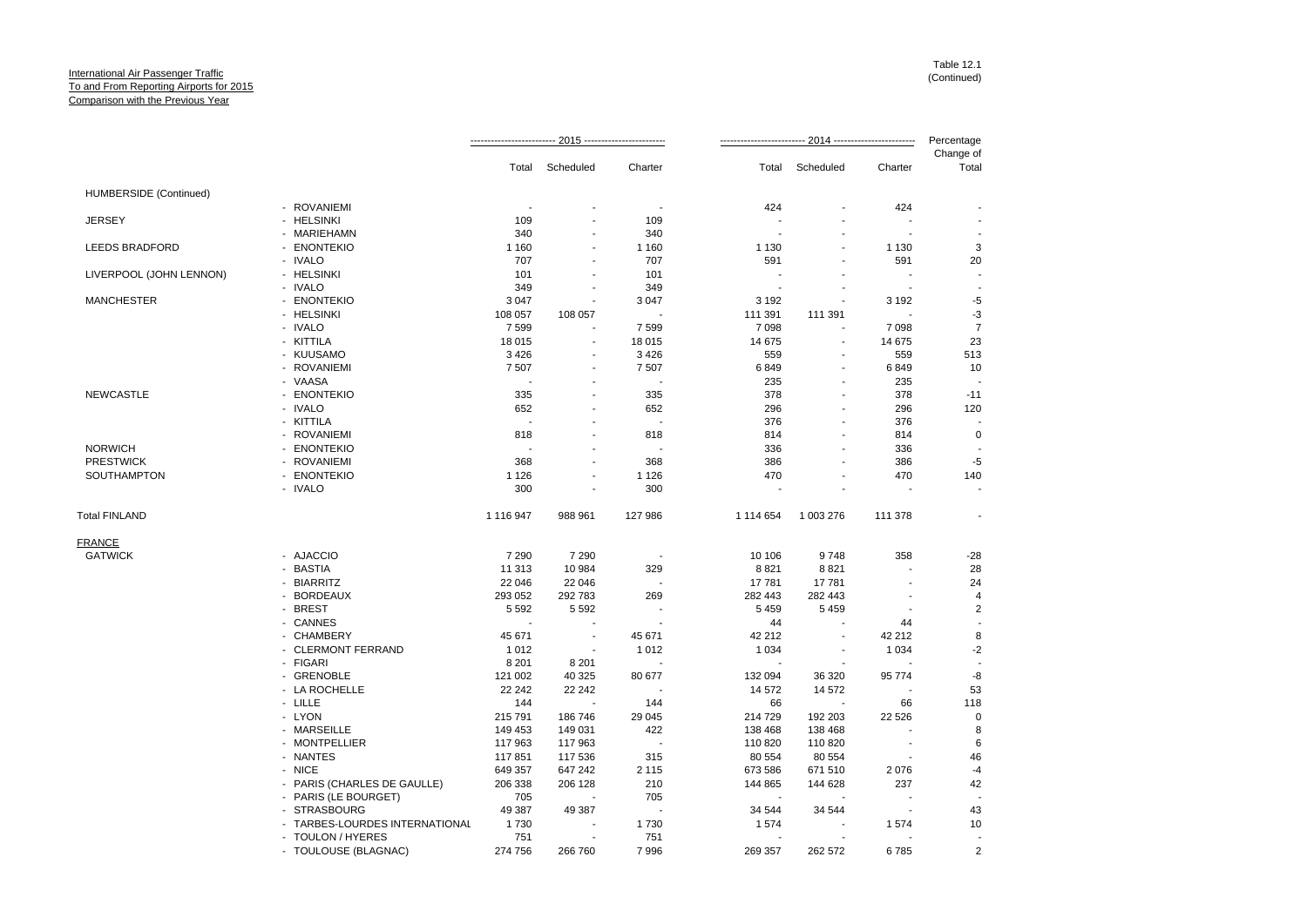|                    |                             |           |                                                       |                          |           | Percentage<br>2014 ------------------------- |         |                          |
|--------------------|-----------------------------|-----------|-------------------------------------------------------|--------------------------|-----------|----------------------------------------------|---------|--------------------------|
|                    |                             | Total     | Scheduled<br>Scheduled<br>Charter<br>Total<br>Charter | Change of<br>Total       |           |                                              |         |                          |
| HEATHROW           | - BASTIA                    | 5 2 9 9   |                                                       | 5 2 9 9                  | 5 3 5 2   |                                              | 5 3 5 2 | $-1$                     |
|                    | - FIGARI                    | 3 1 3 2   |                                                       | 3 1 3 2                  | 5515      |                                              | 5515    | $-43$                    |
|                    | - GRENOBLE                  | 6 0 4 4   | ÷.                                                    | 6 0 4 4                  | 6 0 31    |                                              | 6 0 31  | 0                        |
|                    | - LYON                      | 232 631   | 232 631                                               | $\overline{a}$           | 220 654   | 220 654                                      |         | $\,$ 5 $\,$              |
|                    | - MARSEILLE                 | 228 226   | 228 226                                               | ÷,                       | 216 840   | 216 840                                      | ÷.      | 5                        |
|                    | - NICE                      | 497 290   | 496 805                                               | 485                      | 440 735   | 440 409                                      | 326     | 13                       |
|                    | - PARIS (CHARLES DE GAULLE) | 1 252 777 | 1 252 777                                             | ÷,                       | 1 247 665 | 1 247 665                                    |         | $\mathsf 0$              |
|                    | - PARIS (LE BOURGET)        | 33        |                                                       | 33                       | 5         |                                              | 5       | 560                      |
|                    | - PARIS (ORLY)              | 321 622   | 321 622                                               | $\overline{a}$           | 298 414   | 298 414                                      |         | 8                        |
|                    | - TOULOUSE (BLAGNAC)        | 259 567   | 259 567                                               |                          | 237 241   | 237 241                                      |         | 9                        |
| <b>LONDON CITY</b> | - ANGERS-MARCE              | 3 2 8 5   | 3 2 8 5                                               |                          | 3 2 4 7   | 3 2 4 7                                      |         | $\mathbf{1}$             |
|                    | - AVIGNON                   | 1 4 0 0   | 1 4 0 0                                               |                          | 1795      | 1795                                         |         | $-22$                    |
|                    | - BREST                     |           |                                                       |                          | 3 0 7 7   | 3 0 7 7                                      |         | $\overline{\phantom{a}}$ |
|                    | - BRIVE-LA-GAILLARDE        | 2 4 4 5   | 2 4 4 5                                               |                          | 6406      | 6406                                         |         | $-62$                    |
|                    | - CHAMBERY                  | 6019      | 6019                                                  |                          | 4731      | 4731                                         |         | 27                       |
|                    |                             |           |                                                       |                          |           |                                              |         |                          |
|                    | - DEAUVILLE                 |           |                                                       |                          | 4 1 6 2   | 4 1 6 2                                      |         |                          |
|                    | - MARSEILLE                 | 20        |                                                       | 20                       |           |                                              |         |                          |
|                    | - NANTES                    | 22 281    | 22 281                                                |                          | 24 904    | 24 904                                       |         | $-11$                    |
|                    | - NICE                      | 32 4 38   | 32 4 38                                               |                          | 28 7 35   | 28 6 28                                      | 107     | 13                       |
|                    | - PARIS (CHARLES DE GAULLE) |           |                                                       |                          | 58        | 58                                           |         |                          |
|                    | - PARIS (ORLY)              | 123 214   | 123 214                                               |                          | 91 323    | 91 323                                       |         | 35                       |
|                    | - QUIMPER                   | 4539      | 4539                                                  |                          | 4 1 7 5   | 4 1 7 5                                      |         | 9                        |
|                    | - RENNES                    |           |                                                       |                          | 38        | 38                                           |         |                          |
|                    | - TOULON / HYERES           | 4 2 5 2   | 4 2 5 2                                               |                          | 2830      | 2830                                         |         | 50                       |
| LUTON              | <b>BEZIERS</b>              | 56 284    | 56 284                                                |                          | 47 282    | 47 282                                       |         | 19                       |
|                    | - BIARRITZ                  |           |                                                       |                          | 92        |                                              | 92      |                          |
|                    | - BORDEAUX                  | 75 177    | 73 782                                                | 1 3 9 5                  | 70 793    | 70 717                                       | 76      | 6                        |
|                    | - CHAMBERY                  | 327       |                                                       | 327                      |           |                                              |         |                          |
|                    | - CLERMONT FERRAND          | 3 1 6 4   |                                                       | 3 1 6 4                  | 81        |                                              | 81      | 3806                     |
|                    | - DEAUVILLE                 | 12        |                                                       | 12                       |           |                                              |         |                          |
|                    | - GRENOBLE                  | 5 3 8 2   | 5 3 8 2                                               | $\overline{\phantom{a}}$ | 6813      | 6813                                         |         | $-21$                    |
|                    | - LILLE                     | 86        |                                                       | 86                       |           |                                              |         |                          |
|                    | - LYON                      | 86 499    | 85 519                                                | 980                      | 11877     | 11 645                                       | 232     | 628                      |
|                    | - LYON(BRON)                | 133       |                                                       | 133                      |           |                                              |         |                          |
|                    | - MARSEILLE                 | ÷.        | $\overline{\phantom{a}}$                              | $\sim$                   | 302       | $\sim$                                       | 302     |                          |
|                    | - METZ                      | 10        |                                                       | 10                       |           |                                              |         |                          |
|                    | - MONTPELLIER               | 16753     | 16 670                                                | 83                       | 16837     | 16837                                        |         | 0                        |
|                    | - NANTES                    |           |                                                       | J.                       | 118       |                                              | 118     |                          |
|                    | - NICE                      | 153 468   | 152 405                                               | 1 0 6 3                  | 146 010   | 145 679                                      | 331     | 5                        |
|                    | - NIMES                     | 78 292    | 78 292                                                |                          | 78 879    | 78 879                                       |         | $-1$                     |
|                    | - PARIS (CHARLES DE GAULLE) | 267 014   | 266 971                                               | 43                       | 248 726   | 248 726                                      |         | $\boldsymbol{7}$         |
|                    | - PARIS (LE BOURGET)        | 223       |                                                       | 223                      | 164       |                                              | 164     | 36                       |
|                    | - PAU                       | 369       | $\overline{\phantom{a}}$                              | 369                      |           |                                              |         |                          |
|                    | - PERPIGNAN                 |           |                                                       | $\overline{\phantom{a}}$ | 66        |                                              | 66      |                          |
|                    | - POITIERS                  | 38        |                                                       |                          |           |                                              |         |                          |
|                    |                             |           |                                                       | 38                       |           |                                              |         |                          |
|                    | - ST ETIENNE                | 204       |                                                       | 204                      |           |                                              |         |                          |
|                    | - STRASBOURG                | 9         |                                                       | $9\,$                    |           |                                              |         |                          |
|                    | - TOULON / HYERES           | 1 0 4 6   |                                                       | 1 0 4 6                  |           |                                              |         |                          |
|                    | - TOULOUSE (BLAGNAC)        | 1452      |                                                       | 1452                     | 260       |                                              | 260     | 458                      |
|                    | - VARY (CHALONS SUR MARNE)  |           |                                                       |                          | 37        |                                              | 37      | $\overline{\phantom{a}}$ |
| SOUTHEND           | - CAEN                      | 10 363    | 10 363                                                |                          | 7 102     | 7 1 0 2                                      |         | 46                       |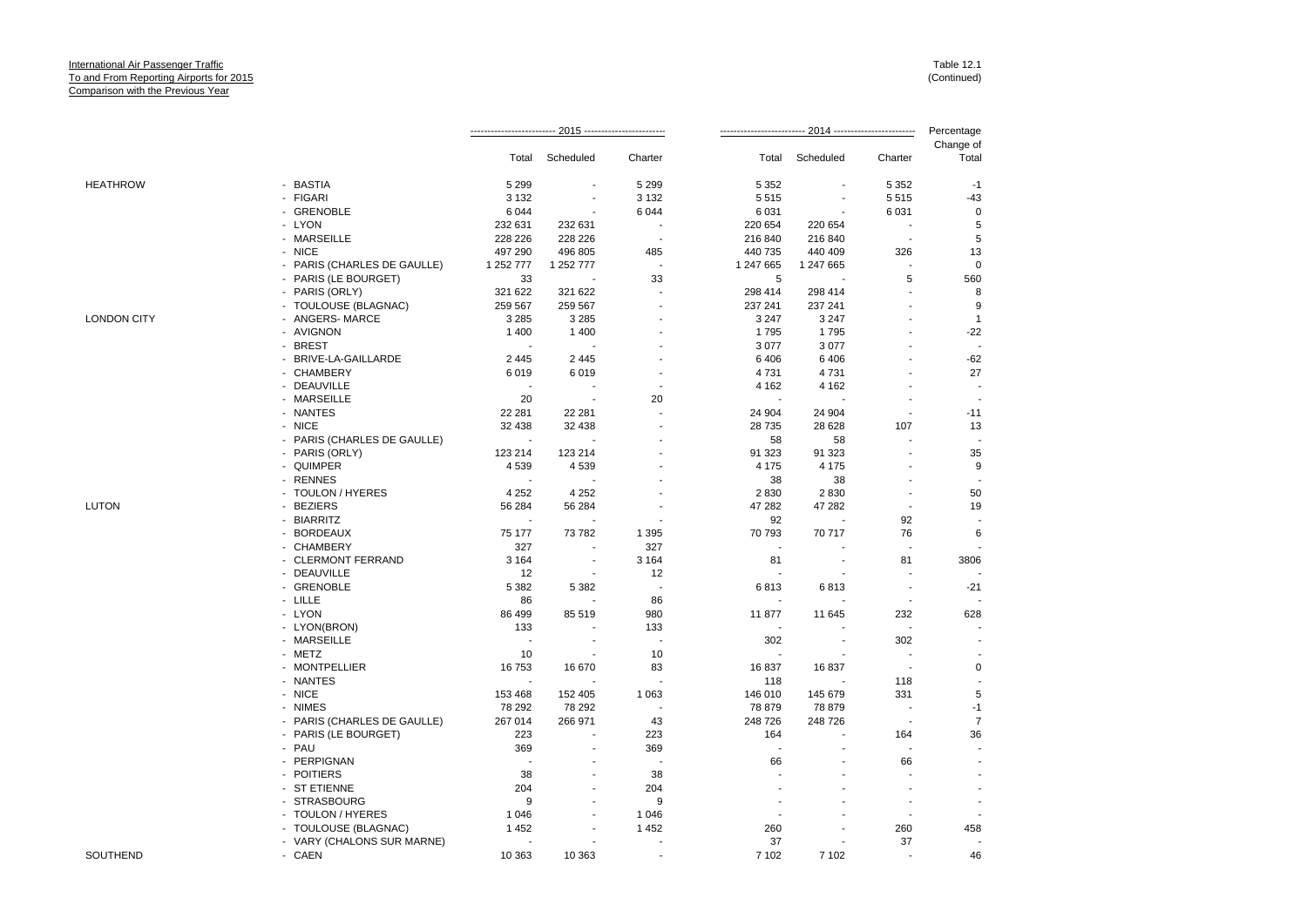|                                   |                                |                |                          |                          |                          |           |                | Percentage               |
|-----------------------------------|--------------------------------|----------------|--------------------------|--------------------------|--------------------------|-----------|----------------|--------------------------|
|                                   |                                |                | Total Scheduled          | Charter                  | Total                    | Scheduled | Charter        | Change of<br>Total       |
| SOUTHEND (Continued)              |                                |                |                          |                          |                          |           |                |                          |
|                                   | - LYON                         | 498            | 498                      |                          | $\overline{\phantom{a}}$ |           |                |                          |
|                                   | - PARIS (LE BOURGET)           | $\blacksquare$ |                          | $\overline{\phantom{a}}$ | 22                       |           | 22             |                          |
|                                   | - PAU                          | 366            |                          | 366                      | $\overline{\phantom{a}}$ |           |                | $\overline{a}$           |
|                                   | - RENNES                       | 34 4 68        | 34 468                   |                          | 22 482                   | 22 4 8 2  |                | 53                       |
| <b>STANSTED</b>                   | - BERGERAC                     | 105 474        | 105 474                  | $\overline{\phantom{a}}$ | 100 508                  | 100 508   |                | 5                        |
|                                   | - BIARRITZ                     | 98 115         | 98 115                   |                          | 95 999                   | 95 999    |                | $\overline{2}$           |
|                                   | - BORDEAUX                     | 46 757         | 46 574                   | 183                      | 36 386                   | 36 386    |                | 29                       |
|                                   | - BRIVE-LA-GAILLARDE           | 18 548         | 18 548                   |                          | 16 101                   | 16 101    |                | 15                       |
|                                   | - CALVI                        | 4 3 6 9        |                          | 4 3 6 9                  | 4 0 26                   |           | 4 0 26         | $\boldsymbol{9}$         |
|                                   | - CARCASSONNE                  | 100 016        | 100 016                  |                          | 93 734                   | 93 734    |                | $\overline{7}$           |
|                                   | - CHAMBERY                     | 19 143         |                          | 19 143                   | 17 116                   |           | 17 116         | 12                       |
|                                   | - CLERMONT FERRAND             | 5894           | 5894                     |                          |                          |           |                | $\overline{\phantom{a}}$ |
|                                   | - DEAUVILLE                    | 17612          | 17612                    | $\overline{\phantom{a}}$ | $\blacksquare$           |           | $\blacksquare$ | $\overline{\phantom{a}}$ |
|                                   | - DINARD                       | 86 654         | 86 654                   |                          | 77 940                   | 77 940    |                | 11                       |
|                                   | - GRENOBLE                     | 20 048         | 16 624                   | 3 4 2 4                  | 18875                    | 15 904    | 2971           | $\,6\,$                  |
|                                   | - LA ROCHELLE                  | 60 970         | 60 970                   |                          | 59 042                   | 59 042    |                | 3                        |
|                                   | - LIMOGES                      | 94 681         | 94 681                   |                          | 94 541                   | 94 541    |                | $\mathbf 0$              |
|                                   | - LYON                         | 584            |                          | 584                      | 78 090                   | 77 266    | 824            | -99                      |
|                                   | - MARSEILLE                    | 140 144        | 140 144                  | ÷                        | 127 961                  | 127 961   | $\blacksquare$ | 10                       |
|                                   | - NICE                         | 65 330         | 65 206                   | 124                      | 71 880                   | 71 218    | 662            | -9                       |
|                                   | - PARIS (CHARLES DE GAULLE)    | 252            | $\blacksquare$           | 252                      | $\overline{\phantom{a}}$ |           |                | $\blacksquare$           |
|                                   | - PAU                          | 27             | $\overline{\phantom{a}}$ | 27                       | $\sim$                   |           |                | $\blacksquare$           |
|                                   | - PERPIGNAN                    | 59 4 63        | 59 463                   |                          | 59 600                   | 59 600    |                | $\mathbf 0$              |
|                                   | - POITIERS                     | 59 550         | 59 550                   |                          | 51 2 20                  | 51 220    |                | 16                       |
|                                   | - RODEZ                        | 26 382         | 26 382                   |                          | 28 7 35                  | 28 7 35   |                | -8                       |
|                                   | - STRASBOURG                   | 42 579         | 42 579                   |                          | 32 917                   | 32 917    |                | 29                       |
|                                   | - TARBES-LOURDES INTERNATIONAL | 42 951         | 36811                    | 6 140                    | 40 561                   | 33 206    | 7 3 5 5        | 6                        |
|                                   | - TOULON / HYERES              |                |                          |                          | 34 401                   | 34 401    |                | $\overline{\phantom{a}}$ |
|                                   | - TOURS                        | 57 072         | 57 072                   |                          | 50 828                   | 50 828    | $\blacksquare$ | 12                       |
| ABERDEEN                          | - BIARRITZ                     |                |                          |                          | 264                      |           | 264            | $\overline{\phantom{a}}$ |
|                                   | - PARIS (CHARLES DE GAULLE)    | 110 739        | 110 739                  |                          | 110 541                  | 110 541   |                | $\pmb{0}$                |
|                                   | - PARIS (LE BOURGET)           |                |                          |                          | 29                       |           | 29             | $\overline{a}$           |
| <b>BELFAST CITY (GEORGE BEST)</b> | - PARIS (CHARLES DE GAULLE)    | ÷.             |                          |                          | 1754                     | 1754      |                | $\overline{\phantom{a}}$ |
|                                   |                                |                |                          |                          |                          |           |                | $\overline{\phantom{a}}$ |
| <b>BELFAST INTERNATIONAL</b>      | - TOULOUSE (BLAGNAC)           | 7 2 9 9        | 7 2 9 9                  |                          | 2 3 1 8                  |           | 2 3 1 8        |                          |
|                                   | - BORDEAUX                     |                |                          |                          | 3 4 0 8                  | 3 4 0 8   |                | 114                      |
|                                   | - LE TOUQUET                   | 78             |                          | 78                       |                          |           |                |                          |
|                                   | - LILLE                        | $\sim$         |                          |                          | 90                       |           | 90             | $\overline{\phantom{a}}$ |
|                                   | - LYON                         | 619            | 450                      | 169                      |                          |           |                | $\overline{\phantom{a}}$ |
|                                   | - NICE                         | 20 081         | 20 081                   | $\overline{\phantom{a}}$ | 19 503                   | 19 503    | $\sim$         | 3                        |
|                                   | - PARIS (CHARLES DE GAULLE)    | 77 969         | 77912                    | 57                       | 79 820                   | 79 706    | 114            | $-2$                     |
|                                   | - PARIS (LE BOURGET)           | 80             |                          | 80                       |                          |           |                | $\overline{a}$           |
|                                   | - TARBES-LOURDES INTERNATIONAL | 6668           | $\overline{\phantom{a}}$ | 6668                     | 7 140                    | $\sim$    | 7 1 4 0        | $-7$                     |
|                                   | - TOULON / HYERES              | 347            |                          | 347                      | 187                      |           | 187            | 86                       |
|                                   | - TOULOUSE (BLAGNAC)           | 2834           |                          | 2834                     | 252                      |           | 252            | 1025                     |
| <b>BIGGIN HILL</b>                | - AVIGNON                      | $\blacksquare$ |                          |                          | 10                       |           | 10             |                          |
|                                   | - CLERMONT FERRAND             |                |                          |                          | 10                       |           | 10             |                          |
|                                   | - NICE                         | 40             |                          | 40                       | 8                        |           | 8              | 400                      |
|                                   | - ST NAZAIRE                   |                |                          |                          | 44                       |           | 44             | ٠.                       |
| <b>BIRMINGHAM</b>                 | - AVIGNON                      | 3 0 8 7        | 3 0 8 7                  | $\blacksquare$           | 2 0 6 6                  | 2 0 6 6   |                | 49                       |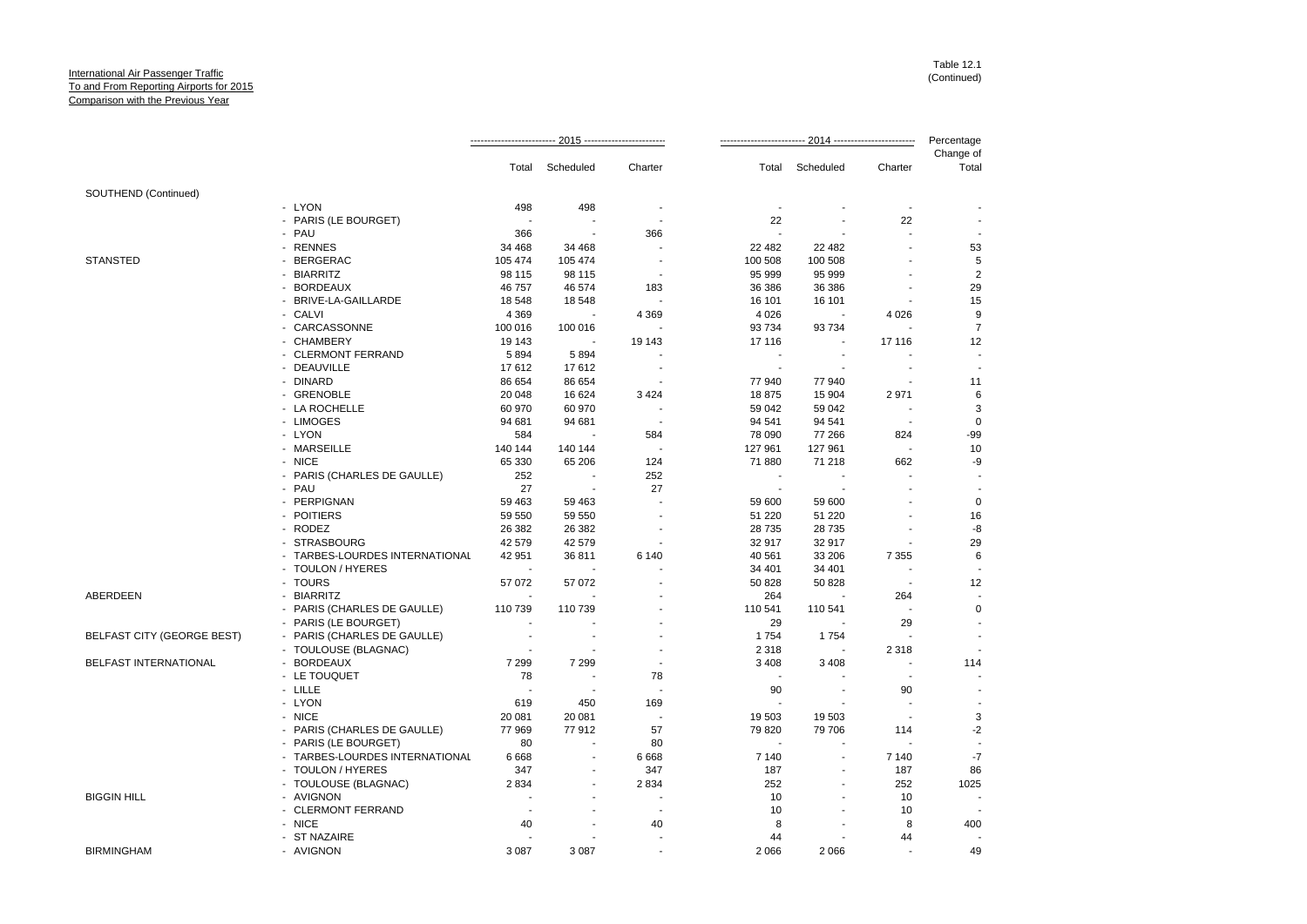|                               |                                | 2015 ------------------------- |                          | 2014 ----------          |         |                | Percentage               |                    |
|-------------------------------|--------------------------------|--------------------------------|--------------------------|--------------------------|---------|----------------|--------------------------|--------------------|
|                               |                                | Total                          | Scheduled                | Charter                  | Total   | Scheduled      | Charter                  | Change of<br>Total |
| <b>BIRMINGHAM (Continued)</b> |                                |                                |                          |                          |         |                |                          |                    |
|                               | - BASTIA                       | 2018                           | 2018                     |                          |         |                |                          |                    |
|                               | - BEAUVAIS                     | ÷                              |                          |                          | 145     |                | 145                      |                    |
|                               | - BERGERAC                     | 6914                           | 6914                     |                          | 4 8 5 2 | 4 8 5 2        |                          | 42                 |
|                               | - BIARRITZ                     | 2 1 8 1                        | 2 1 8 1                  |                          |         |                |                          |                    |
|                               | - BORDEAUX                     | 15784                          | 15 634                   | 150                      | 13614   | 13614          |                          | 16                 |
|                               | - BREST                        | 2 5 20                         | 2 5 20                   |                          | 3 4 7 4 | 3 4 7 4        |                          | $-27$              |
|                               | - BRIVE-LA-GAILLARDE           | ÷                              |                          |                          | 96      |                | 96                       |                    |
|                               | - CHAMBERY                     | 16 560                         | 3 3 3 9                  | 13 2 21                  | 13 929  | 2795           | 11 134                   | 19                 |
|                               | - CLERMONT FERRAND             |                                | ÷                        |                          | 136     |                | 136                      |                    |
|                               | - DEAUVILLE                    | 3 0 9 4                        | 3 0 9 4                  |                          |         |                |                          |                    |
|                               | - GRENOBLE                     | 20 236                         | 14 4 38                  | 5798                     | 20 854  | 11856          | 8998                     | $-3$               |
|                               | - LA ROCHELLE                  | 4 4 2 9                        | 4 2 7 3                  | 156                      | 2 9 2 9 | 2929           |                          | 51                 |
|                               | - LE CASTELLET                 | 36                             |                          | 36                       |         |                |                          |                    |
|                               | - LYON                         | 49 043                         | 48 358                   | 685                      | 44 363  | 44 094         | 269                      | 11                 |
|                               | - NANTES                       | 25                             |                          | 25                       |         |                |                          |                    |
|                               | - NICE                         | 29 9 54                        | 29 9 54                  |                          | 31 907  | 31 703         | 204                      | -6                 |
|                               | - PARIS (CHARLES DE GAULLE)    | 402 975                        | 402 708                  | 267                      | 386 403 | 386 257        | 146                      | 4                  |
|                               | - PARIS (LE BOURGET)           |                                |                          |                          | 94      |                | 94                       |                    |
|                               | - PAU                          |                                |                          |                          | 5       |                | 5                        |                    |
|                               | - PERPIGNAN                    | 8 2 5 4                        | 8 2 5 4                  |                          | 7428    | 7 3 2 0        | 108                      | 11                 |
|                               | - TARBES-LOURDES INTERNATIONAL | 1542                           | $\overline{\phantom{a}}$ | 1542                     | 1 3 3 7 |                | 1 3 3 7                  | 15                 |
|                               | - TOULON / HYERES              | 145                            | $\sim$                   | 145                      | 124     | $\blacksquare$ | 124                      | 17                 |
|                               | - TOULOUSE (BLAGNAC)           | 11712                          | 7952                     | 3760                     | 29 5 93 | 23716          | 5877                     | $-60$              |
| <b>BOURNEMOUTH</b>            | - BIARRITZ                     | 2 2 4 5                        | 2 2 4 5                  |                          |         |                |                          |                    |
|                               | - CARCASSONNE                  | ÷.                             | ÷                        |                          | 17 230  | 17 230         | $\overline{\phantom{a}}$ |                    |
|                               | - CHAMPFORGEUIL                | ÷.                             |                          |                          | 72      |                | 72                       |                    |
|                               | - DEAUVILLE                    | 2 5 9 7                        | 2 5 9 7                  | $\overline{a}$           |         |                |                          |                    |
|                               | - NANTES                       | 68                             |                          | 68                       |         |                |                          |                    |
|                               | - PARIS (CHARLES DE GAULLE)    | 12 988                         | 12 988                   |                          |         |                |                          |                    |
|                               | - TOULON / HYERES              | 8 1 5 1                        | 8 1 5 1                  |                          |         |                |                          |                    |
| <b>BRISTOL</b>                | - BASTIA                       | 1 1 9 9                        |                          | 1 1 9 9                  | 1 0 7 0 |                | 1 0 7 0                  | 12                 |
|                               | - BERGERAC                     | 24 649                         | 24 649                   |                          | 23 4 79 | 23 4 79        |                          | 5                  |
|                               | - BEZIERS                      | 39 059                         | 39 059                   |                          | 34 646  | 34 646         |                          | 13                 |
|                               | - BORDEAUX                     | 35 214                         | 35 214                   |                          | 33 956  | 33 956         |                          | $\overline{4}$     |
|                               | - BRIVE-LA-GAILLARDE           | ÷,                             |                          |                          | 83      |                | 83                       |                    |
|                               | - CHAMBERY                     | 12 097                         | $\blacksquare$           | 12 097                   | 14 919  |                | 14 9 19                  | $-19$              |
|                               | - GRENOBLE                     | 9 0 5 9                        | 9 0 5 9                  |                          | 9 4 3 3 | 9433           |                          | $-4$               |
|                               | - LA ROCHELLE                  | 7635                           | 7635                     |                          | 12 5 32 | 12 532         | ÷                        | $-39$              |
|                               | - LIMOGES                      | 21 3 69                        | 21 369                   |                          | 17722   | 17722          |                          | 21                 |
|                               | - LYON                         | 5514                           | 5 3 3 7                  | 177                      | 5 2 4 6 | 5 2 4 6        |                          | 5                  |
|                               | - MARSEILLE                    | 10717                          | 10717                    |                          | 10 399  | 10 399         |                          | 3                  |
|                               | - MONTPELLIER                  | $\overline{\phantom{a}}$       | ÷                        |                          | 84      |                | 84                       |                    |
|                               | - NANTES                       | 846                            | 846                      | $\overline{\phantom{a}}$ | 370     |                | 370                      | 129                |
|                               | - NICE                         | 72 405                         | 72 377                   | 28                       | 70 040  | 70 040         |                          | 3                  |
|                               | - PARIS (CHARLES DE GAULLE)    | 131 899                        | 131 047                  | 852                      | 120 341 | 120 164        | 177                      | 10                 |
|                               | - TARBES-LOURDES INTERNATIONAL | 495                            | $\overline{\phantom{a}}$ | 495                      | 479     |                | 479                      | 3                  |
|                               | - TOULON / HYERES              | 82                             | $\sim$                   | 82                       |         |                |                          |                    |
|                               | - TOULOUSE (BLAGNAC)           | 110 399                        | 89763                    | 20 636                   | 112 061 | 86 844         | 25 217                   | -1                 |
| CAMBRIDGE                     |                                | ÷                              |                          | $\overline{\phantom{a}}$ | 279     | 279            |                          |                    |
|                               | - PARIS (CHARLES DE GAULLE)    |                                |                          |                          |         |                |                          |                    |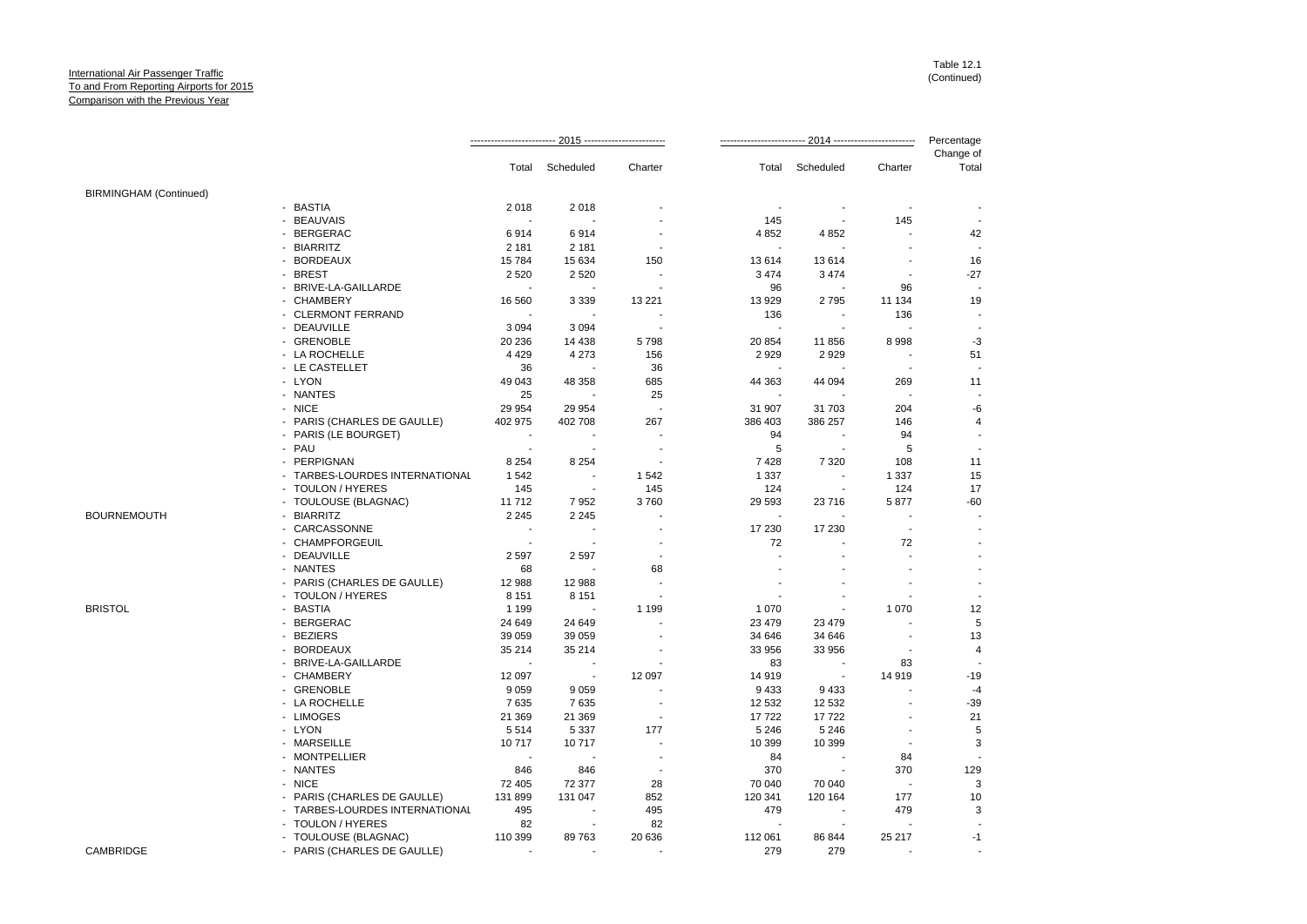|                             |                                |                                 |                          |                                 |                   | -- 2014 ------------------------- |                | Percentage              |
|-----------------------------|--------------------------------|---------------------------------|--------------------------|---------------------------------|-------------------|-----------------------------------|----------------|-------------------------|
|                             |                                | Total                           | Scheduled                | Charter                         | Total             | Scheduled                         | Charter        | Change of<br>Total      |
| <b>CARDIFF WALES</b>        | - BORDEAUX                     | 1849                            | $\overline{\phantom{a}}$ | 1849                            | 127               |                                   | 127            | 1356                    |
|                             | - CHAMBERY                     | 201                             | 201                      |                                 | 1 606             | 1606                              |                | $-87$                   |
|                             | - CLERMONT FERRAND             | 92                              |                          | 92                              | 137               |                                   | 137            | $-33$                   |
|                             | - GRENOBLE                     | 181                             |                          | 181                             | 614               | 278                               | 336            | $-71$                   |
|                             | - LE MANS                      |                                 |                          |                                 | 86                | $\sim$                            | 86             |                         |
|                             | - LYON                         | 2 0 0 2                         |                          | 2 0 0 2                         | 2078              | 448                               | 1 6 3 0        | $-4$                    |
|                             | - LYON(BRON)                   | ÷                               |                          | $\overline{a}$                  | 100               |                                   | 100            |                         |
|                             | - MARSEILLE                    | 642                             |                          | 642                             | 239               |                                   | 239            | 169                     |
|                             | - MONTPELLIER                  | 242                             |                          | 242                             |                   |                                   |                |                         |
|                             | - NANTES                       | 45                              |                          | 45                              | 198               |                                   | 198            | $-77$                   |
|                             | - NICE                         |                                 |                          |                                 | 174               |                                   | 174            |                         |
|                             | - PARIS (CHARLES DE GAULLE)    | 30 442                          | 27 628                   | 2814                            | 3 1 7 4           | 1685                              | 1489           | 859                     |
|                             | - PARIS (LE BOURGET)           | 126                             |                          | 126                             | 41                |                                   | 41             | 207                     |
|                             | - PARIS (ORLY)                 | 13 153                          | 10759                    | 2 3 9 4                         | 20714             | 19 240                            | 1474           | $-37$                   |
|                             | - PAU                          | 78                              |                          | 78                              |                   |                                   |                |                         |
|                             | - TARBES-LOURDES INTERNATIONAL | 323                             | $\overline{\phantom{a}}$ | 323                             | 343               |                                   | 343            | $-6$                    |
|                             | - TOULON / HYERES              | 178                             |                          | 178                             | 3762              |                                   | 3762           | $-95$                   |
|                             | - TOULOUSE (BLAGNAC)           | 2 0 5 9                         |                          | 2 0 5 9                         | 2 1 4 8           |                                   | 2 1 4 8        | $-4$                    |
| DONCASTER SHEFFIELD         | - LILLE                        | $\overline{\phantom{a}}$        |                          | $\sim$                          | 45                |                                   | 45             |                         |
|                             | - TARBES-LOURDES INTERNATIONAL | 470                             |                          | 470                             |                   |                                   |                |                         |
| DURHAM TEES VALLEY          | - PARIS (CHARLES DE GAULLE)    | $\overline{\phantom{a}}$        |                          |                                 | 49                |                                   | 49             |                         |
|                             | - TARBES-LOURDES INTERNATIONAL | 601                             |                          | 601                             | 604               |                                   | 604            | $\mathbf 0$             |
| EAST MIDLANDS INTERNATIONAL | - BERGERAC                     | 20722                           | 20722                    | $\overline{a}$                  | 18 807            | 18 807                            | $\overline{a}$ | 10                      |
|                             | - BORDEAUX                     | 121                             |                          | 121                             | $\blacksquare$    |                                   |                |                         |
|                             | - BREST                        | $\overline{\phantom{a}}$        |                          |                                 | 42                |                                   | 42             |                         |
|                             |                                |                                 |                          |                                 |                   |                                   |                | 3                       |
|                             | - CARCASSONNE<br>- CHAMBERY    | 30 736<br>13 087                | 30736<br>7 3 6 8         | 5719                            | 29 702<br>13812   | 29 702<br>8 0 5 6                 | 5756           | $-5$                    |
|                             | - DINARD                       |                                 |                          |                                 |                   |                                   |                | 19                      |
|                             |                                | 31 931                          | 31 931                   |                                 | 26 840            | 26 840                            |                |                         |
|                             | - LA ROCHELLE<br>- LIMOGES     | 8619<br>49 216                  | 8619<br>49 216           |                                 | 12 4 94<br>48 692 | 12 4 94<br>48 692                 |                | $-31$<br>$\overline{1}$ |
|                             | - LYON                         | 103                             |                          | 103                             | 297               |                                   | 297            | $-65$                   |
|                             | - MARSEILLE                    | 85                              |                          | 85                              |                   |                                   |                |                         |
|                             |                                |                                 |                          |                                 |                   |                                   |                |                         |
|                             | - NANTES<br>- NICE             | 152<br>$\overline{\phantom{a}}$ |                          | 152<br>$\overline{\phantom{a}}$ |                   |                                   |                |                         |
|                             |                                |                                 |                          |                                 | 188               |                                   | 188            |                         |
|                             | - PARIS (CHARLES DE GAULLE)    | 589<br>281                      |                          | 589                             | 18 280<br>252     | 18 117                            | 163<br>252     | $-97$                   |
|                             | - TARBES-LOURDES INTERNATIONAL |                                 |                          | 281                             |                   |                                   |                | 12                      |
| <b>EDINBURGH</b>            | - BEAUVAIS                     |                                 |                          |                                 | 10 601            | 10 601                            |                |                         |
|                             | - BERGERAC                     | 2 1 0 4                         | 2 1 0 4                  |                                 | 2 1 9 3           | 2 1 9 3                           |                | -4                      |
|                             | - BEZIERS                      | 21 4 24                         | 21 4 24                  |                                 | 20 269            | 20 26 9                           |                | 6                       |
|                             | - BIARRITZ                     |                                 |                          |                                 | 103               |                                   | 103            |                         |
|                             | - BORDEAUX                     | 33 250                          | 33 121                   | 129                             | 31 068            | 29 717                            | 1 3 5 1        | $\overline{7}$          |
|                             | - CHAMBERY                     | 6874                            | 4 0 3 3                  | 2841                            | 9801              | 4 2 1 4                           | 5 5 8 7        | $-30$                   |
|                             | - CLERMONT FERRAND             | 92                              |                          | 92                              |                   |                                   |                |                         |
|                             | - GRENOBLE                     | 4 8 4 1                         | 4659                     | 182                             | 6 0 4 4           | 5 3 0 5                           | 739            | $-20$                   |
|                             | - LA ROCHELLE                  |                                 |                          |                                 | 2571              | 2571                              |                |                         |
|                             | - LYON                         | 19 533                          | 19533                    |                                 | 23 4 39           | 21 887                            | 1 5 5 2        | $-17$                   |
|                             | - LYON(BRON)                   |                                 |                          |                                 | 85                |                                   | 85             |                         |
|                             | - MARSEILLE                    | 22 338                          | 22 338                   |                                 | 16733             | 15 650                            | 1 0 8 3        | 33                      |
|                             | - MONTPELLIER                  |                                 |                          |                                 | 361               |                                   | 361            |                         |
|                             | - NANTES                       |                                 |                          |                                 | 370               |                                   | 370            |                         |
|                             | - NICE                         | 51 057                          | 51 057                   |                                 | 43 669            | 43 649                            | 20             | 17                      |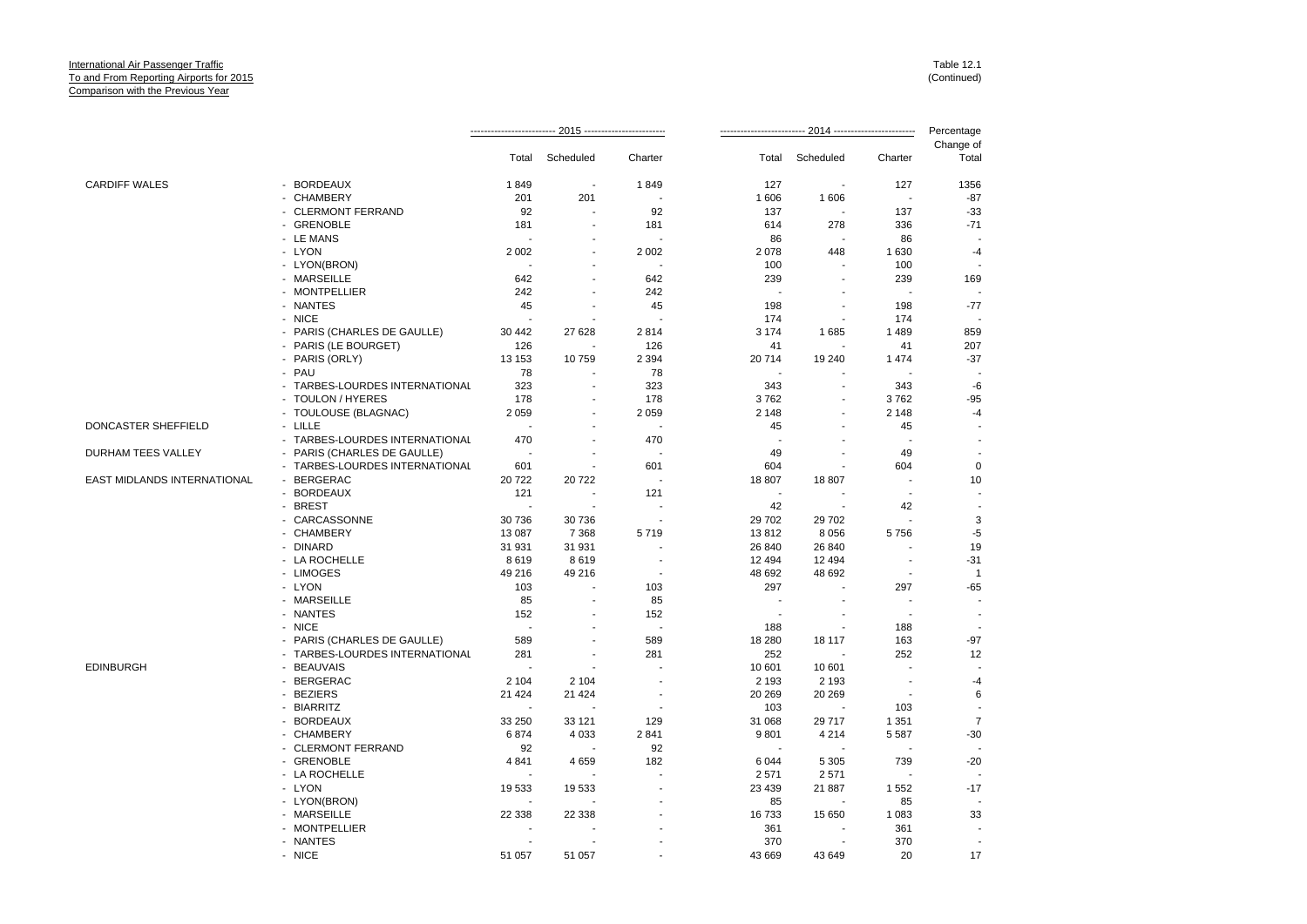|                       |                                |                           |                          |                                  |                |                                     |                          | Percentage         |  |
|-----------------------|--------------------------------|---------------------------|--------------------------|----------------------------------|----------------|-------------------------------------|--------------------------|--------------------|--|
|                       |                                |                           | Total Scheduled          | Charter                          |                | Total Scheduled                     | Charter                  | Change of<br>Total |  |
|                       |                                |                           |                          |                                  |                |                                     |                          |                    |  |
| EDINBURGH (Continued) |                                |                           |                          |                                  |                |                                     |                          |                    |  |
|                       | - PARIS (CHARLES DE GAULLE)    | 300 611<br>$\blacksquare$ | 299 293                  | 1 3 1 8                          | 303 647<br>175 | 299 182                             | 4 4 6 5<br>175           | -1                 |  |
|                       | - PARIS (LE BOURGET)           |                           |                          |                                  |                |                                     |                          |                    |  |
|                       | - PARIS (ORLY)<br>- PAU        | ÷,                        | $\blacksquare$           |                                  | 1 2 9 5<br>326 | $\blacksquare$                      | 1 2 9 5<br>326           |                    |  |
|                       | - PERPIGNAN                    | ÷.                        | $\sim$                   |                                  | 227            | $\sim$                              | 227                      |                    |  |
|                       | - POITIERS                     |                           |                          |                                  |                |                                     |                          |                    |  |
|                       |                                | 6 1 1 3                   | 6 1 1 3                  |                                  | 5 3 7 5        | 5 3 7 5<br>$\overline{\phantom{a}}$ |                          | 14<br>$-15$        |  |
|                       | - TARBES-LOURDES INTERNATIONAL | 1 1 0 1                   | $\sim$                   | 1 1 0 1                          | 1 2 9 4        |                                     | 1 2 9 4                  | $-87$              |  |
|                       | - TOULOUSE (BLAGNAC)           | 1539                      |                          | 1539<br>$\overline{\phantom{a}}$ | 11 778         | 9815                                | 1963                     |                    |  |
| <b>EXETER</b>         | - BERGERAC                     | 2 5 3 2                   | 2 5 3 2                  |                                  | 2 5 9 4        | 2 5 9 4                             |                          | $-2$               |  |
|                       | - BORDEAUX                     | 80                        | $\overline{\phantom{a}}$ | 80                               |                |                                     |                          |                    |  |
|                       | - CHAMBERY                     | 2 1 3 1                   | 2 1 3 1                  |                                  | 2656           | 2568                                | 88                       | $-20$              |  |
|                       | - CLERMONT FERRAND             | 314                       |                          | 314                              |                |                                     |                          |                    |  |
|                       | - DEAUVILLE                    | 1831                      | 1831                     |                                  |                |                                     |                          |                    |  |
|                       | - LA ROCHELLE                  |                           |                          |                                  | 99             | $\blacksquare$                      | 99                       |                    |  |
|                       | - PARIS (CHARLES DE GAULLE)    | 43 063                    | 43 063                   |                                  | 50 519         | 50 519                              |                          | $-15$              |  |
|                       | - PARIS (LE BOURGET)           | $\overline{\phantom{a}}$  |                          | ÷                                | 57             | 57                                  | $\overline{a}$           |                    |  |
|                       | - RENNES                       | 829                       | 829                      | $\overline{a}$                   | 2 0 3 3        | 2 0 3 3                             | $\sim$                   | $-59$              |  |
|                       | - TARBES-LOURDES INTERNATIONAL | 288                       |                          | 288                              | 286            |                                     | 286                      | $\mathbf{1}$       |  |
| <b>GLASGOW</b>        | - BORDEAUX                     | 5 2 6 5                   | 5 2 6 5                  | $\overline{a}$                   | $\blacksquare$ |                                     |                          |                    |  |
|                       | - CANNES                       |                           |                          |                                  | 4              |                                     | $\overline{4}$           |                    |  |
|                       | - CARCASSONNE                  | 19 4 04                   | 19 4 04                  |                                  |                |                                     |                          |                    |  |
|                       | - CHAMBERY                     | 6 1 9 7                   |                          | 6 1 9 7                          | 5912           |                                     | 5912                     | 5                  |  |
|                       | - LE TOUQUET                   | $\overline{\phantom{a}}$  |                          | $\overline{\phantom{a}}$         | 4              |                                     | 4                        |                    |  |
|                       | - LYON(BRON)                   | 18                        | $\blacksquare$           | 18                               | $\blacksquare$ |                                     |                          |                    |  |
|                       | - MONTPELLIER                  | 72                        |                          | 72                               | 88             |                                     | 88                       | $-18$              |  |
|                       | - NICE                         | 345                       | $\blacksquare$           | 345                              | 194            |                                     | 194                      | 78                 |  |
|                       | - PARIS (CHARLES DE GAULLE)    | 110833                    | 110722                   | 111                              | 98 924         | 98 687                              | 237                      | 12                 |  |
|                       | - PARIS (LE BOURGET)           | 35                        | ÷                        | 35                               | 42             |                                     | 42                       | $-17$              |  |
|                       | - RENNES                       | 35                        | $\blacksquare$           | 35                               | 60             | $\sim$                              | 60                       | $-42$              |  |
|                       | - TARBES-LOURDES INTERNATIONAL | 1657                      |                          | 1657                             | 1 3 8 1        |                                     | 1 3 8 1                  | 20                 |  |
|                       | - TOULON / HYERES              | ÷                         |                          |                                  | 228            |                                     | 228                      |                    |  |
|                       | - TOULOUSE (BLAGNAC)           |                           |                          |                                  | 244            |                                     | 244                      |                    |  |
| <b>GUERNSEY</b>       | - CHAMBERY                     | $\sim$                    | $\overline{\phantom{a}}$ |                                  | $\overline{7}$ | $\sim$                              | $\overline{7}$           |                    |  |
|                       | - CHERBOURG                    |                           |                          |                                  | 45             |                                     | 45                       |                    |  |
|                       | - DINARD                       | 2698                      | 2698                     |                                  | 2 9 8 7        | 2933                                | 54                       | $-10$              |  |
|                       | - GRENOBLE                     | 822                       | 822                      | $\overline{a}$                   | 887            | 887                                 | $\overline{\phantom{a}}$ | $-7$               |  |
| <b>HUMBERSIDE</b>     | - NICE                         | 324                       |                          | 324                              | 15             |                                     | 15                       | 2060               |  |
|                       | - PARIS (CHARLES DE GAULLE)    | 44                        | $\overline{\phantom{a}}$ | 44                               | $\sim$         |                                     |                          |                    |  |
|                       | - PERPIGNAN                    | $\sim$                    | $\overline{\phantom{a}}$ | ٠.                               | 33             |                                     | 33                       |                    |  |
| <b>ISLE OF MAN</b>    | - RENNES                       | 238                       | $\sim$                   | 238                              | ÷,             |                                     | $\blacksquare$           |                    |  |
|                       | - TOULOUSE (BLAGNAC)           | $\overline{\phantom{a}}$  |                          |                                  | 62             | ÷.                                  | 62                       |                    |  |
| <b>JERSEY</b>         | - CHAMBERY                     | 390                       | 390                      |                                  | 771            | 771                                 |                          | -49                |  |
|                       | - DINARD                       | $\sim$                    | $\sim$                   | $\overline{\phantom{a}}$         | 16             | 16                                  | $\overline{\phantom{a}}$ |                    |  |
|                       | - NANTES                       | $\overline{\phantom{a}}$  | $\overline{\phantom{a}}$ |                                  | 163            |                                     | 163                      |                    |  |
|                       | - PARIS (CHARLES DE GAULLE)    | 421                       | 130                      | 291                              | 8 3 3 8        | 8 1 7 8                             | 160                      | $-95$              |  |
|                       | - TARBES-LOURDES INTERNATIONAL | ÷.                        |                          |                                  | 138            |                                     | 138                      |                    |  |
| <b>LEEDS BRADFORD</b> | - BERGERAC                     | 4 6 8 0                   | 4680                     |                                  | 4 3 1 5        | 4 3 1 5                             |                          | 8                  |  |
|                       | - CALVI                        |                           |                          |                                  | 11             | $\blacksquare$                      | 11                       |                    |  |
|                       | - CHAMBERY                     | 6857                      | 6857                     |                                  | 6 407          | 6407                                |                          | $\overline{7}$     |  |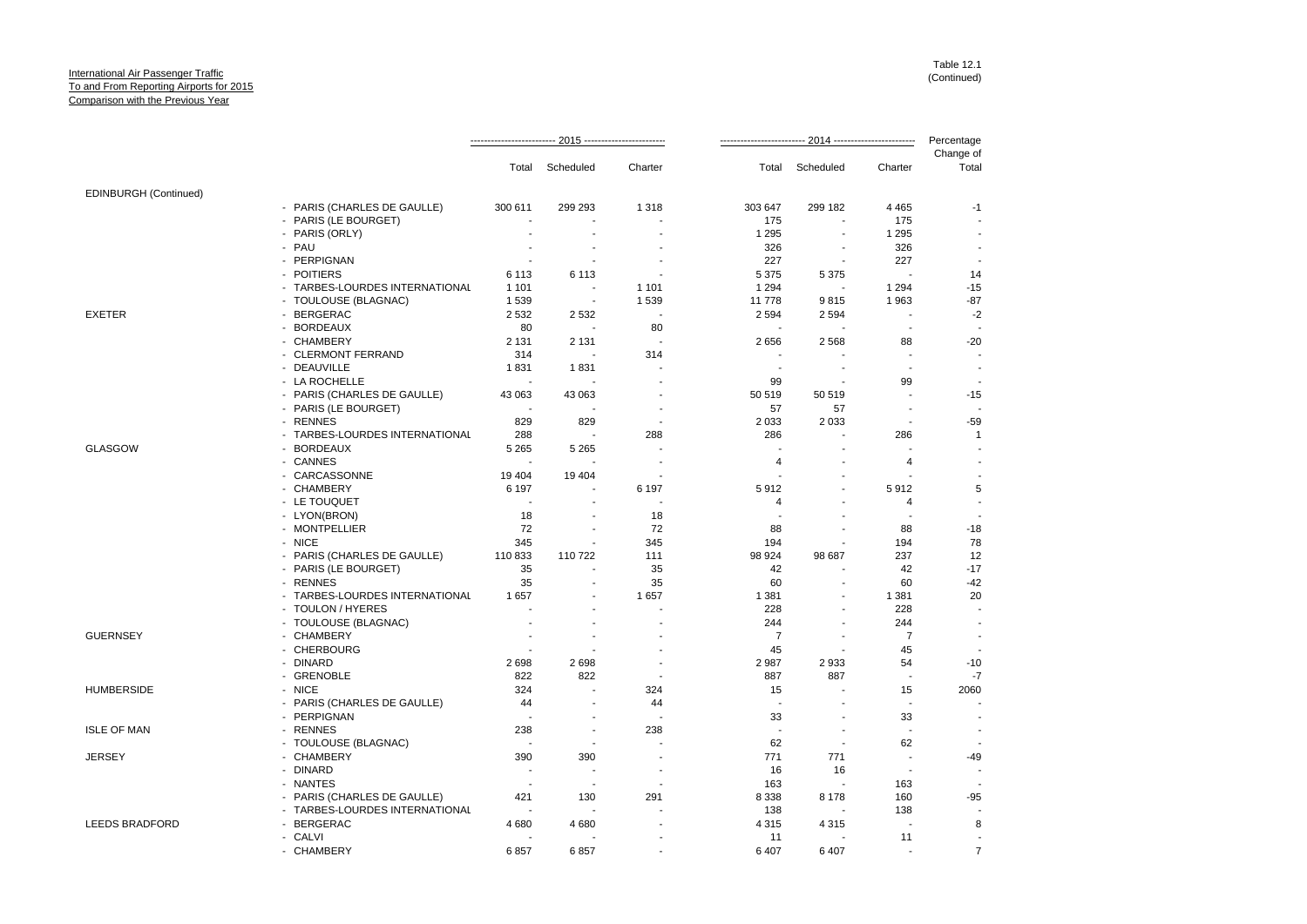|                            |                                | 2015 ---------------------- |                          |                          |                          | 2014 -------------------------<br>Percentage |                          |                    |
|----------------------------|--------------------------------|-----------------------------|--------------------------|--------------------------|--------------------------|----------------------------------------------|--------------------------|--------------------|
|                            |                                | Total                       | Scheduled                | Charter                  | Total                    | Scheduled                                    | Charter                  | Change of<br>Total |
| LEEDS BRADFORD (Continued) |                                |                             |                          |                          |                          |                                              |                          |                    |
|                            | - DINARD                       | 7850                        | 7850                     |                          | 5 4 5 0                  | 5 4 5 0                                      |                          | 44                 |
|                            | - FREJUS                       |                             |                          |                          | 2 0 5 5                  | 2 0 5 5                                      |                          |                    |
|                            | - GRENOBLE                     | 774                         | 774                      |                          | 2 2 2 8                  | 2 2 2 8                                      |                          | $-65$              |
|                            | - LA ROCHELLE                  |                             |                          |                          | 3545                     | 3545                                         |                          |                    |
|                            | - LIMOGES                      | 24 624                      | 24 624                   |                          | 17764                    | 17764                                        |                          | 39                 |
|                            | - LYON                         | 465                         |                          | 465                      | 295                      |                                              | 295                      | 58                 |
|                            | - MONTPELLIER                  | 11 635                      | 11 635                   |                          | 16917                    | 16917                                        |                          | $-31$              |
|                            | - NICE                         | 17713                       | 17713                    |                          | 19628                    | 19628                                        | $\overline{\phantom{a}}$ | $-10$              |
|                            | - PARIS (CHARLES DE GAULLE)    | 49 110                      | 49 110                   | $\overline{\phantom{a}}$ | 61 286                   | 61 045                                       | 241                      | $-20$              |
|                            | - PARIS (LE BOURGET)           | 12                          |                          | 12                       |                          |                                              |                          |                    |
|                            | - PERPIGNAN                    | 912                         |                          | 912                      | 508                      |                                              | 508                      | 80                 |
|                            | - TARBES-LOURDES INTERNATIONAL | 321                         |                          | 321                      | 336                      | $\overline{\phantom{a}}$                     | 336                      | $-4$               |
|                            | - TOULOUSE (BLAGNAC)           | ÷.                          |                          |                          | 3630                     | 3630                                         |                          |                    |
| LIVERPOOL (JOHN LENNON)    | - BERGERAC                     | 22762                       | 22762                    |                          | 20 492                   | 20 492                                       |                          | 11                 |
|                            | - BORDEAUX                     | 15710                       | 14 980                   | 730                      | 13 4 23                  | 13 4 23                                      |                          | 17                 |
|                            | - CARCASSONNE                  | 37 082                      | 37 082                   |                          | 33 457                   | 33 457                                       |                          | 11                 |
|                            | - GRENOBLE                     | 3547                        | 3547                     |                          | 3888                     | 3888                                         |                          |                    |
|                            | - LILLE                        |                             |                          |                          |                          |                                              |                          | -9                 |
|                            |                                |                             |                          |                          | 793                      |                                              | 793                      | $\overline{7}$     |
|                            | - LIMOGES                      | 47 380                      | 47 380                   |                          | 44 467                   | 44 467                                       |                          |                    |
|                            | - NANTES                       | 5 5 6 8                     | 5 5 6 8                  |                          | 4700                     | 4700                                         |                          | 18                 |
|                            | - NICE                         | 86 440                      | 86 440                   |                          | 88757                    | 88757                                        |                          | -3                 |
|                            | - NIMES                        | 11 686                      | 11 686                   |                          | 15 380                   | 15 380                                       | $\overline{\phantom{a}}$ | $-24$              |
|                            | - PARIS (CHARLES DE GAULLE)    | 88 943                      | 88818                    | 125                      | 89 4 84                  | 89 371                                       | 113                      | $-1$               |
|                            | - PERPIGNAN                    | 273                         |                          | 273                      | 178                      |                                              | 178                      | 53                 |
|                            | - TARBES-LOURDES INTERNATIONAL | 1479                        |                          | 1479                     | 960                      |                                              | 960                      | 54                 |
| LYDD                       | - CHAMBERY                     | 24                          |                          | 24                       | 9                        |                                              | 9                        | 167                |
| <b>MANCHESTER</b>          | - BASTIA                       | 3893                        | 3893                     |                          | 4 3 5 2                  | 4 3 5 2                                      |                          | $-11$              |
|                            | <b>BEAUVAIS</b>                | 30 858                      | 30 858                   |                          | 28 487                   | 28 487                                       |                          | 8                  |
|                            | - BERGERAC                     | 1 3 4 1                     | 1 3 4 1                  |                          | 6 9 64                   | 6964                                         |                          | $-81$              |
|                            | - BEZIERS                      | 22 5 6 6                    | 22 566                   |                          | 20 499                   | 20 499                                       |                          | 10                 |
|                            | - CALVI                        | 2764                        |                          | 2764                     | 2 3 4 1                  |                                              | 2 3 4 1                  | 18                 |
|                            | - CHAMBERY                     | 26 7 25                     | 15 198                   | 11 527                   | 26 4 84                  | 14 678                                       | 11 806                   | $\mathbf{1}$       |
|                            | - CLERMONT FERRAND             | 80                          |                          | 80                       |                          |                                              |                          |                    |
|                            | - FIGARI                       | $\overline{\phantom{a}}$    |                          |                          | 857                      | $\blacksquare$                               | 857                      |                    |
|                            | - GRENOBLE                     | 39 933                      | 15 381                   | 24 552                   | 37 492                   | 10 178                                       | 27 314                   | $\overline{7}$     |
|                            | - LA ROCHELLE                  | 3 2 4 9                     | 3 2 4 9                  |                          | 3 0 4 0                  | 3 0 4 0                                      |                          | $\overline{7}$     |
|                            | - LILLE                        |                             |                          |                          | 433                      |                                              | 433                      |                    |
|                            | - LYON                         | 13745                       | 8 1 7 5                  | 5570                     | 10898                    | 5 5 0 0                                      | 5 3 9 8                  | 26                 |
|                            | - MARSEILLE                    | 14 731                      | 14731                    |                          |                          |                                              |                          |                    |
|                            | - NANTES                       | 17772                       | 17692                    | 80                       | 16 4 36                  | 16 436                                       |                          | 8                  |
|                            | - NICE                         | 40 105                      | 39 602                   | 503                      | 37 299                   | 36 174                                       | 1 1 2 5                  | 8                  |
|                            | - PARIS (CHARLES DE GAULLE)    | 477 743                     | 477 306                  | 437                      | 506 018                  | 506 018                                      |                          | -6                 |
|                            | - PAU                          | 80                          |                          | 80                       | $\overline{\phantom{a}}$ |                                              |                          |                    |
|                            | - PERPIGNAN                    | 979                         |                          | 979                      | 467                      |                                              | 467                      | 110                |
|                            | - RENNES                       | 2 2 5 8                     | 2 2 5 8                  |                          | 2 2 1 4                  | 2 2 1 4                                      |                          | $\overline{2}$     |
|                            | - TARBES-LOURDES INTERNATIONAL | 3 1 0 5                     | $\overline{\phantom{a}}$ | 3 1 0 5                  | 3586                     | $\overline{\phantom{a}}$                     | 3586                     | $-13$              |
|                            | - TOULOUSE (BLAGNAC)           | 16 981                      | 11 478                   | 5 5 0 3                  | 24 952                   | 19 2 25                                      | 5727                     | $-32$              |
| <b>NEWCASTLE</b>           | - BIARRITZ                     |                             |                          |                          | 76                       |                                              | 76                       |                    |
|                            | - BRIVE-LA-GAILLARDE           | 73                          |                          | 73                       | 45                       |                                              | 45                       | 62                 |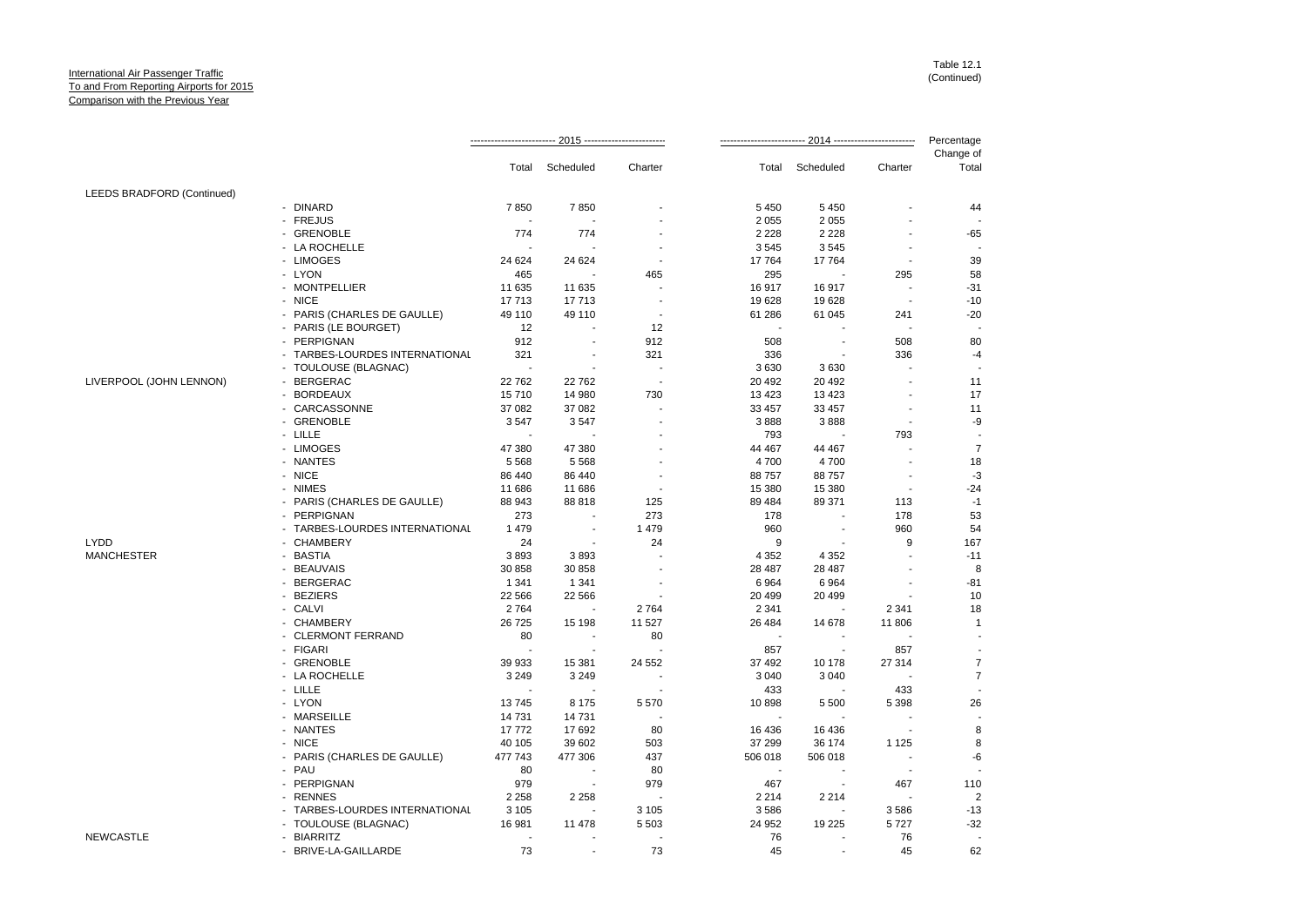|                           |                                | · 2015 ---------------------<br>2014 ------------------------- |                          |                |                          |                       | Percentage               |                    |
|---------------------------|--------------------------------|----------------------------------------------------------------|--------------------------|----------------|--------------------------|-----------------------|--------------------------|--------------------|
|                           |                                | Total                                                          | Scheduled                | Charter        | Total                    | Scheduled             | Charter                  | Change of<br>Total |
| NEWCASTLE (Continued)     |                                |                                                                |                          |                |                          |                       |                          |                    |
|                           | - CHAMBERY                     | 4 2 9 4                                                        | 4 2 9 4                  |                | 4 2 9 0                  | 4 2 9 0               |                          | 0                  |
|                           | - DEAUVILLE                    |                                                                |                          |                | 22                       |                       | 22                       |                    |
|                           | - NICE                         | 21 112                                                         | 21 102                   | 10             | 20 076                   | 20 076                | $\overline{\phantom{a}}$ | 5                  |
|                           | - PARIS (CHARLES DE GAULLE)    | 153 870                                                        | 153 815                  | 55             | 150 709                  | 150 517               | 192                      | 2                  |
|                           | - PARIS (ORLY)                 |                                                                |                          | ÷,             | 33                       |                       | 33                       |                    |
|                           | - PERPIGNAN                    | 71                                                             |                          | 71             | $\overline{\phantom{a}}$ |                       |                          |                    |
|                           | - TARBES-LOURDES INTERNATIONAL | 860                                                            |                          | 860            | 870                      |                       | 870                      | $-1$               |
| NEWQUAY                   | - TOULON / HYERES              | 97                                                             |                          | 97             |                          |                       |                          |                    |
| <b>NORWICH</b>            | - NANTES                       | 60                                                             |                          | 60             |                          |                       | $\overline{\phantom{a}}$ |                    |
| <b>PRESTWICK</b>          | - CARCASSONNE                  | $\overline{\phantom{a}}$                                       |                          | $\overline{a}$ | 17756                    | 17756                 | $\overline{\phantom{a}}$ |                    |
|                           | - PARIS (LE BOURGET)           | ÷.                                                             |                          |                | 73                       |                       | 73                       |                    |
|                           | - TARBES-LOURDES INTERNATIONAL | 221                                                            |                          | 221            |                          |                       |                          |                    |
| SOUTHAMPTON               | - AVIGNON                      | 4 1 4 9                                                        | 4 1 4 9                  |                | 4 3 4 5                  | 4 2 8 7               | 58                       | -5                 |
|                           | - BASTIA                       | 5 0 8 9                                                        | 5 0 8 9                  |                |                          |                       |                          |                    |
|                           | - BERGERAC                     | 33 283                                                         | 33 283                   |                | 34 27 2                  | 34 27 2               |                          | $-3$               |
|                           | - BORDEAUX                     | 1962                                                           | 1962                     |                | 2 1 9 8                  | 2 1 9 8               |                          | $-11$              |
|                           | - BREST                        | 3 3 0 8                                                        | 3 3 0 8                  |                | 10 980                   | 10 980                |                          | $-70$              |
|                           | - CHAMBERY                     | 6 604                                                          | 5908                     | 696            | 8 2 6 6                  | 4651                  | 3615                     | $-20$              |
|                           | - CLERMONT FERRAND             | $\overline{\phantom{a}}$                                       |                          |                | 5446                     | 5446                  |                          |                    |
|                           | - GRENOBLE                     | 1637                                                           | 1637                     |                | 838                      | 838                   |                          | 95                 |
|                           | - LA ROCHELLE                  | 14 213                                                         | 14 213                   |                | 13 142                   | 13 142                |                          | 8                  |
|                           | - LIMOGES                      | 19 308                                                         | 19 308                   |                | 19745                    | 19745                 |                          | $-2$               |
|                           | - NANTES                       | 20 517                                                         | 20 517                   |                | 29 708                   | 29 708                |                          | $-31$              |
|                           | - NICE                         |                                                                |                          |                | 12810                    | 12810                 |                          |                    |
|                           | - PARIS (ORLY)                 | 70 028                                                         | 70 028                   |                | 77 539                   | 77 539                |                          | $-10$              |
|                           | - PERPIGNAN                    | 2 3 9 5                                                        | 2 3 9 5                  |                | 2 2 6 7                  | 2 2 6 7               |                          | 6                  |
|                           | - RENNES                       | 18 073                                                         | 18 073                   |                | 22 195                   | 22 195                |                          | $-19$              |
|                           | - TARBES-LOURDES INTERNATIONAL | 813                                                            |                          | 813            | 235                      |                       | 235                      | 246                |
| <b>WICK JOHN O GROATS</b> | - PARIS (CHARLES DE GAULLE)    | 120                                                            | $\overline{\phantom{a}}$ | 120            |                          | ÷.                    |                          |                    |
| <b>Total FRANCE</b>       |                                | 11 034 344 10 630 005                                          |                          | 404 339        |                          | 10 665 608 10 241 304 | 424 304                  | 3                  |
| <b>GERMANY</b>            |                                |                                                                |                          |                |                          |                       |                          |                    |
| <b>GATWICK</b>            | - BERLIN (SCHONEFELD)          | 523 645                                                        | 522 208                  | 1 4 3 7        | 413 136                  | 413 040               | 96                       | 27                 |
|                           | - BERLIN (TEGEL)               | 213                                                            |                          | 213            | 893                      |                       | 893                      | $-76$              |
|                           | - COLOGNE BONN                 | 103 592                                                        | 103 570                  | 22             | 149 622                  | 149 622               | $\overline{\phantom{a}}$ | $-31$              |
|                           | - DUSSELDORF                   | 93 910                                                         | 93 910                   |                | 136 667                  | 136 555               | 112                      | $-31$              |
|                           | - ERFURT                       | 9 3 0 8                                                        | 9 3 0 8                  | $\overline{a}$ | 12 341                   | 12 341                | $\overline{\phantom{a}}$ | $-25$              |
|                           | - FRIEDRICHSHAFEN              | 19 294                                                         | 12 270                   | 7 0 24         | 19 050                   | 9 1 8 4               | 9866                     | $\overline{1}$     |
|                           | - HAMBURG                      | 174 641                                                        | 174 641                  |                | 171 859                  | 171 361               | 498                      | $\overline{2}$     |
|                           | - LEIPZIG                      | 133                                                            |                          | 133            | 270                      |                       | 270                      | $-51$              |
|                           | - MUNICH                       | 231 744                                                        | 231 532                  | 212            | 225 727                  | 225 008               | 719                      | 3                  |
|                           | - MUNSTER-OSNABRUCK            | $\overline{\phantom{a}}$                                       |                          |                | 108                      |                       | 108                      |                    |
|                           | - STUTTGART                    | 103 540                                                        | 103 540                  |                |                          |                       |                          |                    |
| <b>HEATHROW</b>           | - BERLIN (TEGEL)               | 822 496                                                        | 822 496                  |                | 774 947                  | 774 947               |                          | 6                  |
|                           | - COLOGNE BONN                 | 168 657                                                        | 168 657                  |                | 163731                   | 163731                |                          | 3                  |
|                           | - DUSSELDORF                   | 663 142                                                        | 663 142                  |                | 623 942                  | 623 942               |                          | $\,6\,$            |
|                           | - FRANKFURT MAIN               | 1 530 986                                                      | 1 530 986                |                | 1 506 705                | 1 506 705             |                          | $\overline{2}$     |
|                           | - FRIEDRICHSHAFEN              | 797                                                            |                          | 797            | 4 0 8 8                  |                       | 4 088                    | $-81$              |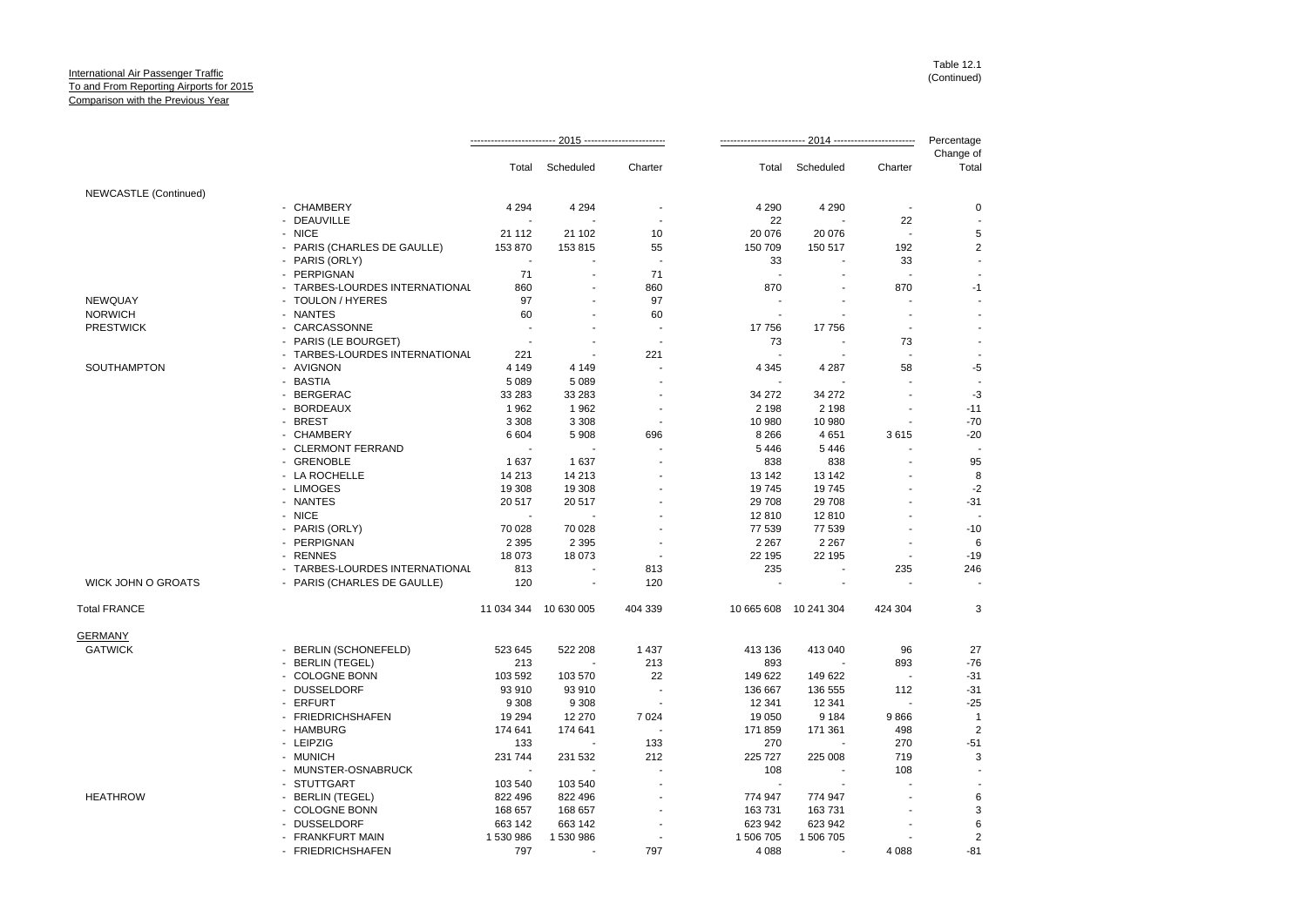|                             |                         |                          |           |                          | Percentage |                |                |                    |
|-----------------------------|-------------------------|--------------------------|-----------|--------------------------|------------|----------------|----------------|--------------------|
|                             |                         | Total                    | Scheduled | Charter                  | Total      | Scheduled      | Charter        | Change of<br>Total |
| <b>HEATHROW</b> (Continued) |                         |                          |           |                          |            |                |                |                    |
|                             | - HAMBURG               | 577 653                  | 577 653   |                          | 549 178    | 549 178        |                | 5                  |
|                             | - HANOVER               | 199 781                  | 199 781   |                          | 194 425    | 194 425        |                | 3                  |
|                             | - MUNICH                | 1 230 618                | 1 230 618 |                          | 1 178 614  | 1 178 614      |                | 4                  |
|                             | - STUTTGART             | 333 656                  | 333 656   |                          | 343 075    | 343 075        |                | -3                 |
| <b>LONDON CITY</b>          | - DRESDEN               | 14 097                   | 14 097    |                          | 20 918     | 20 918         |                | $-33$              |
|                             | - DUSSELDORF            | 59 830                   | 59 830    |                          | 65 963     | 65 963         |                | -9                 |
|                             | - FRANKFURT MAIN        | 240 973                  | 240 973   |                          | 232 568    | 232 568        |                | $\overline{4}$     |
|                             | - HAMBURG               | 12 455                   | 12 455    |                          | 2 2 8 9    | 2 2 8 9        |                | 444                |
|                             | - MUNSTER-OSNABRUCK     | ÷,                       |           |                          | 1 5 2 2    | 1522           |                |                    |
|                             | - NUREMBERG             | $\blacksquare$           |           |                          | 10812      | 10812          | ÷.             |                    |
|                             | - PADERBORN             |                          |           |                          | 1701       | 1701           |                |                    |
| <b>LUTON</b>                | - BERLIN (SCHONEFELD)   | 182 834                  | 182 458   | 376                      | 187 203    | 187 186        | 17             | $-2$               |
|                             | - BERLIN (TEGEL)        | 149                      |           | 149                      | 300        |                | 300            | $-50$              |
|                             | - COLOGNE BONN          | 447                      |           | 447                      | 288        |                | 288            | 55                 |
|                             | - DORTMUND              | 108 709                  | 108 709   | $\overline{a}$           | 147 264    | 146 892        | 372            | $-26$              |
|                             | - DUSSELDORF            | $\overline{\phantom{a}}$ |           | ÷,                       | 239        |                | 239            |                    |
|                             | - FRANKFURT MAIN        | 42                       |           | 42                       | 156        | 149            | $\overline{7}$ | $-73$              |
|                             | - FRIEDRICHSHAFEN       | 157                      |           | 157                      | ÷          |                |                |                    |
|                             | - HAMBURG               | 84 039                   | 84 003    | 36                       | 81 944     | 81 944         |                | 3                  |
|                             | - HANOVER               | 452                      |           | 452                      |            |                | $\blacksquare$ |                    |
|                             | - INGOLSTADT-MANCHING   | 41                       |           | 41                       | $\sim$     |                | $\sim$         |                    |
|                             | - KARLSRUHE/BADEN BADEN | 3                        |           | 3                        | 20         |                | 20             | $-85$              |
|                             | - LEIPZIG               | $\overline{\phantom{a}}$ |           |                          | 45         |                | 45             |                    |
|                             | - MAGDEBURG COCHSTEDT   | 11                       |           | 11                       |            |                |                |                    |
|                             | - MUNICH                | 61 626                   | 61 162    | 464                      | 14 096     | 13 3 95        | 701            | 337                |
|                             | - MUNSTER-OSNABRUCK     | 90                       |           | 90                       | 106        |                | 106            | $-15$              |
|                             | - NUREMBERG             | 24                       |           | 24                       | 22         | $\blacksquare$ | 22             | 9                  |
|                             | - PADERBORN             | 102                      |           | 102                      | 34         |                | 34             | 200                |
| SOUTHEND                    | - BERLIN (SCHONEFELD)   | 54 904                   | 54 904    |                          | 71 263     | 71 263         |                | $-23$              |
|                             | - MUNSTER-OSNABRUCK     | 13761                    | 13761     |                          | 11 136     | 11 136         | ÷.             | 24                 |
| <b>STANSTED</b>             | - BERLIN (SCHONEFELD)   | 331 488                  | 331 488   |                          | 239 395    | 239 298        | 97             | 38                 |
|                             | - BERLIN (TEGEL)        | 94                       |           | 94                       | $\sim$     |                |                |                    |
|                             | - BREMEN                | 195 930                  | 195 854   | 76                       | 220 823    | 220 823        |                | $-11$              |
|                             | - COLOGNE BONN          | 389788                   | 389788    |                          | 168 512    | 168 039        | 473            | 131                |
|                             | - DORTMUND              | 109 469                  | 109 469   | $\overline{\phantom{a}}$ | 89743      | 89 743         |                | 22                 |
|                             | - DUSSELDORF            | 35 518                   | 35 239    | 279                      | 97 732     | 97 692         | 40             | $-64$              |
|                             | - HAHN                  | 237 194                  | 237 194   |                          | 234 889    | 234 889        |                | $\overline{1}$     |
|                             | - HAMBURG               | 97                       |           | 97                       |            |                |                |                    |
|                             | - HANOVER               | 77 445                   | 77 445    |                          | 111 331    | 111 331        |                | $-30$              |
|                             | - KARLSRUHE/BADEN BADEN | 105 207                  | 105 207   |                          | 100 760    | 100 760        |                | $\overline{4}$     |
|                             | - LEIPZIG               | 59 259                   | 59 259    |                          | 57 227     | 57 227         |                | 4                  |
|                             | - MEMMINGEN ALLGAU      | 103 681                  | 103 681   |                          | 97 305     | 97 305         |                | $\overline{7}$     |
|                             | - MUNICH                |                          |           |                          |            |                |                | $-1$               |
|                             | - MUNSTER-OSNABRUCK     | 107 084                  | 105 417   | 1667<br>89               | 108 583    | 107 644        | 939<br>255     | $-65$              |
|                             |                         | 89                       |           | ÷,                       | 255        |                |                |                    |
|                             | - NIEDERRHEIN           | 125 665                  | 125 665   |                          | 110 407    | 110 407        |                | 14                 |
|                             | - NUREMBERG             | 121 858                  | 121 858   |                          | 109 153    | 109 153        |                | 12                 |
|                             | - STUTTGART             | 69 4 23                  | 69 382    | 41                       | 65 985     | 65 985         |                | 5                  |
| ABERDEEN                    | - DRESDEN               | 41<br>95                 |           | 41<br>95                 |            |                |                |                    |
|                             | - DUSSELDORF            |                          |           |                          |            |                |                |                    |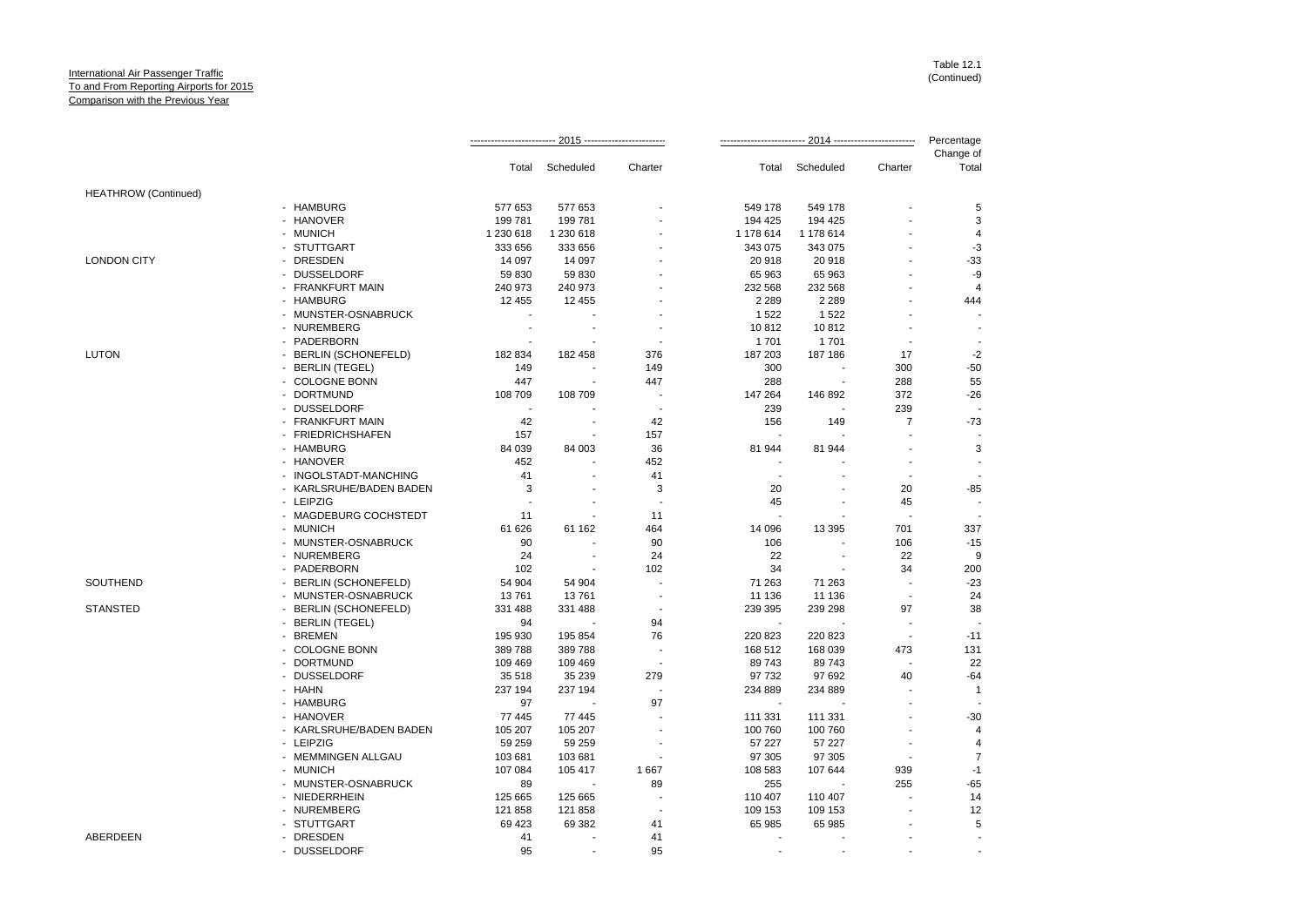|                                    |                       |                          | Total Scheduled          | Charter                  |                          | Total Scheduled          | Charter                  | Change of<br>Total |
|------------------------------------|-----------------------|--------------------------|--------------------------|--------------------------|--------------------------|--------------------------|--------------------------|--------------------|
| <b>ABERDEEN</b> (Continued)        |                       |                          |                          |                          |                          |                          |                          |                    |
|                                    | - FRANKFURT MAIN      | 151 684                  | 151 684                  | $\overline{\phantom{a}}$ | 164 240                  | 164 240                  |                          | -8                 |
|                                    | - STUTTGART           | $\mathbf{1}$             |                          | $\mathbf{1}$             |                          |                          |                          |                    |
| BELFAST INTERNATIONAL              | - HAMBURG             | 272                      |                          | 272                      | 80                       | $\sim$                   | 80                       | 240                |
|                                    | - MUNICH              | $\blacksquare$           |                          |                          | 223                      | 223                      |                          |                    |
|                                    | - PADERBORN           | $\overline{\phantom{a}}$ | $\overline{\phantom{a}}$ |                          | 17                       | $\sim$                   | 17                       |                    |
| <b>BIRMINGHAM</b>                  | - BERLIN (TEGEL)      | 49 0 77                  | 49 077                   |                          | 32 917                   | 32 917                   |                          | 49                 |
|                                    | - BRAUNSCHWEIG        | 11                       | $\overline{\phantom{a}}$ | 11                       | $\overline{\phantom{a}}$ |                          | $\blacksquare$           |                    |
|                                    | - BREMEN              | $\sim$                   |                          |                          | 86                       |                          | 86                       |                    |
|                                    | - COLOGNE BONN        | 7 2 5 0                  | 6863                     | 387                      | 26 08 6                  | 25 4 88                  | 598                      | $-72$              |
|                                    | - DUSSELDORF          | 219 051                  | 218 964                  | 87                       | 198 477                  | 198 347                  | 130                      | 10                 |
|                                    | - FRANKFURT MAIN      | 314 685                  | 314 509                  | 176                      | 302 968                  | 302 968                  |                          | 4                  |
|                                    | - HAMBURG             | 38 017                   | 38 017                   |                          | 38 238                   | 38 238                   | $\overline{\phantom{a}}$ | $-1$               |
|                                    | - HANOVER             | 56 850                   | 47 182                   | 9668                     | 67 488                   | 61 546                   | 5942                     | $-16$              |
|                                    | - LEIPZIG             | 124                      | $\sim$                   | 124                      | $\blacksquare$           | $\overline{\phantom{a}}$ |                          |                    |
|                                    | - MEMMINGEN ALLGAU    | 86                       |                          | 86                       | $\blacksquare$           |                          |                          |                    |
|                                    | - MUNICH              | 185 185                  | 183 658                  | 1527                     | 176 941                  | 176 382                  | 559                      | 5                  |
|                                    | - MUNSTER-OSNABRUCK   | $\sim$                   |                          |                          | 195                      | $\overline{\phantom{a}}$ | 195                      |                    |
|                                    | - NUREMBERG           | 49                       |                          | 49                       | ÷.                       |                          |                          |                    |
|                                    | - PADERBORN           | 10849                    | $\overline{\phantom{a}}$ | 10 849                   | 3 3 0 0                  | 3 3 0 0                  | $\overline{\phantom{a}}$ | 229                |
|                                    | - STUTTGART           | 70 567                   | 70 480                   | 87                       | 65 383                   | 65 383                   |                          | 8                  |
| <b>BOURNEMOUTH</b>                 | - COLOGNE BONN        | $\overline{\phantom{a}}$ |                          |                          | 96                       |                          | 96                       |                    |
|                                    | - LUBECK              | 41                       |                          | 41                       | ÷.                       |                          |                          |                    |
| <b>BRISTOL</b>                     | - BERLIN (SCHONEFELD) | 83 2 24                  | 83 224                   |                          | 73 863                   | 73 863                   | $\overline{\phantom{a}}$ | 13                 |
|                                    | - BREMEN              | $\sim$                   |                          |                          | 94                       | $\overline{\phantom{a}}$ | 94                       |                    |
|                                    | - COLOGNE BONN        | 151                      |                          | 151                      | $\blacksquare$           |                          |                          |                    |
|                                    | - DUSSELDORF          | 8 3 5 5                  | 8 3 5 5                  |                          | 96                       | $\blacksquare$           | 96                       | 8603               |
|                                    | - FRANKFURT MAIN      | 44 0 26                  | 44 0 26                  |                          | 29 4 48                  | 29 448                   | ÷,                       | 50                 |
|                                    | - HAMBURG             | 16 128                   | 16 128                   |                          | 21 552                   | 21 552                   | $\blacksquare$           | $-25$              |
|                                    | - MUNICH              | 30 567                   | 29 938                   | 629                      | 18 298                   | 18 018                   | 280                      | 67                 |
| <b>CARDIFF WALES</b>               | - BRAUNSCHWEIG        | $\blacksquare$           |                          |                          | 41                       |                          | 41                       |                    |
|                                    | - DORTMUND            | $\overline{\phantom{a}}$ |                          |                          | 146                      | $\sim$                   | 146                      |                    |
|                                    | - DUSSELDORF          | 6 1 2 3                  | 6 1 2 3                  |                          | 2 4 5 9                  | 2 4 5 9                  |                          | 149                |
|                                    | - HANOVER             | 46                       | $\sim$                   | 46                       | $\sim$                   |                          |                          |                    |
|                                    | - LAHR                | 93                       |                          | 93                       | $\blacksquare$           |                          | $\overline{a}$           |                    |
|                                    | - MUNICH              | 7531                     | 7453                     | 78                       |                          |                          | $\blacksquare$           |                    |
|                                    | - STUTTGART           | $\blacksquare$           |                          | $\blacksquare$           | 40                       |                          | 40                       |                    |
| DONCASTER SHEFFIELD                | - HAHN                | 66                       |                          | 66                       |                          |                          |                          |                    |
| DURHAM TEES VALLEY                 | - COLOGNE BONN        | 8                        |                          | 8                        |                          |                          | $\sim$                   |                    |
|                                    | - DUSSELDORF          | 40                       | $\overline{\phantom{a}}$ | 40                       | $\overline{\phantom{a}}$ |                          | $\overline{a}$           |                    |
|                                    | - GEILENKIRCHEN       | $\overline{\phantom{a}}$ |                          |                          | 20                       |                          | 20                       |                    |
|                                    | - PADERBORN           | 48                       |                          | 48                       |                          |                          |                          |                    |
| <b>EAST MIDLANDS INTERNATIONAL</b> | - BERLIN (SCHONEFELD) | 51 043                   | 51 043                   |                          | 37 433                   | 37 433                   | $\blacksquare$           | 36                 |
|                                    | - GEILENKIRCHEN       | 38                       | $\overline{\phantom{a}}$ | 38                       | $\overline{\phantom{a}}$ |                          |                          |                    |
|                                    | - HAMBURG             | $\sim$                   |                          |                          | 43                       |                          | 43                       |                    |
| <b>EDINBURGH</b>                   | - BERLIN (SCHONEFELD) | 51 636                   | 51 636                   |                          | 44 740                   | 44 740                   | $\overline{\phantom{a}}$ | 15                 |
|                                    | - BREMEN              | 29 35 6                  | 29 35 6                  |                          | 32 078                   | 31 811                   | 267                      | -8                 |
|                                    | - COLOGNE BONN        | 50 874                   | 50 874                   |                          | 50 612                   | 50 478                   | 134                      | $\mathbf{1}$       |
|                                    | - DUSSELDORF          |                          |                          |                          | 176                      |                          | 176                      |                    |
|                                    | - ERFURT              |                          |                          |                          | 278                      |                          | 278                      |                    |
|                                    |                       |                          |                          |                          |                          |                          |                          |                    |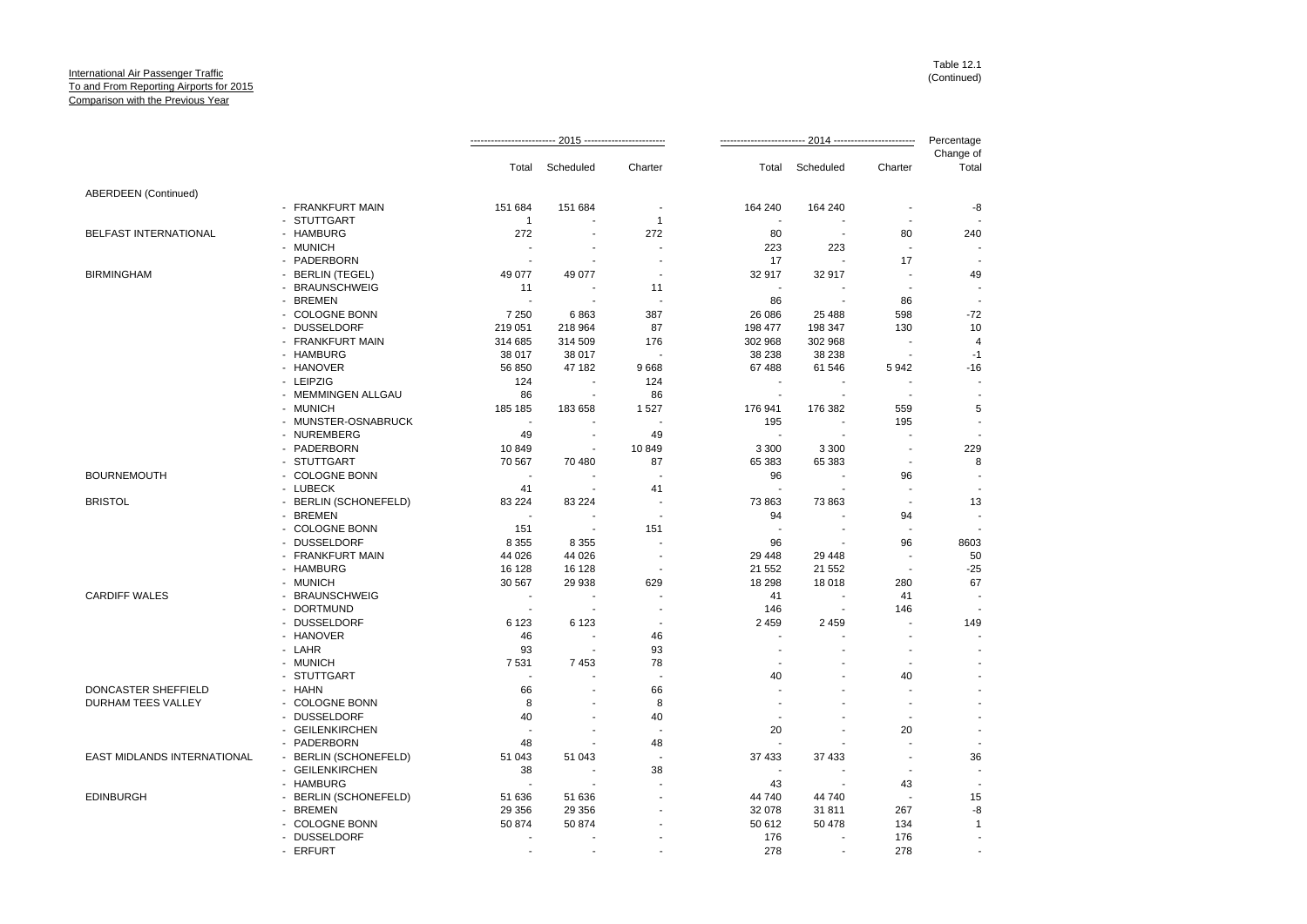|                       |                         | 2015 ------------------------ |                          | 2014 ------------------------- |                          |                | Percentage               |                          |
|-----------------------|-------------------------|-------------------------------|--------------------------|--------------------------------|--------------------------|----------------|--------------------------|--------------------------|
|                       |                         | Total                         | Scheduled                | Charter                        | Total                    | Scheduled      | Charter                  | Change of<br>Total       |
| EDINBURGH (Continued) |                         |                               |                          |                                |                          |                |                          |                          |
|                       | - FRANKFURT MAIN        | 192 077                       | 192 077                  |                                | 197 221                  | 196 941        | 280                      | -3                       |
|                       | - FRIEDRICHSHAFEN       | ÷.                            |                          |                                | 216                      |                | 216                      |                          |
|                       | - HAHN                  | 36 232                        | 36 232                   |                                | 29 060                   | 28 877         | 183                      | 25                       |
|                       | - HAMBURG               | 59 204                        | 59 204                   |                                | 56 600                   | 56 600         | $\blacksquare$           | 5                        |
|                       | - LUBECK                |                               |                          |                                | 71                       |                | 71                       |                          |
|                       | - MUNICH                | 95 437                        | 95 147                   | 290                            | 89 268                   | 89 197         | 71                       | $\overline{7}$           |
|                       | - MUNSTER-OSNABRUCK     |                               |                          |                                | 100                      |                | 100                      |                          |
|                       | - NIEDERRHEIN           | 50 930                        | 50 930                   |                                | 46 862                   | 46 862         | ÷,                       | $9\,$                    |
|                       | - PADERBORN             |                               |                          |                                | 232                      |                | 232                      |                          |
|                       | - STUTTGART             | 6945                          | 6945                     |                                | 264                      |                | 264                      | 2531                     |
| <b>EXETER</b>         | - DUSSELDORF            | $\blacksquare$                |                          |                                | 1974                     | 1974           | $\overline{a}$           |                          |
|                       | - FRIEDRICHSHAFEN       | 138                           | $\blacksquare$           | 138                            |                          |                | $\overline{\phantom{a}}$ |                          |
| <b>GLASGOW</b>        | - BERLIN (SCHONEFELD)   | 88 061                        | 88 061                   | $\overline{a}$                 | 71 865                   | 71 865         | $\overline{\phantom{a}}$ | 23                       |
|                       | - BRAUNSCHWEIG          | 34                            |                          | 34                             | 40                       |                | 40                       | $-15$                    |
|                       | - BUCHEL                | 33                            |                          | 33                             |                          |                |                          |                          |
|                       | - COLOGNE BONN          | 168                           |                          | 168                            |                          |                | $\overline{\phantom{a}}$ |                          |
|                       | - DORTMUND              | $\overline{\phantom{a}}$      |                          |                                | 108                      | ÷              | 108                      | $\overline{\phantom{a}}$ |
|                       | - DRESDEN               | ÷.                            | ÷.                       | $\blacksquare$                 | 76                       | ÷,             | 76                       | $\overline{\phantom{a}}$ |
|                       | - DUSSELDORF            | 34 987                        | 34 987                   | $\overline{\phantom{a}}$       | 39 099                   | 39 097         | $\sqrt{2}$               | $-11$                    |
|                       | - FRANKFURT MAIN        | 476                           | 158                      | 318                            |                          |                |                          |                          |
|                       | - HAMBURG               | $\overline{\phantom{a}}$      |                          |                                | 66                       |                | 66                       | $\overline{a}$           |
|                       | - MEMMINGEN ALLGAU      | 35                            | $\overline{\phantom{a}}$ | 35                             |                          |                |                          |                          |
|                       | - MUNICH                | 4 3 2 0                       | 4 3 2 0                  |                                |                          |                | $\overline{a}$           | $\overline{a}$           |
|                       | - MUNSTER-OSNABRUCK     |                               |                          |                                | 108                      | ٠              | 108                      | $\overline{\phantom{a}}$ |
| <b>GUERNSEY</b>       | - DUSSELDORF            | 2 4 6 3                       | 2 4 6 3                  |                                | 2 1 1 8                  | 2 1 1 8        |                          | 16                       |
|                       | - FRANKFURT MAIN        | $\sim$                        |                          |                                | 518                      | 518            | $\overline{a}$           |                          |
|                       | - STUTTGART             | 1894                          | 1894                     |                                | 200                      | 200            | ÷,                       | 847                      |
| <b>HUMBERSIDE</b>     | - BREMEN                |                               |                          |                                | 36                       |                | 36                       | $\overline{a}$           |
|                       | - FRIEDRICHSHAFEN       | 136                           | $\blacksquare$           | 136                            | ÷.                       |                | J.                       | $\overline{\phantom{a}}$ |
|                       | - MUNSTER-OSNABRUCK     |                               |                          | $\overline{\phantom{a}}$       | 99                       |                | 99                       |                          |
|                       | - STUTTGART             | $\blacksquare$                |                          | $\overline{\phantom{a}}$       | 78                       |                | 78                       |                          |
| <b>ISLE OF MAN</b>    | - BREMEN                | 280                           |                          | 280                            |                          |                |                          |                          |
|                       | - FRIEDRICHSHAFEN       | 70                            |                          | 70                             |                          |                | $\overline{\phantom{a}}$ |                          |
| <b>JERSEY</b>         | - BERLIN (SCHONEFELD)   |                               |                          | ÷,                             | 21                       |                | 21                       |                          |
|                       | - BREMEN                | 288                           |                          | 288                            | 292                      |                | 292                      | $-1$                     |
|                       | - DORTMUND              | $\blacksquare$                |                          | $\blacksquare$                 | 197                      | ÷              | 197                      |                          |
|                       | - DRESDEN               | 286                           |                          | 286                            |                          |                |                          |                          |
|                       | - DUSSELDORF            | 6751                          | 6751                     | $\overline{a}$                 | 7 203                    | 7 2 0 3        |                          | -6                       |
|                       | - ERFURT                | 392                           |                          | 392                            |                          |                | ٠                        |                          |
|                       | - FRANKFURT MAIN        | 51                            |                          | 51                             | 1 4 8 8                  | 1488           |                          | $-97$                    |
|                       | - FRIEDRICHSHAFEN       | 472                           | $\overline{\phantom{a}}$ | 472                            | 579                      |                | 579                      | $-18$                    |
|                       | - HAHN                  |                               |                          | $\blacksquare$                 | 171                      | $\blacksquare$ | 171                      |                          |
|                       | - HANOVER               | 2537                          | 2 5 3 7                  |                                | 2514                     | 2514           | $\overline{a}$           | $\mathbf{1}$             |
|                       | - KARLSRUHE/BADEN BADEN | 148                           | $\blacksquare$           | 148                            | $\overline{\phantom{a}}$ |                | $\blacksquare$           | $\overline{\phantom{a}}$ |
|                       | - KASSEL                |                               |                          |                                | 270                      | ä,             | 270                      |                          |
|                       | - KOBLENZ               | 2684                          | 868                      | 1816                           | 1762                     | 1 1 0 0        | 662                      | 52                       |
|                       | - MUNICH                | 2551                          | 2551                     |                                | 2783                     | 2783           | Ĭ.                       | -8                       |
|                       | - PADERBORN             | 404                           |                          | 404                            |                          |                | $\blacksquare$           |                          |
|                       | - STUTTGART             | 2602                          | 2 3 8 0                  | 222                            | 1689                     | 1 387          | 302                      | 54                       |
|                       |                         |                               |                          |                                |                          |                |                          |                          |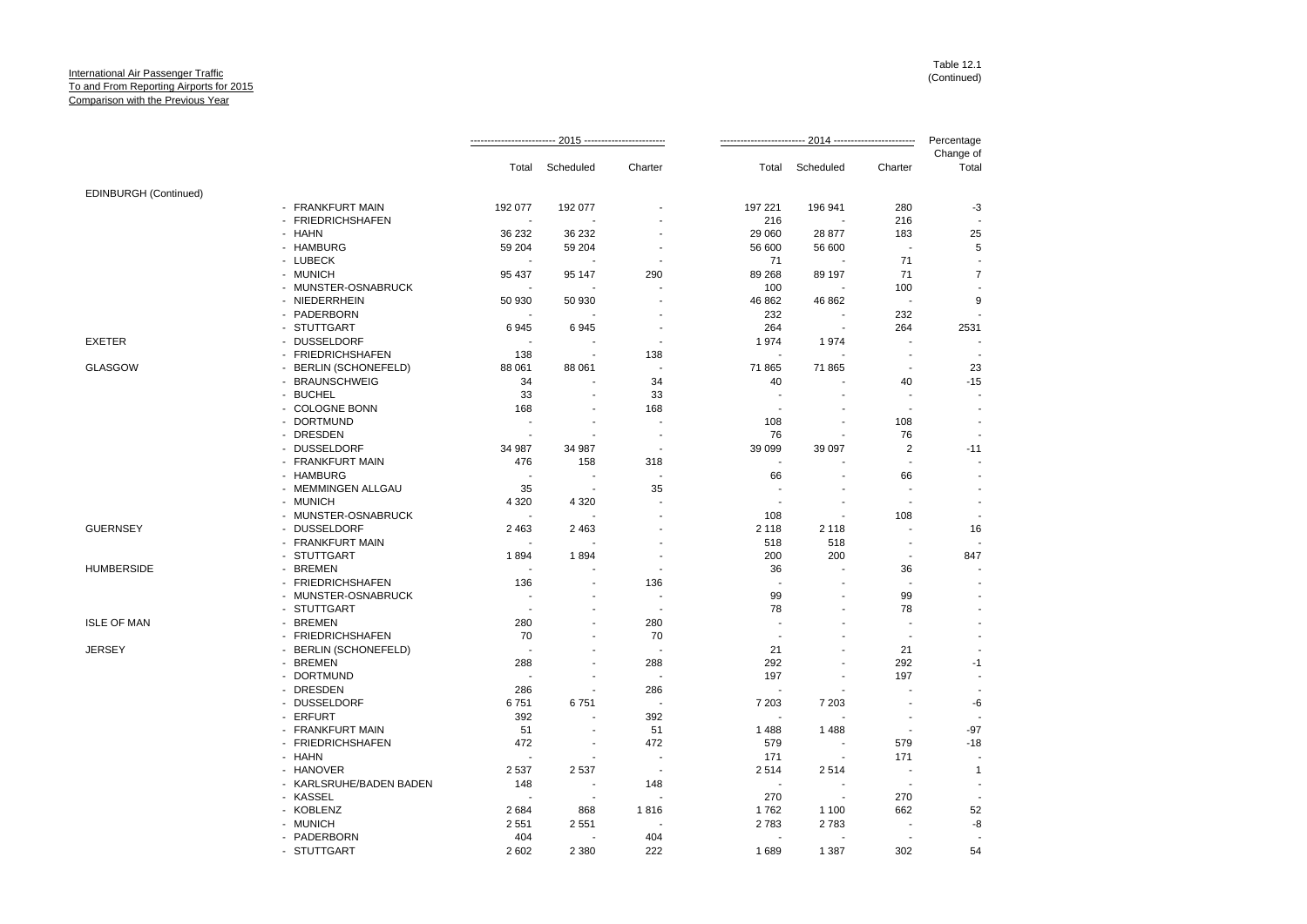|                                 |                                  |                          |                          |                          | Percentage               |                       |                                |                          |
|---------------------------------|----------------------------------|--------------------------|--------------------------|--------------------------|--------------------------|-----------------------|--------------------------------|--------------------------|
|                                 |                                  | Total                    | Scheduled                | Charter                  | Total                    | Scheduled             | Charter                        | Change of<br>Total       |
| <b>LEEDS BRADFORD</b>           | - BERLIN (SCHONEFELD)            | 285                      | $\overline{\phantom{a}}$ | 285                      | 429                      | 429                   | $\blacksquare$                 | $-34$                    |
|                                 | - COLOGNE BONN                   | 261                      | 261                      | $\overline{a}$           | ÷.                       |                       |                                |                          |
|                                 | - DUSSELDORF                     | 50 447                   | 50 289                   | 158                      | 51710                    | 51 710                | $\blacksquare$                 | $-2$                     |
|                                 | - FRIEDRICHSHAFEN                | 424                      |                          | 424                      |                          |                       |                                |                          |
|                                 | - MUNICH                         | $\blacksquare$           | $\blacksquare$           |                          | 664                      | 415                   | 249                            |                          |
|                                 | - MUNSTER-OSNABRUCK              | 117                      | 117                      |                          |                          |                       |                                |                          |
| LIVERPOOL (JOHN LENNON)         | - BERLIN (SCHONEFELD)            | 75 544                   | 75 544                   |                          | 76 067                   | 76 067                | $\overline{\phantom{a}}$       | $-1$                     |
|                                 | - BRAUNSCHWEIG                   |                          |                          |                          | 435                      |                       | 435                            |                          |
|                                 | <b>DORTMUND</b>                  |                          |                          |                          | 133                      |                       | 133                            |                          |
|                                 | - HANOVER                        |                          |                          |                          | 373                      |                       | 373                            | $\blacksquare$           |
|                                 | - PADERBORN                      |                          |                          |                          | 110                      |                       | 110                            |                          |
| <b>LYDD</b>                     | - BREMEN                         | 196                      | ÷                        | 196                      | $\overline{a}$           | ٠                     | $\overline{\phantom{a}}$       | $\overline{\phantom{a}}$ |
|                                 | - HAMBURG                        | 73                       |                          | 73                       | $\blacksquare$           |                       |                                | $\overline{\phantom{a}}$ |
| <b>MANCHESTER</b>               | - BERLIN (SCHONEFELD)            | 96 317                   | 96 317                   |                          | 87792                    | 87 792                | $\overline{\phantom{a}}$       | 10                       |
|                                 | - BERLIN (TEGEL)                 | $\overline{\phantom{a}}$ |                          |                          | 346                      |                       | 346                            |                          |
|                                 | - BRAUNSCHWEIG                   | 601                      | $\overline{\phantom{a}}$ | 601                      |                          |                       | $\overline{a}$                 |                          |
|                                 | - BREMEN                         | 15 3 66                  | 15 3 66                  |                          | 42 113                   | 42 046                | 67                             | $-64$                    |
|                                 | - COLOGNE BONN                   | 55 570                   | 55 084                   | 486                      | 50 40 6                  | 50 40 6               |                                | 10                       |
|                                 | - DUSSELDORF                     | 182794                   | 181 385                  | 1 4 0 9                  | 170 683                  | 170 683               | $\blacksquare$                 | $\overline{7}$           |
|                                 | - FRANKFURT MAIN                 | 390 202                  | 390 017                  | 185                      | 375 183                  | 375 183               | $\blacksquare$                 | $\overline{4}$           |
|                                 | - FRIEDRICHSHAFEN                | 1978                     | 1978                     |                          | 3755                     | 3 3 7 9               | 376                            | $-47$                    |
|                                 | - HAMBURG                        | 136 140                  | 136 140                  |                          | 139 981                  | 139 888               | 93                             | $-3$                     |
|                                 | - HANOVER                        | 46 763                   | 44 856                   | 1 907                    | 43817                    | 43 355                | 462                            | $\overline{7}$           |
|                                 | - MAGDEBURG COCHSTEDT            | 86                       |                          | 86                       | $\overline{\phantom{a}}$ |                       | $\overline{\phantom{a}}$       |                          |
|                                 | - MUNICH                         | 324 630                  | 323 083                  | 1547                     | 324 492                  | 318 616               | 5876                           | $\mathbf 0$              |
|                                 | - NUREMBERG                      |                          |                          |                          | 3                        |                       | 3                              |                          |
|                                 | - STUTTGART                      | 76 452                   | 76 452                   | $\overline{\phantom{a}}$ |                          |                       |                                |                          |
| <b>NEWCASTLE</b>                | - BERLIN (SCHONEFELD)            | 267                      | $\overline{\phantom{a}}$ | 267                      |                          |                       | $\blacksquare$                 |                          |
|                                 | - COLOGNE BONN                   |                          |                          |                          | 92                       |                       | 92                             |                          |
|                                 | - DUSSELDORF                     | 39 232                   | 39 155                   | 77                       | 35 869                   | 35 827                | 42                             | 9                        |
|                                 | - HANOVER                        | 72                       |                          | 72                       |                          |                       | $\blacksquare$                 |                          |
|                                 | - MUNICH                         | ÷,                       |                          |                          | 484                      |                       | 484                            | ÷,                       |
|                                 | - MUNSTER-OSNABRUCK              |                          |                          |                          | 46                       |                       | 46                             |                          |
| <b>NEWQUAY</b>                  | - DUSSELDORF                     | 2643                     | 2643                     | $\overline{\phantom{a}}$ | 3599                     | 3599                  |                                | $-27$                    |
| <b>NORWICH</b>                  | - BREMEN                         | 31                       | $\overline{\phantom{a}}$ | 31                       |                          | ٠                     |                                |                          |
|                                 | - FRIEDRICHSHAFEN                | 280                      | ٠                        | 280                      | <b>.</b>                 |                       | $\blacksquare$                 |                          |
| <b>PRESTWICK</b><br>SOUTHAMPTON | - COLOGNE BONN<br>- COLOGNE BONN | $\overline{\phantom{a}}$ |                          | $\overline{\phantom{a}}$ | 124<br>118               | ٠                     | 124<br>118                     |                          |
|                                 | - DUSSELDORF                     | 3973                     | 3973                     |                          |                          |                       |                                |                          |
|                                 |                                  |                          |                          |                          | $\overline{\phantom{a}}$ |                       |                                |                          |
|                                 | - FRIEDRICHSHAFEN<br>- HAMBURG   | 138<br>3704              | 3 6 6 0                  | 138                      | 32                       |                       | $\overline{\phantom{a}}$<br>32 |                          |
|                                 | - HANOVER                        |                          |                          | 44                       | 905                      | 905                   |                                | $\ddot{\phantom{a}}$     |
|                                 | - NIEDERRHEIN                    | 362                      | $\sim$                   | 362                      |                          |                       |                                |                          |
|                                 |                                  |                          |                          |                          |                          |                       |                                |                          |
| <b>Total GERMANY</b>            |                                  |                          | 13 273 163 13 219 681    | 53 482                   |                          | 12 483 528 12 439 620 | 43 908                         | 6                        |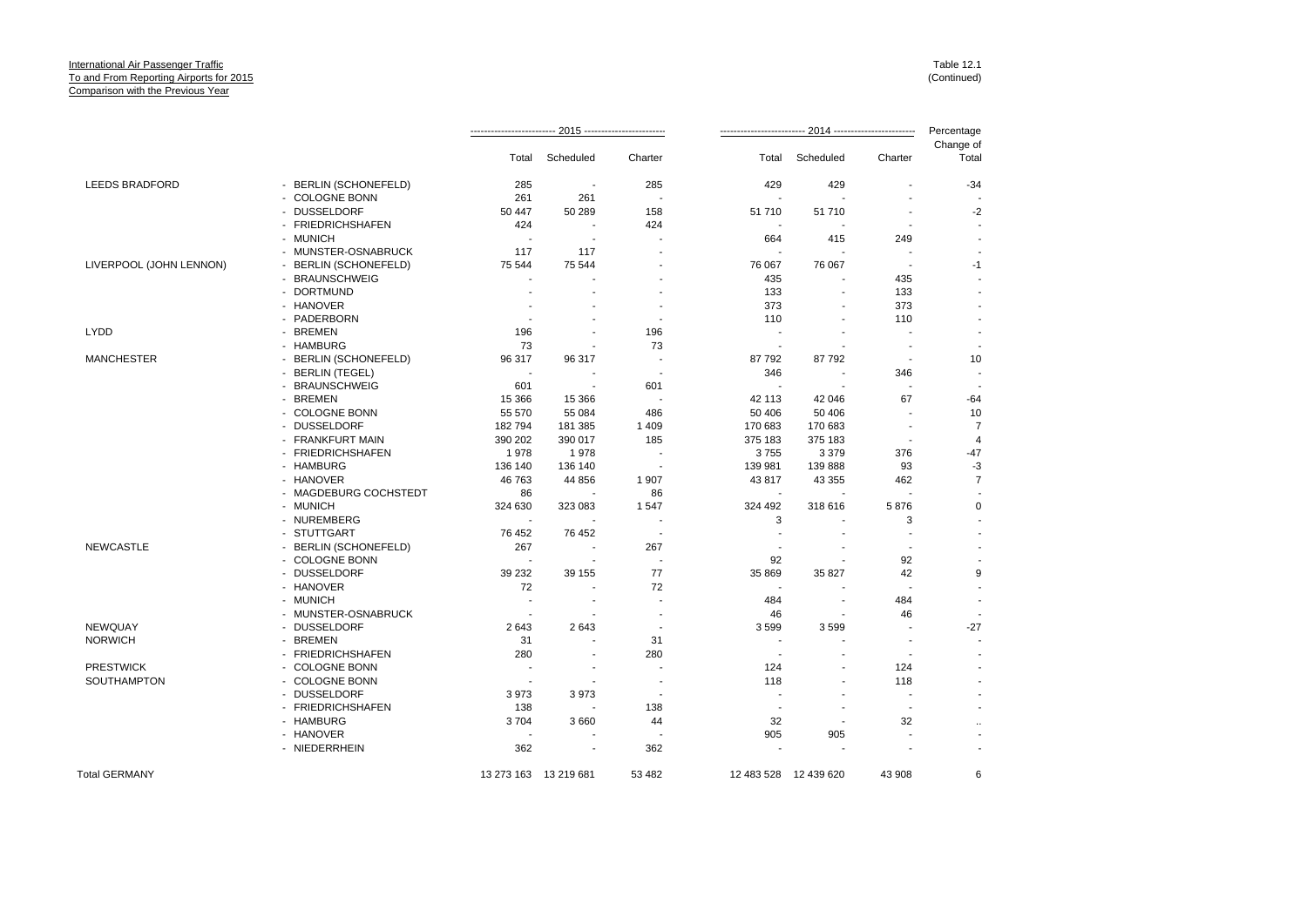|                        |                            |         |                          |                          |         |                          |                | Percentage         |
|------------------------|----------------------------|---------|--------------------------|--------------------------|---------|--------------------------|----------------|--------------------|
|                        |                            | Total   | Scheduled                | Charter                  | Total   | Scheduled                | Charter        | Change of<br>Total |
| <b>GIBRALTAR</b>       |                            |         |                          |                          |         |                          |                |                    |
| <b>GATWICK</b>         | - GIBRALTAR                | 133 882 | 133 882                  |                          | 133 007 | 133 007                  |                | $\mathbf{1}$       |
| <b>HEATHROW</b>        | - GIBRALTAR                | 118 688 | 118 688                  |                          | 110 830 | 110 830                  |                | $\overline{7}$     |
| <b>LUTON</b>           | <b>GIBRALTAR</b>           | 60 821  | 60 821                   |                          | 68 688  | 68 688                   |                | $-11$              |
| <b>BIRMINGHAM</b>      | - GIBRALTAR                | 38 088  | 38 088                   |                          | 40 329  | 40 329                   |                | -6                 |
| <b>BRISTOL</b>         | - GIBRALTAR                | 28721   | 28721                    |                          |         |                          |                |                    |
| <b>JERSEY</b>          | - GIBRALTAR                | 355     |                          | 355                      | $\sim$  |                          |                |                    |
| <b>MANCHESTER</b>      | - GIBRALTAR                | 59 538  | 59 538                   | $\overline{\phantom{a}}$ | 61 380  | 61 380                   | $\overline{a}$ | $-3$               |
| <b>Total GIBRALTAR</b> |                            | 440 093 | 439 738                  | 355                      | 414 234 | 414 234                  |                | $\,6$              |
| <b>GREECE</b>          |                            |         |                          |                          |         |                          |                |                    |
| <b>GATWICK</b>         | - ATHENS                   | 186 693 | 186 693                  |                          | 137 193 | 136 197                  | 996            | 36                 |
|                        | - CHANIA                   | 73 4 21 | 49 741                   | 23 680                   | 72 160  | 40 814                   | 31 346         | $\overline{2}$     |
|                        | - CORFU                    | 227 753 | 125 924                  | 101 829                  | 224 226 | 115 862                  | 108 364        | $\overline{2}$     |
|                        | - HERAKLION                | 286 863 | 186 455                  | 100 408                  | 233 122 | 140 927                  | 92 195         | 23                 |
|                        | - KALAMATA                 | 38 093  | 31 141                   | 6952                     | 32 248  | 19750                    | 12 4 98        | 18                 |
|                        | - KAVALA                   | 13 544  |                          | 13 544                   | 17 137  |                          | 17 137         | $-21$              |
|                        | - KEFALLINIA               | 114 962 | 50 20 2                  | 64 760                   | 107 494 | 32 339                   | 75 155         | $\overline{7}$     |
|                        | - KOS                      | 104 173 | 26 934                   | 77 239                   | 122 210 | 34 163                   | 88 047         | $-15$              |
|                        | - LEMNOS                   | 162     |                          | 162                      | 10 128  |                          | 10 128         | $-98$              |
|                        | - MIKONOS                  | 75 402  | 67 696                   | 7706                     | 58 009  | 50 581                   | 7428           | 30                 |
|                        | - MYTILINI                 | 9972    | $\blacksquare$           | 9972                     | 10 246  |                          | 10 246         | $-3$               |
|                        | - PATRAS                   |         |                          |                          | 5 4 5 5 | $\overline{\phantom{a}}$ | 5 4 5 5        |                    |
|                        | - PREVEZA                  | 79 610  | 31 0 21                  | 48 589                   | 77 296  | $\overline{\phantom{a}}$ | 77 296         | $\sqrt{3}$         |
|                        | - RHODES                   | 165 510 | 75 633                   | 89 877                   | 147 052 | 46 946                   | 100 106        | 13                 |
|                        | - SALONIKA                 | 137 430 | 127 335                  | 10 095                   | 120 837 | 110 714                  | 10 123         | 14                 |
|                        | SAMOS                      | 11 248  |                          | 11 248                   | 11874   |                          | 11874          | $-5$               |
|                        | - SKIATHOS                 | 47 191  |                          | 47 191                   | 46 791  |                          | 46 791         | $\overline{1}$     |
|                        | - THIRA (SANTORINI)        | 101 313 | 81 922                   | 19 391                   | 86 218  | 65 456                   | 20762          | 18                 |
|                        | - VOLOS                    | 4973    |                          | 4973                     | 3657    |                          | 3657           | 36                 |
|                        | <b>ZAKINTHOS</b><br>$\sim$ | 159 235 | 52 736                   | 106 499                  | 150 756 | 42 238                   | 108 518        | $6\phantom{1}$     |
| <b>HEATHROW</b>        | - ATHENS                   | 699 094 | 697 046                  | 2 0 4 8                  | 716 571 | 716 571                  |                | $-2$               |
|                        | - CORFU                    | 25 663  | 21 399                   | 4 2 6 4                  |         |                          |                |                    |
|                        | - KALAMATA                 | 10 401  | ÷.                       | 10 401                   | 9 3 8 1 | ÷.                       | 9 3 8 1        | 11                 |
|                        | - KOS                      | 20 708  | 11 142                   | 9566                     | 10 272  | $\overline{\phantom{a}}$ | 10 272         | 102                |
|                        | - LEMNOS                   | 14 644  |                          | 14 644                   | 5936    |                          | 5936           | 147                |
|                        | - MIKONOS                  | 10 213  | 10 213                   | $\overline{\phantom{a}}$ | 9794    | 9794                     |                | $\overline{4}$     |
|                        | - PREVEZA                  | 6 2 1 6 |                          | 6 2 1 6                  | 6 0 5 3 |                          | 6 0 5 3        | 3                  |
|                        | - RHODES                   | 11 633  | $\overline{\phantom{a}}$ | 11 633                   | 11 298  |                          | 11 298         | 3                  |
|                        | - THIRA (SANTORINI)        | 15 511  | 15 511                   |                          | 10 345  | 10 345                   |                | 50                 |
| <b>LONDON CITY</b>     | - MIKONOS                  | 5 4 4 0 | 5 4 4 0                  |                          |         |                          |                |                    |
|                        | - THIRA (SANTORINI)        | 2513    | 2513                     |                          | $\sim$  | $\overline{\phantom{a}}$ |                |                    |
| <b>LUTON</b>           | - ATHENS                   | 678     | $\overline{2}$           | 676                      |         | ÷.                       |                |                    |
|                        | - CORFU                    | 51 248  | 40 037                   | 11 211                   | 60 515  | 49 410                   | 11 105         | $-15$              |
|                        | - HERAKLION                | 30 213  | 20739                    | 9 4 7 4                  | 28 6 29 | 19 096                   | 9533           | $\,6$              |
|                        | - KEFALLINIA               | 7478    |                          | 7478                     | 7 1 1 1 |                          | 7 1 1 1        | 5                  |
|                        | - MIKONOS                  | 12 662  | 12 644                   | 18                       | 12914   | 12914                    |                | $-2$               |
|                        | - PATRAS                   | 318     |                          | 318                      |         |                          |                |                    |
|                        | - RHODES                   | 16 601  |                          | 16 601                   | 15 4 53 |                          | 15 4 53        | $\overline{7}$     |
|                        | - SKIATHOS                 | 8 2 1 9 |                          | 8 2 1 9                  | 6077    |                          | 6077           | 35                 |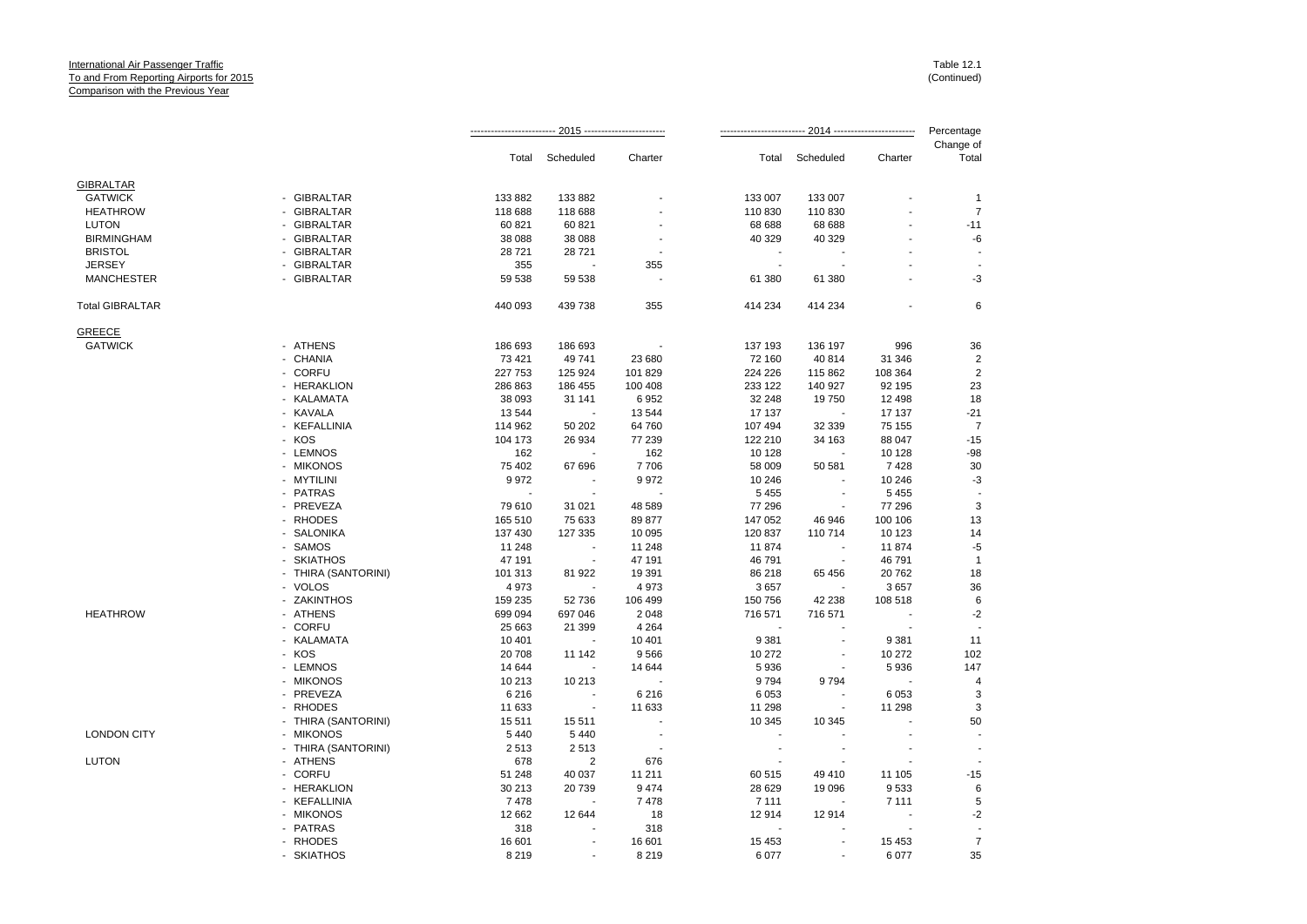|                                   |                     |                          |                          |         |         |                          | Percentage |                    |
|-----------------------------------|---------------------|--------------------------|--------------------------|---------|---------|--------------------------|------------|--------------------|
|                                   |                     | Total                    | Scheduled                | Charter | Total   | Scheduled                | Charter    | Change of<br>Total |
| <b>LUTON</b> (Continued)          |                     |                          |                          |         |         |                          |            |                    |
|                                   | - ZAKINTHOS         | 17478                    | 10 047                   | 7431    | 12512   |                          | 12512      | 40                 |
| <b>STANSTED</b>                   | - ATHENS            | 247 544                  | 247 544                  |         | 131 404 | 131 404                  |            | 88                 |
|                                   | - CHANIA            | 24 7 24                  | 24 7 24                  |         | 30 361  | 30 153                   | 208        | $-19$              |
|                                   | - CORFU             | 40 476                   | 23 4 68                  | 17 008  | 42 448  | 25 4 38                  | 17010      | $-5$               |
|                                   | - HERAKLION         | 15 956                   | $\blacksquare$           | 15 956  | 21 892  | $\sim$                   | 21 892     | $-27$              |
|                                   | - KALAMATA          |                          | $\blacksquare$           |         | 870     | ÷.                       | 870        |                    |
|                                   | - KEFALLINIA        | 26 4 24                  | 11 443                   | 14 981  | 36 038  | 20 624                   | 15414      | $-27$              |
|                                   | - KOS               | 38 0 28                  | 21 784                   | 16 244  | 36 209  | 20733                    | 15 4 76    | 5                  |
|                                   | - PREVEZA           | 1882                     |                          | 1882    |         |                          |            |                    |
|                                   | - RHODES            | 59 726                   | 34 546                   | 25 180  | 56 138  | 30 4 26                  | 25712      | 6                  |
|                                   | - SALONIKA          | 117 625                  | 117 212                  | 413     | 106 012 | 105 569                  | 443        | 11                 |
|                                   | - SKIATHOS          | 6 0 8 2                  |                          | 6 0 8 2 | 6 188   |                          | 6 188      | $-2$               |
|                                   | - THIRA (SANTORINI) | $\overline{\phantom{a}}$ |                          |         | 154     | ÷,                       | 154        |                    |
|                                   | - ZAKINTHOS         | 20 945                   | $\overline{4}$           | 20 941  | 20 876  |                          | 20 876     | $\mathbf 0$        |
| ABERDEEN                          | - CORFU             | 7427                     |                          | 7427    | 7 4 4 4 |                          | 7 4 4 4    | $\mathbf 0$        |
| <b>BELFAST CITY (GEORGE BEST)</b> | - ATHENS            |                          |                          |         | 60      |                          | 60         |                    |
| BELFAST INTERNATIONAL             | - ATHENS            | 154                      |                          | 154     |         |                          |            |                    |
|                                   | - CORFU             | 12 135                   | ÷,                       | 12 135  | 7 3 2 3 | ÷,                       | 7 3 2 3    | 66                 |
|                                   | - HERAKLION         | 13 697                   |                          | 13 697  | 13 0 27 |                          | 13 0 27    | 5                  |
|                                   | - RHODES            | 4 8 4 1                  |                          | 4841    | 5 1 9 2 |                          | 5 1 9 2    | $-7$               |
|                                   | - ZAKINTHOS         | 4672                     | 4672                     |         |         |                          |            |                    |
| <b>BIRMINGHAM</b>                 | - ATHENS            | 13 3 24                  | 13 173                   | 151     | 8670    | 8670                     |            | 54                 |
|                                   | - CHANIA            | 9 3 3 6                  | ÷,                       | 9 3 3 6 |         |                          |            |                    |
|                                   | - CORFU             | 47 552                   |                          | 47 552  | 51 203  |                          | 51 203     | $-7$               |
|                                   | - HERAKLION         | 48 375                   | 13933                    | 34 442  | 59 576  | 16721                    | 42 855     | $-19$              |
|                                   | - KALAMATA          | 5851                     | 1 1 1 9                  | 4732    | 444     | $\overline{\phantom{a}}$ | 444        | 1218               |
|                                   | - KAVALA            | 8843                     |                          | 8843    | 8798    |                          | 8798       | $\overline{1}$     |
|                                   | - KEFALLINIA        | 30 704                   | $\overline{a}$           | 30 704  | 17 443  |                          | 17 443     | 76                 |
|                                   | - KOS               | 33 952                   |                          | 33 952  | 29 059  |                          | 29 059     | 17                 |
|                                   | - MYTILINI          | 8692                     | $\overline{\phantom{a}}$ | 8692    |         |                          |            |                    |
|                                   | - PREVEZA           | 6845                     | 6845                     |         | 6 1 2 4 | $\blacksquare$           | 6 1 2 4    | 12                 |
|                                   | - RHODES            | 52 476                   |                          | 52 476  | 59 262  |                          | 59 262     | $-11$              |
|                                   | - SKIATHOS          | 8874                     |                          | 8874    | 12738   |                          | 12738      | $-30$              |
|                                   | - THIRA (SANTORINI) | 13 145                   |                          | 13 145  | 12 4 39 |                          | 12 4 39    | 6                  |
|                                   | - ZAKINTHOS         | 54 050                   | $\blacksquare$           | 54 050  | 47830   | $\blacksquare$           | 47 830     | 13                 |
| <b>BOURNEMOUTH</b>                | - CHANIA            |                          |                          |         | 8704    | 8704                     |            |                    |
|                                   | - CORFU             | 7559                     | ä,                       | 7 5 5 9 | 7516    |                          | 7516       | $\mathbf{1}$       |
|                                   | - RHODES            | 9526                     |                          | 9526    | 19 070  | 8 1 9 8                  | 10872      | $-50$              |
| <b>BRISTOL</b>                    | - CHANIA            | 22 208                   | 22 208                   | J.      | 22 010  | 22 010                   |            | $\mathbf{1}$       |
|                                   | - CORFU             | 46 214                   | 25 501                   | 20713   | 36 585  | 16 546                   | 20 039     | 26                 |
|                                   | - HERAKLION         | 42 938                   | 17412                    | 25 5 26 | 37 266  | 17 262                   | 20 004     | 15                 |
|                                   | - KAVALA            |                          |                          |         | 2 1 5 6 | ÷,                       | 2 1 5 6    |                    |
|                                   | - KEFALLINIA        | 8949                     |                          | 8949    | 9 3 28  |                          | 9 3 28     | $-4$               |
|                                   | - KOS               | 19773                    | $\blacksquare$           | 19773   | 19 927  | ÷,                       | 19 927     | $-1$               |
|                                   | - RHODES            | 18 685                   |                          | 18 685  | 14 4 66 |                          | 14 4 66    | 29                 |
|                                   | - SALONIKA          | 6 2 5 6                  |                          | 6 2 5 6 |         |                          |            |                    |
|                                   | - SKIATHOS          | 7471                     |                          | 7471    | 2842    |                          | 2842       | 163                |
|                                   | - THIRA (SANTORINI) | 6945                     | $\blacksquare$           | 6945    |         |                          |            |                    |
|                                   | - ZAKINTHOS         | 51 940                   | 7 3 5 7                  | 44 583  | 42 244  |                          | 42 244     | 23                 |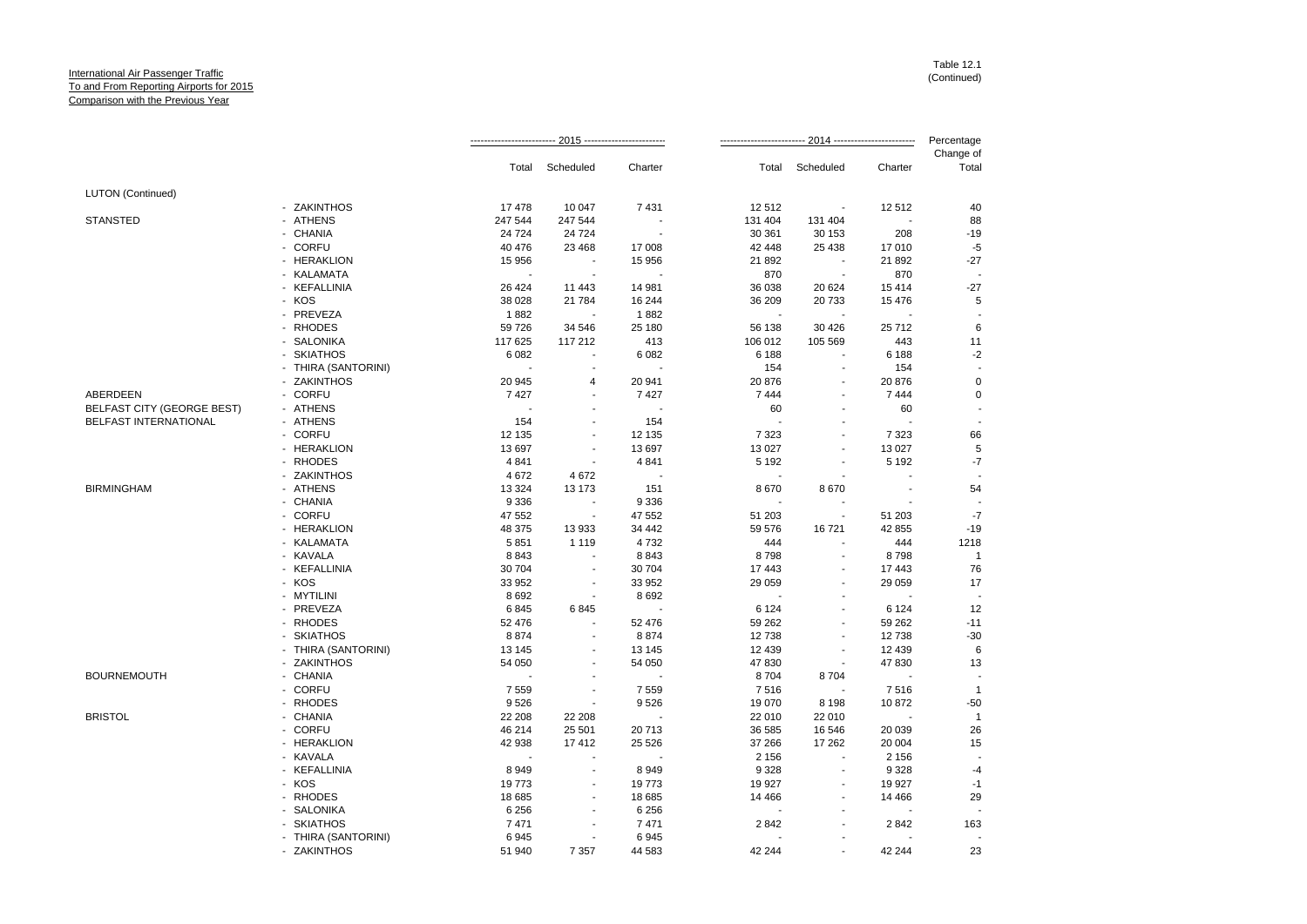|                             |              |         |                |                          | -- 2014 ------------------------- |                          |                          | Percentage         |
|-----------------------------|--------------|---------|----------------|--------------------------|-----------------------------------|--------------------------|--------------------------|--------------------|
|                             |              | Total   | Scheduled      | Charter                  | Total                             | Scheduled                | Charter                  | Change of<br>Total |
|                             |              |         |                |                          |                                   |                          |                          |                    |
| <b>CARDIFF WALES</b>        | - CORFU      | 9552    |                | 9552                     | 9770                              |                          | 9770                     | $-2$               |
|                             | - HERAKLION  | 9 1 2 2 |                | 9 1 2 2                  | 16 205                            |                          | 16 20 5                  | $-44$              |
|                             | - KEFALLINIA | 7649    | ٠              | 7649                     | 7737                              | ÷,                       | 7737                     | $-1$               |
|                             | - KOS        | 8 1 8 2 |                | 8 1 8 2                  | 8 1 6 8                           |                          | 8 1 6 8                  | $\mathbf 0$        |
|                             | - RHODES     | 16 121  | $\blacksquare$ | 16 121                   | 16 168                            | ÷.                       | 16 168                   | $\mathbf 0$        |
|                             | - ZAKINTHOS  | 21 315  |                | 21 315                   | 21 419                            |                          | 21 419                   | $\mathbf 0$        |
| DONCASTER SHEFFIELD         | - ANDRAVIDA  | 45      |                | 45                       |                                   |                          |                          |                    |
|                             | - CORFU      | 17 298  |                | 17 298                   | 16 579                            |                          | 16 579                   | $\overline{4}$     |
|                             | - RHODES     | 9 0 9 7 |                | 9 0 9 7                  | 8 4 2 0                           |                          | 8 4 2 0                  | 8                  |
|                             | - ZAKINTHOS  | 7695    |                | 7695                     |                                   |                          |                          |                    |
| EAST MIDLANDS INTERNATIONAL | - CHANIA     | 16 384  | 16 384         |                          | 12 348                            | 12 348                   | $\overline{\phantom{a}}$ | 33                 |
|                             | - CORFU      | 49 732  | 17010          | 32722                    | 56 863                            | 25 106                   | 31 757                   | $-13$              |
|                             | - HERAKLION  | 33 0 36 | 17 178         | 15 858                   | 39 516                            | 16 454                   | 23 062                   | $-16$              |
|                             | - KOS        | 15 0 25 | 5944           | 9 0 8 1                  | 15 627                            | 6686                     | 8 9 4 1                  | $-4$               |
|                             | - RHODES     | 56 006  | 29 009         | 26 997                   | 55 355                            | 29 107                   | 26 248                   | $\overline{1}$     |
|                             | - SALONIKA   | 7988    |                | 7988                     | 7 2 4 7                           | $\overline{\phantom{a}}$ | 7 2 4 7                  | 10                 |
|                             | - SKIATHOS   | 8 1 3 7 |                | 8 1 3 7                  | 8 2 3 5                           | $\blacksquare$           | 8 2 3 5                  | $-1$               |
|                             | - ZAKINTHOS  | 38 7 26 | 5996           | 32 730                   | 38 012                            | 5647                     | 32 365                   | $\overline{2}$     |
| <b>EDINBURGH</b>            | - ATHENS     | 35 040  | 35 040         |                          | 34 172                            | 33 999                   | 173                      | 3                  |
|                             | - CORFU      | 21 3 23 | 11 731         | 9592                     | 18879                             | 9446                     | 9 4 3 3                  | 13                 |
|                             | - HERAKLION  | 18 5 24 | 18 5 24        |                          | 18 016                            | 18 016                   |                          | 3                  |
| <b>EXETER</b>               | - CORFU      | 9625    | ÷,             | 9625                     | 9 4 9 2                           |                          | 9 4 9 2                  | $\mathbf{1}$       |
|                             | - HERAKLION  | 5 5 6 8 |                | 5 5 6 8                  | 5 3 0 1                           |                          | 5 3 0 1                  | 5                  |
|                             | - SALONIKA   |         |                | 7655                     |                                   |                          |                          |                    |
|                             |              | 7655    |                |                          |                                   |                          |                          |                    |
| <b>GLASGOW</b>              | - CHANIA     | 6881    | 6881           |                          |                                   |                          |                          |                    |
|                             | - CORFU      | 33 5 37 | 6046           | 27 491                   | 33 785                            | 5 1 6 1                  | 28 624                   | $-1$               |
|                             | - HERAKLION  | 50 395  | 21 742         | 28 653                   | 51 349                            | 22 289                   | 29 060                   | $-2$               |
|                             | - KOS        | 27 070  | 19 075         | 7995                     | 33 093                            | 17 600                   | 15 4 93                  | $-18$              |
|                             | - RHODES     | 26 613  | 8524           | 18 089                   | 27 418                            | 8 0 9 9                  | 19319                    | $-3$               |
|                             | - ZAKINTHOS  | 26 149  | 5920           | 20 229                   | 31 311                            | 5616                     | 25 695                   | $-16$              |
| <b>JERSEY</b>               | - KAVALA     | 110     |                | 110                      |                                   |                          |                          |                    |
| <b>LEEDS BRADFORD</b>       | - CHANIA     | 20 959  | 20 959         |                          | 19 279                            | 19 279                   |                          | 9                  |
|                             | - CORFU      | 28 941  | 15 673         | 13 268                   | 27 748                            | 15 26 2                  | 12 4 8 6                 | $\overline{4}$     |
|                             | - HERAKLION  | 39 111  | 30 213         | 8898                     | 40 941                            | 40 941                   |                          | $-4$               |
|                             | - KEFALLINIA | 4 6 0 9 | 4 6 0 9        | $\overline{\phantom{a}}$ |                                   |                          | ÷.                       |                    |
|                             | - KOS        | 5 8 0 0 | 5800           |                          | 16 331                            | 16 331                   |                          | $-64$              |
|                             | - RHODES     | 20 092  | 10 460         | 9632                     | 19 477                            | 9921                     | 9556                     | 3                  |
|                             | - ZAKINTHOS  | 7858    | 7858           |                          | 9515                              | 9515                     |                          | $-17$              |
| LIVERPOOL (JOHN LENNON)     | - ATHENS     | 44      |                | 44                       |                                   |                          |                          |                    |
|                             | - KOS        | 3 2 6 6 | 3 2 6 6        |                          | 8 3 9 9                           | 8 3 9 9                  |                          | $-61$              |
|                             | - RHODES     | 21 617  | 21 617         |                          | 32 652                            | 32 652                   |                          | $-34$              |
|                             | - ZAKINTHOS  | 6947    | 6947           |                          |                                   |                          |                          |                    |
| <b>MANCHESTER</b>           | - ATHENS     | 82 860  | 81849          | 1011                     | 85 277                            | 81 310                   | 3 9 6 7                  | $-3$               |
|                             | - CHANIA     | 35 4 83 | 21 403         | 14 080                   | 21 0 32                           |                          | 21 032                   | 69                 |
|                             | - CORFU      | 155 247 | 72 170         | 83 077                   | 138 007                           | 61 447                   | 76 560                   | 12                 |
|                             | - HERAKLION  | 161 238 | 69 677         | 91 561                   | 148 547                           | 57 958                   | 90 589                   | 9                  |
|                             | - KALAMATA   | 12 4 20 | 2 0 9 7        | 10 323                   | 13 274                            |                          | 13 274                   | $-6$               |
|                             | - KAVALA     | 7646    |                | 7646                     | 7644                              |                          | 7644                     | $\mathbf 0$        |
|                             | - KEFALLINIA | 84 315  | 20 675         | 63 640                   | 68 606                            | $\overline{a}$           | 68 606                   | 23                 |
|                             | - KOS        | 105 846 | 26 760         | 79 086                   | 91 610                            | 23 315                   | 68 295                   | 16                 |
|                             |              |         |                |                          |                                   |                          |                          |                    |
|                             | - MIKONOS    | 11814   | 11 814         |                          | 12780                             | 12780                    |                          | -8                 |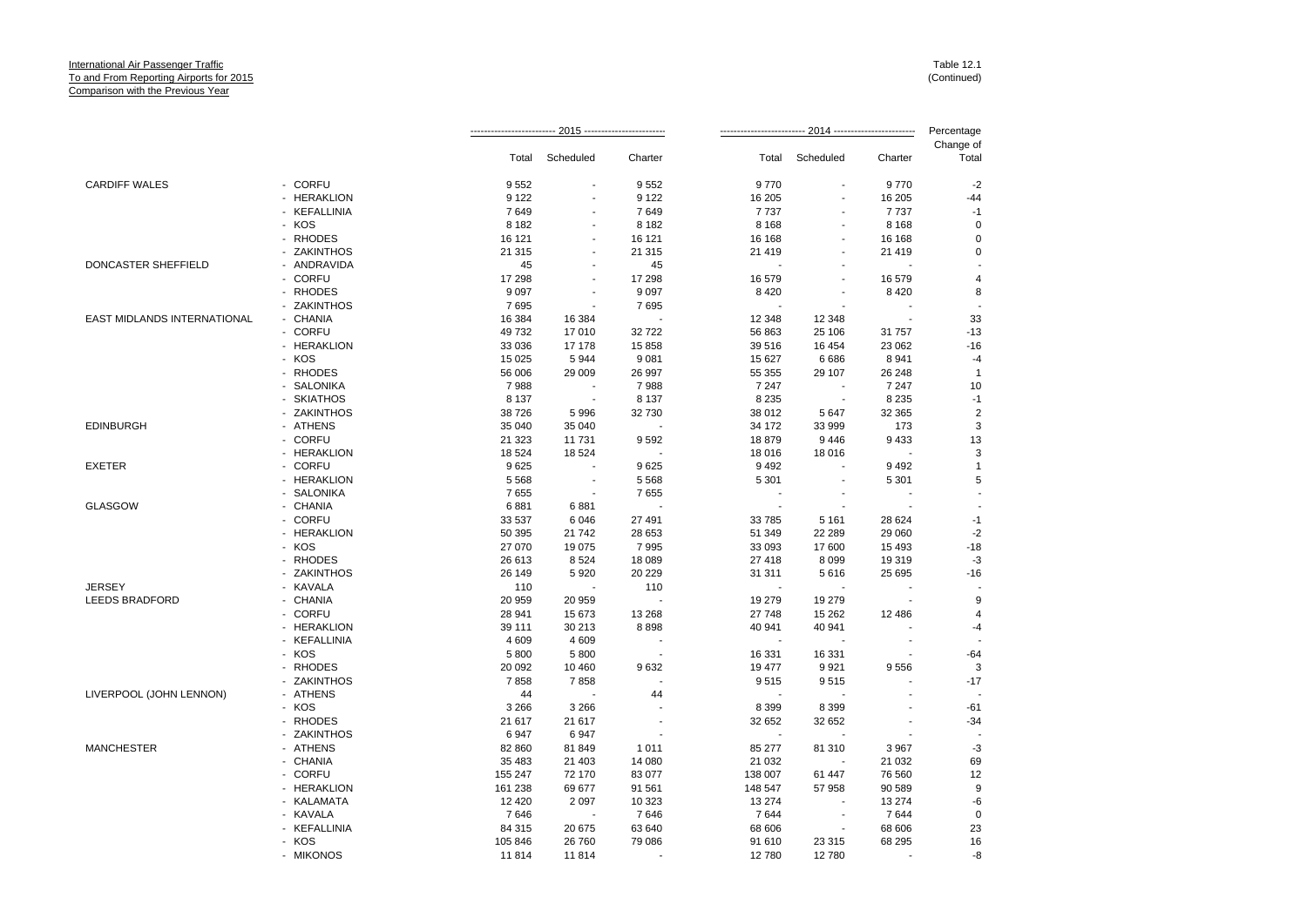|                        |                       |           |                          |                | 2014 ------------------------- |                          |                          | Percentage         |
|------------------------|-----------------------|-----------|--------------------------|----------------|--------------------------------|--------------------------|--------------------------|--------------------|
|                        |                       | Total     | Scheduled                | Charter        | Total                          | Scheduled                | Charter                  | Change of<br>Total |
| MANCHESTER (Continued) |                       |           |                          |                |                                |                          |                          |                    |
|                        | - MYTILINI            | 9470      |                          | 9470           | 18 268                         |                          | 18 268                   | $-48$              |
|                        | - PREVEZA             | 42 215    | 8910                     | 33 30 5        | 41 487                         |                          | 41 487                   | $\overline{2}$     |
|                        | - RHODES              | 136 462   | 32 959                   | 103 503        | 116 567                        | 21 4 28                  | 95 139                   | 17                 |
|                        | - SALONIKA            | 35 190    | 28 597                   | 6593           | 34 864                         | 28 802                   | 6 0 6 2                  | $\mathbf 1$        |
|                        | - SKIATHOS            | 48 019    |                          | 48 019         | 46 873                         | $\overline{\phantom{a}}$ | 46 873                   | $\overline{2}$     |
|                        | - THIRA (SANTORINI)   | 49 712    | 22 891                   | 26 821         | 33 986                         | 15 3 31                  | 18 655                   | 46                 |
|                        | - VOLOS               | 2679      |                          | 2679           | 3 4 9 8                        |                          | 3 4 9 8                  | $-23$              |
|                        | - ZAKINTHOS           | 116 308   | 27 607                   | 88 701         | 108 616                        | 21 006                   | 87 610                   | $\overline{7}$     |
| <b>NEWCASTLE</b>       | - ATHENS              | 162       |                          | 162            |                                |                          |                          |                    |
|                        | - CORFU               | 47 123    | 13 3 3 0                 | 33 793         | 40 927                         | 7996                     | 32 931                   | 15                 |
|                        | - HERAKLION           | 23 180    | 8953                     | 14 227         | 27 213                         | 10778                    | 16 435                   | $-15$              |
|                        | - KAVALA              | 2 0 0 3   | $\overline{\phantom{a}}$ | 2 0 0 3        | 2 0 8 3                        | $\sim$                   | 2 0 8 3                  | $-4$               |
|                        | - KEFALLINIA          | 13 2 69   | $\blacksquare$           | 13 269         | 12 686                         | $\blacksquare$           | 12 686                   | 5                  |
|                        | - KOS                 | 16 697    |                          | 16 697         | 17 146                         | $\overline{\phantom{a}}$ | 17 146                   | -3                 |
|                        | - RHODES              | 40 248    | 15 5 82                  | 24 666         | 36 866                         | 10 418                   | 26 4 48                  | 9                  |
|                        | - SKIATHOS            | 5 1 9 5   |                          | 5 1 9 5        | 5 0 6 6                        |                          | 5 0 6 6                  | 3                  |
|                        | - THIRA (SANTORINI)   | 7 2 1 4   | $\blacksquare$           | 7 2 1 4        |                                | $\overline{a}$           |                          |                    |
|                        | - ZAKINTHOS           | 34 936    | 4733                     | 30 203         | 30 228                         | ä,                       | 30 228                   | 16                 |
| <b>NORWICH</b>         | - CORFU               | 7438      |                          | 7438           | 7 0 7 5                        |                          | 7075                     | 5                  |
| <b>PRESTWICK</b>       | - CHANIA              |           |                          |                | 6703                           | 6703                     |                          |                    |
|                        | - CORFU               | 5 6 5 9   | 5 6 5 9                  |                | 8 1 0 4                        | 8 1 0 4                  |                          | $-30$              |
| <b>Total GREECE</b>    |                       | 6 096 192 | 3 361 183                | 2735009        | 5 614 166                      | 2 851 825                | 2 762 341                | 9                  |
| <b>IRISH REPUBLIC</b>  |                       |           |                          |                |                                |                          |                          |                    |
| <b>GATWICK</b>         | - CORK                | 118 177   | 118 177                  |                | 119 448                        | 119 343                  | 105                      | -1                 |
|                        | - DUBLIN              | 1 083 542 | 1 083 399                | 143            | 990 236                        | 990 004                  | 232                      | 9                  |
|                        | - IRELAND WEST(KNOCK) | 74 658    | 74 658                   |                | 71 307                         | 71 307                   |                          | 5                  |
|                        | - SHANNON             | 110 125   | 110 125                  |                | 103 114                        | 103 114                  |                          | $\overline{7}$     |
| <b>HEATHROW</b>        | - CORK                | 384 831   | 384 831                  |                | 397 867                        | 397 867                  | $\overline{\phantom{a}}$ | -3                 |
|                        | - DUBLIN              | 1682855   | 1682855                  |                | 1 650 675                      | 1 650 675                | $\blacksquare$           | $\overline{2}$     |
|                        | - SHANNON             | 234 066   | 234 066                  |                | 232 814                        | 232 322                  | 492                      | $\overline{1}$     |
| <b>LONDON CITY</b>     | - CORK                | 16 961    | 16 961                   |                | $\overline{\phantom{a}}$       |                          |                          |                    |
|                        | - DUBLIN              | 451 474   | 451 474                  |                | 231 423                        | 231 377                  | 46                       | 95                 |
| <b>LUTON</b>           | - CORK                |           |                          | ÷.             | 20                             |                          | 20                       |                    |
|                        | - DUBLIN              | 337 349   | 336 668                  | 681            | 325 722                        | 325 404                  | 318                      |                    |
|                        | - IRELAND WEST(KNOCK) | 126 117   | 126 117                  |                | 123 008                        | 123 008                  |                          | 3                  |
|                        | - KERRY COUNTY        | 108 083   | 107839                   | 244            | 102 317                        | 102 317                  | $\sim$                   | 6                  |
|                        | - SHANNON             |           |                          |                | 158                            |                          | 158                      |                    |
|                        | - WATERFORD           | 23 1 23   | 23 090                   | 33             |                                |                          |                          |                    |
| SOUTHEND               | - DUBLIN              | 4 4 5 0   | 4 4 5 0                  |                | 61 599                         | 61 599                   | $\ddot{\phantom{a}}$     | $-93$              |
| <b>STANSTED</b>        | - CORK                | 320 140   | 320 140                  |                | 256 672                        | 256 672                  | $\overline{\phantom{a}}$ | 25                 |
|                        | - DUBLIN              | 879 764   | 879 574                  | 190            | 808 672                        | 808 559                  | 113                      | 9                  |
|                        | - IRELAND WEST(KNOCK) | 157 012   | 157 012                  |                | 143 188                        | 143 188                  |                          | 10                 |
|                        | - KERRY COUNTY        | 72 487    | 72 487                   |                | 69 556                         | 69 449                   | 107                      |                    |
|                        | - SHANNON             | 231 941   | 231 941                  | $\overline{a}$ | 201 337                        | 201 337                  |                          | 15                 |
| ABERDEEN               | - DONEGAL             | 359       |                          | 359            | 1 1 2 2                        |                          | 1 1 2 2                  | $-68$              |
|                        | - DUBLIN              | 40 467    | 40 364                   | 103            | 47 266                         | 47 146                   | 120                      | $-14$              |
| BELFAST INTERNATIONAL  | - CORK                | 35        |                          | 35             | $\sim$                         |                          |                          |                    |
|                        |                       |           |                          |                |                                |                          |                          |                    |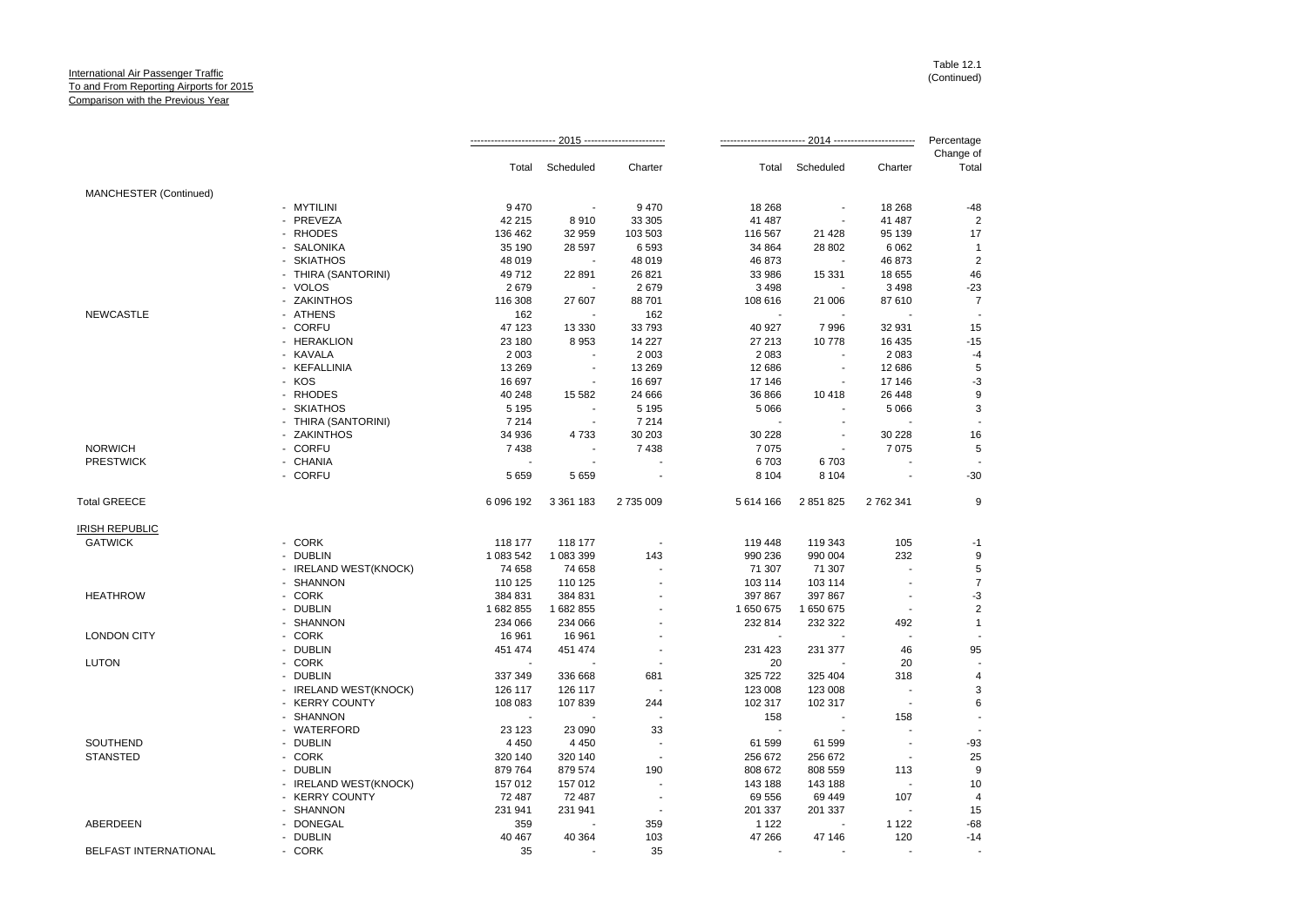|                                   |                       |                |           |                      |         | 2014 ------------------------- |                |                    |  |
|-----------------------------------|-----------------------|----------------|-----------|----------------------|---------|--------------------------------|----------------|--------------------|--|
|                                   |                       | Total          | Scheduled | Charter              | Total   | Scheduled                      | Charter        | Change of<br>Total |  |
| BELFAST INTERNATIONAL (Continued) |                       |                |           |                      |         |                                |                |                    |  |
|                                   | - DUBLIN              | 1517           |           | 1517                 | 612     |                                | 612            | 148                |  |
|                                   | - IRELAND WEST(KNOCK) |                |           |                      | 24      |                                | 24             |                    |  |
|                                   | - SHANNON             | 271            |           | 271                  | 30      |                                | 30             | 803                |  |
| <b>BIGGIN HILL</b>                | - DUBLIN              |                |           |                      | 56      | $\sim$                         | 56             |                    |  |
| <b>BIRMINGHAM</b>                 | - CORK                | 76 961         | 76 961    |                      | 73 156  | 73 156                         |                | 5                  |  |
|                                   | - DUBLIN              | 780 743        | 780 486   | 257                  | 661 611 | 661 603                        | 8              | 18                 |  |
|                                   | - IRELAND WEST(KNOCK) | 5 1 8 2        | 5 1 3 4   | 48                   | 28 714  | 28 714                         |                | $-82$              |  |
|                                   | - SHANNON             | 18 952         | 18 8 65   | 87                   | 41 150  | 41 150                         |                | $-54$              |  |
|                                   | - WATERFORD           | 11 151         | 11 151    |                      | 21 4 29 | 21 4 29                        |                | $-48$              |  |
| <b>BLACKPOOL</b>                  | - DUBLIN              |                |           |                      | 14 624  | 14 624                         |                |                    |  |
| <b>BOURNEMOUTH</b>                | - DUBLIN              | 13 9 54        | 13 954    |                      | 12 073  | 12 073                         |                | 16                 |  |
| <b>BRISTOL</b>                    | - CORK                | 41 433         | 41 415    | 18                   | 41 776  | 41 776                         |                | $-1$               |  |
|                                   | - DUBLIN              | 378 261        | 375 696   | 2 5 6 5              | 331 655 | 331 655                        |                | 14                 |  |
|                                   | - IRELAND WEST(KNOCK) | 27 980         | 27 980    |                      | 21 606  | 21 606                         |                | 30                 |  |
|                                   | - SHANNON             | 312            | 312       | $\overline{a}$       | 16 449  | 16 096                         | 353            | $-98$              |  |
| CAMBRIDGE                         | - DUBLIN              | $\sim$         |           |                      | 8559    | 8559                           |                |                    |  |
| CAMPBELTOWN                       | - DUBLIN              | 36             |           | 36                   |         |                                |                |                    |  |
| <b>CARDIFF WALES</b>              | - CORK                | 5 4 8 6        | 5 2 0 7   | 279                  | 38      | $\overline{\phantom{a}}$       | 38             |                    |  |
|                                   | - DUBLIN              | 120 518        | 107 820   | 12 698               | 70 684  | 68 583                         | 2 1 0 1        | $\ldots$<br>71     |  |
|                                   | - SHANNON             | 2 3 4 7        | 1 3 7 4   | 973                  | 454     |                                | 454            | 417                |  |
|                                   | - DUBLIN              |                |           |                      |         |                                |                |                    |  |
| CITY OF DERRY (EGLINTON)          | - SHANNON             | 28             | 28        |                      |         |                                |                |                    |  |
|                                   |                       | 37             |           | 37<br>$\overline{a}$ |         |                                |                |                    |  |
| DONCASTER SHEFFIELD               | - DUBLIN              | 10 669         | 10 669    |                      | 95      |                                | 95             |                    |  |
|                                   | - SHANNON             |                |           |                      | 12      | $\blacksquare$                 | 12             |                    |  |
| <b>DUNDEE</b>                     | - DUBLIN              | 232            |           | 232                  |         |                                |                |                    |  |
| DURHAM TEES VALLEY                | - DUBLIN              | $\overline{7}$ |           | $\overline{7}$       | ÷.      |                                |                |                    |  |
| EAST MIDLANDS INTERNATIONAL       | - CORK                |                |           |                      | 28 40 6 | 28 40 6                        |                |                    |  |
|                                   | - DUBLIN              | 175 610        | 175 610   |                      | 115 728 | 115 728                        |                | 52                 |  |
|                                   | - IRELAND WEST(KNOCK) | 70 881         | 70 881    |                      | 55 837  | 55 837                         | ÷,             | 27                 |  |
| <b>EDINBURGH</b>                  | - CORK                | 40 0 34        | 39 968    | 66                   | 38 467  | 38 4 28                        | 39             | $\overline{4}$     |  |
|                                   | - DUBLIN              | 540 651        | 539 258   | 1 3 9 3              | 478 388 | 478 116                        | 272            | 13                 |  |
|                                   | - SHANNON             | 1 1 0 7        | 1 0 2 5   | 82                   | 31 392  | 31 392                         | ÷,             | $-96$              |  |
| <b>EXETER</b>                     | - DUBLIN              | 30 875         | 30 875    |                      | 39 378  | 39 378                         |                | $-22$              |  |
| <b>GLASGOW</b>                    | - CORK                | 21 457         | 21 457    |                      | 22 806  | 22 7 26                        | 80             | $-6$               |  |
|                                   | - DONEGAL             | 9 4 0 1        | 9 4 0 1   | $\overline{a}$       | 9491    | 9491                           |                | $-1$               |  |
|                                   | - DUBLIN              | 448 820        | 448 530   | 290                  | 212 005 | 210 902                        | 1 1 0 3        | 112                |  |
|                                   | - SHANNON             |                |           |                      | 240     | 240                            |                |                    |  |
| <b>INVERNESS</b>                  | - DUBLIN              | 24 4 69        | 24 4 69   |                      | 3 601   | 3601                           |                | 580                |  |
| <b>ISLE OF MAN</b>                | - DUBLIN              | 36 578         | 36 578    |                      | 34 755  | 34 755                         |                | 5                  |  |
| <b>JERSEY</b>                     | - CORK                | 2 4 2 8        | 2 4 2 8   |                      | 3 2 8 8 | 3 2 8 8                        | $\overline{a}$ | $-26$              |  |
|                                   | - DUBLIN              | 14 3 69        | 14 3 69   |                      | 13709   | 13 638                         | 71             | 5                  |  |
| <b>LEEDS BRADFORD</b>             | - DUBLIN              | 284 308        | 284 308   | ÷,                   | 199 590 | 199 590                        | ÷.             | 42                 |  |
|                                   | - SHANNON             | 53             |           | 53                   | 88      |                                | 88             | $-40$              |  |
| LIVERPOOL (JOHN LENNON)           | - CORK                | 77811          | 77811     |                      | 79 296  | 79 296                         |                | $-2$               |  |
|                                   | - DUBLIN              | 335 605        | 335 605   |                      | 276 788 | 276 650                        | 138            | 21                 |  |
|                                   | - IRELAND WEST(KNOCK) | 82 4 29        | 82 4 29   |                      | 86 359  | 86 359                         |                | $-5$               |  |
|                                   | - SHANNON             | 12             |           | 12                   | 27 442  | 27 4 28                        | 14             | $-100$             |  |
| <b>MANCHESTER</b>                 | - CORK                | 80 479         | 80 479    |                      | 85 516  | 85 516                         |                | -6                 |  |
|                                   | - DUBLIN              | 858 657        | 856 774   | 1883                 | 755 594 | 753 684                        | 1910           | 14                 |  |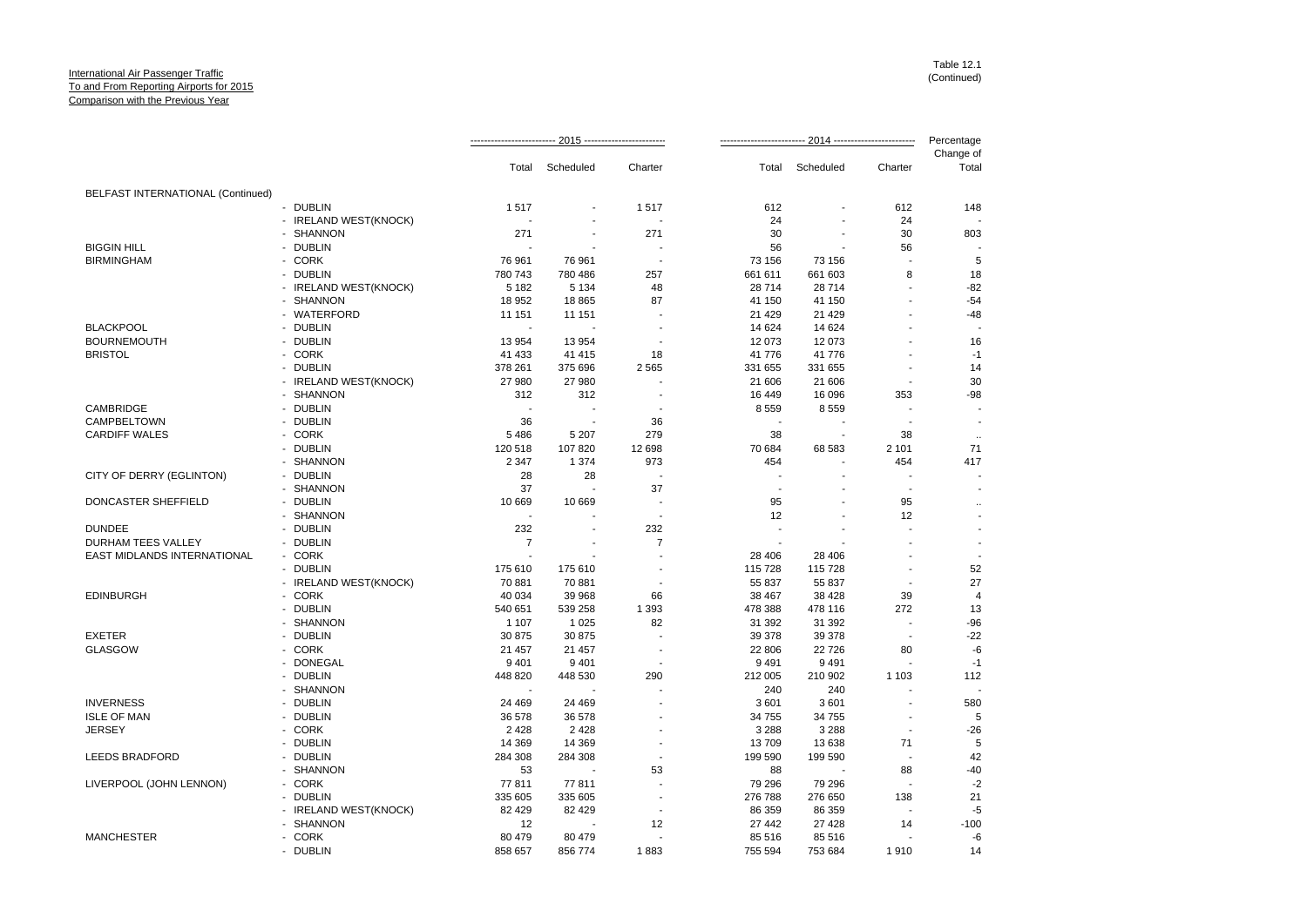|                             |                          |          |                          |                          |         | Percentage            |         |                    |
|-----------------------------|--------------------------|----------|--------------------------|--------------------------|---------|-----------------------|---------|--------------------|
|                             |                          | Total    | Scheduled                | Charter                  |         | Total Scheduled       | Charter | Change of<br>Total |
| MANCHESTER (Continued)      |                          |          |                          |                          |         |                       |         |                    |
|                             | - IRELAND WEST(KNOCK)    | 26 233   | 26 233                   |                          | 27 361  | 27 361                |         | $-4$               |
|                             | - SHANNON                | 104 224  | 104 224                  |                          | 65 884  | 65 884                |         | 58                 |
|                             | - WATERFORD              |          |                          |                          | 11 604  | 11 604                |         |                    |
| <b>NEWCASTLE</b>            | - CORK                   | 12891    | 12891                    | $\overline{\phantom{a}}$ | 18 312  | 18 312                |         | $-30$              |
|                             | - DUBLIN                 | 198 492  | 198 425                  | 67                       | 180 340 | 180 340               |         | 10                 |
| <b>NEWQUAY</b>              | - DUBLIN                 | 8 2 9 1  | 8 2 9 1                  |                          |         |                       |         |                    |
| <b>PRESTWICK</b>            | - DUBLIN                 |          |                          |                          | 99 174  | 99 174                |         |                    |
|                             | - IRELAND WEST(KNOCK)    | $\sim$   | ÷.                       |                          | 10 4 24 | 10 4 24               |         |                    |
| SOUTHAMPTON                 | - DUBLIN                 | 132 217  | 132 217                  |                          | 137 798 | 137 798               |         | $-4$               |
| <b>SUMBURGH</b>             | - DUBLIN                 | 4 3 5 8  |                          | 4 3 5 8                  | 3838    |                       | 3838    | 14                 |
| <b>Total IRISH REPUBLIC</b> |                          |          | 11 576 833 11 547 816    | 29 017                   |         | 10 435 227 10 421 058 | 14 169  | 11                 |
| <b>ITALY</b>                |                          |          |                          |                          |         |                       |         |                    |
| <b>GATWICK</b>              | - ALGHERO (FERTILIA)     | 9 2 8 3  | $\overline{\phantom{a}}$ | 9 2 8 3                  | 8793    | $\blacksquare$        | 8793    | $\,6$              |
|                             | - BARI (PALESE)          | 79 979   | 79 979                   |                          | 66 443  | 66 443                |         | 20                 |
|                             | - BERGAMO                |          |                          | $\overline{\phantom{a}}$ | 152     |                       | 152     |                    |
|                             | - BOLOGNA                | 90 775   | 90 089                   | 686                      | 92 875  | 92 762                | 113     | $-2$               |
|                             | - BRESCIA/MONTICHIARI    |          |                          |                          | 483     |                       | 483     | $\sim$             |
|                             | - BRINDISI               | 14 4 4 9 | 14 4 4 9                 |                          |         |                       |         |                    |
|                             | - CAGLIARI (ELMAS)       | 20 355   | 20 355                   |                          | 16 378  | 16 378                | $\sim$  | 24                 |
|                             | - CATANIA (FONTANAROSSA) | 179 054  | 168 270                  | 10 784                   | 179 584 | 168 870               | 10714   | $\mathbf 0$        |
|                             | - FLORENCE               | 88 196   | 88 094                   | 102                      | 61 378  | 61 328                | 50      | 44                 |
|                             | - GENOA                  | 93 0 27  | 87 0 20                  | 6 0 0 7                  | 94 361  | 80 541                | 13820   | $-1$               |
|                             | - MILAN (LINATE)         | 146 681  | 146 681                  |                          | 107852  | 107 852               |         | 36                 |
|                             | - MILAN (MALPENSA)       | 528 232  | 528 232                  | $\overline{\phantom{a}}$ | 505 694 | 505 694               |         | $\overline{4}$     |
|                             | - NAPLES                 | 416 099  | 376 433                  | 39 666                   | 408 573 | 369 669               | 38 904  | $\overline{2}$     |
|                             | - OLBIA                  | 78 789   | 78 789                   |                          | 75 264  | 75 264                |         | 5                  |
|                             | - PALERMO                | 59 502   | 59 502                   |                          | 81 243  | 81 243                |         | $-27$              |
|                             | - PISA                   | 213 521  | 213 242                  | 279                      | 252 541 | 252 541               |         | $-15$              |
|                             | - ROME (CIAMPINO)        | 11 757   | 11757                    |                          |         |                       |         |                    |
|                             | - ROME (FIUMICINO)       | 726 151  | 725 700                  | 451                      | 657886  | 653 361               | 4 5 2 5 | 10                 |
|                             | - TURIN                  | 148 961  | 121 317                  | 27 644                   | 142 688 | 122 134               | 20 554  | $\overline{4}$     |
|                             | - VENICE                 | 657 709  | 644 180                  | 13 5 29                  | 594 661 | 574 811               | 19850   | 11                 |
|                             | - VERONA VILLAFRANCA     | 282 084  | 262 505                  | 19579                    | 293 702 | 272 174               | 21 5 28 | $-4$               |
| <b>HEATHROW</b>             | - BOLOGNA                | 243 953  | 243 953                  |                          | 229 774 | 229 774               |         | 6                  |
|                             | - CAGLIARI (ELMAS)       | 12 934   |                          | 12 934                   | 13 1 24 |                       | 13 1 24 | $-1$               |
|                             | - FLORENCE               |          |                          |                          | 18 966  | 18 966                |         |                    |
|                             | - MILAN (LINATE)         | 672 882  | 672 882                  |                          | 692 364 | 692 364               |         | $-3$               |
|                             | - MILAN (MALPENSA)       | 236 022  | 236 022                  |                          | 180 053 | 180 053               |         | 31                 |
|                             | - OLBIA                  | 14 999   | 9912                     | 5 0 8 7                  | 4 9 4 1 |                       | 4 9 4 1 | 204                |
|                             | - PISA                   |          | 104 601                  |                          | 95 512  |                       |         | 10                 |
|                             |                          | 104 601  |                          | 4 0 4 3                  | 960 736 | 95 512                | 370     | $\mathbf{1}$       |
|                             | - ROME (FIUMICINO)       | 972 111  | 968 068                  |                          |         | 960 366               |         |                    |
|                             | - VENICE                 | 121 326  | 119 268                  | 2 0 5 8                  | 108 238 | 108 238               |         | 12                 |
| <b>LONDON CITY</b>          | - FLORENCE               | 95 725   | 95 725                   |                          | 72 548  | 72 548                |         | 32                 |
|                             | - MILAN (LINATE)         | 164 168  | 164 168                  |                          | 144 519 | 144 519               |         | 14                 |
|                             | - ROME (CIAMPINO)        | 85       | 85                       |                          |         |                       |         |                    |
|                             | - ROME (FIUMICINO)       | 45 7 7 9 | 45 779                   |                          | 68 351  | 68 351                |         | $-33$              |
|                             | - VENICE                 | 15 607   | 15 607                   |                          | 17819   | 17819                 | $\sim$  | $-12$              |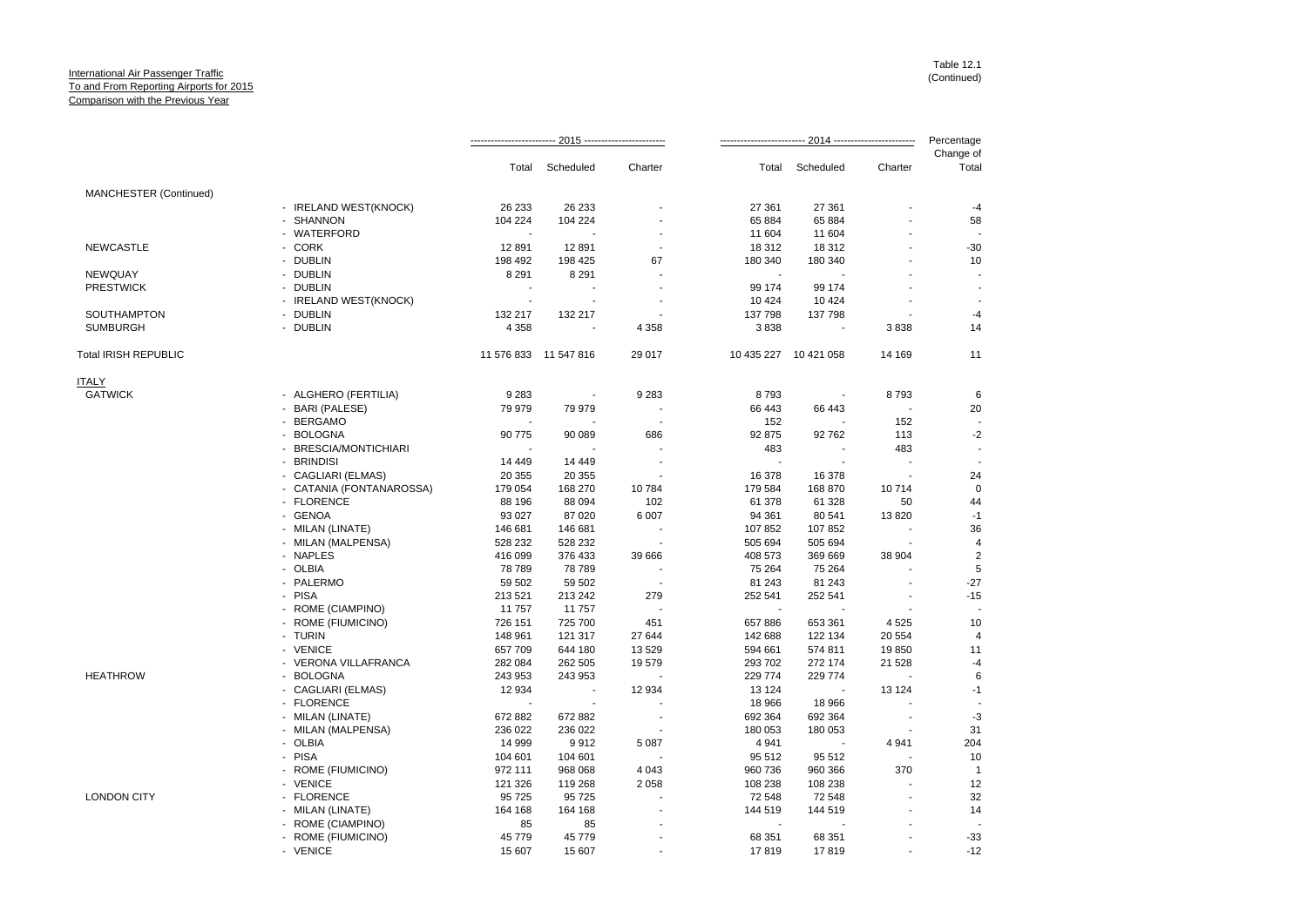|                 |                                             |         |                          |                          | Percentage |           |                          |                          |
|-----------------|---------------------------------------------|---------|--------------------------|--------------------------|------------|-----------|--------------------------|--------------------------|
|                 |                                             | Total   | Scheduled                | Charter                  | Total      | Scheduled | Charter                  | Change of<br>Total       |
| <b>LUTON</b>    | - ALGHERO (FERTILIA)                        |         |                          |                          | 20 600     | 20 600    | $\overline{\phantom{a}}$ |                          |
|                 | - BOLOGNA                                   |         |                          |                          | 57         |           | 57                       |                          |
|                 | CATANIA (FONTANAROSSA)<br>$\blacksquare$    | 41 747  | 41711                    | 36                       | 33 559     | 33 559    |                          | 24                       |
|                 | - CUNEO                                     | 71      |                          | 71                       |            |           | $\blacksquare$           |                          |
|                 | - FLORENCE                                  |         |                          |                          | 12         |           | 12                       |                          |
|                 | - GROSETTO                                  |         |                          |                          | 20         |           | 20                       |                          |
|                 | - MILAN (MALPENSA)                          | 135 219 | 134 653                  | 566                      | 115 247    | 115 002   | 245                      | 17                       |
|                 | - NAPLES                                    | 81 108  | 72 508                   | 8 600                    | 24 0 26    | 24 0 26   | ä,                       | 238                      |
|                 | - OLBIA                                     | 12 975  | 12 805                   | 170                      | 11 961     | 11 953    | 8                        | 8                        |
|                 | - PARMA                                     | 49      |                          | 49                       |            |           |                          |                          |
|                 | - PISA                                      | 52 240  | 52 066                   | 174                      | 44 966     | 44 966    |                          | 16                       |
|                 | <b>RIMINI</b><br>$\sim$                     | 353     |                          | 353                      |            |           |                          |                          |
|                 | <b>ROME (CIAMPINO)</b><br>÷.                | 10 063  | 9995                     | 68                       | ÷.         | ÷         | ÷,                       |                          |
|                 | - ROME (FIUMICINO)                          | 100 941 | 100 837                  | 104                      | 47 808     | 44 666    | 3 1 4 2                  | 111                      |
|                 | - TREVISO                                   |         |                          | ÷                        | 293        |           | 293                      |                          |
|                 | TRIESTE (RONCHI DEI LEGIONARI)              | ÷.      | $\overline{\phantom{a}}$ | $\overline{\phantom{a}}$ | 138        |           | 138                      | $\blacksquare$           |
|                 | - TURIN                                     | 285     |                          | 285                      |            |           |                          |                          |
|                 | - VENICE                                    | 58 904  | 58 904                   |                          | 49 624     | 49 560    | 64                       | 19                       |
|                 | - VERONA VILLAFRANCA                        | $\sim$  |                          | $\overline{\phantom{a}}$ | 78         |           | 78                       | $\overline{\phantom{a}}$ |
| SOUTHEND        | <b>ROME (CIAMPINO)</b>                      | 188     |                          | 188                      |            |           |                          |                          |
|                 | - VENICE                                    | 54 318  | 54 318                   |                          | 53 633     | 53 633    |                          | $\overline{1}$           |
| <b>STANSTED</b> | - ALGHERO (FERTILIA)                        | 82 963  | 82 963                   |                          | 69728      | 69728     |                          | 19                       |
|                 | - ANCONA                                    | 124 623 | 124 623                  |                          | 120 494    | 120 494   |                          | 3                        |
|                 | - BARI (PALESE)                             | 122 615 | 122 615                  |                          | 85 571     | 85 571    |                          | 43                       |
|                 | <b>BERGAMO</b><br>$\overline{\phantom{0}}$  | 495 005 | 495 005                  | $\blacksquare$           | 437 169    | 437 169   |                          | 13                       |
|                 | - BOLOGNA                                   | 180 909 | 180 642                  | 267                      | 151 058    | 151 058   |                          | 20                       |
|                 | <b>BRINDISI</b><br>$\overline{\phantom{a}}$ | 76 145  | 76 145                   |                          | 66 680     | 66 680    |                          | 14                       |
|                 | - CAGLIARI (ELMAS)                          | 79 302  | 79 302                   |                          | 76 099     | 76 099    |                          | 4                        |
|                 | - COMISO                                    | 34 368  | 34 368                   |                          | 32 346     | 32 346    | $\overline{\phantom{a}}$ | 6                        |
|                 | - FLORENCE                                  |         |                          |                          | 33         |           | 33                       |                          |
|                 | <b>GENOA</b><br>$\overline{\phantom{a}}$    | 84 317  | 84 317                   |                          | 80 801     | 80 461    | 340                      | $\overline{4}$           |
|                 | - LAMETIA-TERME                             | 54 676  | 54 676                   |                          | 54 243     | 54 243    | $\overline{\phantom{a}}$ | $\mathbf{1}$             |
|                 | - MILAN (LINATE)                            |         |                          |                          | 141        |           | 141                      |                          |
|                 | - MILAN (MALPENSA)                          | 16829   | 16829                    |                          | 25 814     | 25 814    |                          | $-35$                    |
|                 | - NAPLES                                    | 163 142 | 162 852                  | 290                      | 167 119    | 167 119   |                          | $-2$                     |
|                 | OLBIA<br>$\blacksquare$                     | 3013    | 2 3 0 8                  | 705                      |            |           |                          |                          |
|                 | - PALERMO                                   | 107 412 | 107 412                  |                          | 102 005    | 102 005   |                          | 5                        |
|                 | - PARMA                                     | 50 491  | 50 491                   |                          | 48 298     | 48 298    |                          | 5                        |
|                 | <b>PERUGIA</b>                              | 92 396  | 92 396                   |                          | 84 879     | 84 879    |                          | 9                        |
|                 | - PESCARA                                   | 101 336 | 101 336                  |                          | 98 613     | 98 613    |                          | 3                        |
|                 | - PISA                                      | 333 111 | 332 962                  | 149                      | 342 953    | 342 953   |                          | -3                       |
|                 | <b>ROME (CIAMPINO)</b>                      | 515 514 | 515 514                  |                          | 475 690    | 475 690   |                          | 8                        |
|                 | - ROME (FIUMICINO)                          | 1 2 3 4 |                          | 1 2 3 4                  |            |           |                          |                          |
|                 | <b>TREVISO</b>                              | 266 219 | 266 219                  |                          | 217 417    | 217 417   |                          | 22                       |
|                 | - TRIESTE (RONCHI DEI LEGIONARI)            | 106 900 | 106 900                  |                          | 100 909    | 100 909   |                          | 6                        |
|                 | - TURIN                                     | 132 979 | 127 621                  | 5 3 5 8                  | 139 850    | 135 385   | 4 4 6 5                  | $-5$                     |
|                 | - VENICE                                    |         |                          |                          | 57         |           | 57                       |                          |
|                 | - VERONA VILLAFRANCA                        | 7 3 7 6 | 7 3 7 6                  |                          | 45         | ÷         | 45                       | $\ddotsc$                |
| ABERDEEN        | BOLOGNA                                     |         |                          |                          | 66         |           | 66                       | $\overline{\phantom{a}}$ |
|                 | - CATANIA (FONTANAROSSA)                    |         |                          |                          | 290        |           | 290                      | ÷                        |
|                 | - NAPLES                                    | 360     |                          | 360                      | 589        |           | 589                      | $-39$                    |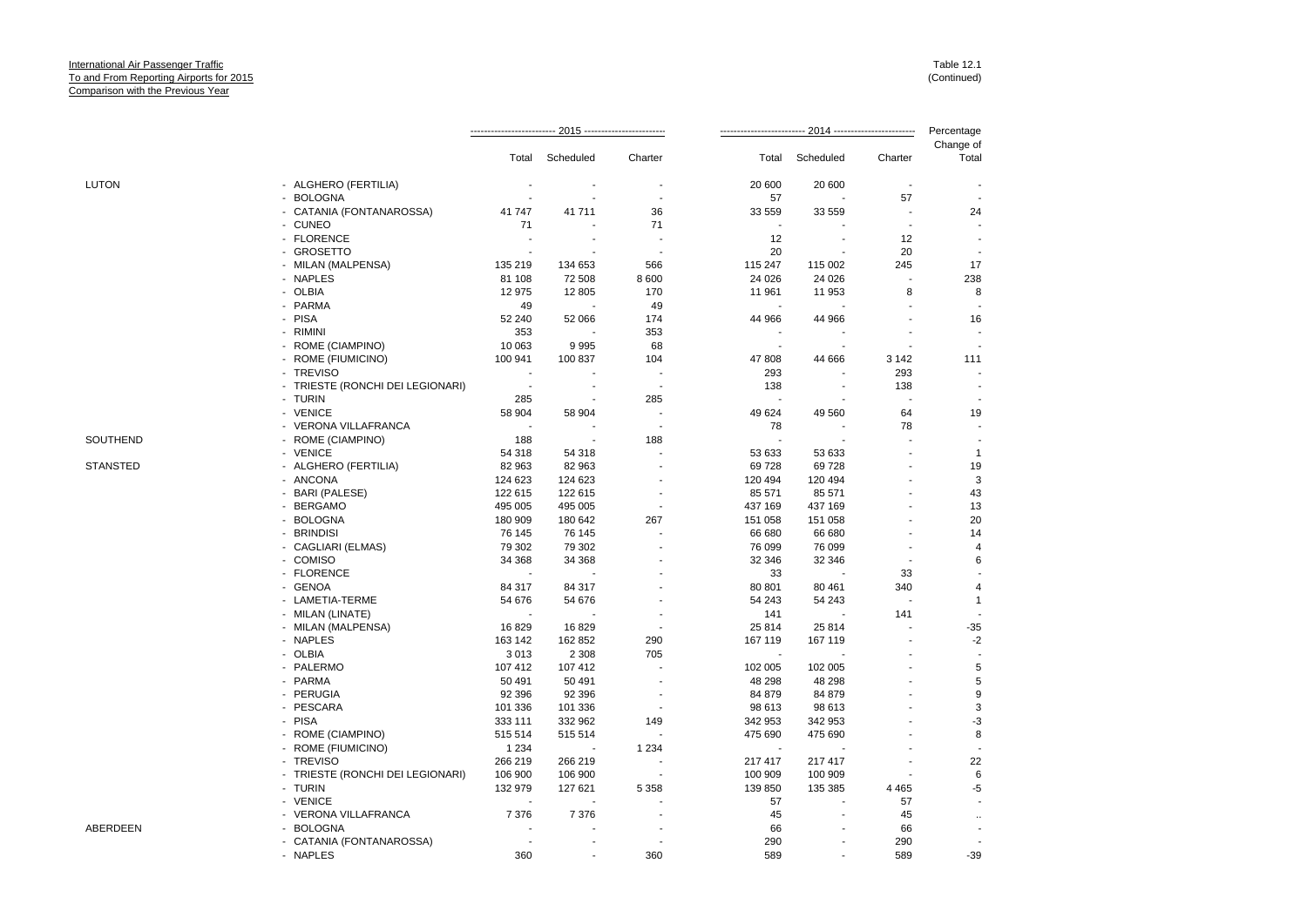|                             |                                  |                |                |                          |                          |                          | Percentage     |                          |
|-----------------------------|----------------------------------|----------------|----------------|--------------------------|--------------------------|--------------------------|----------------|--------------------------|
|                             |                                  | Total          | Scheduled      | Charter                  | Total                    | Scheduled                | Charter        | Change of<br>Total       |
| <b>ABERDEEN</b> (Continued) |                                  |                |                |                          |                          |                          |                |                          |
|                             | - VERONA VILLAFRANCA             | 348            |                | 348                      | 887                      | ÷,                       | 887            | $-61$                    |
| BELFAST CITY (GEORGE BEST)  | - VERONA VILLAFRANCA             | 9530           |                | 9530                     | 10 319                   | ÷,                       | 10 319         | -8                       |
| BELFAST INTERNATIONAL       | - GENOA                          |                |                |                          | 248                      | ÷,                       | 248            |                          |
|                             | - MILAN (MALPENSA)               |                |                |                          | 46                       |                          | 46             | $\overline{a}$           |
|                             | - PARMA                          |                |                |                          | 80                       |                          | 80             | ۰.                       |
|                             | - PISA                           | 4666           | 4666           |                          | 4 9 6 8                  | 4 9 6 8                  |                | -6                       |
|                             | - ROME (CIAMPINO)                |                |                |                          | 149                      | 149                      | $\overline{a}$ | $\overline{\phantom{a}}$ |
|                             | - ROME (FIUMICINO)               | 14 981         | 14 938         | 43                       | 46                       |                          | 46             | $\sim$                   |
|                             | - TREVISO                        | 80             |                | 80                       | 69                       |                          | 69             | 16                       |
|                             | - VENICE                         | 252            | $\sim$         | 252                      |                          |                          |                |                          |
|                             | - VERONA VILLAFRANCA             | 4768           | 4768           |                          | 5 6 4 5                  | 5 2 2 6                  | 419            | $-16$                    |
| <b>BIGGIN HILL</b>          | - OLBIA                          |                |                | $\overline{\phantom{a}}$ | 6                        |                          | 6              |                          |
| <b>BIRMINGHAM</b>           | - BERGAMO                        | 179            |                | 179                      | 10760                    | 10760                    |                | $-98$                    |
|                             | - BOLOGNA                        | 214            | $\sim$         | 214                      | 348                      |                          | 348            | $-39$                    |
|                             |                                  |                |                |                          | $\overline{\phantom{a}}$ |                          |                |                          |
|                             | - CAGLIARI (ELMAS)               | 1 1 5 5        | $\sim$         | 1 1 5 5                  |                          | $\overline{\phantom{a}}$ |                | $\overline{1}$           |
|                             | - CATANIA (FONTANAROSSA)         | 6 6 0 8        |                | 6 6 0 8                  | 6563                     |                          | 6563           |                          |
|                             | - FLORENCE                       | 5792           | 5792           |                          | 32 402                   | 32 402                   |                | $-82$                    |
|                             | - GENOA                          | 6 2 1 9        | ÷.             | 6219                     | 5771                     |                          | 5771           | 8                        |
|                             | - MILAN (MALPENSA)               | 85 953         | 85 953         |                          | 71 907                   | 71 707                   | 200            | 20                       |
|                             | - NAPLES                         | 21 346         |                | 21 346                   | 21 161                   |                          | 21 161         | $\overline{1}$           |
|                             | - PARMA                          |                |                |                          | 83                       | $\blacksquare$           | 83             |                          |
|                             | - RIMINI                         | 150            |                | 150                      |                          |                          |                |                          |
|                             | - ROME (FIUMICINO)               | 67 075         | 65 501         | 1574                     | 78 577                   | 75 682                   | 2895           | $-15$                    |
|                             | - TREVISO                        | 117            | $\blacksquare$ | 117                      |                          |                          |                | $\overline{\phantom{a}}$ |
|                             | - TRIESTE (RONCHI DEI LEGIONARI) | $\sim$         |                |                          | 9 2 7 5                  | 9 2 7 5                  |                |                          |
|                             | - TURIN                          | 13 2 29        | 4558           | 8671                     | 9583                     | 557                      | 9026           | 38                       |
|                             | - VENICE                         | 48 875         | 42 618         | 6 2 5 7                  | 38 334                   | 32 968                   | 5 3 6 6        | 27                       |
|                             | - VERONA VILLAFRANCA             | 14 274         |                | 14 274                   | 13 044                   |                          | 13 044         | 9                        |
| <b>BLACKPOOL</b>            | - MILAN (MALPENSA)               | ÷.             | $\sim$         |                          | $\mathbf{1}$             | $\blacksquare$           | $\mathbf{1}$   | $\overline{\phantom{a}}$ |
| <b>BOURNEMOUTH</b>          | - CATANIA (FONTANAROSSA)         |                |                |                          | 292                      |                          | 292            |                          |
|                             | - GENOA                          | 931            |                | 931                      | 588                      | ÷.                       | 588            | 58                       |
|                             | - MILAN (MALPENSA)               | 63             |                | 63                       |                          |                          |                |                          |
|                             | - NAPLES                         | 495            |                | 495                      | 870                      | ÷,                       | 870            | $-43$                    |
|                             | - PISA                           |                |                |                          | 15 6 96                  | 15 6 96                  |                | $\sim$                   |
|                             | - ROME (CIAMPINO)                | 288            |                | 288                      |                          |                          |                | $\overline{\phantom{a}}$ |
|                             | - ROME (FIUMICINO)               | $\blacksquare$ |                |                          | 865                      |                          | 865            | $\overline{\phantom{a}}$ |
|                             | - TURIN                          | 3522           |                | 3522                     | 3753                     | $\sim$                   | 3753           | $\text{-}6$              |
|                             | - VERONA VILLAFRANCA             | 159            |                | 159                      | 969                      |                          | 969            | $-84$                    |
| <b>BRISTOL</b>              | - BERGAMO                        | 33 052         | 33 052         |                          | 26 987                   | 26 987                   | $\overline{a}$ | 22                       |
|                             | - BOLOGNA                        | 19682          | 19682          |                          | 18 0 99                  | 18 099                   |                | 9                        |
|                             | - CATANIA (FONTANAROSSA)         | 12 211         | 12 211         |                          |                          |                          |                |                          |
|                             | - MILAN (MALPENSA)               | 7698           | 7698           |                          | 16 354                   | 13 943                   | 2411           | $-53$                    |
|                             | - NAPLES                         | 34 924         | 13819          | 21 105                   | 34 048                   | 14 258                   | 19790          | 3                        |
|                             | - OLBIA                          | 11 504         | 11 504         |                          | 9629                     | 9629                     |                | 19                       |
|                             | - PISA                           | 43 186         | 42702          | 484                      | 46 664                   | 46 664                   |                | $-7$                     |
|                             | - ROME (CIAMPINO)                | 17970          | 17886          | 84                       |                          |                          |                |                          |
|                             | - ROME (FIUMICINO)               | 88 193         | 88 193         |                          | 107 364                  | 107 364                  |                | $-18$                    |
|                             | - TREVISO                        | 22 974         | 22 974         |                          | 20 538                   | 20 538                   |                | 12                       |
|                             | - TURIN                          | 4514           |                | 4514                     | 4755                     |                          | 4755           | -5                       |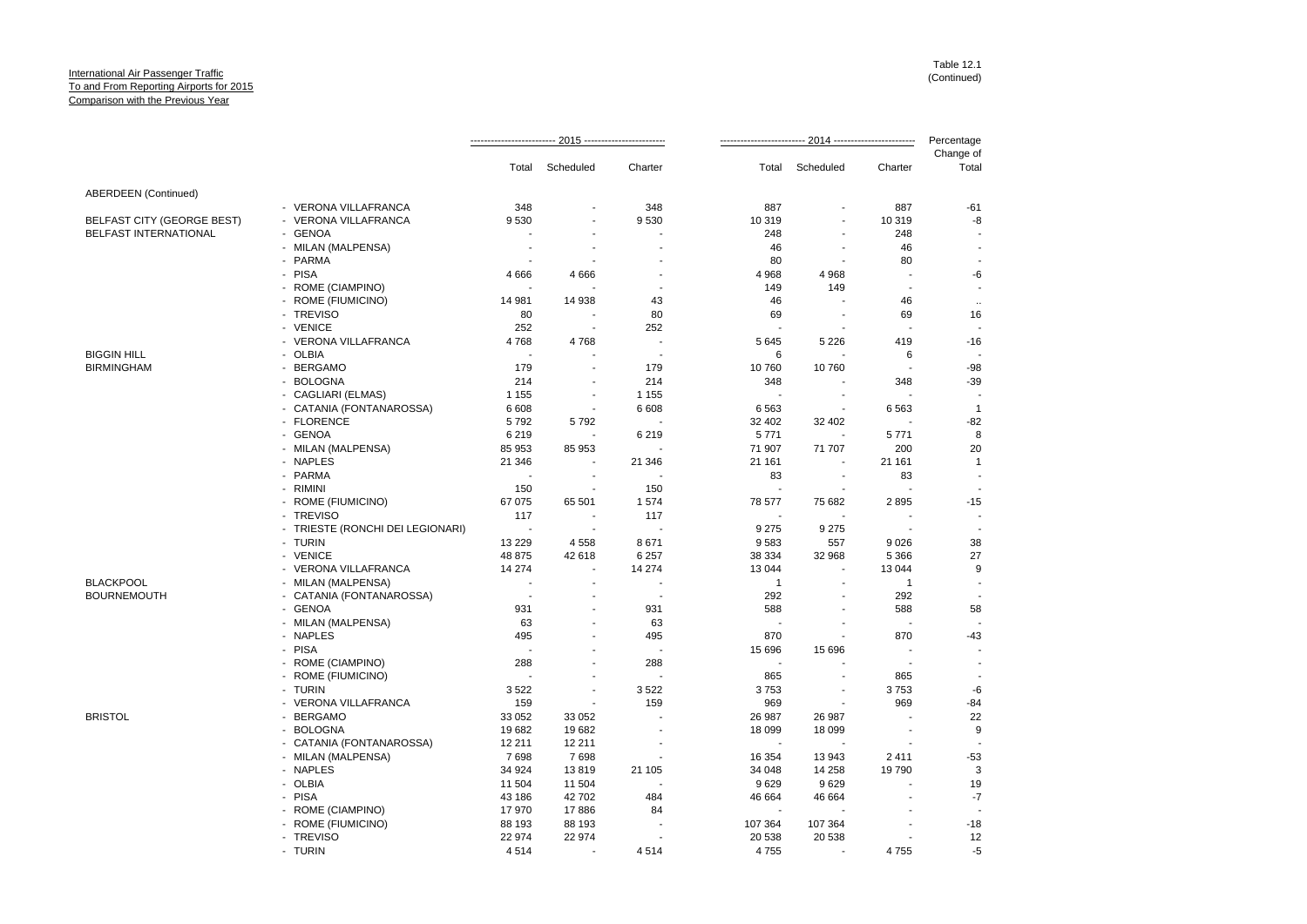|                             |                                      |                                  |                |                | Percentage    |                                     |                          |                    |
|-----------------------------|--------------------------------------|----------------------------------|----------------|----------------|---------------|-------------------------------------|--------------------------|--------------------|
|                             |                                      | Total                            | Scheduled      | Charter        | Total         | Scheduled                           | Charter                  | Change of<br>Total |
| <b>BRISTOL (Continued)</b>  |                                      |                                  |                |                |               |                                     |                          |                    |
|                             | - VERONA VILLAFRANCA                 | 8 3 7 6                          | $\overline{a}$ | 8 3 7 6        | 10 131        | $\overline{\phantom{a}}$            | 10 131                   | $-17$              |
| CAMBRIDGE                   | - ANCONA                             | 71                               | ÷              | 71             |               |                                     |                          |                    |
|                             | - MILAN (MALPENSA)                   | ÷,                               |                |                | 339           | 339                                 |                          |                    |
|                             | - VERONA VILLAFRANCA                 | 842                              | ä,             | 842            | 1 0 5 3       | ÷,                                  | 1 0 5 3                  | $-20$              |
| <b>CARDIFF WALES</b>        | - BOLOGNA                            | ÷                                |                | $\sim$         | 84            |                                     | 84                       |                    |
|                             | - BRESCIA/MONTICHIARI                | 79                               |                | 79             |               |                                     |                          |                    |
|                             | - FLORENCE                           |                                  |                |                | 51            | ÷.                                  | 51                       |                    |
|                             | - GENOA                              | 310                              | $\overline{a}$ | 310            | 1 0 1 0       |                                     | 1 0 1 0                  | $-69$              |
|                             | - MILAN (MALPENSA)                   | 7502                             | 7 5 0 2        |                |               | $\blacksquare$                      |                          |                    |
|                             | - NAPLES                             | 644                              |                | 644            | 1 0 3 0       |                                     | 1 0 3 0                  | $-37$              |
|                             | - PARMA                              | 313                              | ÷              | 313            | 248           | $\blacksquare$                      | 248                      | 26                 |
|                             | - ROME (FIUMICINO)                   | 3 1 9 6                          |                | 3 1 9 6        | 165           |                                     | 165                      | 1837               |
|                             | - TREVISO                            | 205                              | ٠              | 205            | 74            |                                     | 74                       | 177                |
|                             | - VENICE                             | 1 1 0 7                          | $\overline{a}$ | 1 1 0 7        |               |                                     |                          |                    |
|                             | - VERONA VILLAFRANCA                 | 360                              | ÷              | 360            | 580           |                                     | 580                      | $-38$              |
| <b>DONCASTER SHEFFIELD</b>  | - TURIN                              | 3 2 6 6                          | $\overline{a}$ | 3 2 6 6        | 3 3 7 2       |                                     | 3 3 7 2                  | -3                 |
|                             | - VERONA VILLAFRANCA                 | 348                              | $\blacksquare$ | 348            |               |                                     |                          |                    |
| DURHAM TEES VALLEY          | - NAPLES                             | 320                              | $\overline{a}$ | 320            |               |                                     |                          | $\blacksquare$     |
|                             | - TURIN                              | 72                               | ÷              | 72             |               |                                     |                          |                    |
|                             | - VERONA VILLAFRANCA                 | 704                              |                | 704            | 582           |                                     | 582                      | 21                 |
| EAST MIDLANDS INTERNATIONAL | - BERGAMO                            | 52 079                           | 52 079         | $\overline{a}$ | 42 329        | 42 329                              | $\overline{\phantom{a}}$ | 23                 |
|                             | - BRESCIA/MONTICHIARI                | ÷.                               |                | . .            | 242           |                                     | 242                      |                    |
|                             | - GENOA                              | 550                              |                | 550            | 520           |                                     | 520                      | 6                  |
|                             | - MILAN (MALPENSA)                   | 590                              |                | 590            | 2999          | 2999                                |                          | $-80$              |
|                             | - NAPLES                             | 16 937                           |                | 16 937         | 17 165        |                                     | 17 165                   | $-1$               |
|                             | - PISA                               | 26 087                           | 26 087         |                | 22 653        | 22 653                              |                          | 15                 |
|                             | - ROME (CIAMPINO)                    | 32 282                           | 32 28 2        |                | 40 670        | 40 670                              |                          | $-21$              |
|                             | - TREVISO                            | 55 556                           | 55 556         |                | 47 328        | 47 328                              |                          | 17                 |
|                             | - VENICE                             | 706                              |                | 706            |               |                                     |                          |                    |
| <b>EDINBURGH</b>            | - BOLOGNA                            | 21 285                           | 21 285         |                | 16 470        | 16 470                              |                          | 29                 |
|                             | - GENOA                              | 547                              |                | 547            |               |                                     |                          |                    |
|                             | - MILAN (MALPENSA)                   | 113892                           | 113 611        | 281            | 112 101       | 110 757                             | 1 3 4 4                  | $\overline{2}$     |
|                             | - NAPLES                             | 20 951                           | 20 951         |                | 16 102        | 16 102                              |                          | 30                 |
|                             | - PISA                               | 34 290                           | 34 290         |                | 30 912        | 30 912                              |                          | 11                 |
|                             | - ROME (CIAMPINO)                    | 68 014                           | 68 014         |                | 59 168        | 59 168                              |                          | 15                 |
|                             | - ROME (FIUMICINO)                   | 1566                             |                | 1566           | 2682          |                                     | 2682                     | $-42$              |
|                             | - TURIN                              |                                  |                |                |               |                                     |                          |                    |
|                             | - VENICE                             |                                  | 29 5 5 6       | 1 0 5 0        | 423<br>30 023 | 30 023                              | 423                      | $\overline{2}$     |
|                             |                                      | 30 606                           |                | $\overline{a}$ |               |                                     |                          |                    |
| <b>EXETER</b>               | - VERONA VILLAFRANCA                 | 9983<br>$\overline{\phantom{a}}$ | 9983           |                | 7933          | 5 1 6 4<br>$\overline{\phantom{a}}$ | 2769                     | 26                 |
|                             | - CATANIA (FONTANAROSSA)<br>- NAPLES |                                  |                |                | 288           |                                     | 288                      |                    |
|                             |                                      | 356                              |                | 356            | 570           |                                     | 570                      | $-38$              |
|                             | - VERONA VILLAFRANCA                 | 712                              | $\overline{a}$ | 712            | 1 1 6 6       |                                     | 1 1 6 6                  | $-39$              |
| <b>GLASGOW</b>              | - BERGAMO                            | 1 0 7 4                          | ٠              | 1 0 7 4        |               | $\overline{\phantom{a}}$            |                          | $\blacksquare$     |
|                             | - BOLOGNA                            | 88                               |                | 88             |               |                                     |                          |                    |
|                             | - GENOA                              | 1 4 0 9                          |                | 1409           | 536           |                                     | 536                      | 163                |
|                             | - MILAN (MALPENSA)                   | 4733                             | 1889           | 2844           |               |                                     |                          |                    |
|                             | - NAPLES                             | 12 601                           | ٠              | 12 601         | 12612         | $\sim$                              | 12612                    | $\mathbf 0$        |
|                             | - PARMA                              | 91                               |                | 91             |               |                                     |                          |                    |
|                             | - ROME (FIUMICINO)                   | 19313                            | 19 313         |                | 20 965        | 20 5 63                             | 402                      | -8                 |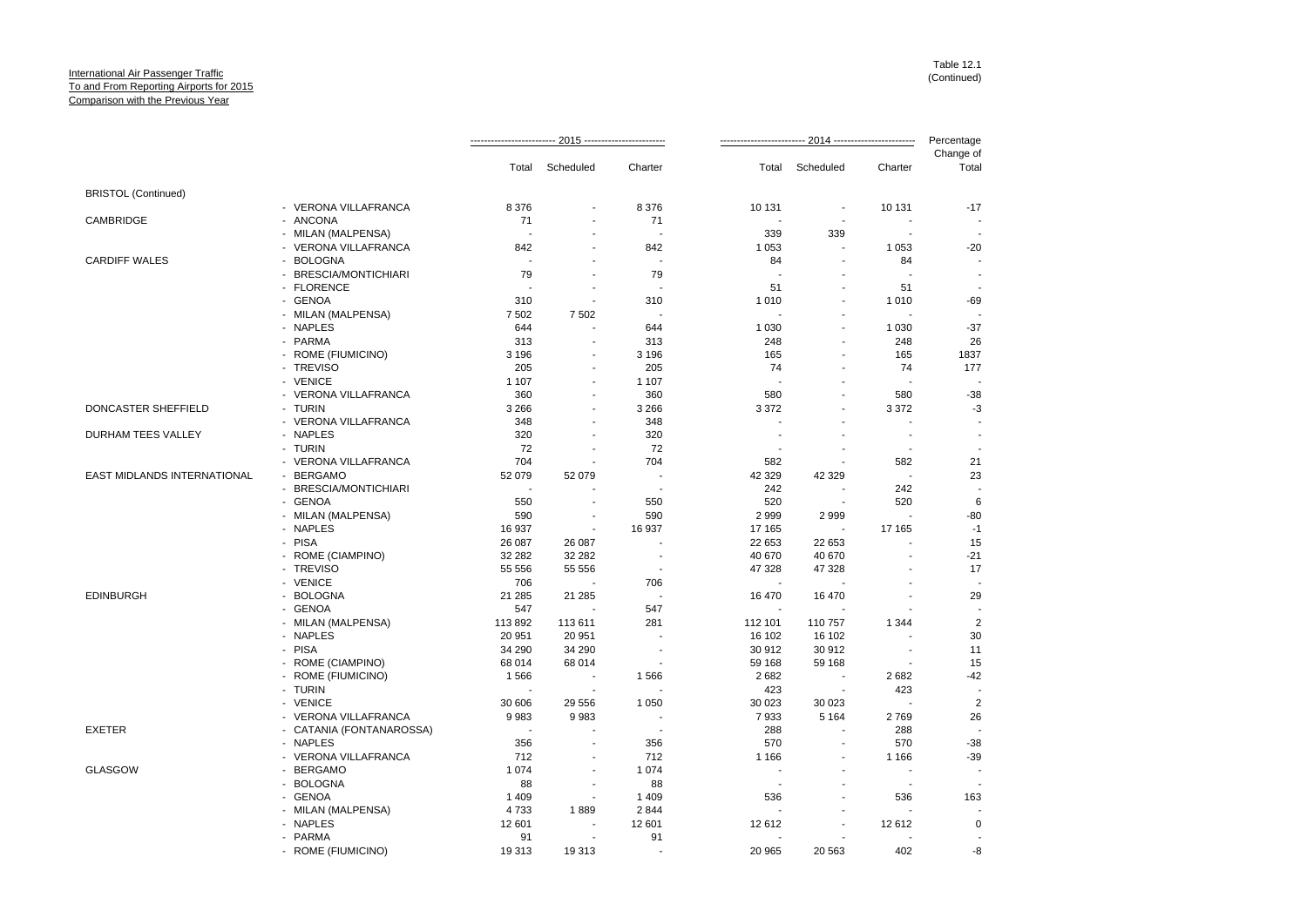|                         |                                  |                          |                          |                          |                   |                          |                          | Percentage         |
|-------------------------|----------------------------------|--------------------------|--------------------------|--------------------------|-------------------|--------------------------|--------------------------|--------------------|
|                         |                                  |                          | Total Scheduled          | Charter                  |                   | Total Scheduled          | Charter                  | Change of<br>Total |
| GLASGOW (Continued)     |                                  |                          |                          |                          |                   |                          |                          |                    |
|                         | - TRIESTE (RONCHI DEI LEGIONARI) | $\sim$                   |                          |                          | 98                | ÷.                       | 98                       |                    |
|                         | - TURIN                          | 6 2 0 4                  |                          | 6 2 0 4                  | 5 9 5 8           |                          | 5958                     | 4                  |
|                         | - VENICE                         | 3622                     | ٠                        | 3622                     | 7 3 2 3           | ÷.                       | 7 3 2 3                  | $-51$              |
|                         | - VERONA VILLAFRANCA             | 13 535                   | $\sim$                   | 13 535                   | 15 238            | ä,                       | 15 2 38                  | $-11$              |
| <b>HUMBERSIDE</b>       | - NAPLES                         | 711                      | $\blacksquare$           | 711                      | 560               |                          | 560                      | 27                 |
|                         | - ROME (FIUMICINO)               | 88                       | $\overline{\phantom{a}}$ | 88                       | $\sim$            | ÷,                       | J.                       |                    |
|                         | - TURIN                          | 8                        | ÷,                       | 8                        | $\sim$            | ÷                        | $\overline{\phantom{a}}$ |                    |
|                         | - VENICE                         | 330                      |                          | 330                      | 194               |                          | 194                      | 70                 |
|                         | - VERONA VILLAFRANCA             | 352                      | $\blacksquare$           | 352                      | 873               | ÷,                       | 873                      | $-60$              |
| <b>INVERNESS</b>        | - NAPLES                         | $\overline{\phantom{a}}$ |                          | $\overline{\phantom{a}}$ | 294               |                          | 294                      |                    |
|                         | - VERONA VILLAFRANCA             | 357                      |                          | 357                      | 583               |                          | 583                      | $-39$              |
| <b>ISLE OF MAN</b>      | - MILAN (MALPENSA)               | $\sim$                   |                          | $\overline{\phantom{a}}$ | 250               |                          | 250                      |                    |
|                         | - NAPLES                         | 342                      |                          | 342                      | $\sim$            |                          | $\overline{\phantom{a}}$ |                    |
| <b>JERSEY</b>           | - CATANIA (FONTANAROSSA)         | $\overline{a}$           |                          |                          | 282               | ä,                       | 282                      |                    |
|                         | - NAPLES                         | 334                      |                          | 334                      | ÷.                |                          |                          |                    |
|                         | - VERONA VILLAFRANCA             | 357                      | $\overline{a}$           | 357                      | $\sim$            | $\overline{a}$           | $\overline{a}$           |                    |
| <b>LEEDS BRADFORD</b>   | - BERGAMO                        | $\blacksquare$           | ÷                        |                          | 17 401            | 17401                    |                          |                    |
|                         | - MILAN (MALPENSA)               | $\overline{\phantom{a}}$ |                          |                          | 1 5 3 0           | 1 5 3 0                  |                          |                    |
|                         | - NAPLES                         | 15 688                   | 15 688                   |                          | $\sim$            | ÷.                       | $\overline{a}$           |                    |
|                         | - OLBIA                          |                          | ÷.                       |                          | 4 6 9 1           | 4691                     |                          |                    |
|                         | - PISA                           | 13517                    | 13517                    |                          | 27 888            | 27 888                   | ä,                       | $-52$              |
|                         | - ROME (CIAMPINO)                | 421                      | 421                      | $\overline{\phantom{a}}$ |                   |                          | $\overline{a}$           |                    |
|                         | - ROME (FIUMICINO)               | 28 606                   | 28 057                   | 549                      | 38 181            | 37 360                   | 821                      | $-25$              |
|                         | - TREVISO                        | 22 666                   | 22 666                   |                          | 17 562            | 17 562                   | $\sim$                   | 29                 |
|                         | - VENICE                         | 16 629                   | 16 629                   |                          | 15 995            | 15 995                   |                          | $\overline{4}$     |
|                         | - VERONA VILLAFRANCA             | 5 3 8 3                  | 5 3 8 3                  |                          | 4 8 31            | 4831                     | $\blacksquare$           | 11                 |
|                         | - NAPLES                         |                          |                          |                          |                   |                          |                          |                    |
| LIVERPOOL (JOHN LENNON) | - PISA                           | 32 662<br>21 8 28        | 32 662<br>21828          |                          | 33 274<br>18 5 82 | 33 274<br>18 5 82        | $\blacksquare$           | $-2$<br>17         |
|                         |                                  |                          | $\blacksquare$           |                          | $\sim$            | ÷.                       |                          |                    |
| <b>LYDD</b>             | - VERONA VILLAFRANCA<br>- NAPLES | 314                      |                          | 314                      |                   |                          |                          |                    |
|                         |                                  | $\overline{\phantom{a}}$ |                          |                          | 237               |                          | 237                      |                    |
|                         | - VERONA VILLAFRANCA             | $\sim$                   |                          |                          | 426               |                          | 426                      |                    |
| <b>MANCHESTER</b>       | - ALGHERO (FERTILIA)             | 7702                     |                          | 7702                     | $\sim$            |                          |                          |                    |
|                         | - BERGAMO                        | 147 172                  | 146 882                  | 290                      | 118 225           | 118 225                  | $\sim$                   | 24                 |
|                         | - BOLOGNA                        | 32 826                   | 32 826                   |                          | 30 909            | 30 891                   | 18                       | 6                  |
|                         | - CATANIA (FONTANAROSSA)         | 38 581                   | 27 477                   | 11 104                   | 28782             | 17712                    | 11 070                   | 34                 |
|                         | - GENOA                          | 18853                    | $\overline{\phantom{a}}$ | 18853                    | 23 4 7 5          | $\overline{\phantom{a}}$ | 23 4 7 5                 | $-20$              |
|                         | - MILAN (MALPENSA)               | 62 7 63                  | 62763                    |                          | 59 164            | 59 164                   |                          | 6                  |
|                         | - NAPLES                         | 80 052                   | 28 8 22                  | 51 230                   | 63 294            | 15815                    | 47 479                   | 26                 |
|                         | - PISA                           | 55 839                   | 55 691                   | 148                      | 42 090            | 42 090                   |                          | 33                 |
|                         | - ROME (CIAMPINO)                | 124 938                  | 124 938                  |                          | 110 004           | 110 004                  |                          | 14                 |
|                         | - ROME (FIUMICINO)               | 86 162                   | 83 163                   | 2999                     | 92 558            | 88 961                   | 3597                     | $-7$               |
|                         | - TRAPANI                        | $\sim$                   |                          |                          | 17949             | 17949                    |                          |                    |
|                         | - TURIN                          | 24 1 25                  | 4 6 20                   | 19 505                   | 19652             | 440                      | 19 21 2                  | 23                 |
|                         | - VENICE                         | 176 656                  | 150 464                  | 26 192                   | 162 469           | 131 955                  | 30 514                   | 9                  |
|                         | - VERONA VILLAFRANCA             | 60 161                   | 30 875                   | 29 28 6                  | 64 461            | 34 077                   | 30 384                   | $-7$               |
| <b>NEWCASTLE</b>        | - GENOA                          | 548                      |                          | 548                      | 870               |                          | 870                      | $-37$              |
|                         | - MILAN (MALPENSA)               | 6                        |                          | 6                        |                   |                          |                          |                    |
|                         | - NAPLES                         | 9537                     | $\overline{\phantom{a}}$ | 9537                     | 9424              | ÷.                       | 9424                     | $\overline{1}$     |
|                         | - PISA                           | 9581                     | 9581                     |                          | 10574             | 10 574                   |                          | -9                 |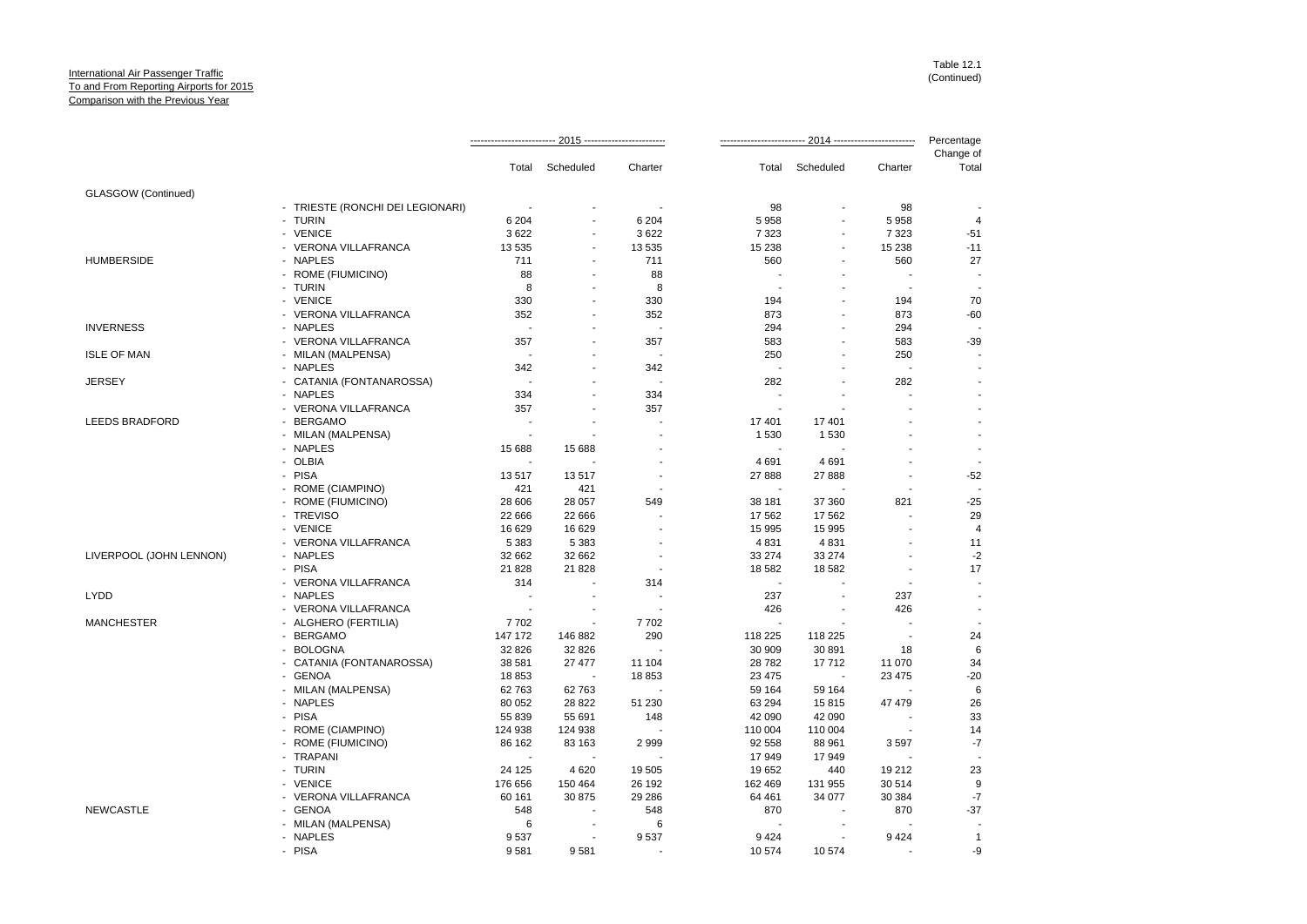|                             |                                  |                |                          |                          |                |                          |                          | Percentage         |
|-----------------------------|----------------------------------|----------------|--------------------------|--------------------------|----------------|--------------------------|--------------------------|--------------------|
|                             |                                  |                | Total Scheduled          | Charter                  |                | Total Scheduled          | Charter                  | Change of<br>Total |
| NEWCASTLE (Continued)       |                                  |                |                          |                          |                |                          |                          |                    |
|                             | - ROME (FIUMICINO)               | 16832          | 16832                    |                          | 16973          | 16 973                   |                          | $-1$               |
|                             | - TURIN                          | 3 3 1 3        | $\tilde{\phantom{a}}$    | 3 3 1 3                  | 3 4 3 0        |                          | 3 4 3 0                  | -3                 |
|                             | - VENICE                         | 790            |                          | 790                      | 15 5 91        | 15 591                   |                          | $-95$              |
|                             | - VERONA VILLAFRANCA             | 11 952         | $\overline{a}$           | 11 952                   | 12 974         | $\overline{\phantom{a}}$ | 12 974                   | -8                 |
| <b>NEWQUAY</b>              | - CAGLIARI (ELMAS)               | $\sim$         |                          | $\overline{a}$           | 248            | $\blacksquare$           | 248                      |                    |
|                             | - NAPLES                         | $\blacksquare$ |                          | $\overline{\phantom{a}}$ | 250            | $\overline{\phantom{a}}$ | 250                      |                    |
|                             | - VERONA VILLAFRANCA             | 350            |                          | 350                      | 586            |                          | 586                      | $-40$              |
| <b>NORWICH</b>              | - CATANIA (FONTANAROSSA)         | ٠.             |                          |                          | 294            |                          | 294                      |                    |
|                             | - NAPLES                         | 708            | $\overline{\phantom{a}}$ | 708                      | 879            | $\blacksquare$           | 879                      | $-19$              |
|                             | - TURIN                          |                |                          |                          | 42             |                          | 42                       |                    |
|                             | - VERONA VILLAFRANCA             | 354            | $\overline{a}$           | 354                      | 1 4 3 5        | $\overline{\phantom{a}}$ | 1 4 3 5                  | $-75$              |
| <b>PRESTWICK</b>            | - PISA                           | 12 004         | 12 004                   |                          | 14 685         | 14 685                   |                          | $-18$              |
|                             | - ROME (CIAMPINO)                | 22 135         | 22 135                   |                          | 20 299         | 20 299                   |                          | 9                  |
| SOUTHAMPTON                 | - MILAN (MALPENSA)               | 3 9 8 2        | 3982                     |                          | $\blacksquare$ | $\overline{\phantom{a}}$ |                          |                    |
|                             | - TRIESTE (RONCHI DEI LEGIONARI) | 149            |                          | 149                      |                |                          |                          |                    |
|                             | - VERONA VILLAFRANCA             | 6491           | 6491                     |                          | 6738           | 6738                     |                          | -4                 |
| <b>Total ITALY</b>          |                                  |                | 12 686 198 12 122 643    | 563 555                  |                | 11 921 369 11 354 077    | 567 292                  | 6                  |
| LUXEMBOURG                  |                                  |                |                          |                          |                |                          |                          |                    |
| <b>GATWICK</b>              | - LUXEMBOURG                     | 61 460         | 61 460                   |                          | 70 482         | 70 482                   |                          | $-13$              |
| <b>HEATHROW</b>             | - LUXEMBOURG                     | 145 659        | 145 659                  |                          | 132 671        | 132 671                  |                          | 10                 |
| <b>LONDON CITY</b>          | - LUXEMBOURG                     | 186 941        | 186 913                  | 28                       | 179 014        | 179 014                  | $\overline{\phantom{a}}$ | 4                  |
| <b>LUTON</b>                | - LUXEMBOURG                     | $\sim$         |                          |                          | 33             | $\sim$                   | 33                       |                    |
| <b>STANSTED</b>             | - LUXEMBOURG                     | 1 1 3 4        | 1 1 3 4                  |                          | 289            | ÷,                       | 289                      | 292                |
| <b>CARDIFF WALES</b>        | - LUXEMBOURG                     | ÷,             |                          |                          | 38             |                          | 38                       | $\sim$             |
| <b>GLASGOW</b>              | - LUXEMBOURG                     |                |                          |                          | 94             |                          | 94                       |                    |
| <b>JERSEY</b>               | - LUXEMBOURG                     | 229            | $\overline{\phantom{a}}$ | 229                      | 152            | 152                      |                          | 51                 |
| <b>PRESTWICK</b>            | - LUXEMBOURG                     | $\mathbf{1}$   | $\mathbf{1}$             |                          | $\blacksquare$ | $\sim$                   | $\overline{\phantom{a}}$ |                    |
| <b>Total LUXEMBOURG</b>     |                                  | 395 424        | 395 167                  | 257                      | 382 773        | 382 319                  | 454                      | 3                  |
| MALTA                       |                                  |                |                          |                          |                |                          |                          |                    |
| <b>GATWICK</b>              | - MALTA                          | 341 116        | 317 514                  | 23 602                   | 334 234        | 304 785                  | 29 449                   | $\overline{2}$     |
| <b>HEATHROW</b>             | - MALTA                          | 189 409        | 189 409                  |                          | 186 935        | 186 935                  |                          | $\mathbf{1}$       |
| <b>LUTON</b>                | - MALTA                          | 116 114        | 116 100                  | 14                       | 106 338        | 106 319                  | 19                       | 9                  |
| <b>STANSTED</b>             | - MALTA                          | 68 195         | 67 906                   | 289                      | 61 809         | 61 809                   |                          | 10                 |
| BELFAST INTERNATIONAL       | - MALTA                          | 22 963         | 22 963                   |                          | 27 624         | 27 624                   | $\overline{\phantom{a}}$ | $-17$              |
| <b>BIRMINGHAM</b>           | - MALTA                          | 50 954         | 36 923                   | 14 031                   | 48 697         | 40 280                   | 8 4 1 7                  | 5                  |
| <b>BOURNEMOUTH</b>          | - MALTA                          | 21 5 61        | 21 561                   |                          | 18 20 6        | 18 20 6                  |                          | 18                 |
| <b>BRISTOL</b>              | - MALTA                          | 57 395         | 49 5 63                  | 7832                     | 57 338         | 48 628                   | 8710                     | $\Omega$           |
| <b>CARDIFF WALES</b>        | - MALTA                          | 7 1 4 3        | $\blacksquare$           | 7 1 4 3                  | 7 2 4 7        | $\blacksquare$           | 7 2 4 7                  | $-1$               |
| EAST MIDLANDS INTERNATIONAL | - MALTA                          | 37 476         | 37 476                   |                          | 31 954         | 31 954                   |                          | 17                 |
| <b>EDINBURGH</b>            | - MALTA                          | 50 108         | 50 108                   | $\overline{\phantom{a}}$ | 49 179         | 49 179                   |                          | $\overline{2}$     |
| <b>EXETER</b>               | - MALTA                          | 7011           |                          | 7011                     | 6882           | $\overline{\phantom{a}}$ | 6882                     | $\overline{2}$     |
| <b>GLASGOW</b>              | - MALTA                          | 13 990         | 7404                     | 6586                     | 7994           | 15                       | 7979                     | 75                 |
| <b>ISLE OF MAN</b>          | - MALTA                          | 279            |                          | 279                      | 281            | ÷,                       | 281                      | $-1$               |
| <b>LEEDS BRADFORD</b>       | - MALTA                          | 43 880         | 43 880                   |                          | 37 064         | 37 064                   |                          | 18                 |
| LIVERPOOL (JOHN LENNON)     | - MALTA                          | 37 051         | 37 051                   |                          | 35 578         | 35 578                   |                          | $\overline{4}$     |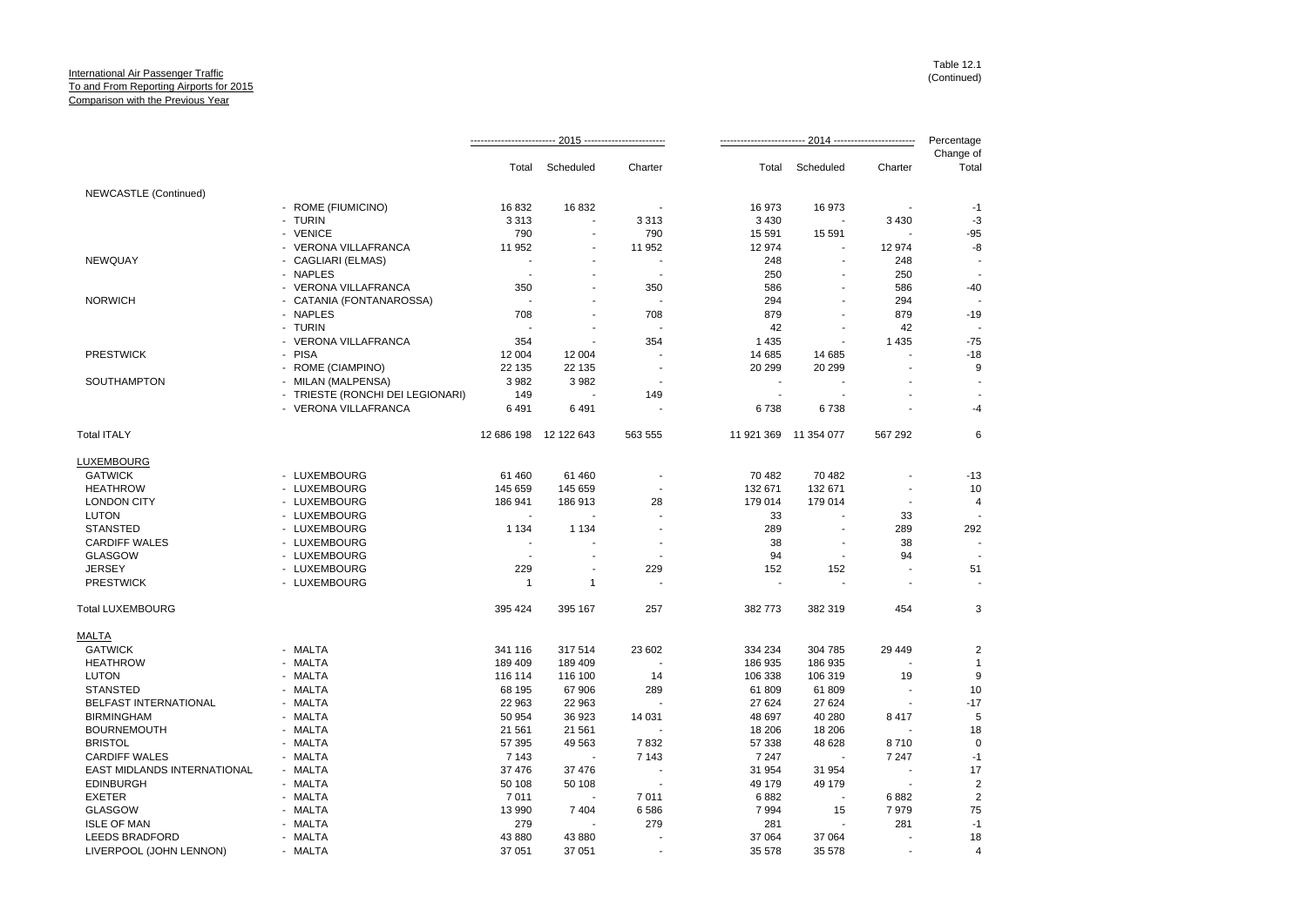|                                   |              |                |                          |                          |            |           |                          | Percentage         |
|-----------------------------------|--------------|----------------|--------------------------|--------------------------|------------|-----------|--------------------------|--------------------|
|                                   |              | Total          | Scheduled                | Charter                  | Total      | Scheduled | Charter                  | Change of<br>Total |
| <b>MANCHESTER</b>                 | - MALTA      | 166 309        | 141 239                  | 25 070                   | 160 721    | 132 049   | 28 672                   | 3                  |
| <b>NEWCASTLE</b>                  | - MALTA      | 41 936         | 36 230                   | 5706                     | 36 961     | 30 553    | 6408                     | 13                 |
| <b>NORWICH</b>                    | - MALTA      | 5815           |                          | 5815                     | 6 0 0 8    |           | 6 0 08                   | $-3$               |
| <b>PRESTWICK</b>                  | - MALTA      | 10 697         | 10 697                   |                          | 9970       | 9970      |                          | $\overline{7}$     |
| <b>Total MALTA</b>                |              | 1 289 402      | 1 186 024                | 103 378                  | 1 231 0 20 | 1 120 948 | 110 072                  | 5                  |
| <b>NETHERLANDS</b>                |              |                |                          |                          |            |           |                          |                    |
| <b>GATWICK</b>                    | - AMSTERDAM  | 977 713        | 976 835                  | 878                      | 848 996    | 848 760   | 236                      | 15                 |
| <b>HEATHROW</b>                   | - AMSTERDAM  | 1 587 605      | 1 587 605                |                          | 1 486 995  | 1 486 995 |                          | $\overline{7}$     |
|                                   | - EINDHOVEN  | $\overline{2}$ |                          | $\overline{2}$           |            |           |                          |                    |
|                                   | - ROTTERDAM  | 22 2 8 5       | 22 285                   | $\overline{a}$           | 113 919    | 113 919   | $\overline{a}$           | $-80$              |
| <b>LONDON CITY</b>                | - AMSTERDAM  | 488 104        | 488 104                  | $\overline{\phantom{a}}$ | 416 824    | 416824    | $\blacksquare$           | 17                 |
|                                   | - ROTTERDAM  | 208 725        | 208 725                  |                          | 158 981    | 158 981   |                          | 31                 |
| <b>LUTON</b>                      | - AMSTERDAM  | 418 006        | 417 643                  | 363                      | 378 991    | 378 298   | 693                      | 10                 |
|                                   | - MAASTRICHT | 121            | $\overline{\phantom{a}}$ | 121                      | 98         | ÷,        | 98                       | 23                 |
|                                   | - ROTTERDAM  | 10             |                          | 10                       |            |           |                          |                    |
| SOUTHEND                          | - AMSTERDAM  | 214 462        | 214 462                  |                          | 200 306    | 200 306   | ÷                        | $\overline{7}$     |
|                                   | - GRONINGEN  | 21 505         | 21 505                   | $\overline{a}$           | 12766      | 12766     | $\overline{a}$           | 68                 |
|                                   | - MAASTRICHT | 205            | 205                      |                          | 4 3 9 9    | 4 3 9 9   |                          | $-95$              |
| <b>STANSTED</b>                   | - AMSTERDAM  | 300 571        | 299 953                  | 618                      | 279 382    | 279 028   | 354                      | 8                  |
|                                   | - EINDHOVEN  | 242 424        | 242 424                  |                          | 251 570    | 251 570   |                          | $-4$               |
|                                   | - MAASTRICHT |                |                          | $\overline{\phantom{a}}$ | 7762       | 7762      | $\overline{\phantom{a}}$ |                    |
| ABERDEEN                          | - AMSTERDAM  | 306 004        | 305 921                  | 83                       | 307 131    | 307 024   | 107                      | $\mathbf 0$        |
|                                   | - GRONINGEN  |                |                          |                          | 374        |           | 374                      |                    |
|                                   | - MAASTRICHT | 60             |                          | 60                       |            |           |                          |                    |
|                                   | - ROTTERDAM  | 357            |                          | 357                      |            |           | $\overline{\phantom{a}}$ | $\overline{a}$     |
| <b>BELFAST CITY (GEORGE BEST)</b> | - AMSTERDAM  | 26 084         | 26 084                   | $\overline{\phantom{a}}$ |            |           | $\overline{\phantom{a}}$ |                    |
|                                   | - MAASTRICHT | 64             |                          | 64                       | 73         |           | 73                       | $-12$              |
| <b>BELFAST INTERNATIONAL</b>      | - AMSTERDAM  | 101 894        | 101 833                  | 61                       | 97 381     | 97 381    |                          | 5                  |
|                                   | - ROTTERDAM  |                |                          |                          | 41         |           | 41                       |                    |
| <b>BIGGIN HILL</b>                | - ROTTERDAM  | 128            | $\overline{\phantom{a}}$ | 128                      | 144        |           | 144                      | $-11$              |
| <b>BIRMINGHAM</b>                 | - AMSTERDAM  | 563 915        | 563 915                  | $\ddot{\phantom{a}}$     | 507 396    | 507 232   | 164                      | 11                 |
|                                   | - GRONINGEN  |                |                          | $\overline{\phantom{a}}$ | 79         |           | 79                       |                    |
|                                   | - MAASTRICHT | 65             | $\overline{\phantom{a}}$ | 65                       | 75         | ÷,        | 75                       | $-13$              |
|                                   | - ROTTERDAM  | 278            |                          | 278                      | 346        |           | 346                      | $-20$              |
| <b>BOURNEMOUTH</b>                | - AMSTERDAM  | 13 081         | 12894                    | 187                      |            |           | $\overline{\phantom{a}}$ |                    |
| <b>BRISTOL</b>                    | - AMSTERDAM  | 384 482        | 384 482                  | $\overline{\phantom{a}}$ | 350 097    | 350 086   | 11                       | 10                 |
| CAMBRIDGE                         | - AMSTERDAM  | 508            |                          | 508                      | 7757       | 7604      | 153                      | $-93$              |
|                                   | - GRONINGEN  | 2 5 9 1        | 2 1 8 2                  | 409                      |            |           |                          |                    |
| <b>CARDIFF WALES</b>              | - AMSTERDAM  | 129 186        | 129 026                  | 160                      | 122 802    | 122 748   | 54                       | 5                  |
| DURHAM TEES VALLEY                | - AMSTERDAM  | 105 636        | 105 636                  | J.                       | 102 127    | 101 883   | 244                      | 3                  |
|                                   | - MAASTRICHT | 454            |                          | 454                      | 1 1 1 7    |           | 1 1 1 7                  | $-59$              |
| EAST MIDLANDS INTERNATIONAL       | - AMSTERDAM  | 45 275         | 45 275                   |                          | 43 091     | 42 916    | 175                      | 5                  |
|                                   | - MAASTRICHT |                |                          | $\overline{a}$           | 66         |           | 66                       |                    |
| <b>EDINBURGH</b>                  | - AMSTERDAM  | 621 195        | 621 195                  | $\overline{\phantom{a}}$ | 601 535    | 600 902   | 633                      | 3                  |
|                                   | - ROTTERDAM  | 162            |                          | 162                      |            |           |                          |                    |
| <b>EXETER</b>                     | - AMSTERDAM  | 43 621         | 43 621                   |                          | 44 491     | 44 491    |                          | $-2$               |
| <b>GLASGOW</b>                    | - AMSTERDAM  | 425 444        | 424 424                  | 1 0 2 0                  | 414 270    | 414 032   | 238                      | 3                  |
|                                   | - GRONINGEN  |                |                          |                          | 158        |           | 158                      |                    |
|                                   | - MAASTRICHT | 65             |                          | 65                       |            |           |                          |                    |
|                                   |              |                |                          |                          |            |           |                          |                    |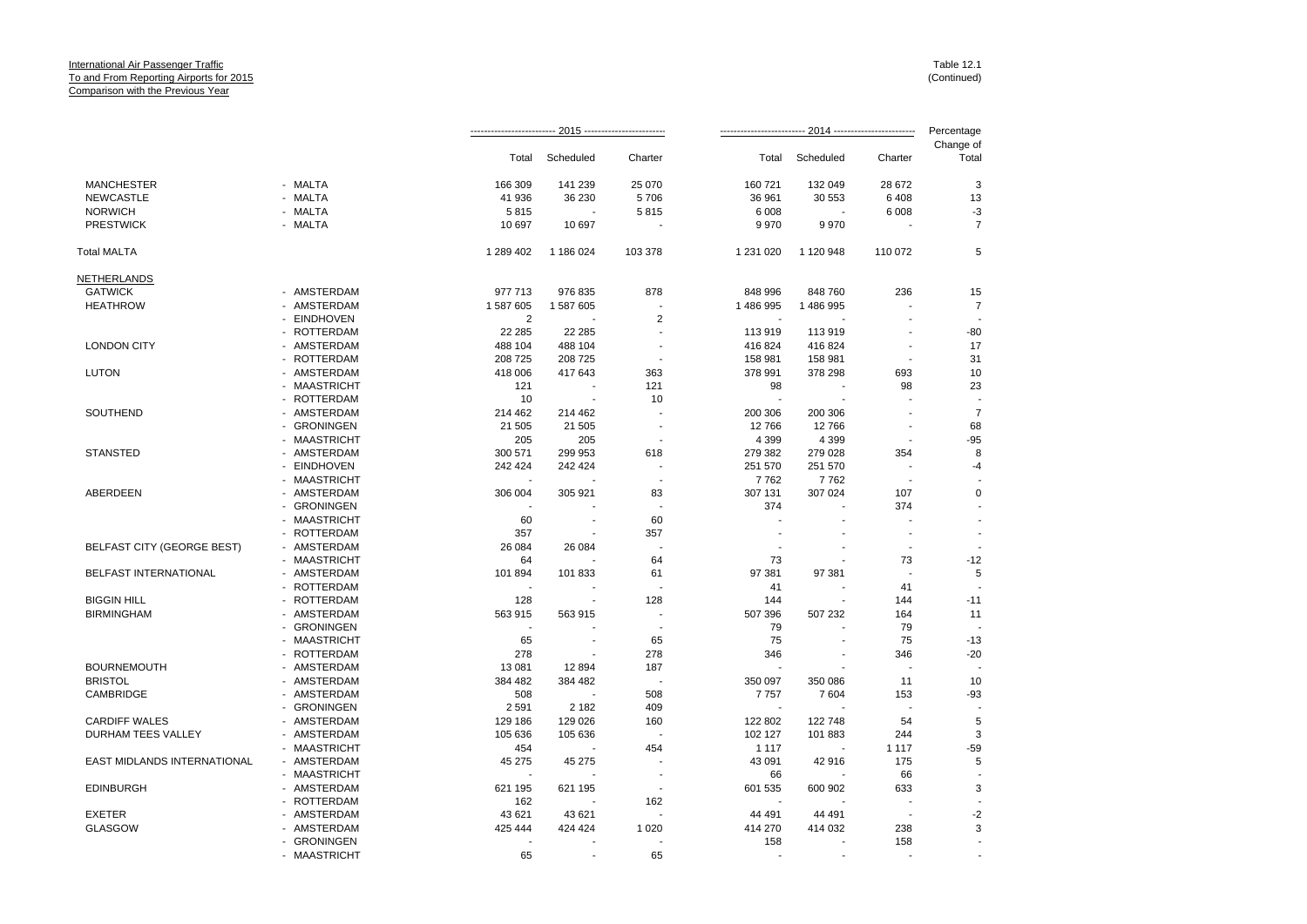|                                        |                        |           |           |         |                  |           |         | Percentage         |
|----------------------------------------|------------------------|-----------|-----------|---------|------------------|-----------|---------|--------------------|
|                                        |                        | Total     | Scheduled | Charter | Total            | Scheduled | Charter | Change of<br>Total |
| <b>GUERNSEY</b>                        | - AMSTERDAM            |           |           |         | 1 3 6 9          | 1 3 6 9   |         |                    |
|                                        | - ROTTERDAM            | 575       |           | 575     |                  |           |         |                    |
| <b>HUMBERSIDE</b>                      | - AMSTERDAM            | 121 893   | 121 893   |         | 118 143          | 118 143   |         | 3                  |
| <b>INVERNESS</b>                       | - AMSTERDAM            | 33 179    | 33 179    |         | 36 414           | 36 414    |         | -9                 |
| <b>JERSEY</b>                          | - AMSTERDAM            | 73        | 73        |         | 6 0 9 4          | 6 0 9 4   |         | $-99$              |
|                                        | - ROTTERDAM            | 1834      | 1766      | 68      | 86               | 86        |         | 2033               |
| <b>LEEDS BRADFORD</b>                  | - AMSTERDAM            | 250 568   | 250 568   | ÷       | 241 378          | 241 378   |         | 4                  |
|                                        | - ROTTERDAM            |           |           |         | 98               |           | 98      |                    |
| LIVERPOOL (JOHN LENNON)                | - AMSTERDAM            | 227 383   | 227 383   |         | 204 163          | 203 987   | 176     | 11                 |
| <b>MANCHESTER</b>                      | - AMSTERDAM            | 853 427   | 852 741   | 686     | 728 198          | 728 198   |         | 17                 |
|                                        | - EINDHOVEN            | 64 430    | 63 673    | 757     | 10 126           | 10 126    |         | 536                |
|                                        | - ROTTERDAM            | 100       |           | 100     |                  |           |         |                    |
| MANSTON (KENT INT)                     | - AMSTERDAM            |           |           |         | 12 3 44          | 12 344    |         |                    |
| <b>NEWCASTLE</b>                       | - AMSTERDAM            | 380 012   | 379 759   | 253     | 366 540          | 366 540   |         | 4                  |
|                                        | - EINDHOVEN            | 163       |           | 163     |                  |           |         |                    |
|                                        | - MAASTRICHT           |           |           |         | 63               |           | 63      |                    |
| <b>NORWICH</b>                         | - AMSTERDAM            | 142 409   | 142 224   | 185     | 137 380          | 137 365   | 15      | $\overline{4}$     |
| <b>PRESTWICK</b>                       | - AMSTERDAM            | 95        |           | 95      |                  |           |         |                    |
| <b>SOUTHAMPTON</b>                     | - AMSTERDAM            | 127 764   | 127 684   | 80      | 125 210          | 125 210   |         | $\overline{2}$     |
|                                        | - MAASTRICHT           | 37        |           | 37      | 85               |           | 85      | $-56$              |
| <b>Total NETHERLANDS</b>               |                        | 9 456 229 | 9 447 177 | 9 0 5 2 | 8749231          | 8743161   | 6 0 7 0 | 8                  |
| PORTUGAL(EXCLUDING MADEIRA)            |                        |           |           |         |                  |           |         |                    |
| <b>GATWICK</b>                         | - AZORES PONTA DELGADA | 5855      | 5855      |         | 6868             | 6868      |         | $-15$              |
|                                        | - FARO                 | 749 514   | 722 096   | 27 418  | 711 212          | 682 847   | 28 3 65 | 5                  |
|                                        | - LISBON               | 302 884   | 302 884   |         | 277 709          | 276 989   | 720     | 9                  |
|                                        | - OPORTO (PORTUGAL)    | 239 742   | 239 634   | 108     | 228 171          | 227 958   | 213     | 5                  |
| <b>HEATHROW</b>                        | - AZORES SANTA MARIA   | 146       |           | 146     |                  |           |         |                    |
|                                        | - FARO                 | 17019     | 17019     |         | 16 062           | 16 062    |         | 6                  |
|                                        | - LISBON               | 768 043   | 768 043   |         | 749 677          | 749 677   |         | $\overline{2}$     |
|                                        | - OPORTO (PORTUGAL)    | 14 343    | 14 343    |         | 13 860           | 13 860    |         | 3                  |
| <b>LONDON CITY</b>                     | - FARO                 | 4815      | 4815      |         | 4 4 1 4          | 4414      |         | 9                  |
| <b>LUTON</b>                           | - FARO                 | 220 089   | 199 788   | 20 301  | 186 059          | 165 983   | 20 076  | 18                 |
|                                        | - LISBON               | 163 959   | 163 516   | 443     | 148 477          | 147 832   | 645     | 10                 |
|                                        | - OPORTO (PORTUGAL)    | 30 40 5   | 29 878    | 527     |                  |           |         |                    |
| SOUTHEND                               | - FARO                 | 93 956    | 93 956    |         | 90 757           | 90 757    |         | $\overline{4}$     |
| <b>STANSTED</b>                        | - AZORES PONTA DELGADA | 12 275    | 12 275    |         |                  |           |         |                    |
|                                        | - FARO                 | 183 016   | 171 794   | 11 222  | 180 829          | 170 208   | 10 621  | $\mathbf{1}$       |
|                                        | - LISBON               | 369 514   | 369 133   | 381     | 260 451          | 259 468   | 983     | 42                 |
|                                        | - OPORTO (PORTUGAL)    | 265 238   | 265 141   | 97      | 253 177          | 253 177   |         | 5                  |
| ABERDEEN                               | - FARO                 | 6953      |           | 6953    |                  |           |         |                    |
| <b>BELFAST CITY (GEORGE BEST)</b>      | - FARO                 | 59 053    | 59 053    |         | 57 443           | 57 443    |         | 3                  |
| <b>BELFAST INTERNATIONAL</b>           | - FARO                 | 113758    | 113758    |         | 115 963          | 115 963   |         | $-2$               |
|                                        | - LISBON               | 418       |           | 418     | $\overline{a}$   |           |         |                    |
| <b>BIRMINGHAM</b>                      | - FARO                 | 208 693   | 180 244   | 28 449  | 203 982          | 173 697   | 30 285  | $\overline{c}$     |
|                                        | - LISBON               | 830       |           | 830     |                  |           |         |                    |
|                                        | - OPORTO (PORTUGAL)    | 3 9 8 4   | 3972      | 12      | 17948            | 17894     | 54      | $-78$              |
| <b>BLACKPOOL</b><br><b>BOURNEMOUTH</b> | - FARO<br>- FARO       | 33 533    |           |         | 27 161<br>33 075 | 27 161    |         | $\mathbf{1}$       |
|                                        |                        |           | 33 533    |         | 293              | 33 075    | 293     |                    |
|                                        | - OPORTO (PORTUGAL)    |           |           |         |                  |           |         |                    |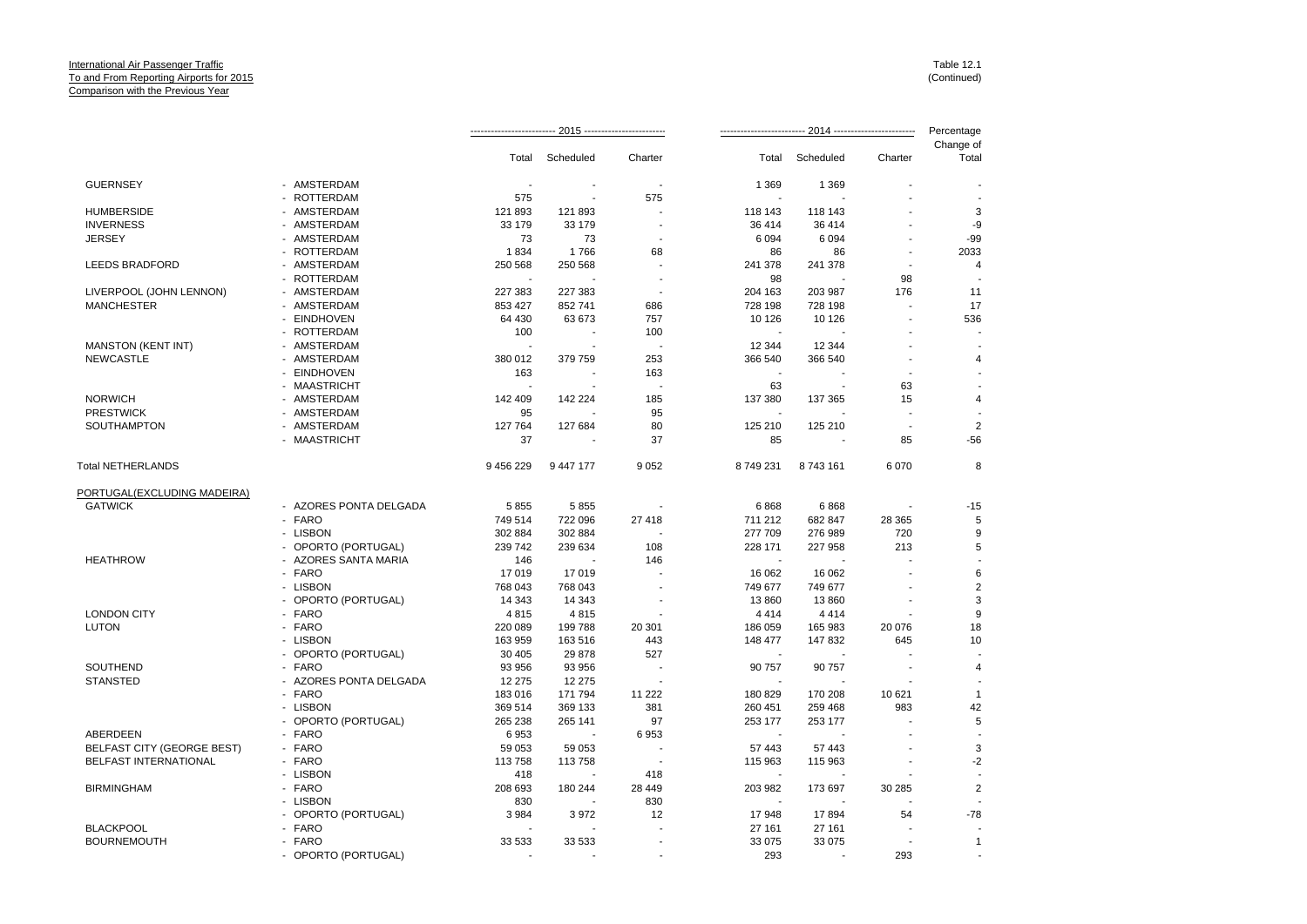|                                   |                     |                |                |                |           |                          |         | Percentage     |
|-----------------------------------|---------------------|----------------|----------------|----------------|-----------|--------------------------|---------|----------------|
|                                   |                     |                |                |                |           |                          |         | Change of      |
|                                   |                     | Total          | Scheduled      | Charter        | Total     | Scheduled                | Charter | Total          |
| <b>BRISTOL</b>                    | - FARO              | 272 715        | 269 113        | 3602           | 269 899   | 269 899                  |         | $\mathbf{1}$   |
|                                   | - LISBON            | 62 376         | 62 376         |                | 51 008    | 51 008                   |         | 22             |
|                                   | - OPORTO (PORTUGAL) | 30 013         | 30 013         | $\overline{a}$ |           |                          |         |                |
| <b>CARDIFF WALES</b>              | - FARO              | 22 2 35        | 13 215         | 9020           | 8 3 0 7   | $\sim$                   | 8 3 0 7 | 168            |
| CITY OF DERRY (EGLINTON)          | - FARO              | 2 9 0 2        | 2 9 0 2        |                | 23 807    | 23 807                   |         | $-88$          |
| <b>DONCASTER SHEFFIELD</b>        | - FARO              | 17884          |                | 17884          | 17774     |                          | 17 774  | $\overline{1}$ |
| EAST MIDLANDS INTERNATIONAL       | - FARO              | 235 491        | 226 282        | 9 2 0 9        | 253 471   | 243 905                  | 9566    | $-7$           |
| <b>EDINBURGH</b>                  | - FARO              | 99 255         | 99 255         |                | 103 782   | 100 834                  | 2948    | $-4$           |
|                                   | - LISBON            | 47 566         | 47 342         | 224            | 40 801    | 40 801                   |         | 17             |
| <b>EXETER</b>                     | - FARO              | 27 678         | 18612          | 9066           | 24 8 25   | 15729                    | 9096    | 11             |
|                                   | - LISBON            | 10             |                | 10             |           |                          |         |                |
|                                   | - OPORTO (PORTUGAL) | $\sim$         |                |                | 581       | $\overline{\phantom{a}}$ | 581     |                |
| <b>GLASGOW</b>                    | - FARO              | 96 754         | 85 474         | 11 280         | 101 179   | 86 463                   | 14716   | $-4$           |
|                                   | - LISBON            |                |                |                | 168       |                          | 168     |                |
| <b>HUMBERSIDE</b>                 | - OPORTO (PORTUGAL) | $\sim$         |                |                | 592       |                          | 592     |                |
| <b>JERSEY</b>                     | - FARO              | 603            |                | 603            | 539       |                          | 539     | 12             |
|                                   | - LISBON            | ÷.             |                |                | 290       |                          | 290     |                |
| <b>LEEDS BRADFORD</b>             | - FARO              | 188 599        | 188 599        |                | 168737    | 168737                   | $\sim$  | 12             |
| LIVERPOOL (JOHN LENNON)           | - FARO              | 169 490        | 169 490        |                | 163 114   | 163 114                  |         | $\overline{4}$ |
|                                   | - LISBON            | 48 843         | 48 843         |                | 47 019    | 47 006                   | 13      | 4              |
|                                   | - OPORTO (PORTUGAL) | 23 3 3 7       | 23 3 3 7       |                | 16973     | 16915                    | 58      | 37             |
| <b>MANCHESTER</b>                 | - FARO              | 424 396        | 377 117        | 47 279         | 394 500   | 365 242                  | 29 25 8 | 8              |
|                                   | - LISBON            | 187 342        | 186 364        | 978            | 146 076   | 145 932                  | 144     | 28             |
|                                   | - OPORTO (PORTUGAL) | 26 330         | 26 330         |                |           |                          |         |                |
| <b>NEWCASTLE</b>                  | - FARO              | 110 283        | 100 985        | 9 2 9 8        | 120 939   | 111 416                  | 9523    | -9             |
|                                   | - OPORTO (PORTUGAL) | $\blacksquare$ |                |                | 288       |                          | 288     |                |
| <b>NORWICH</b>                    | - OPORTO (PORTUGAL) | $\sim$         | $\blacksquare$ |                | 427       |                          | 427     |                |
| <b>PRESTWICK</b>                  | - FARO              | 55 961         | 55 961         |                | 48 917    | 48 917                   |         | 14             |
| SOUTHAMPTON                       | - FARO              | 27 192         | 27 192         |                | 24 4 28   | 24 4 28                  |         | 11             |
|                                   |                     |                |                |                |           |                          |         |                |
| Total PORTUGAL(EXCLUDING MADEIRA) |                     | 6 045 290      | 5 829 532      | 215 758        | 5 612 029 | 5415486                  | 196 543 | 8              |
| PORTUGAL(MADEIRA)                 |                     |                |                |                |           |                          |         |                |
| <b>GATWICK</b>                    | - FUNCHAL           | 223 670        | 202 210        | 21 460         | 213719    | 194 407                  | 19312   | 5              |
|                                   | - PORTO SANTO       | 9 2 4 1        | ÷,             | 9 2 4 1        | 10 238    | $\sim$                   | 10 238  | $-10$          |
| <b>HEATHROW</b>                   | - FUNCHAL           | 9675           | 9675           |                | 19 257    | 19 257                   |         | $-50$          |
| <b>LUTON</b>                      | - FUNCHAL           | 8931           |                | 8931           | 8751      |                          | 8751    | $\mathbf{2}$   |
| <b>STANSTED</b>                   | - FUNCHAL           |                |                |                | 3         | ÷.                       | 3       |                |
| <b>BIRMINGHAM</b>                 | - FUNCHAL           | 50 339         | 31 251         | 19 088         | 49 749    | 33 472                   | 16 277  | $\overline{1}$ |
|                                   | - PORTO SANTO       | 6 3 8 8        |                | 6 3 8 8        |           |                          |         |                |
| <b>BRISTOL</b>                    | - FUNCHAL           | 36 106         | 36 106         |                | 32 840    | 32 840                   |         | 10             |
| EAST MIDLANDS INTERNATIONAL       | - FUNCHAL           | 28 28 1        | 10 321         | 17 960         | 22 802    | 5842                     | 16 960  | 24             |
| <b>EDINBURGH</b>                  | - FUNCHAL           | 29 576         | 29 576         |                |           | $\sim$                   |         |                |
| <b>GLASGOW</b>                    | - FUNCHAL           | 23 816         | 14 119         | 9697           | 29 29 5   | 7486                     | 21 809  | $-19$          |
| <b>JERSEY</b>                     | - FUNCHAL           | 10 922         | 2 0 8 2        | 8840           | 10 211    | 890                      | 9 3 21  | $\overline{7}$ |
| <b>LEEDS BRADFORD</b>             | - FUNCHAL           | 15 4 05        | 15 405         |                | 16 958    | 16 958                   |         | -9             |
| <b>MANCHESTER</b>                 | - FUNCHAL           | 71 965         | 53 036         | 18 9 29        | 55 562    | 28 30 6                  | 27 25 6 | 30             |
|                                   | - PORTO SANTO       | 8750           |                | 8750           | 9877      |                          | 9877    | $-11$          |
| <b>NEWCASTLE</b>                  | - FUNCHAL           | 15 4 33        | 6 3 4 5        | 9088           | 13 371    | 4 3 6 9                  | 9 0 0 2 | 15             |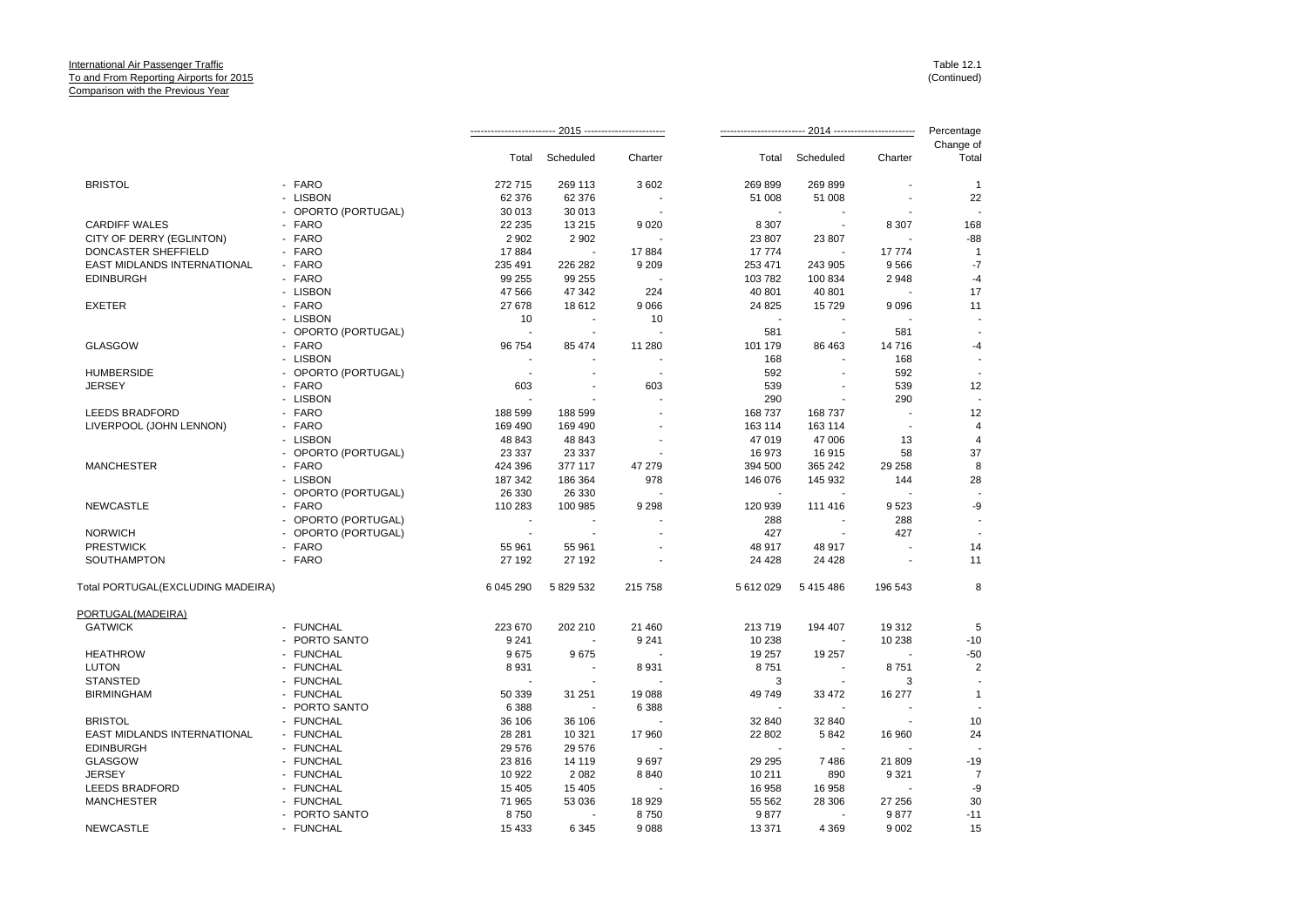|                         |                                 |                |           |                          | Percentage |                          |         |                    |
|-------------------------|---------------------------------|----------------|-----------|--------------------------|------------|--------------------------|---------|--------------------|
|                         |                                 | Total          | Scheduled | Charter                  | Total      | Scheduled                | Charter | Change of<br>Total |
| Total PORTUGAL(MADEIRA) |                                 | 548 498        | 410 126   | 138 372                  | 492 633    | 343 827                  | 148 806 | 11                 |
| <b>SLOVENIA</b>         |                                 |                |           |                          |            |                          |         |                    |
| <b>GATWICK</b>          | - LJUBLJANA                     | 7547           | 7547      | $\overline{\phantom{a}}$ | 5 5 5 7    | 5 5 5 7                  |         | 36                 |
|                         | - MARIBOR                       |                |           |                          | 385        |                          | 385     |                    |
| <b>LUTON</b>            | - LJUBLJANA                     | 52729          | 52 212    | 517                      | 43 0 20    | 42 555                   | 465     | 23                 |
|                         | - MARIBOR                       | 100            |           | 100                      | 272        |                          | 272     | $-63$              |
| SOUTHEND                | - MARIBOR                       | 7 0 8 7        | 7 0 8 7   |                          | ÷.         |                          |         |                    |
| <b>STANSTED</b>         | - LJUBLJANA                     | 89 441         | 89 441    |                          | 86 061     | 86 061                   | $\sim$  | 4                  |
| DONCASTER SHEFFIELD     | - MARIBOR                       |                |           |                          | 89         |                          | 89      |                    |
| DURHAM TEES VALLEY      | - LJUBLJANA                     | $\blacksquare$ |           |                          | 82         |                          | 82      |                    |
| <b>GLASGOW</b>          | - MARIBOR                       |                |           |                          | 345        |                          | 345     |                    |
| <b>MANCHESTER</b>       | - LJUBLJANA                     | 6783           | 6783      |                          | 4 0 7 2    | 4 0 7 2                  |         | 67                 |
| <b>Total SLOVENIA</b>   |                                 | 163 687        | 163 070   | 617                      | 139 883    | 138 245                  | 1638    | 17                 |
| <b>SPAIN</b>            |                                 |                |           |                          |            |                          |         |                    |
| <b>GATWICK</b>          | - A CORUNA                      | 173            | 173       |                          |            |                          |         |                    |
|                         | - ALICANTE                      | 760 840        | 728 413   | 32 4 27                  | 768 373    | 736 955                  | 31 418  | $-1$               |
|                         | - ALMERIA                       | 91 544         | 83 148    | 8 3 9 6                  | 86 910     | 80 088                   | 6822    | 5                  |
|                         | - BARCELONA                     | 1 338 598      | 1 338 206 | 392                      | 1 268 7 29 | 1 268 144                | 585     | 6                  |
|                         | - BILBAO                        | 52 925         | 52 177    | 748                      | 2988       | 2 1 8 4                  | 804     | 1671               |
|                         | - BURGOS                        | 328            |           | 328                      |            |                          |         |                    |
|                         | - GIRONA                        | 20 767         | $\sim$    | 20767                    | 17 407     | ÷.                       | 17 407  | 19                 |
|                         | - IBIZA                         | 298 099        | 216 852   | 81 247                   | 266 705    | 184 782                  | 81 923  | 12                 |
|                         | - JEREZ                         | 9 1 9 2        | ÷         | 9 1 9 2                  | 9 4 2 7    | $\overline{\phantom{a}}$ | 9 4 27  | $-2$               |
|                         | - LIEIDA                        | 6885           |           | 6885                     | 6881       |                          | 6881    | $\mathbf 0$        |
|                         | - MADRID                        | 906 550        | 906 270   | 280                      | 718 235    | 717 052                  | 1 1 8 3 | 26                 |
|                         | - MAHON                         | 243 513        | 150 196   | 93 317                   | 215 849    | 115 517                  | 100 332 | 13                 |
|                         | - MALAGA                        | 1 041 356      | 996 226   | 45 130                   | 1 055 257  | 1 007 257                | 48 000  | $-1$               |
|                         | - MURCIA SAN JAVIER             | 131 892        | 131 892   | $\overline{\phantom{a}}$ | 133 304    | 133 304                  |         | $-1$               |
|                         | - PALMA DE MALLORCA             | 710 848        | 517719    | 193 129                  | 691 024    | 501 412                  | 189 612 | 3                  |
|                         | - PAMPLONA                      | 140            |           | 140                      | 413        |                          | 413     | $-66$              |
|                         | - REUS                          | 36 848         | ۰.        | 36 848                   | 33 802     | $\sim$                   | 33 802  | 9                  |
|                         | - SANTIAGO DE COMPOSTELA (SPAII | 37 141         | 37 141    |                          | 40 876     | 40 876                   |         | -9                 |
|                         | - SEVILLE                       | 188 202        | 187 967   | 235                      | 114 451    | 114 451                  |         | 64                 |
|                         | - VALENCIA                      | 239 090        | 238 956   | 134                      | 211 141    | 211 141                  |         | 13                 |
|                         | - VALLADOLID                    | 363            |           | 363                      | 342        |                          | 342     | 6                  |
| <b>HEATHROW</b>         | - A CORUNA                      | 106 154        | 106 154   | $\blacksquare$           | 98 293     | 98 293                   |         | 8                  |
|                         | - ALICANTE                      |                |           |                          | 7492       | 7492                     |         |                    |
|                         | - BARCELONA                     | 673 519        | 673 218   | 301                      | 610 463    | 610 463                  |         | 10                 |
|                         | - BILBAO                        | 157 657        | 157 657   |                          | 110 284    | 110 284                  |         | 43                 |
|                         | - IBIZA                         | 37 479         | 37 479    |                          | 31 943     | 31 943                   |         | 17                 |
|                         | - MADRID                        | 1 321 558      | 1 321 558 |                          | 1 274 707  | 1 274 695                | 12      | $\overline{4}$     |
|                         | - MALAGA                        | 19514          | 19514     |                          | 17624      | 17624                    |         | 11                 |
|                         | - PALMA DE MALLORCA             | 123 584        | 123 584   |                          | 37818      | 37 714                   | 104     | 227                |
| <b>LONDON CITY</b>      | - GRANADA                       | 19 550         | 19 550    |                          | 26 35 9    | 26 359                   |         | $-26$              |
|                         | - IBIZA                         | 75 593         | 75 593    |                          | 65 649     | 65 649                   |         | 15                 |
|                         | - MADRID                        | 83 855         | 83 855    |                          | 80 24 2    | 80 24 2                  |         | 5                  |
|                         | - MAHON                         | 4899           | 4899      |                          | 9887       | 9887                     |         | $-50$              |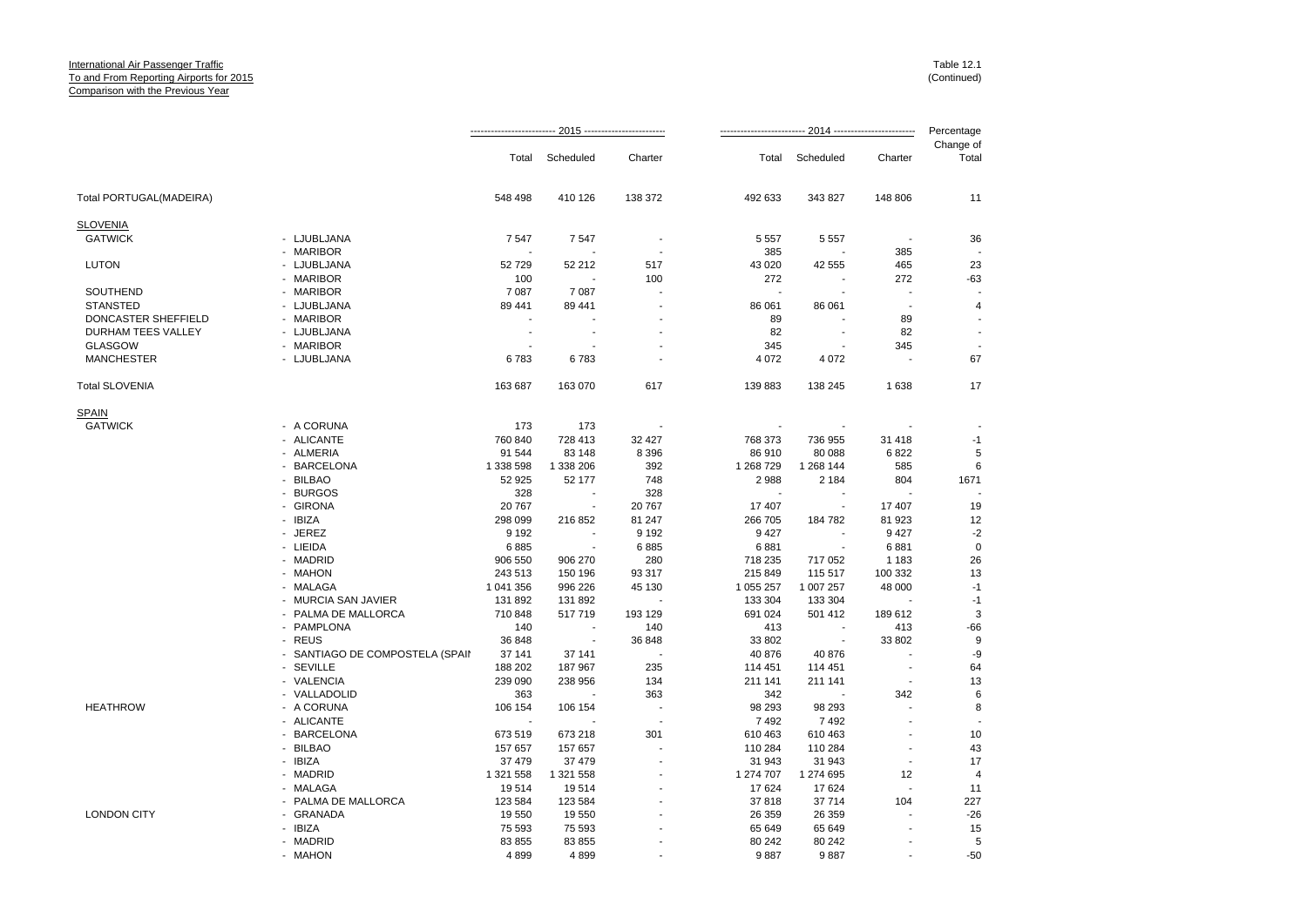|                                |                                 | · 2015 -------------------<br>2014 ---------- |                          |         | Percentage |           |         |                         |
|--------------------------------|---------------------------------|-----------------------------------------------|--------------------------|---------|------------|-----------|---------|-------------------------|
|                                |                                 | Total                                         | Scheduled                | Charter | Total      | Scheduled | Charter | Change of<br>Total      |
| <b>LONDON CITY (Continued)</b> |                                 |                                               |                          |         |            |           |         |                         |
|                                | - MALAGA                        | 51 879                                        | 51 879                   |         | 45 257     | 45 257    |         | 15                      |
|                                | - PALMA DE MALLORCA             | 34 479                                        | 34 479                   |         | 35 137     | 35 137    |         | $-2$                    |
| <b>LUTON</b>                   | - A CORUNA                      |                                               |                          |         | 63         |           | 63      |                         |
|                                | - ALICANTE                      | 212 983                                       | 212 886                  | 97      | 196 905    | 196 905   |         | 8                       |
|                                | - ALMERIA                       | 48                                            |                          | 48      |            |           |         |                         |
|                                | - BARCELONA                     | 181 503                                       | 181 317                  | 186     | 181 510    | 181 464   | 46      | $\mathbf 0$             |
|                                | - BILBAO                        |                                               |                          |         | 72         |           | 72      |                         |
|                                | - GIRONA                        | 45 906                                        | 45 886                   | 20      | 69 205     | 69 205    |         | $-34$                   |
|                                | - IBIZA                         | 54 774                                        | 36 188                   | 18 586  | 47 359     | 30 955    | 16 404  | 16                      |
|                                | - JEREZ                         | 312                                           |                          | 312     |            |           |         |                         |
|                                | - MADRID                        | 139 233                                       | 139 231                  | 2       | 139 683    | 137 821   | 1862    | $\mathbf 0$             |
|                                | - MAHON                         | 81 683                                        | 61 995                   | 19688   | 68 940     | 49 288    | 19652   | 18                      |
|                                | - MALAGA                        | 254 198                                       | 245 094                  | 9 1 0 4 | 253 652    | 242 263   | 11 389  | $\mathbf 0$             |
|                                | - MURCIA SAN JAVIER             | 74 147                                        | 74 147                   |         | 79 111     | 79 111    |         | -6                      |
|                                | - PALMA DE MALLORCA             | 246 102                                       | 197 080                  | 49 0 22 | 244 166    | 191 366   | 52 800  | $\mathbf{1}$            |
|                                | - REUS                          | 13 159                                        |                          | 13 159  | 40 502     | 32 254    | 8 2 4 8 | $-68$                   |
|                                | - SEVILLE                       | 47                                            | $\overline{\phantom{a}}$ | 47      |            |           |         |                         |
|                                | - VALENCIA                      | ÷                                             |                          |         | 74         |           | 74      |                         |
|                                | - VIGO                          | 3 2 3 2                                       | 2 1 9 3                  | 1 0 3 9 |            |           |         |                         |
|                                | - VITORIA                       | 55                                            |                          | 55      |            |           |         |                         |
| SOUTHEND                       | - ALICANTE                      | 98 759                                        | 98 759                   |         | 119 904    | 119 866   | 38      | $-18$                   |
|                                | - BARCELONA                     | 59 826                                        | 59 826                   |         | 101 071    | 101 071   |         | $-41$                   |
|                                | - IBIZA                         | 19 237                                        | 19 237                   |         | 19 901     | 19 901    |         | $-3$                    |
|                                | - MAHON                         | 4762                                          | 4762                     |         |            |           |         |                         |
|                                | - MALAGA                        | 81 673                                        | 81 673                   |         | 84 053     | 84 053    |         | $-3$                    |
|                                | - PALMA DE MALLORCA             | 45 058                                        | 39 722                   | 5 3 3 6 | 52 670     | 47 790    | 4 8 8 0 | $-14$                   |
| <b>STANSTED</b>                | - ALICANTE                      | 224 251                                       | 224 251                  |         | 200 980    | 200 435   | 545     | 12                      |
|                                | - ALMERIA                       | 23 441                                        | 23 441                   |         | 29 0 69    | 29 069    |         | $-19$                   |
|                                | - ASTURIAS                      | 84 925                                        | 84 925                   |         | 83 4 65    | 83 465    |         | $\overline{2}$          |
|                                | - BARCELONA                     | 490 068                                       | 490 068                  |         | 372 863    | 372 863   |         | 31                      |
|                                | - BILBAO                        | 140 191                                       | 140 191                  |         | 144 069    | 144 069   |         | $-3$                    |
|                                | - CASTELLON DE LA PLANA AIRPORT | 15 196                                        | 15 196                   |         |            |           |         |                         |
|                                | - GIRONA                        | 56 053                                        | 56 053                   |         | 77 440     | 77 440    |         | $-28$                   |
|                                | - GRANADA                       | 339                                           |                          | 339     |            |           |         |                         |
|                                | - IBIZA                         | 201 501                                       | 171 659                  | 29 842  | 182 421    | 156 286   | 26 135  | 10                      |
|                                | - JEREZ                         | 46 036                                        | 46 036                   |         | 41 676     | 41 676    |         | 10                      |
|                                | - LEON                          | 143                                           |                          | 143     |            |           |         |                         |
|                                | - MADRID                        | 453 641                                       | 453 528                  | 113     | 369 932    | 369 932   |         | 23                      |
|                                | - MAHON                         | 34 359                                        |                          | 34 359  | 36 166     |           | 36 166  | $-5$                    |
|                                | - MALAGA                        | 356 908                                       | 356 908                  |         | 342 261    | 342 136   | 125     | $\overline{4}$          |
|                                | - MURCIA SAN JAVIER             | 133 273                                       | 133 273                  |         | 125 783    | 125 783   |         | 6                       |
|                                | - PALMA DE MALLORCA             | 320 455                                       | 274 141                  | 46 314  | 299 840    | 261 250   | 38 590  | $\overline{7}$          |
|                                | - REUS                          | 56 437                                        | 56 031                   | 406     | 56 039     | 56 039    |         | $\overline{1}$          |
|                                | - SANTANDER                     | 99 533                                        | 99 533                   |         | 97 674     | 97 489    | 185     | $\overline{\mathbf{c}}$ |
|                                | - SANTIAGO DE COMPOSTELA (SPAII | 74 871                                        | 74 871                   |         | 68 4 92    | 68 492    |         | 9                       |
|                                | - SEVILLE                       | 131 032                                       | 131 032                  | ÷,      | 121 035    | 121 035   |         | 8                       |
|                                | - VALENCIA                      | 122 515                                       | 122 494                  | 21      | 126 666    | 126 666   |         | $-3$                    |
|                                | - ZARAGOZA                      | 85 576                                        | 85 576                   |         | 79 928     | 79 928    |         | $\overline{7}$          |
| ABERDEEN                       | - BILBAO                        | ÷.                                            |                          |         | 48         |           | 48      |                         |
|                                |                                 |                                               |                          |         |            |           |         |                         |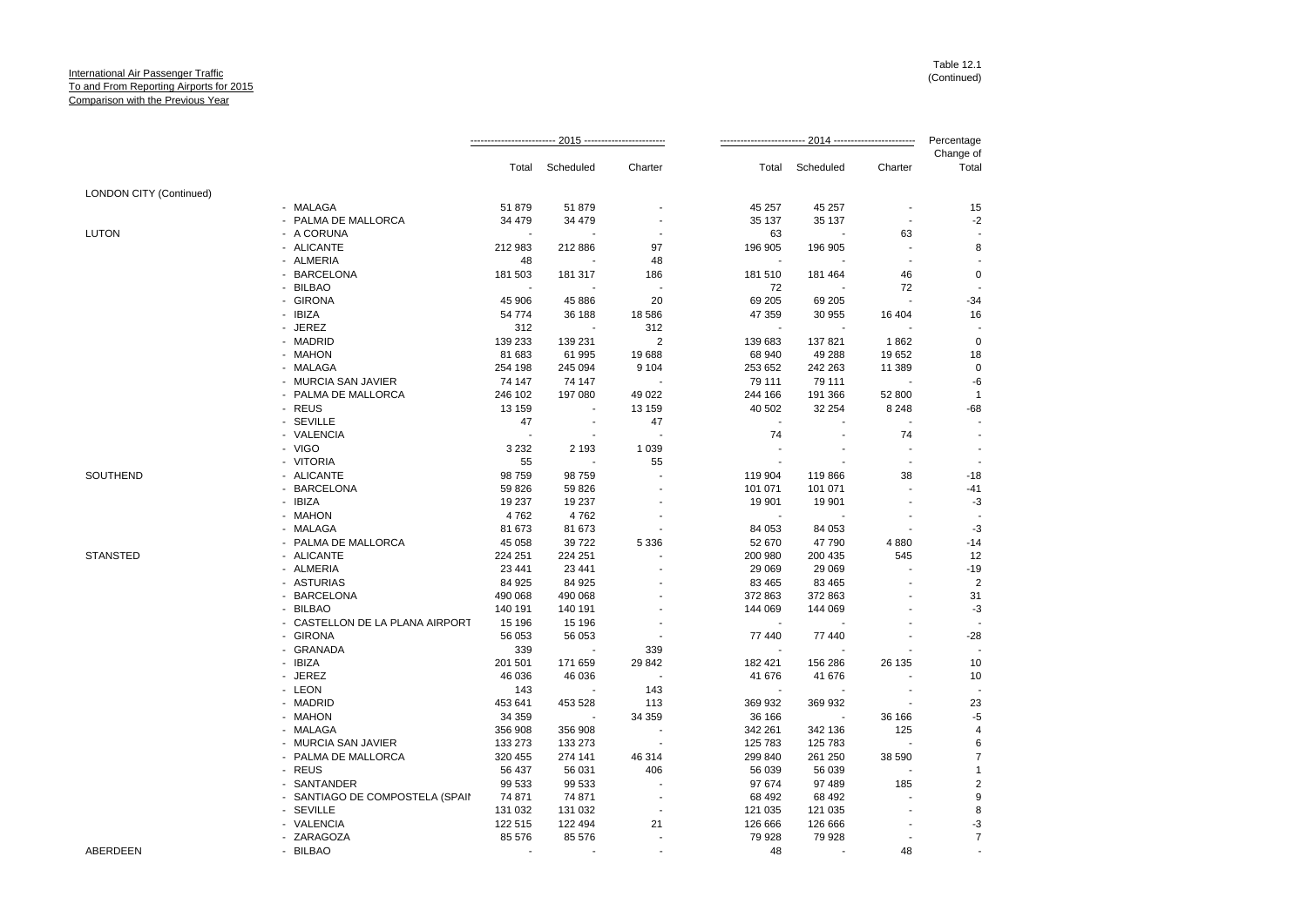|                             |                     |         | -- 2015 ------------------ |                          |                | 2014 --------            |                          | Percentage         |
|-----------------------------|---------------------|---------|----------------------------|--------------------------|----------------|--------------------------|--------------------------|--------------------|
|                             |                     | Total   | Scheduled                  | Charter                  | Total          | Scheduled                | Charter                  | Change of<br>Total |
| <b>ABERDEEN</b> (Continued) |                     |         |                            |                          |                |                          |                          |                    |
|                             | - IBIZA             | 5519    |                            | 5519                     | 6796           |                          | 6796                     | $-19$              |
|                             | - MAHON             |         |                            |                          | 3 2 0 9        | ä,                       | 3 2 0 9                  |                    |
|                             | - MALAGA            | 4 2 4 6 |                            | 4 2 4 6                  | 4 2 0 9        |                          | 4 2 0 9                  | $\overline{1}$     |
|                             | - PALMA DE MALLORCA | 28 163  |                            | 28 163                   | 18 29 5        | $\blacksquare$           | 18 295                   | 54                 |
|                             | - REUS              | 3 0 2 5 |                            | 3 0 2 5                  | 3671           |                          | 3671                     | $-18$              |
|                             | - VITORIA           |         |                            | $\overline{a}$           | 255            | ä,                       | 255                      |                    |
| BELFAST CITY (GEORGE BEST)  | - BARCELONA         | 10 456  | 10 456                     | $\overline{\phantom{a}}$ |                |                          |                          |                    |
|                             | - MALAGA            | 54 456  | 54 300                     | 156                      | 51 398         | 51 398                   | $\overline{\phantom{a}}$ |                    |
|                             | - PALMA DE MALLORCA | 11 480  | 11 480                     | $\overline{\phantom{a}}$ | 11 064         | 10 937                   | 127                      | 4                  |
| BELFAST INTERNATIONAL       | - ALICANTE          | 114 865 | 114 865                    |                          | 113 556        | 113 556                  | $\sim$                   | $\overline{1}$     |
|                             | - ALMERIA           | 45      |                            | 45                       | $\blacksquare$ |                          | $\overline{\phantom{a}}$ |                    |
|                             | - BARCELONA         | 37 924  | 37 805                     | 119                      | 42725          | 42 606                   | 119                      | $-11$              |
|                             | - GIRONA            | 61      |                            | 61                       | $\sim$         |                          |                          |                    |
|                             | - IBIZA             | 30 514  | 15 282                     | 15 232                   | 30 40 5        | 15 111                   | 15 2 94                  | 0                  |
|                             | - MADRID            | 170     |                            | 170                      | 180            |                          | 180                      | -6                 |
|                             | - MAHON             | 11 403  | 4 8 2 5                    | 6578                     | 19 158         | 4899                     | 14 259                   | $-40$              |
|                             | - MALAGA            | 117 770 | 110 258                    | 7512                     | 116 572        | 109 156                  | 7416                     | $\overline{1}$     |
|                             | - MURCIA SAN JAVIER | 16 204  | 16 204                     |                          | 17 320         | 17 320                   |                          | -6                 |
|                             | - PALMA DE MALLORCA | 137 405 | 98 040                     | 39 365                   | 140 373        | 102 247                  | 38 126                   | -2                 |
|                             | - REUS              | 36 304  | 11 077                     | 25 227                   | 37 0 26        | 11 048                   | 25 978                   | -2                 |
|                             | - SEVILLE           |         |                            |                          | 80             |                          | 80                       |                    |
| <b>BIGGIN HILL</b>          | - GIRONA            |         |                            |                          | 8              |                          | 8                        |                    |
|                             | - MALAGA            |         |                            |                          | $\overline{7}$ |                          | $\overline{7}$           |                    |
| <b>BIRMINGHAM</b>           | - ALICANTE          | 301 301 | 269 281                    | 32 0 20                  | 301 859        | 280 239                  | 21 6 20                  | $\circ$            |
|                             | - ALMERIA           | 7924    |                            | 7924                     | 35 194         | 22 048                   | 13 146                   | $-77$              |
|                             | - BARCELONA         | 193 334 | 193 154                    | 180                      | 140 404        | 130 359                  | 10 045                   | 38                 |
|                             | - GIRONA            | 6487    |                            | 6487                     | 6 3 5 1        | $\sim$                   | 6 3 5 1                  | $\overline{a}$     |
|                             | - GRANADA           | 813     |                            | 813                      | $\sim$         | $\overline{\phantom{a}}$ |                          |                    |
|                             | - IBIZA             | 81 163  | 38 078                     | 43 085                   | 106 520        | 62 316                   | 44 204                   | $-24$              |
|                             | - JEREZ             |         |                            |                          | 79             |                          | 79                       |                    |
|                             | - LIEIDA            | 2 3 1 2 | $\sim$                     | 2 3 1 2                  | 1 1 8 5        | $\blacksquare$           | 1 1 8 5                  | 95                 |
|                             | - MADRID            | 28 372  | 28 372                     |                          |                |                          |                          |                    |
|                             | - MAHON             | 79 344  | 32 819                     | 46 525                   | 69738          | 29 4 86                  | 40 25 2                  | 14                 |
|                             | - MALAGA            | 290 778 | 281 278                    | 9500                     | 242 881        | 228 765                  | 14 116                   | 20                 |
|                             | - MURCIA SAN JAVIER | 43 290  | 43 290                     |                          | 40 353         | 40 353                   |                          | $\overline{7}$     |
|                             | - PALMA DE MALLORCA | 254 763 | 144 722                    | 110 041                  | 265 025        | 165 123                  | 99 902                   | -4                 |
|                             | - REUS              | 23 860  |                            | 23 860                   | 46 171         | 18 053                   | 28 118                   | $-48$              |
|                             | - SEVILLE           | 233     |                            | 233                      | 81             |                          | 81                       | 188                |
|                             | - VALENCIA          | 158     |                            | 158                      | 486            |                          | 486                      | $-67$              |
|                             | - VITORIA           | 36      |                            | 36                       |                |                          |                          |                    |
| <b>BLACKPOOL</b>            | - ALICANTE          |         |                            |                          | 35 652         | 35 652                   |                          |                    |
|                             | - IBIZA             |         |                            |                          | 9841           | 9841                     |                          |                    |
|                             | - MAHON             |         |                            |                          | 4 3 7 5        | 4 3 7 5                  |                          |                    |
|                             | - MALAGA            |         |                            |                          | 21 708         | 21 708                   |                          |                    |
|                             | - MURCIA SAN JAVIER |         |                            |                          | 10 112         | 10 112                   |                          |                    |
|                             | - PALMA DE MALLORCA |         |                            |                          | 27 717         | 27 717                   |                          |                    |
| <b>BOURNEMOUTH</b>          | - ALICANTE          | 59 211  | 59 211                     |                          | 54 833         | 54 833                   |                          | 8                  |
|                             | - GIRONA            | 41 544  | 41 544                     |                          | 48 116         | 48 116                   |                          | $-14$              |
|                             | - IBIZA             | 8 9 3 3 |                            | 8 9 3 3                  | 23 918         | 15 090                   | 8828                     | $-63$              |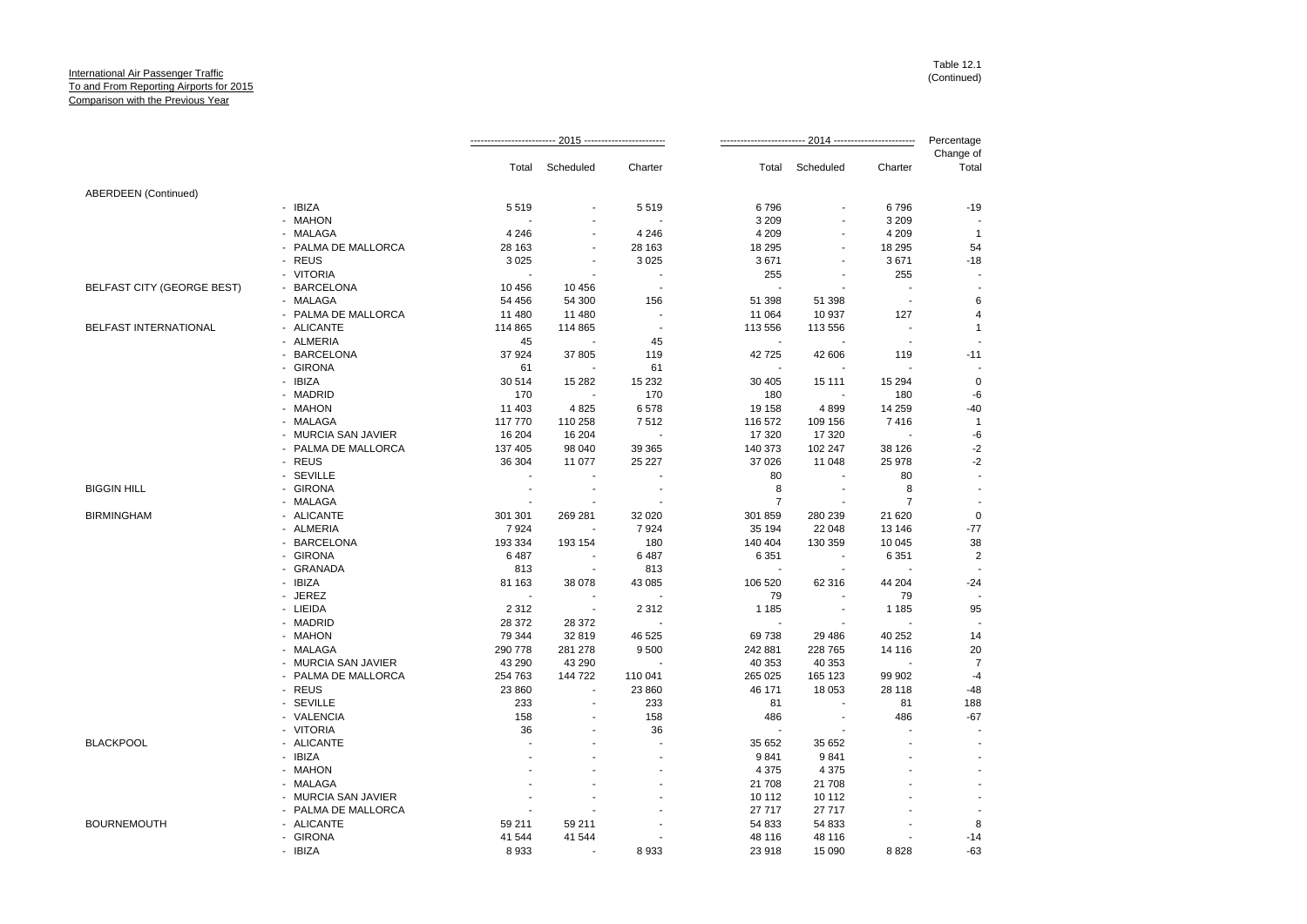|                                |                                 |                |                |                |                   | 2014 ------------------------- | Percentage               |                      |
|--------------------------------|---------------------------------|----------------|----------------|----------------|-------------------|--------------------------------|--------------------------|----------------------|
|                                |                                 | Total          | Scheduled      | Charter        | Total             | Scheduled                      | Charter                  | Change of<br>Total   |
| <b>BOURNEMOUTH (Continued)</b> |                                 |                |                |                |                   |                                |                          |                      |
|                                | - MAHON                         | 7848           |                | 7848           | 7704              | $\sim$                         | 7704                     | $\overline{2}$       |
|                                | - MALAGA                        | 66 422         | 66 422         |                | 51 996            | 51 852                         | 144                      | 28                   |
|                                | - MURCIA SAN JAVIER             | 52 066         | 52 066         |                | 46 527            | 46 527                         |                          | 12                   |
|                                | - PALMA DE MALLORCA             | 102 678        | 64 143         | 38 535         | 100 086           | 62 3 69                        | 37 717                   | 3                    |
| <b>BRISTOL</b>                 | - ALICANTE                      | 271 540        | 257 067        | 14 473         | 271 457           | 256 082                        | 15 375                   | $\mathbf 0$          |
|                                | - BARCELONA                     | 132 045        | 132 045        |                | 127 606           | 127 606                        |                          | 3                    |
|                                | - BILBAO                        | 14 4 21        | 14 4 21        |                | $\sim$            |                                |                          |                      |
|                                | - CASTELLON DE LA PLANA AIRPORT | 4 2 8 2        | 4 2 8 2        |                | $\sim$            | $\sim$                         |                          |                      |
|                                | - GIRONA                        | 59 342         | 59 342         |                | 79 941            | 79 941                         |                          | $-26$                |
|                                | - IBIZA                         | 67 363         | 32 013         | 35 350         | 69 4 26           | 32 492                         | 36 934                   | $-3$                 |
|                                | - LIEIDA                        | 2 140          |                | 2 1 4 0        | 2751              |                                | 2751                     | $-22$                |
|                                | - MADRID                        | 81 410         | 81 082         | 328            | 79 124            | 79 124                         |                          | 3                    |
|                                | - MAHON                         | 56 432         | 15 972         | 40 460         | 40 645            | 11 162                         | 29 4 83                  | 39                   |
|                                | - MALAGA                        | 299 986        | 281 559        | 18 427         | 280 713           | 270 728                        | 9985                     | 7                    |
|                                | - MURCIA SAN JAVIER             | 67 877         | 67877          |                | 69 5 64           | 69 5 64                        |                          | $-2$                 |
|                                | - PALMA DE MALLORCA             | 288 943        | 221 004        | 67939          | 273 371           | 204 227                        | 69 144                   | 6                    |
|                                | - REUS                          | 11 320         |                | 11 320         | 24 233            | 13 397                         | 10836                    | $-53$                |
|                                | - SALAMANCA                     | 159            |                | 159            | $\sim$            |                                |                          |                      |
|                                | - SEVILLE                       | $\sim$         |                | $\blacksquare$ | 89                | $\sim$                         | 89                       |                      |
|                                | - VALENCIA                      | 17 194         | 17 194         |                | 19 090            | 19 090                         |                          | $-10$                |
|                                | - VALLADOLID                    | 503            |                | 503            | 1 0 7 6           |                                | 1076                     | $-53$                |
| <b>CARDIFF WALES</b>           | - A CORUNA                      | 43             |                | 43             | $\sim$            |                                |                          |                      |
|                                | - ALICANTE                      | 78 110         | 40773          | 37 337         | 72 977            | 36 008                         | 36 969                   | $\overline{7}$       |
|                                | - BARCELONA                     | 19813          | 19813          |                | 15 045            | 14 927                         | 118                      | 32                   |
|                                | - IBIZA                         | 31 385         |                | 31 385         | 31 870            | $\overline{\phantom{a}}$       | 31 870                   | $-2$                 |
|                                | - MADRID                        | ÷.             |                |                | 599               | $\blacksquare$                 | 599                      |                      |
|                                | - MAHON                         | 15 0 39        |                | 15 039         | 15 619            | $\overline{\phantom{a}}$       | 15 619                   | -4                   |
|                                | - MALAGA                        | 67920          | 40 116         | 27 804         | 66 259            | 33 899                         | 32 360                   | 3                    |
|                                | - PALMA DE MALLORCA             | 78 579         | 15730          | 62 849         | 68 377            | 9773                           | 58 604                   | 15                   |
|                                | - REUS                          | 21 1 25        |                | 21 1 25        | 16 313            |                                | 16 313                   | 29                   |
|                                | - SEVILLE                       |                |                |                | 1 0 9 4           | $\blacksquare$                 | 1 0 9 4                  |                      |
|                                | - VALENCIA                      | $\sim$         |                | $\overline{a}$ | 80                | $\sim$                         | 80                       |                      |
| CITY OF DERRY (EGLINTON)       | - ALICANTE                      | 4 1 5 2        | 4 1 5 2        |                | 5 603             | 5 6 0 3                        |                          | $-26$                |
|                                | - PALMA DE MALLORCA             |                |                |                | 5844              | $\overline{\phantom{a}}$       | 5844                     |                      |
| DONCASTER SHEFFIELD            | - ALICANTE                      | 38 311         |                | 38 311         | 38 097            | $\mathbf{r}$                   | 38 097                   | $\overline{1}$       |
|                                | - IBIZA                         | 19 533         |                | 19 533         | 14 4 60           |                                | 14 4 60                  | 35                   |
|                                | - MAHON                         | 15 845         | $\blacksquare$ | 15 845         | 15 099            | $\sim$                         | 15 0 9 9                 | 5                    |
|                                | - MALAGA                        | 38 4 95        |                | 38 4 95        | 32 411            |                                | 32 411                   | 19                   |
|                                | - PALMA DE MALLORCA             |                |                |                |                   |                                |                          |                      |
|                                | - REUS                          | 56 609<br>9478 |                | 56 609<br>9478 | 62 145<br>9 2 8 2 |                                | 62 145<br>9 2 8 2        | -9<br>$\overline{2}$ |
|                                | - ALBACETE                      |                |                |                |                   |                                |                          |                      |
| DURHAM TEES VALLEY             | - MALAGA                        | 199<br>35      |                | 199<br>35      | $\blacksquare$    |                                | $\overline{\phantom{a}}$ |                      |
|                                |                                 |                |                |                |                   |                                |                          |                      |
| EAST MIDLANDS INTERNATIONAL    | - ALICANTE<br>- ALMERIA         | 379 415        | 347 983        | 31 4 32        | 394 894           | 364 432                        | 30 462                   | $-4$                 |
|                                |                                 |                |                |                | 20 910            | 20 910                         |                          |                      |
|                                | - BARCELONA                     | 80 915         | 80 850         | 65             | 70 647            | 70 647                         |                          | 15                   |
|                                | - GIRONA                        |                |                |                | 16 948            | 16 948                         |                          |                      |
|                                | - IBIZA                         | 101 118        | 67847          | 33 271         | 116 727           | 84 730                         | 31 997                   | $-13$                |
|                                | - MAHON                         | 79 100         | 42 355         | 36 745         | 73 387            | 35 731                         | 37 656                   | 8                    |
|                                | - MALAGA                        | 275 056        | 256 157        | 18 899         | 328 804           | 318 030                        | 10774                    | $-16$                |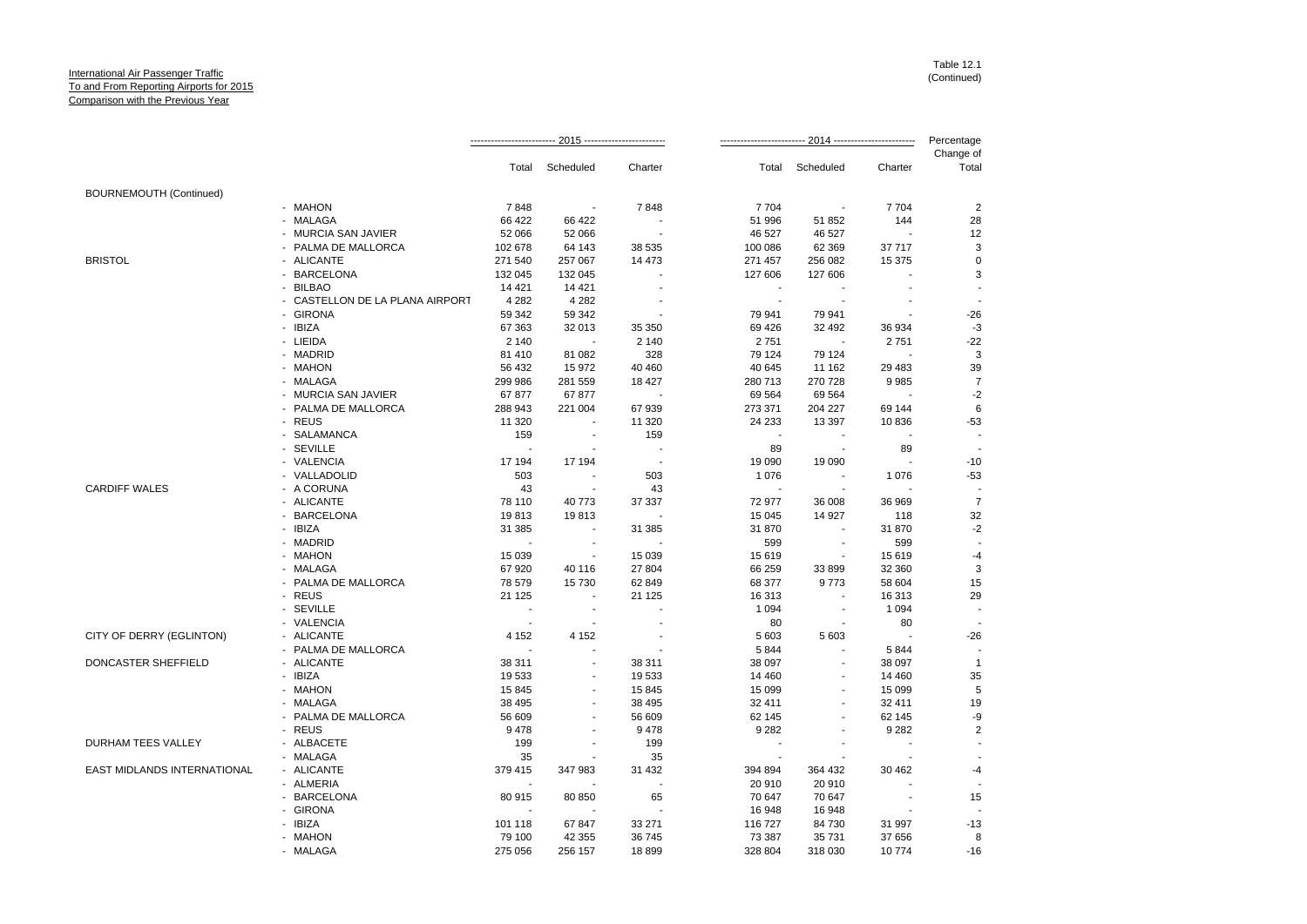|                                         |                                 |         |                          |         |         |           |         | Percentage<br>Change of |
|-----------------------------------------|---------------------------------|---------|--------------------------|---------|---------|-----------|---------|-------------------------|
|                                         |                                 | Total   | Scheduled                | Charter | Total   | Scheduled | Charter | Total                   |
| EAST MIDLANDS INTERNATIONAL (Continued) |                                 |         |                          |         |         |           |         |                         |
|                                         | - MURCIA SAN JAVIER             | 92 507  | 92 507                   |         | 90 707  | 90 707    |         | $\overline{2}$          |
|                                         | - PALMA DE MALLORCA             | 326 998 | 225 694                  | 101 304 | 344 996 | 251 649   | 93 347  | $-5$                    |
|                                         | - REUS                          | 10 699  | 10 699                   |         | 27 349  | 27 349    |         | $-61$                   |
|                                         | - VALENCIA                      | 32 586  | 32 586                   |         | 29 615  | 29 615    |         | 10                      |
| <b>EDINBURGH</b>                        | - ALICANTE                      | 150 000 | 150 000                  |         | 143891  | 142 936   | 955     | $\overline{4}$          |
|                                         | - BARCELONA                     | 121 895 | 119 313                  | 2582    | 80 538  | 80 449    | 89      | 51                      |
|                                         | - BILBAO                        |         |                          |         | 15      |           | 15      |                         |
|                                         | - IBIZA                         | 25 248  | 13 27 2                  | 11 976  | 27 318  | 15 516    | 11 802  | -8                      |
|                                         | - MADRID                        | 162 499 | 157 591                  | 4 9 0 8 | 107 118 | 103 527   | 3591    | 52                      |
|                                         | - MAHON                         | 10838   | 5874                     | 4 9 64  | 10 4 45 | 5 6 5 4   | 4791    | $\overline{4}$          |
|                                         | - MALAGA                        | 144 401 | 144 401                  |         | 128 095 | 128 095   |         | 13                      |
|                                         | - MURCIA SAN JAVIER             | 17072   | 17072                    |         | 21 832  | 21 832    |         | $-22$                   |
|                                         | - PALMA DE MALLORCA             | 157 056 | 111 791                  | 45 265  | 143 178 | 105 976   | 37 202  | 10                      |
|                                         | - PAMPLONA                      | 551     |                          | 551     |         |           |         |                         |
|                                         | - REUS                          | 7819    | 7819                     |         | 3 2 5 3 | 3 2 5 3   |         | 140                     |
|                                         | - SANTANDER                     | 30 013  | 30 013                   |         | 22 5 69 | 22 5 69   |         | 33                      |
| <b>EXETER</b>                           | - ALICANTE                      | 22 147  | 22 147                   |         | 26 4 21 | 26 4 21   |         | $-16$                   |
|                                         | - IBIZA                         | 8805    | $\blacksquare$           | 8805    | 8672    |           | 8672    | $\overline{2}$          |
|                                         | - MAHON                         | 16 273  |                          | 16 273  | 16 506  |           | 16 506  | $-1$                    |
|                                         | - MALAGA                        | 22 478  | 22 339                   | 139     | 28 230  | 28 230    |         | $-20$                   |
|                                         | - PALMA DE MALLORCA             | 49 179  | 11 484                   | 37 695  | 48 707  | 12 8 88   | 35 819  | $\mathbf{1}$            |
|                                         | - SANTIAGO DE COMPOSTELA (SPAII |         |                          |         | 186     |           | 186     |                         |
|                                         | - VITORIA                       | 10      |                          | 10      |         | $\sim$    |         |                         |
| <b>GLASGOW</b>                          | - ALICANTE                      | 190 522 | 160 332                  | 30 190  | 197 450 | 161 555   | 35 895  | $-4$                    |
|                                         | - BARCELONA                     | 35 961  | 32 525                   | 3 4 3 6 | 39 227  | 34 900    | 4 3 2 7 | -8                      |
|                                         | - BILBAO                        | 101     | $\overline{\phantom{a}}$ | 101     | 464     | ÷.        | 464     | $-78$                   |
|                                         | - GRANADA                       | 90      |                          | 90      |         |           |         |                         |
|                                         | - IBIZA                         | 81 065  | 34 813                   | 46 252  | 73 940  | 34 804    | 39 136  | 10                      |
|                                         | - MADRID                        | 704     |                          | 704     | 1 3 5 8 |           | 1 3 5 8 | $-48$                   |
|                                         | - MAHON                         | 33 4 25 | 12 2 34                  | 21 191  | 27 866  | 14 162    | 13704   | 20                      |
|                                         | - MALAGA                        | 165 154 | 141 958                  | 23 196  | 168 010 | 148 430   | 19580   | $-2$                    |
|                                         | - MURCIA SAN JAVIER             | 11 130  | 11 130                   |         | 16 240  | 16 240    |         | $-31$                   |
|                                         | - PALMA DE MALLORCA             | 214 190 | 91 138                   | 123 052 | 216 208 | 102 984   | 113 224 | $-1$                    |
|                                         | - REUS                          | 52 416  | 13 2 32                  | 39 184  | 49 307  | 11 030    | 38 277  | 6                       |
|                                         | - SANTANDER                     | 67      |                          | 67      |         |           |         |                         |
|                                         | - VALENCIA                      | 840     |                          | 840     | 567     |           | 567     | 48                      |
| <b>HUMBERSIDE</b>                       | - ALICANTE                      | 1 3 8 4 |                          | 1 3 8 4 | 1 7 1 4 |           | 1714    | $-19$                   |
|                                         | - BARCELONA                     | 335     |                          | 335     | 178     |           | 178     | 88                      |
|                                         | - PALMA DE MALLORCA             | 8 2 6 2 | $\overline{\phantom{a}}$ | 8 2 6 2 | 828     |           | 828     | 898                     |
| <b>ISLE OF MAN</b>                      | - ALICANTE                      | 225     |                          | 225     |         |           |         |                         |
|                                         | - MAHON                         | 803     | 803                      |         | 669     |           | 669     | 20                      |
|                                         | - PALMA DE MALLORCA             | 2 2 8 3 |                          | 2 2 8 3 | 2 2 4 5 |           | 2 2 4 5 | $\overline{2}$          |
| <b>JERSEY</b>                           | - BARCELONA                     | 171     | $\overline{\phantom{a}}$ | 171     | 156     |           | 156     | 10                      |
|                                         | - MALAGA                        | 699     | 699                      |         | 585     |           | 585     | 19                      |
|                                         | - PALMA DE MALLORCA             | 3695    | 981                      | 2714    | 3 4 7 9 |           | 3 4 7 9 | 6                       |
| <b>LEEDS BRADFORD</b>                   | - ALICANTE                      | 272 104 | 272 104                  |         | 214 726 | 214 726   |         | 27                      |
|                                         | - BARCELONA                     | 76 461  | 76 461                   |         | 78 222  | 78 222    |         | $-2$                    |
|                                         | - GIRONA                        |         |                          |         | 26 224  | 26 224    |         |                         |
|                                         | - IBIZA                         | 75 580  | 66 482                   | 9098    | 80 760  | 71 687    | 9073    | $-6$                    |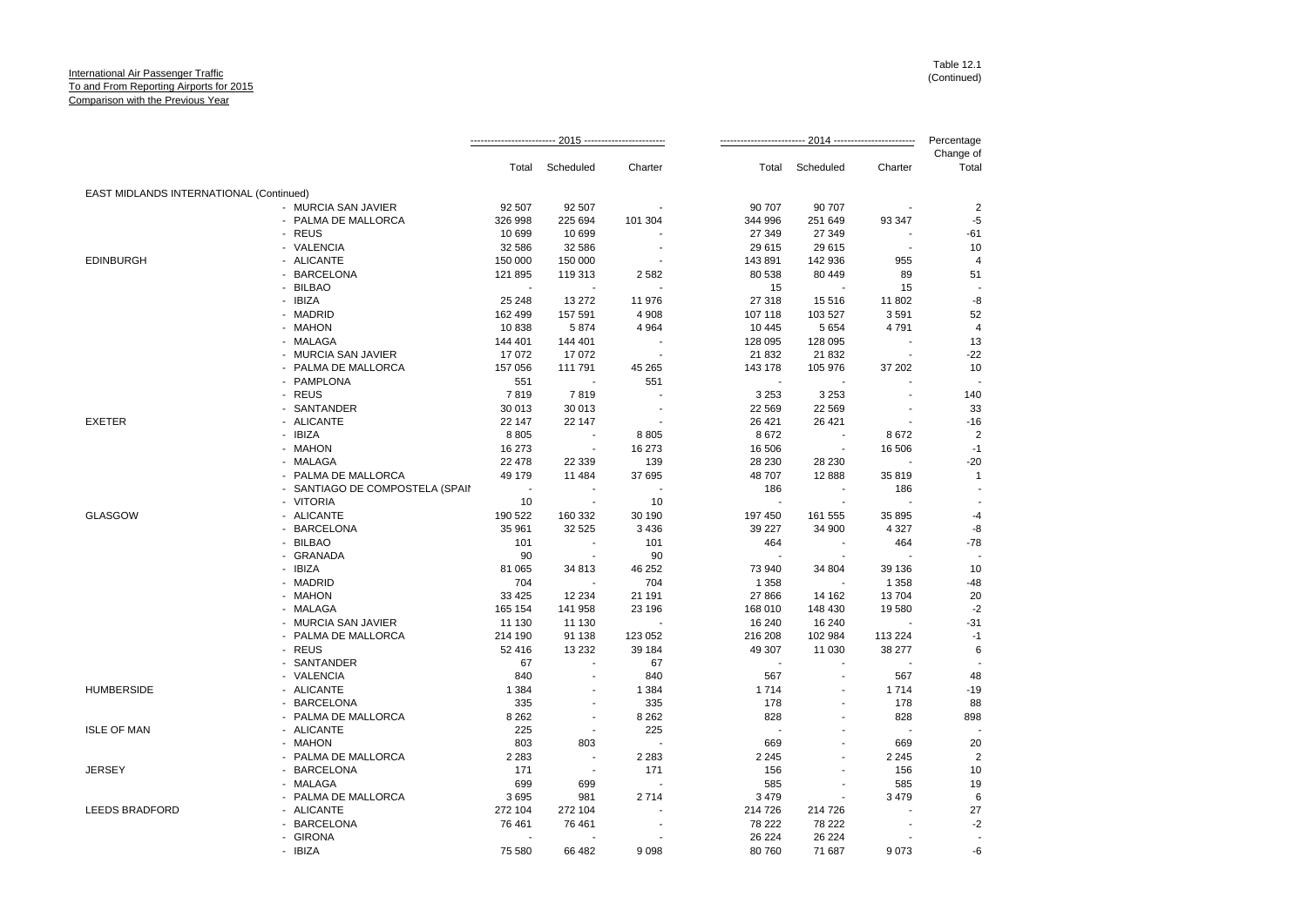|                            |                                 |         |                          |                          |         |                          |         | Percentage         |
|----------------------------|---------------------------------|---------|--------------------------|--------------------------|---------|--------------------------|---------|--------------------|
|                            |                                 | Total   | Scheduled                | Charter                  | Total   | Scheduled                | Charter | Change of<br>Total |
| LEEDS BRADFORD (Continued) |                                 |         |                          |                          |         |                          |         |                    |
|                            | - MAHON                         | 38 4 68 | 38 4 68                  |                          | 37 255  | 37 255                   |         | 3                  |
|                            | - MALAGA                        | 231 108 | 231 108                  |                          | 227 144 | 227 144                  |         | $\overline{a}$     |
|                            | - MURCIA SAN JAVIER             | 58 466  | 58 466                   |                          | 62 269  | 62 269                   |         | -6                 |
|                            | - PALMA DE MALLORCA             | 226 386 | 194 405                  | 31 981                   | 227 897 | 200 252                  | 27 645  | $-1$               |
|                            | - REUS                          | 12 188  | 12 188                   |                          | 10 5 64 | 10 5 64                  |         | 15                 |
|                            | - VALENCIA                      | $\sim$  |                          |                          | 43      |                          | 43      |                    |
| LIVERPOOL (JOHN LENNON)    | - ALICANTE                      | 214 309 | 214 309                  |                          | 199 121 | 199 121                  |         | 8                  |
|                            | - BARCELONA                     | 232 096 | 232 096                  |                          | 223 789 | 223 789                  |         | 4                  |
|                            | - CASTELLON DE LA PLANA AIRPORT | 44      | $\overline{\phantom{a}}$ | 44                       | $\sim$  |                          |         |                    |
|                            | - IBIZA                         | 25 7 85 | 25 785                   |                          | 30 398  | 30 398                   |         | $-15$              |
|                            | - LEON                          | 159     |                          | 159                      |         |                          |         |                    |
|                            | - MADRID                        | 95 772  | 95716                    | 56                       | 100 391 | 98 446                   | 1945    | -5                 |
|                            | - MAHON                         | 9939    | 9939                     |                          | 9629    | 9629                     |         | 3                  |
|                            | - MALAGA                        |         |                          |                          |         |                          |         | 4                  |
|                            |                                 | 194 064 | 194 064                  |                          | 186 742 | 186 742                  |         |                    |
|                            | - PALMA DE MALLORCA             | 181 544 | 181 544                  |                          | 178 676 | 178 676                  |         | $\overline{2}$     |
|                            | - REUS                          | $\sim$  |                          |                          | 18 940  | 18 940                   |         |                    |
|                            | - SALAMANCA                     | 158     |                          | 158                      | ٠.      |                          |         |                    |
|                            | - VALLADOLID                    | 665     |                          | 665                      | 1 0 8 4 | $\overline{\phantom{a}}$ | 1 0 8 4 | $-39$              |
| <b>MANCHESTER</b>          | - ALICANTE                      | 630 636 | 563 145                  | 67 491                   | 597 580 | 524 285                  | 73 295  | 6                  |
|                            | - ALMERIA                       | 49 4 64 | 22 659                   | 26 805                   | 43 900  | 23 342                   | 20 558  | 13                 |
|                            | - BARCELONA                     | 284 365 | 281 852                  | 2513                     | 217 007 | 212 648                  | 4 3 5 9 | 31                 |
|                            | - BILBAO                        | 40 349  | 40 206                   | 143                      | 40 683  | 40 581                   | 102     | $-1$               |
|                            | - GIRONA                        | 50 905  | 34 005                   | 16 900                   | 56 571  | 40 368                   | 16 203  | $-10$              |
|                            | - GRANADA                       | 464     |                          | 464                      |         |                          |         |                    |
|                            | - IBIZA                         | 242 801 | 150 860                  | 91 941                   | 228 671 | 139 666                  | 89 005  | 6                  |
|                            | - LIEIDA                        | 6 3 8 7 |                          | 6 3 8 7                  | 5 1 7 2 |                          | 5 1 7 2 | 23                 |
|                            | - MADRID                        | 109 243 | 109 208                  | 35                       | 76 502  | 75 800                   | 702     | 43                 |
|                            | - MAHON                         | 159 046 | 54 554                   | 104 492                  | 156 118 | 56 632                   | 99 486  | $\overline{2}$     |
|                            | - MALAGA                        | 556 720 | 487 384                  | 69 336                   | 545 042 | 472 957                  | 72 085  | $\overline{a}$     |
|                            | - MURCIA SAN JAVIER             | 108 246 | 108 113                  | 133                      | 118 488 | 118 488                  |         | -9                 |
|                            | - PALMA DE MALLORCA             | 666 403 | 433 952                  | 232 451                  | 654 543 | 480 912                  | 173 631 | $\overline{2}$     |
|                            | - REUS                          | 68 807  | 18 971                   | 49 836                   | 91 068  | 41 449                   | 49 619  | $-24$              |
|                            | - SEVILLE                       | 1882    |                          | 1882                     |         |                          |         |                    |
|                            | - VALENCIA                      | 22 5 25 | 22 5 25                  |                          | 19 665  | 19 539                   | 126     | 15                 |
|                            | - ZARAGOZA                      | $\sim$  |                          | $\overline{\phantom{a}}$ | 102     |                          | 102     |                    |
| <b>NEWCASTLE</b>           | - ALICANTE                      | 234 633 | 196 228                  | 38 405                   | 232 872 | 195 803                  | 37 069  | 1                  |
|                            | - BARCELONA                     | 66 279  | 66 132                   | 147                      | 66 389  | 66 022                   | 367     | 0                  |
|                            | - GIRONA                        |         |                          |                          |         |                          |         |                    |
|                            |                                 |         |                          |                          | 28 803  | 28 803                   |         |                    |
|                            | - IBIZA                         | 75 704  | 36 767                   | 38 937                   | 75 932  | 35 609                   | 40 323  | 0                  |
|                            | - MAHON                         | 39 537  | 17 183                   | 22 354                   | 40 582  | 18 823                   | 21 759  | -3                 |
|                            | - MALAGA                        | 169 855 | 150 603                  | 19 25 2                  | 179 195 | 156 450                  | 22745   | $-5$               |
|                            | - MURCIA SAN JAVIER             | 28 799  | 28799                    | $\sim$                   | 40 956  | 40 956                   |         | $-30$              |
|                            | - PALMA DE MALLORCA             | 227 063 | 137 074                  | 89 989                   | 246 429 | 144 934                  | 101 495 | -8                 |
|                            | - REUS                          | 40 588  | 10 239                   | 30 349                   | 38 803  | 15 151                   | 23 652  | 5                  |
| <b>NORWICH</b>             | - IBIZA                         | 5 3 4 8 |                          | 5 3 4 8                  | 6 5 5 0 | $\sim$                   | 6 5 5 0 | $-18$              |
|                            | - MAHON                         | 7402    |                          | 7402                     |         |                          |         |                    |
|                            | - PALMA DE MALLORCA             | 29 7 89 |                          | 29 789                   | 28 5 84 |                          | 28 5 84 |                    |
| OXFORD (KIDLINGTON)        | - MALAGA                        | 35      |                          | 35                       |         |                          |         |                    |
| <b>PRESTWICK</b>           | - ALICANTE                      | 75 859  | 75 859                   | $\mathbf{r}$             | 74 891  | 74 891                   |         | $\mathbf{1}$       |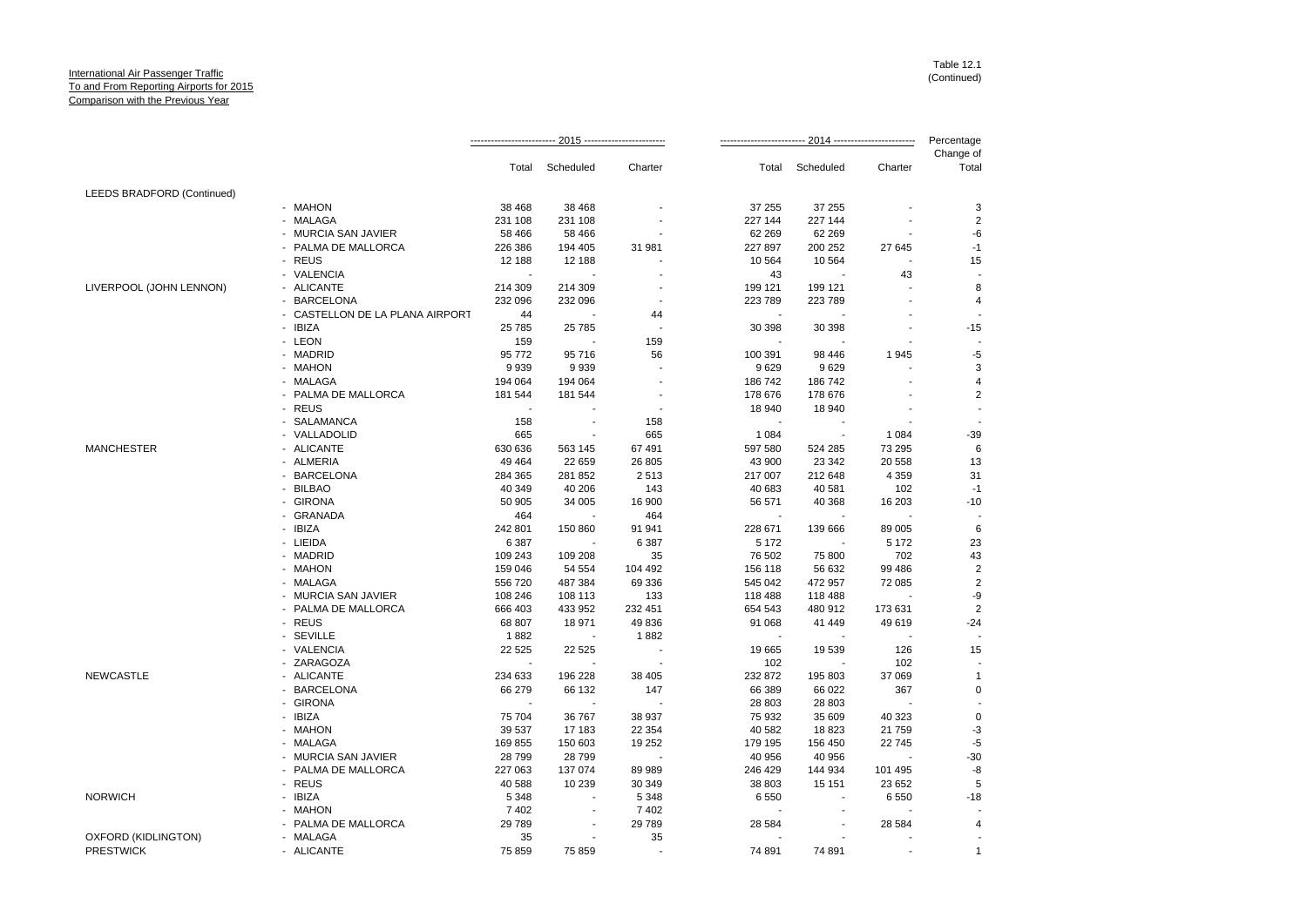|                       |                               |         |                          |                          |                          |                          |                          | Percentage         |
|-----------------------|-------------------------------|---------|--------------------------|--------------------------|--------------------------|--------------------------|--------------------------|--------------------|
|                       |                               |         | Total Scheduled          | Charter                  |                          | Total Scheduled          | Charter                  | Change of<br>Total |
| PRESTWICK (Continued) |                               |         |                          |                          |                          |                          |                          |                    |
|                       | - BARCELONA                   | 76 770  | 76 770                   |                          | 86 063                   | 86 063                   |                          | $-11$              |
|                       | - GIRONA                      | 7703    | 7703                     |                          | 5 4 8 9                  | 5 4 8 9                  |                          | 40                 |
|                       | - IBIZA                       | 22727   | 22727                    |                          | 25 677                   | 25 677                   |                          | $-11$              |
|                       | - MALAGA                      | 72 088  | 72 088                   |                          | 79 828                   | 79 828                   | $\overline{a}$           | $-10$              |
|                       | - MURCIA SAN JAVIER           | 24 222  | 24 222                   |                          | 23 3 6 2                 | 23 3 62                  |                          | $\overline{4}$     |
|                       | - PALMA DE MALLORCA           | 53 941  | 53 941                   |                          | 47 192                   | 47 192                   |                          | 14                 |
|                       | - REUS                        |         |                          |                          | 16 410                   | 16 410                   |                          |                    |
| SOUTHAMPTON           | - ALICANTE                    | 41 001  | 41 001                   |                          | 42 821                   | 42 821                   | $\overline{\phantom{a}}$ | $-4$               |
|                       | - BARCELONA                   |         |                          |                          | 119                      | $\overline{\phantom{a}}$ | 119                      |                    |
|                       | - LIEIDA                      | 2 0 3 0 |                          | 2 0 3 0                  | 1 5 0 5                  |                          | 1 5 0 5                  | 35                 |
|                       | - MALAGA                      | 42 410  | 42 410                   |                          | 42 352                   | 42 352                   |                          | $\mathbf 0$        |
|                       | - PALMA DE MALLORCA           | 23 905  | 22 941                   | 964                      | 24 8 64                  | 24 774                   | 90                       | -4                 |
|                       | - REUS                        |         |                          |                          | 141                      |                          | 141                      |                    |
| <b>Total SPAIN</b>    |                               |         | 27 174 390 23 720 267    | 3 4 5 4 1 2 3            | 26 126 680               | 22 832 763               | 3 293 917                | $\overline{4}$     |
| SPAIN(CANARY ISLANDS) |                               |         |                          |                          |                          |                          |                          |                    |
| <b>GATWICK</b>        | - ARRECIFE                    | 421 924 | 344 271                  | 77 653                   | 397 732                  | 313 314                  | 84 418                   | 6                  |
|                       | - FUERTEVENTURA               | 235 242 | 188 547                  | 46 695                   | 196 281                  | 148 582                  | 47 699                   | 20                 |
|                       | - LAS PALMAS                  | 278 503 | 197 328                  | 81 175                   | 267 399                  | 178 769                  | 88 630                   | $\overline{4}$     |
|                       | - SANTA CRUZ DE LA PALMA      | 29 7 68 | 3669                     | 26 099                   | 23 092                   | 1714                     | 21 378                   | 29                 |
|                       | - TENERIFE (SURREINA SOFIA)   | 739 089 | 590 851                  | 148 238                  | 732 873                  | 586 533                  | 146 340                  | $\overline{1}$     |
| <b>HEATHROW</b>       | - LAS PALMAS                  | 51 376  | 51 376                   |                          | 5839                     | 5839                     |                          | 780                |
|                       | - TENERIFE (NORTE LOS RODEOS) | 25 300  | 25 300                   |                          |                          |                          |                          |                    |
| <b>LUTON</b>          | - ARRECIFE                    | 104 372 | 71 544                   | 32 828                   | 105 162                  | 72 006                   | 33 156                   | $-1$               |
|                       | - FUERTEVENTURA               | 31 383  | 21 800                   | 9583                     | 30 508                   | 19898                    | 10 610                   | 3                  |
|                       | - LAS PALMAS                  | 40 078  | 22 113                   | 17 965                   | 39 7 24                  | 22 210                   | 17514                    | $\overline{1}$     |
|                       | - TENERIFE (SURREINA SOFIA)   | 121 783 | 84 523                   | 37 260                   | 149 174                  | 112 186                  | 36 988                   | $-18$              |
| SOUTHEND              | - ARRECIFE                    | 4 1 9 5 | 4 1 9 5                  |                          | $\overline{\phantom{a}}$ | $\overline{\phantom{a}}$ |                          |                    |
|                       | - TENERIFE (SURREINA SOFIA)   | 14 2 26 | 14 2 26                  |                          | 18912                    | 18912                    |                          | $-25$              |
| <b>STANSTED</b>       | - ARRECIFE                    | 144 851 | 126 181                  | 18 670                   | 129 307                  | 105 409                  | 23 8 98                  | 12                 |
|                       | - FUERTEVENTURA               | 102 399 | 83 926                   | 18 473                   | 92 699                   | 74 330                   | 18 3 69                  | 10                 |
|                       | - LAS PALMAS                  | 103 779 | 84 877                   | 18 902                   | 88 826                   | 70 716                   | 18 110                   | 17                 |
|                       | - TENERIFE (SURREINA SOFIA)   | 221 820 | 191 550                  | 30 270                   | 173 455                  | 145 688                  | 27 767                   | 28                 |
| <b>ABERDEEN</b>       | - TENERIFE (SURREINA SOFIA)   | 26 040  | 802                      | 25 238                   | 32 639                   | 4648                     | 27 991                   | $-20$              |
| BELFAST INTERNATIONAL | - ARRECIFE                    | 75 784  | 58721                    | 17 063                   | 57 167                   | 49 301                   | 7866                     | 33                 |
|                       | - LAS PALMAS                  | 20 690  | 11 588                   | 9 1 0 2                  | 9 1 0 5                  | 1834                     | 7 2 7 1                  | 127                |
|                       | - TENERIFE (SURREINA SOFIA)   | 75 224  | 54 554                   | 20 670                   | 78 903                   | 71 448                   | 7455                     | $-5$               |
| <b>BIGGIN HILL</b>    | - TENERIFE (SURREINA SOFIA)   | $\sim$  |                          |                          | $\overline{7}$           |                          | $\overline{7}$           |                    |
| <b>BIRMINGHAM</b>     | - ARRECIFE                    | 218 000 | 163 391                  | 54 609                   | 217 921                  | 148 011                  | 69 910                   | $\mathbf 0$        |
|                       | - FUERTEVENTURA               | 124 333 | 101 140                  | 23 193                   | 113 281                  | 93 548                   | 19733                    | 10                 |
|                       | - LAS PALMAS                  | 117 251 | 83 627                   | 33 624                   | 91 368                   | 65 133                   | 26 235                   | 28                 |
|                       | - TENERIFE (SURREINA SOFIA)   | 273 380 | 216 450                  | 56 930                   | 276 432                  | 215 599                  | 60 833                   | $-1$               |
| <b>BLACKPOOL</b>      | - ARRECIFE                    |         |                          |                          | 10 990                   | 10 990                   |                          |                    |
|                       | - TENERIFE (SURREINA SOFIA)   | $\sim$  | $\overline{\phantom{a}}$ | $\overline{\phantom{a}}$ | 20 741                   | 20741                    |                          |                    |
| <b>BOURNEMOUTH</b>    | - ARRECIFE                    | 18 936  | $\sim$                   | 18 936                   | 35 505                   | 13541                    | 21 964                   | $-47$              |
|                       | - FUERTEVENTURA               |         |                          |                          | 9 3 0 2                  | 9 3 0 2                  |                          |                    |
|                       | - LAS PALMAS                  | 19 24 6 | 10756                    | 8 4 9 0                  | 20 090                   | 12 3 25                  | 7765                     | $-4$               |
|                       | - TENERIFE (SURREINA SOFIA)   | 47 190  | 17995                    | 29 195                   | 52 695                   | 24 35 6                  | 28 339                   | $-10$              |
|                       |                               |         |                          |                          |                          |                          |                          |                    |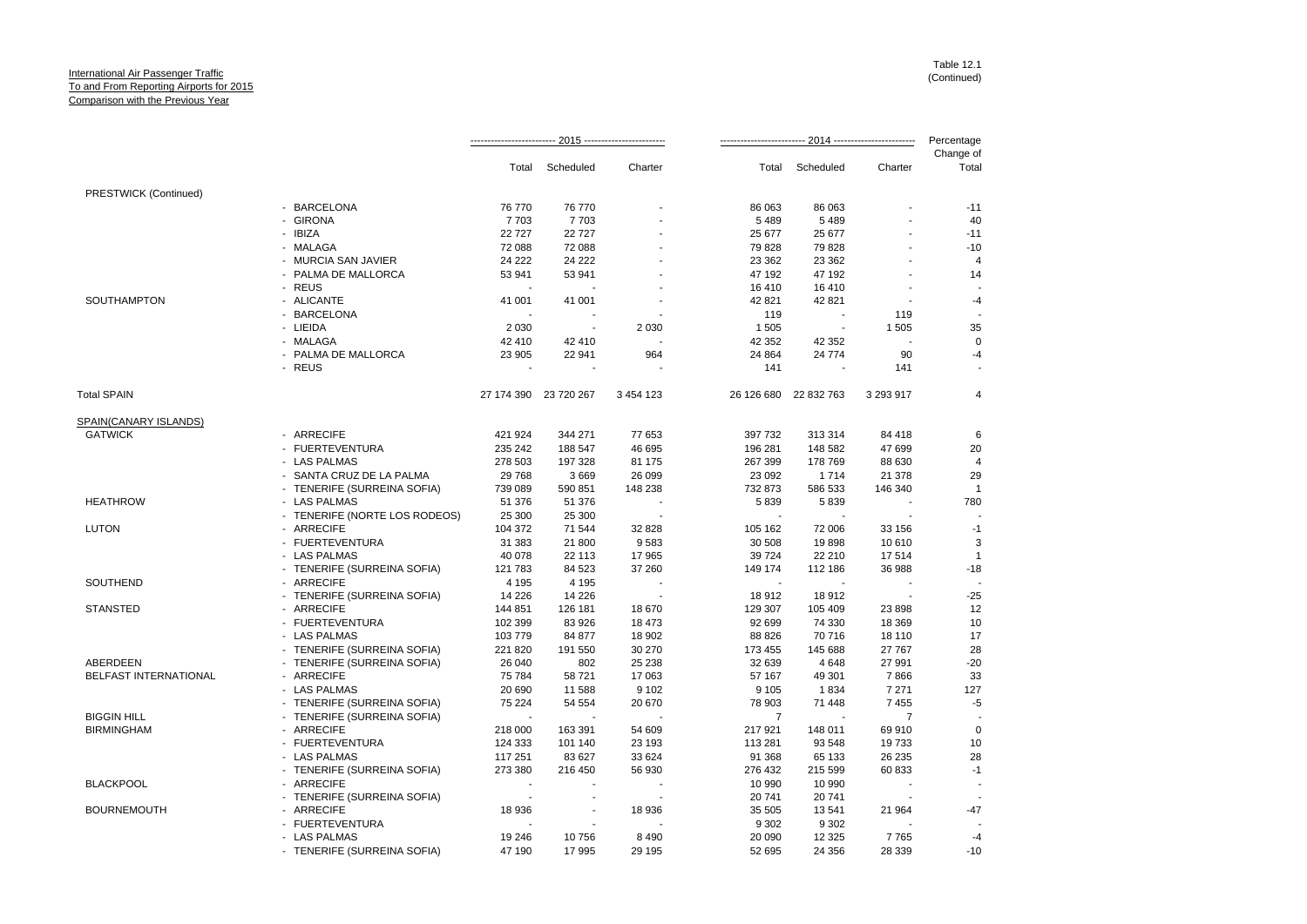|                             |                             |         |           |         |         |                          |                                                                                                                                                                                                                                                                                                                                                | Percentage         |
|-----------------------------|-----------------------------|---------|-----------|---------|---------|--------------------------|------------------------------------------------------------------------------------------------------------------------------------------------------------------------------------------------------------------------------------------------------------------------------------------------------------------------------------------------|--------------------|
|                             |                             | Total   | Scheduled | Charter | Total   | Scheduled                | Charter                                                                                                                                                                                                                                                                                                                                        | Change of<br>Total |
| <b>BRISTOL</b>              | - ARRECIFE                  | 135 872 | 104 919   | 30 953  | 103 540 | 81 651                   | 21 889                                                                                                                                                                                                                                                                                                                                         | 31                 |
|                             | - FUERTEVENTURA             | 71 307  | 45 243    | 26 064  | 60 493  | 43 238                   | 17 255<br>21 709<br>33 916<br>18713<br>153<br>18 333<br>37 438<br>22 740<br>18 147<br>44 366<br>27 999<br>18 478<br>17 349<br>47 210<br>20 4 98<br>29 379<br>22 619<br>17951<br>30 381<br>27 480<br>15 643<br>22 374<br>62 902<br>17668<br>92<br>85 753<br>52 563<br>73 574<br>9779<br>145 893<br>18 349<br>2016<br>18 080<br>44 738<br>16 554 | 18                 |
|                             | - LAS PALMAS                | 68 908  | 43 855    | 25 053  | 75 611  | 53 902                   |                                                                                                                                                                                                                                                                                                                                                | -9                 |
|                             | - TENERIFE (SURREINA SOFIA) | 172 766 | 128 670   | 44 096  | 165 519 | 131 603                  |                                                                                                                                                                                                                                                                                                                                                | $\overline{4}$     |
| <b>CARDIFF WALES</b>        | - ARRECIFE                  | 39 601  | 7 0 3 3   | 32 568  | 27 721  | 9 0 0 8                  |                                                                                                                                                                                                                                                                                                                                                | 43                 |
|                             | - FUERTEVENTURA             | 1814    |           | 1814    | 1 2 1 6 | 1 0 6 3                  |                                                                                                                                                                                                                                                                                                                                                | 49                 |
|                             | - LAS PALMAS                | 18 356  |           | 18 356  | 18 333  |                          |                                                                                                                                                                                                                                                                                                                                                | $\mathbf 0$        |
|                             | - TENERIFE (SURREINA SOFIA) | 60728   | 25 665    | 35 063  | 49 798  | 12 360                   |                                                                                                                                                                                                                                                                                                                                                | 22                 |
| DONCASTER SHEFFIELD         | - ARRECIFE                  | 19 287  |           | 19 287  | 22 740  |                          |                                                                                                                                                                                                                                                                                                                                                | $-15$              |
|                             | - LAS PALMAS                | 18 6 16 |           | 18 616  | 18 147  |                          |                                                                                                                                                                                                                                                                                                                                                | 3                  |
|                             | - TENERIFE (SURREINA SOFIA) | 42 770  |           | 42770   | 47 595  | 3 2 2 9                  |                                                                                                                                                                                                                                                                                                                                                | $-10$              |
| EAST MIDLANDS INTERNATIONAL | - ARRECIFE                  | 195 087 | 167 207   | 27 880  | 187 801 | 159 802                  |                                                                                                                                                                                                                                                                                                                                                | 4                  |
|                             | - FUERTEVENTURA             | 96 213  | 77803     | 18 410  | 89 333  | 70 855                   |                                                                                                                                                                                                                                                                                                                                                | 8                  |
|                             | - LAS PALMAS                | 77 146  | 64 255    | 12 891  | 79 486  | 62 137                   |                                                                                                                                                                                                                                                                                                                                                | -3                 |
|                             | - TENERIFE (SURREINA SOFIA) | 285 649 | 238 092   | 47 557  | 282 907 | 235 697                  |                                                                                                                                                                                                                                                                                                                                                | $\overline{1}$     |
| <b>EDINBURGH</b>            | - ARRECIFE                  | 60713   | 40 197    | 20 516  | 62 640  | 42 142                   |                                                                                                                                                                                                                                                                                                                                                | $-3$               |
|                             | - FUERTEVENTURA             | 19736   | 19736     |         | 19 0 26 | 19 0 26                  |                                                                                                                                                                                                                                                                                                                                                | 4                  |
|                             | - LAS PALMAS                | 25 35 3 | 22 5 68   | 2785    | 25 761  | 25 761                   |                                                                                                                                                                                                                                                                                                                                                | $-2$               |
|                             | - TENERIFE (SURREINA SOFIA) | 135 462 | 105 207   | 30 255  | 132 797 | 103 418                  |                                                                                                                                                                                                                                                                                                                                                | $\overline{2}$     |
| <b>EXETER</b>               | - ARRECIFE                  | 21 799  |           | 21 799  | 22 619  |                          |                                                                                                                                                                                                                                                                                                                                                | $-4$               |
|                             | - LAS PALMAS                | 18 386  |           | 18 386  | 17951   |                          |                                                                                                                                                                                                                                                                                                                                                | $\overline{2}$     |
|                             | - TENERIFE (SURREINA SOFIA) | 35 162  |           | 35 162  | 30 565  | 184                      |                                                                                                                                                                                                                                                                                                                                                | 15                 |
| <b>GLASGOW</b>              | - ARRECIFE                  | 119 395 | 96 437    | 22 958  | 122 892 | 95 412                   |                                                                                                                                                                                                                                                                                                                                                | -3                 |
|                             | - FUERTEVENTURA             | 64 566  | 52 078    | 12 488  | 60 455  | 44 812                   |                                                                                                                                                                                                                                                                                                                                                | $\overline{7}$     |
|                             | - LAS PALMAS                | 70 146  | 47918     | 22 2 28 | 67 366  | 44 992                   |                                                                                                                                                                                                                                                                                                                                                | 4                  |
|                             | - TENERIFE (SURREINA SOFIA) | 243 759 | 185 467   | 58 29 2 | 249 684 | 186 782                  |                                                                                                                                                                                                                                                                                                                                                | -2                 |
| <b>JERSEY</b>               | - TENERIFE (SURREINA SOFIA) | 1 2 9 3 | 866       | 427     |         |                          |                                                                                                                                                                                                                                                                                                                                                |                    |
| <b>LEEDS BRADFORD</b>       | - ARRECIFE                  | 114 115 | 114 115   |         | 122 275 | 122 275                  |                                                                                                                                                                                                                                                                                                                                                | $-7$               |
|                             | - FUERTEVENTURA             | 56 287  | 56 287    |         | 52 572  | 52 572                   |                                                                                                                                                                                                                                                                                                                                                | $\overline{7}$     |
|                             | - LAS PALMAS                | 29 0 74 | 29 074    |         | 26 900  | 26 900                   |                                                                                                                                                                                                                                                                                                                                                | 8                  |
|                             | - TENERIFE (SURREINA SOFIA) | 168 484 | 149 953   | 18 531  | 165 483 | 147815                   |                                                                                                                                                                                                                                                                                                                                                | $\overline{c}$     |
| LIVERPOOL (JOHN LENNON)     | - ARRECIFE                  | 71 390  | 71 390    |         | 72 129  | 72 129                   |                                                                                                                                                                                                                                                                                                                                                | $-1$               |
|                             | - FUERTEVENTURA             | 56 388  | 56 388    |         | 55 283  | 55 283                   |                                                                                                                                                                                                                                                                                                                                                | $\overline{2}$     |
|                             | - LAS PALMAS                | 10 609  | 10 609    |         | 12 287  | 12 287                   |                                                                                                                                                                                                                                                                                                                                                | $-14$              |
|                             | - TENERIFE (SURREINA SOFIA) | 32 303  | 32 303    |         | 36 664  | 36 572                   |                                                                                                                                                                                                                                                                                                                                                | $-12$              |
| <b>MANCHESTER</b>           | - ARRECIFE                  | 397 680 | 311 830   | 85 850  | 388 189 | 302 436                  |                                                                                                                                                                                                                                                                                                                                                | $\overline{2}$     |
|                             | - FUERTEVENTURA             | 207 321 | 159 441   | 47880   | 184 278 | 131 715                  |                                                                                                                                                                                                                                                                                                                                                | 13                 |
|                             | - LAS PALMAS                | 206 013 | 136 912   | 69 101  | 223 221 | 149 647                  |                                                                                                                                                                                                                                                                                                                                                | -8                 |
|                             | - SANTA CRUZ DE LA PALMA    | 18741   |           | 18741   | 9779    |                          |                                                                                                                                                                                                                                                                                                                                                | 92                 |
|                             | - TENERIFE (SURREINA SOFIA) | 725 492 | 583 071   | 142 421 | 743 069 | 597 176                  |                                                                                                                                                                                                                                                                                                                                                | $-2$               |
| <b>NEWCASTLE</b>            | - ARRECIFE                  | 95 399  | 66 833    | 28 5 66 | 89 912  | 71 563                   |                                                                                                                                                                                                                                                                                                                                                | 6                  |
|                             | - FUERTEVENTURA             | 38 554  | 31 582    | 6972    | 36 772  | 34 756                   |                                                                                                                                                                                                                                                                                                                                                | 5                  |
|                             | - LAS PALMAS                | 37 801  | 16 524    | 21 277  | 48 588  | 30 508                   |                                                                                                                                                                                                                                                                                                                                                | $-22$              |
|                             | - TENERIFE (SURREINA SOFIA) | 174 716 | 116 403   | 58 313  | 183 842 | 139 104                  |                                                                                                                                                                                                                                                                                                                                                | $-5$               |
| <b>NORWICH</b>              | - LAS PALMAS                | 4 2 4 1 |           | 4 2 4 1 |         |                          |                                                                                                                                                                                                                                                                                                                                                |                    |
|                             | - TENERIFE (SURREINA SOFIA) | 19 159  |           | 19 159  | 16 554  | $\overline{\phantom{a}}$ |                                                                                                                                                                                                                                                                                                                                                | 16                 |
| <b>PRESTWICK</b>            | - ARRECIFE                  | 37 069  | 37 069    |         | 40 377  | 40 377                   |                                                                                                                                                                                                                                                                                                                                                | -8                 |
|                             | - FUERTEVENTURA             | 19 136  | 19 136    |         | 18 068  | 18 068                   |                                                                                                                                                                                                                                                                                                                                                | 6                  |
|                             | - LAS PALMAS                | 30 607  | 30 607    |         | 29 054  | 29 054                   |                                                                                                                                                                                                                                                                                                                                                | 5                  |
|                             | - TENERIFE (SURREINA SOFIA) | 81 077  | 81 065    | 12      | 73 389  | 73 389                   |                                                                                                                                                                                                                                                                                                                                                | 10                 |
| SOUTHAMPTON                 | - TENERIFE (SURREINA SOFIA) | 310     |           | 310     |         |                          |                                                                                                                                                                                                                                                                                                                                                |                    |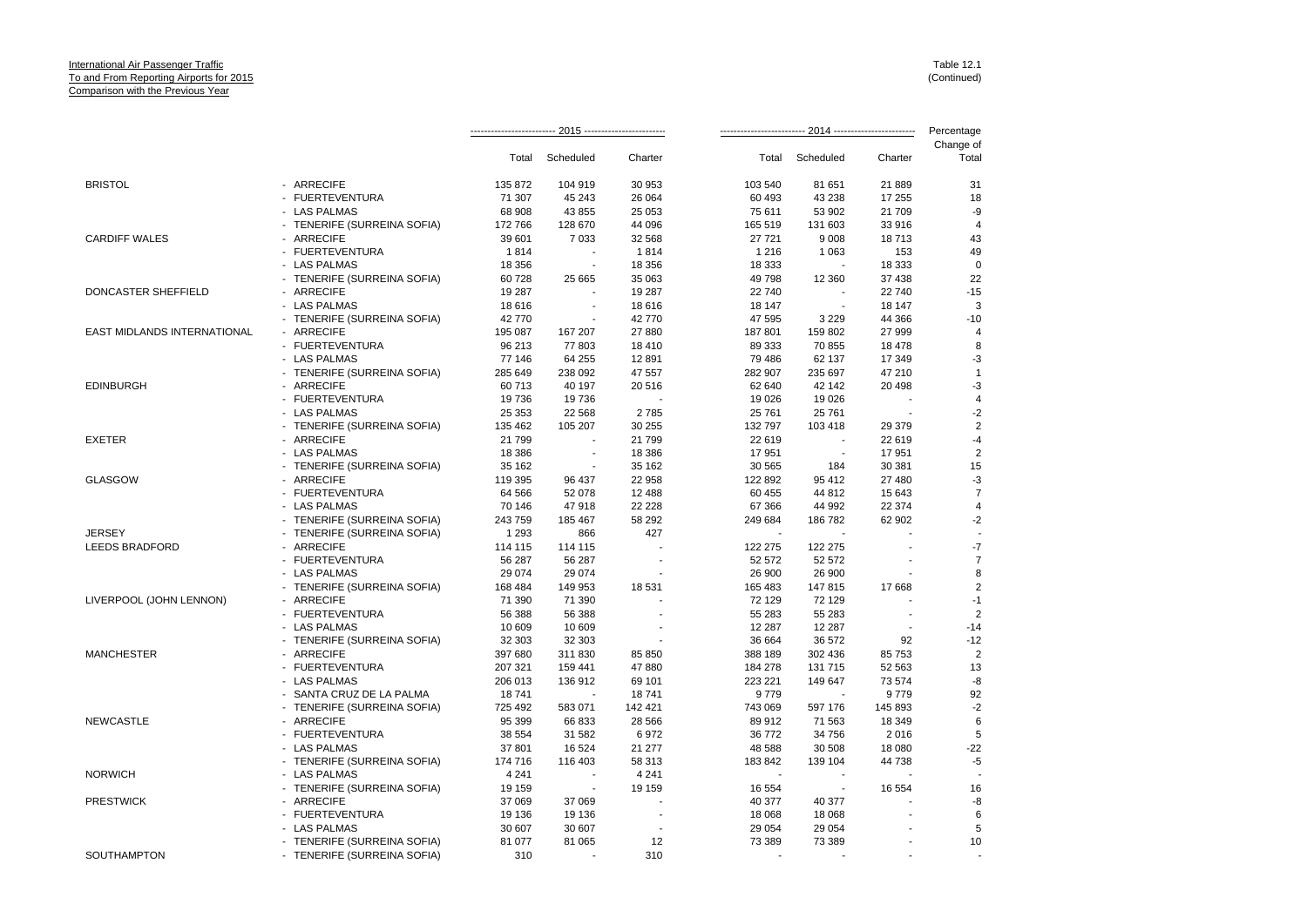|                                                        |                          |                          |                          |                          | Percentage |                                  |                          |
|--------------------------------------------------------|--------------------------|--------------------------|--------------------------|--------------------------|------------|----------------------------------|--------------------------|
|                                                        | Total                    | Scheduled                | Charter                  | Total                    | Scheduled  | Charter                          | Change of<br>Total       |
| Total SPAIN(CANARY ISLANDS)                            | 8 438 018                | 6 409 109                | 2 0 28 9 09              | 8 147 810                | 6 187 583  | 1 960 227                        | 4                        |
| SWEDEN                                                 |                          |                          |                          |                          |            |                                  |                          |
| <b>GATWICK</b><br>- GOTEBORG (LANDVETTER)              | 87 0 20                  | 87 0 20                  | $\overline{\phantom{a}}$ | 72 695                   | 72 695     | ÷,                               | 20                       |
| - KIRUNA                                               | 820                      | $\overline{a}$           | 820                      | 1851                     |            | 1851                             | $-56$                    |
| - MALMO                                                | 76                       | 76                       |                          | 4 3 3 4                  | 4 3 3 4    |                                  | $-98$                    |
| - PAJALA YLLAS                                         | 335                      |                          | 335                      | 338                      |            | 338                              | $-1$                     |
| - STOCKHOLM (ARLANDA)                                  | 405 387                  | 405 377                  | 10                       | 451 402                  | 451 392    | 10                               | $-10$                    |
| <b>HEATHROW</b><br>- GOTEBORG (LANDVETTER)             | 289 269                  | 289 269                  |                          | 292 777                  | 292 777    | $\sim$                           | $-1$                     |
| - KIRUNA                                               | 2856                     |                          | 2856                     | 3417                     |            | 3417                             | $-16$                    |
| - STOCKHOLM (ARLANDA)                                  | 1 002 530                | 1 002 530                | ä,                       | 935 913                  | 935 913    |                                  | $\overline{7}$           |
| - STOCKHOLM (ARLANDA)<br><b>LONDON CITY</b>            | $\overline{\phantom{a}}$ |                          | ÷,                       | 50 643                   | 50 643     | $\blacksquare$                   |                          |
| <b>LUTON</b><br>- STOCKHOLM (ARLANDA)                  | 18                       |                          | 18                       | 21                       |            | 21                               | $-14$                    |
| - STOCKHOLM (BROMMA)                                   | 16                       |                          | 16                       | ٠.                       |            |                                  |                          |
| <b>STANSTED</b><br>- GOTEBORG (LANDVETTER)             | 242 260                  | 242 260                  | ä,                       | 17962                    | 17 962     |                                  | 1249                     |
| - GOTEBORG CITY                                        |                          |                          | $\overline{a}$           | 182 886                  | 182886     | $\overline{a}$                   |                          |
| - MALMO                                                | $\sim$                   | ä,                       | $\overline{\phantom{a}}$ | 38 407                   | 38 407     | $\blacksquare$                   | $\overline{a}$           |
| - PAJALA YLLAS                                         | 327                      | $\overline{\phantom{a}}$ | 327                      | 332                      |            | 332                              | $-2$                     |
| - SKELLEFTEA                                           | 21 519                   | 21 519                   | ÷,                       | 19 609                   | 19 609     | ä,                               | 10                       |
| - STOCKHOLM (SKAVSTA)                                  | 237 479                  | 237 479                  |                          | 228 882                  | 228 882    |                                  | $\overline{4}$           |
| - VASTERAS                                             | 70 256                   | 70 256                   | $\overline{a}$           | 69 170                   | 69 170     |                                  | 2                        |
| <b>ABERDEEN</b><br>- GOTEBORG (LANDVETTER)             | 78                       |                          | 78                       |                          |            |                                  | $\sim$                   |
| - KARLSTAD                                             | ÷.                       |                          |                          | 3                        |            | 3                                |                          |
| <b>BELFAST INTERNATIONAL</b><br>- STOCKHOLM (ARLANDA)  | 175                      |                          | 175                      | 98                       |            | 98                               | 79                       |
| - STOCKHOLM (BROMMA)                                   | $\blacksquare$           |                          | ÷                        | 75                       |            | 75                               | $\overline{\phantom{a}}$ |
| <b>BIRMINGHAM</b><br>- GOTEBORG (LANDVETTER)           | 3 1 0 5                  | 2791                     | 314                      | 14791                    | 14 791     | $\overline{\phantom{a}}$         | $-79$                    |
| - KIRUNA                                               | 376                      |                          | 376                      | 144                      |            | 144<br>÷,                        | 161                      |
| - MALMO                                                | 43                       | $\sim$                   | 43                       | ٠.                       |            |                                  | $\blacksquare$<br>$\sim$ |
| - PAJALA YLLAS                                         | 333<br>72                | ÷                        | 333<br>72                |                          |            | $\blacksquare$<br>$\blacksquare$ | $-99$                    |
| - STOCKHOLM (ARLANDA)                                  | 24                       |                          | 24                       | 8563                     | 8563       | $\blacksquare$                   |                          |
| - STOCKHOLM (BROMMA)<br><b>BOURNEMOUTH</b><br>- KIRUNA | 215                      | ä,                       | 215                      | 256                      |            | 256                              | $-16$                    |
| - PAJALA YLLAS                                         | 336                      | Ĭ.                       | 336                      | 312                      |            | 312                              | 8                        |
| <b>BRISTOL</b><br>- KIRUNA                             | 101                      |                          | 101                      | 268                      |            | 268                              | $-62$                    |
| - STOCKHOLM (ARLANDA)                                  | 3 1 4 1                  | 3 1 4 1                  | $\overline{\phantom{a}}$ | 2878                     | 2878       | $\sim$                           | 9                        |
| <b>CARDIFF WALES</b><br>- PAJALA YLLAS                 | 336                      |                          | 336                      | 326                      |            | 326                              | 3                        |
| DONCASTER SHEFFIELD<br>- KIRUNA                        | 270                      | ÷                        | 270                      |                          | ۷          | ÷                                |                          |
| - PAJALA YLLAS<br>DURHAM TEES VALLEY                   | 332                      |                          | 332                      |                          |            |                                  |                          |
| EAST MIDLANDS INTERNATIONAL<br>- KIRUNA                | 152                      |                          | 152                      | 247                      |            | 247                              | $-38$                    |
| - PAJALA YLLAS                                         | $\tilde{\phantom{a}}$    |                          | $\overline{a}$           | 335                      | ä,         | 335                              |                          |
| <b>EDINBURGH</b><br>- GOTEBORG (LANDVETTER)            | 20787                    | 20 633                   | 154                      | 211                      |            | 211                              | 9752                     |
| - GOTEBORG CITY                                        |                          |                          | ÷.                       | 21 177                   | 21 177     | $\overline{a}$                   |                          |
| - STOCKHOLM (ARLANDA)                                  | 83 605                   | 83 390                   | 215                      | 62 002                   | 61 758     | 244                              | 35                       |
| - KIRUNA<br><b>EXETER</b>                              | 150                      |                          | 150                      | 88                       |            | 88                               | 70                       |
| - MALMO                                                | 154                      |                          | 154                      | ÷                        |            |                                  |                          |
| - PAJALA YLLAS                                         | 336                      | ٠                        | 336                      | 332                      |            | 332                              | $\mathbf{1}$             |
| - STOCKHOLM (ARLANDA)                                  | 11                       |                          | 11                       | $\overline{\phantom{a}}$ |            | $\blacksquare$                   |                          |
| <b>GLASGOW</b><br>- GOTEBORG (LANDVETTER)              | 273                      | ÷                        | 273                      | $\overline{\phantom{a}}$ | ۷          | $\overline{a}$                   |                          |
| - MALMO                                                | 914                      |                          | 914                      | 94                       |            | 94                               | 872                      |
| - STOCKHOLM (ARLANDA)                                  | $\overline{a}$           | ÷.                       |                          | 26                       |            | 26                               | $\overline{a}$           |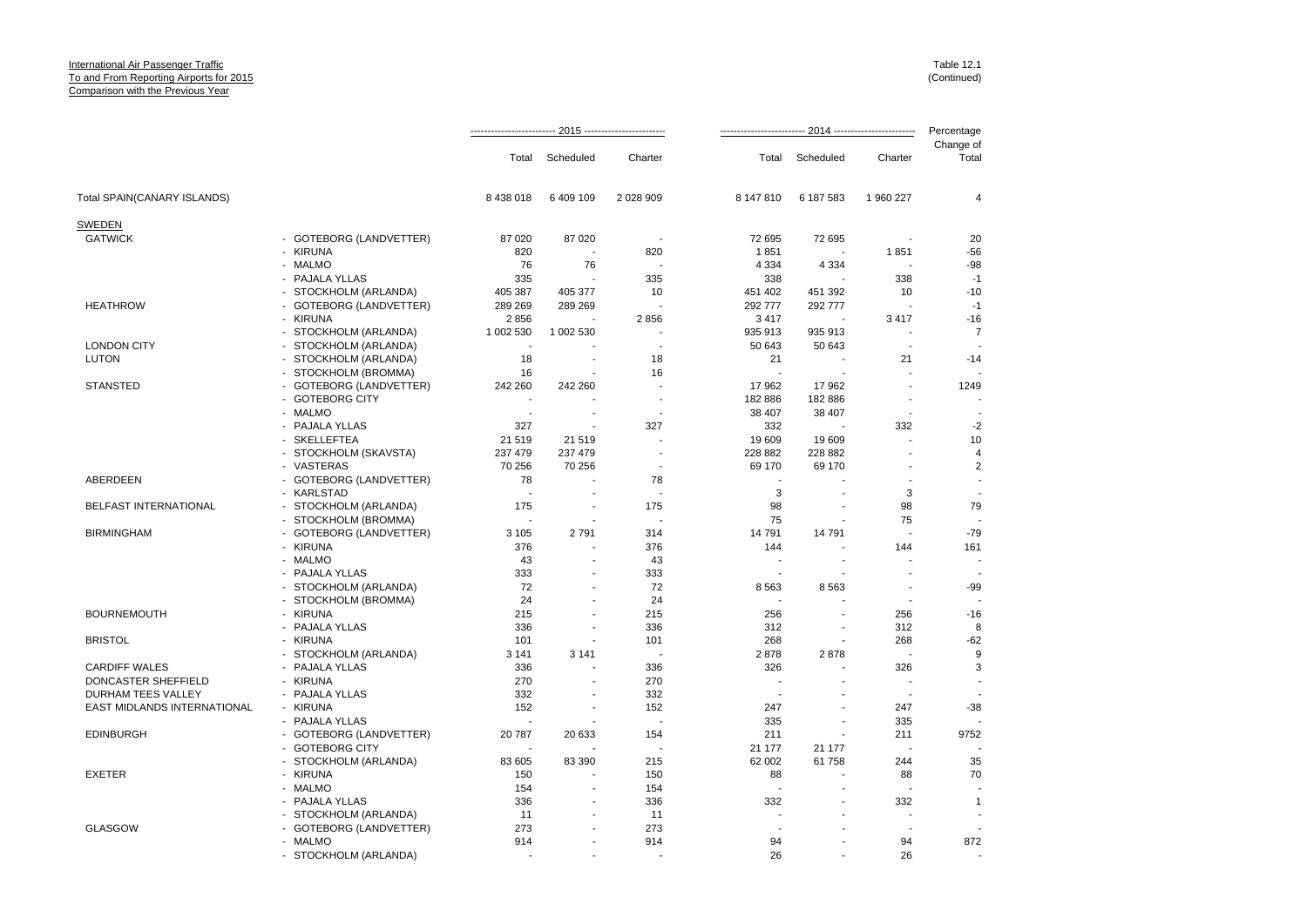|                                                   |                         |           |                                    |                          |                         |                          |                          | Percentage         |
|---------------------------------------------------|-------------------------|-----------|------------------------------------|--------------------------|-------------------------|--------------------------|--------------------------|--------------------|
|                                                   |                         | Total     | Scheduled                          | Charter                  | Total                   | Scheduled                | Charter                  | Change of<br>Total |
| <b>GLASGOW</b> (Continued)                        |                         |           |                                    |                          |                         |                          |                          |                    |
|                                                   | - VAXJO                 | 63        |                                    | 63                       |                         |                          |                          |                    |
| <b>HUMBERSIDE</b>                                 | - KIRUNA                | 164       |                                    | 164                      | 182                     |                          | 182                      | $-10$              |
|                                                   | - PAJALA YLLAS          | 168       |                                    | 168                      | 338                     | ٠                        | 338                      | $-50$              |
| <b>ISLE OF MAN</b>                                | - OSTERSUND / FROSON    |           |                                    | $\sim$                   | 69                      |                          | 69                       |                    |
| <b>JERSEY</b>                                     | - VISBY                 | 268       |                                    | 268                      |                         |                          |                          |                    |
| <b>LEEDS BRADFORD</b>                             | - KARLSTAD              |           |                                    |                          | 81                      |                          | 81                       |                    |
|                                                   | - KIRUNA                | 226       |                                    | 226                      | 241                     |                          | 241                      | -6                 |
| LIVERPOOL (JOHN LENNON)                           | - MALMO                 |           |                                    |                          | 355                     | $\blacksquare$           | 355                      |                    |
|                                                   | PAJALA YLLAS            | 317       |                                    | 317                      |                         |                          | $\overline{\phantom{a}}$ |                    |
| <b>MANCHESTER</b>                                 | - GOTEBORG (LANDVETTER) | 4 3 2 3   | 4 2 9 9                            | 24                       | 3 3 1 2                 | 3 3 1 2                  | ٠.                       | 31                 |
|                                                   | - KIRUNA                | 247       |                                    | 247                      | 254                     |                          | 254                      | $-3$               |
|                                                   | - STOCKHOLM (ARLANDA)   | 119770    | 119 770                            | $\overline{a}$           | 109 141                 | 108 765                  | 376                      | 10                 |
| <b>NEWCASTLE</b>                                  | - GOTEBORG CITY         | 8         |                                    | 8                        | $\blacksquare$          |                          |                          |                    |
|                                                   |                         |           |                                    |                          |                         |                          |                          |                    |
|                                                   | - KIRUNA                | 213       |                                    | 213                      |                         |                          |                          |                    |
| <b>NORWICH</b>                                    | - PAJALA YLLAS          | 332       |                                    | 332                      | 334                     |                          | 334                      | -1                 |
| <b>Total SWEDEN</b>                               |                         | 2 601 586 | 2589810                            | 11 776                   | 2 597 172               | 2 585 914                | 11 258                   | $\blacksquare$     |
| Total WESTERN EUROPE-EU                           |                         |           | 122 458 885 111 325 447 11 133 438 |                          | 115 436 147 104 648 509 |                          | 10 787 638               | 6                  |
|                                                   |                         |           |                                    |                          |                         |                          |                          |                    |
| WESTERN-EUROPE-OTHER                              |                         |           |                                    |                          |                         |                          |                          |                    |
| <b>BOSNIA-HERZEGOVINA</b><br><b>CARDIFF WALES</b> | - SARAJEVO              | 158       | $\blacksquare$                     | 158                      | 152                     |                          | 152                      | 4                  |
|                                                   |                         |           |                                    |                          |                         |                          |                          |                    |
| <b>FAROE ISLANDS</b>                              |                         |           |                                    |                          |                         |                          |                          |                    |
| <b>GATWICK</b>                                    | - VAGAR                 | 243       |                                    | 243                      |                         |                          |                          |                    |
| <b>STANSTED</b>                                   | - VAGAR                 | 532       |                                    | 532                      | 3659                    | 3659                     |                          | $-85$              |
| ABERDEEN                                          | - VAGAR                 | 288       |                                    | 288                      | 1 3 7 2                 |                          | 1 3 7 2                  | $-79$              |
| BELFAST CITY (GEORGE BEST)                        | - VAGAR                 | 78        |                                    | 78                       |                         |                          |                          |                    |
| <b>BELFAST INTERNATIONAL</b>                      | - VAGAR                 | 70        |                                    | 70                       | 714                     |                          | 714                      | $-90$              |
| <b>EDINBURGH</b>                                  | - VAGAR                 | 8 2 8 5   | 8 2 8 5                            |                          |                         |                          |                          |                    |
| <b>JERSEY</b>                                     | - VAGAR                 | 497       |                                    | 497                      |                         |                          |                          |                    |
| <b>Total FAROE ISLANDS</b>                        |                         | 9993      | 8 2 8 5                            | 1708                     | 5745                    | 3659                     | 2 0 8 6                  | 74                 |
| <b>ICELAND</b>                                    |                         |           |                                    |                          |                         |                          |                          |                    |
| <b>GATWICK</b>                                    | - EGILSSTADIR           |           |                                    |                          | 216                     |                          | 216                      |                    |
|                                                   | - KEFLAVIK              | 312 650   | 312 440                            | 210                      | 238 366                 | 238 245                  | 121                      | 31                 |
| <b>HEATHROW</b>                                   | - KEFLAVIK              | 240 313   | 240 313                            | $\overline{\phantom{a}}$ | 214 421                 | 214 421                  | $\overline{\phantom{a}}$ | 12                 |
| <b>LUTON</b>                                      | - KEFLAVIK              | 100 530   | 100 507                            | 23                       | 86 034                  | 86 034                   | $\sim$                   | 17                 |
| <b>STANSTED</b>                                   | - EGILSSTADIR           |           |                                    |                          | 47                      |                          | 47                       |                    |
|                                                   | - KEFLAVIK              | 4 9 6 8   | 4 9 6 8                            | $\overline{a}$           | ÷.                      | $\overline{\phantom{a}}$ | $\overline{\phantom{a}}$ |                    |
| ABERDEEN                                          | - KEFLAVIK              | 28        |                                    | 28                       | 101                     | ÷.                       | 101                      | $-72$              |
| <b>BELFAST INTERNATIONAL</b>                      | KEFLAVIK<br>$\sim$      | 26 133    | 26 133                             |                          | 1 0 2 5                 | 660                      | 365                      | 2450               |
|                                                   | - REYKJAVIK             | $\sim$    |                                    |                          | 768                     | 768                      |                          |                    |
|                                                   |                         |           |                                    |                          |                         |                          |                          |                    |
| <b>BIRMINGHAM</b>                                 | - KEFLAVIK              | 29 4 8 6  | 29 4 86                            |                          | 7 0 5 1                 | 7 0 5 1                  |                          | 318                |
| <b>BRISTOL</b>                                    | - KEFLAVIK              | 37 435    | 37 435                             |                          | 34 042                  | 34 042                   |                          | 10                 |
| <b>EAST MIDLANDS INTERNATIONAL</b>                | - KEFLAVIK              | 181       |                                    | 181                      |                         |                          |                          |                    |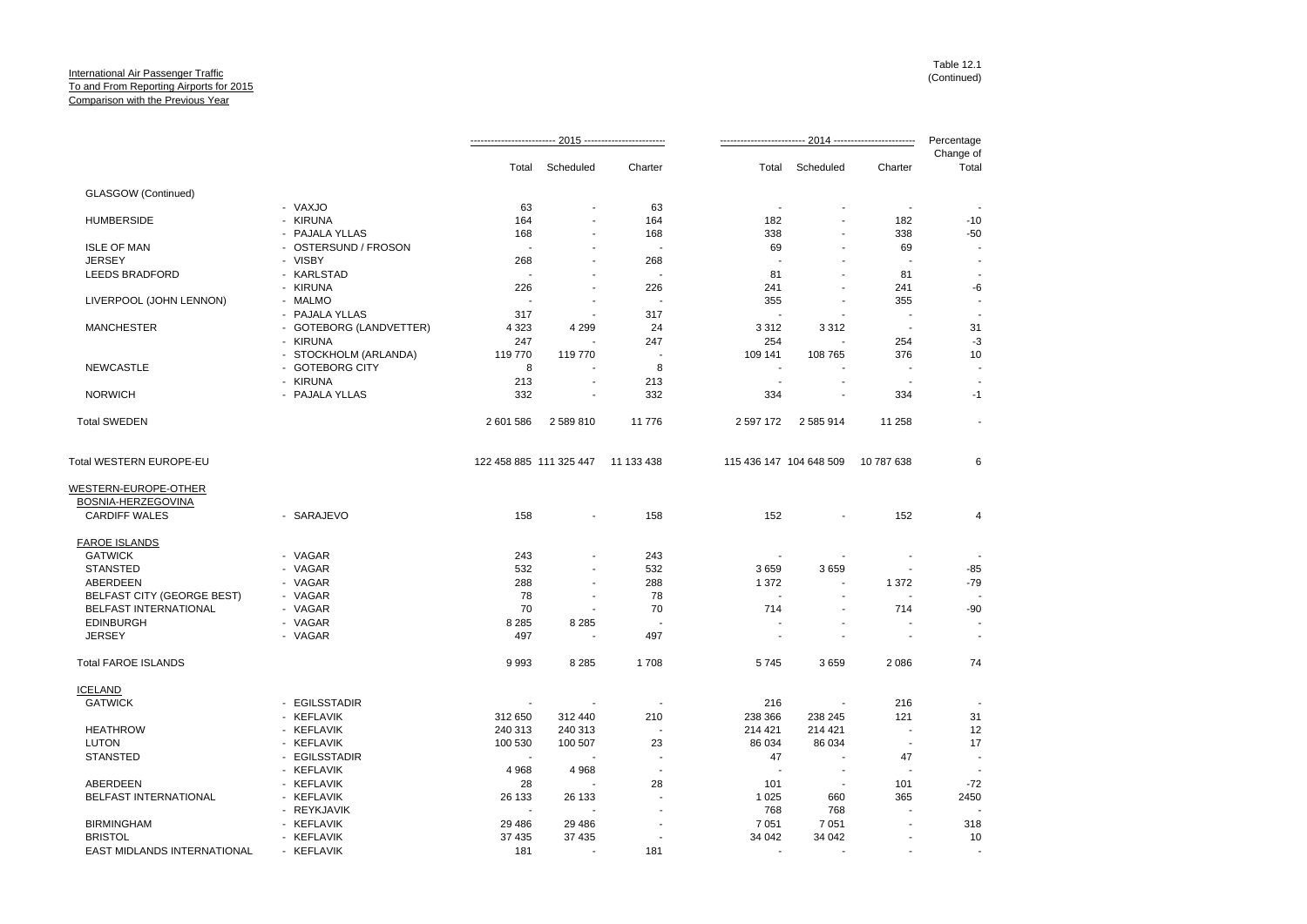|                        |                              | Percentage               |           |                |          |           |                          |                          |
|------------------------|------------------------------|--------------------------|-----------|----------------|----------|-----------|--------------------------|--------------------------|
|                        |                              | Total                    | Scheduled | Charter        | Total    | Scheduled | Charter                  | Change of<br>Total       |
| <b>EDINBURGH</b>       | - KEFLAVIK                   | 37 681                   | 37 681    | $\blacksquare$ | 31 7 26  | 31 612    | 114                      | 19                       |
| <b>GLASGOW</b>         | - KEFLAVIK                   | 74 772                   | 74 592    | 180            | 65 203   | 64 793    | 410                      | 15                       |
| <b>MANCHESTER</b>      | - KEFLAVIK                   | 110 212                  | 110 212   | ÷,             | 89 117   | 88 577    | 540                      | 24                       |
| <b>PRESTWICK</b>       | - REYKJAVIK                  | 103                      |           | 103            |          |           |                          |                          |
| <b>Total ICELAND</b>   |                              | 974 492                  | 973 767   | 725            | 768 117  | 766 203   | 1914                     | 27                       |
| <b>KOSOVO</b>          |                              |                          |           |                |          |           |                          |                          |
| <b>GATWICK</b>         | - PRISTINA                   | 14 114                   | 14 114    |                | 13 3 44  | 13 344    |                          | 6                        |
| <b>MACEDONIA</b>       |                              |                          |           |                |          |           |                          |                          |
| LUTON                  | - OHRID                      | 7639                     | 7639      |                |          |           |                          |                          |
|                        | - SKOPJE                     | 71 251                   | 71 251    | J.             | 64 775   | 64 775    |                          | 10                       |
| ABERDEEN               | - SKOPJE                     | 198                      |           | 198            |          |           |                          |                          |
| BELFAST INTERNATIONAL  | - OHRID                      | 136                      | ÷,        | 136            |          |           |                          | ÷,                       |
| <b>Total MACEDONIA</b> |                              | 79 224                   | 78 890    | 334            | 64 775   | 64 775    |                          | 22                       |
| <b>NORWAY</b>          |                              |                          |           |                |          |           |                          |                          |
| <b>GATWICK</b>         | - ALESUND                    | 23 307                   | 23 307    |                | 25 817   | 25 817    |                          | $-10$                    |
|                        | - BERGEN                     | 180 386                  | 179 130   | 1 2 5 6        | 182 590  | 179 745   | 2845                     | $-1$                     |
|                        | - BODO                       | 559                      |           | 559            |          |           |                          |                          |
|                        | - EVENES                     | $\overline{\phantom{a}}$ |           |                | 538      |           | 538                      |                          |
|                        | - FAGERNES/LEIRIN            | 3 1 0 6                  |           | 3 1 0 6        | 2845     |           | 2845                     | 9                        |
|                        |                              |                          |           |                |          |           |                          |                          |
|                        | - OSLO (GARDERMOEN)          | 306 246                  | 306 246   |                | 337 905  | 337 905   |                          | -9                       |
|                        | - SANDEFJORD(TORP)           | 32 751                   | 32 751    |                | 49 787   | 49 787    |                          | $-34$                    |
|                        | - STAVANGER                  | 71 005                   | 71 005    |                | 68 751   | 68751     |                          | 3                        |
|                        | - TROMSOE                    | 11 0 34                  | 8680      | 2 3 5 4        | 30 418   | 26 4 26   | 3 9 9 2                  | $-64$                    |
|                        | - TRONDHEIM (VAERNES)        | 68749                    | 68749     |                | 65 961   | 65 961    | $\overline{a}$           | $\overline{4}$           |
| <b>HEATHROW</b>        | - BERGEN                     | 126 022                  | 126 022   |                | 114 275  | 114 275   |                          | 10                       |
|                        | - OSLO (GARDERMOEN)          | 686 856                  | 686 856   |                | 695 981  | 695 981   |                          | $-1$                     |
|                        | - STAVANGER                  | 198 555                  | 198 555   |                | 212 987  | 212 987   | $\overline{\phantom{a}}$ | $\mathbf{-7}$            |
| <b>LUTON</b>           | - ALESUND                    | $\overline{\phantom{a}}$ |           |                | 167      |           | 167                      |                          |
|                        | - BERGEN                     | 37                       |           | 37             | 19       |           | 19                       | 95                       |
|                        | - OSLO (GARDERMOEN)          | 58                       |           | 58             | <b>.</b> |           | $\overline{a}$           | $\overline{a}$           |
| <b>STANSTED</b>        | - BERGEN                     | ÷,                       |           |                | 510      |           | 510                      |                          |
|                        | - HAUGESUND                  | 23 916                   | 23 916    |                | 29 033   | 29 033    |                          | $-18$                    |
|                        | - RYGGE                      | 286 983                  | 286 983   |                | 254 616  | 254 616   | ÷,                       | 13                       |
|                        | - SANDEFJORD(TORP)           | 77 594                   | 77 594    |                | 88 938   | 88 938    | $\blacksquare$           | $-13$                    |
|                        | - TROMSOE                    | 282                      |           | 282            |          |           |                          |                          |
| ABERDEEN               | - BERGEN                     | 43 964                   | 43 964    | ÷,             | 51 870   | 51 635    | 235                      | $-15$                    |
|                        | - KRISTIANSUND (KUERNBERGET) | $\overline{\phantom{a}}$ |           | ÷              | 2 4 7 0  | 2 4 2 2   | 48                       | $\overline{a}$           |
|                        | - OSLO (GARDERMOEN)          | 36 075                   | 36 063    | 12             | 30 795   | 30 795    | $\overline{\phantom{a}}$ | 17                       |
|                        | - STAVANGER                  |                          |           | 126            |          | 138 273   |                          | $-16$                    |
|                        |                              | 116 837                  | 116 711   |                | 138 334  |           | 61                       |                          |
|                        | - TRONDHEIM (VAERNES)        | ÷.                       |           |                | 33       |           | 33                       |                          |
| BELFAST INTERNATIONAL  | - OSLO (GARDERMOEN)          | 110                      | 110       |                | ٠.       |           |                          | $\blacksquare$           |
|                        | - TROMSOE                    | $\blacksquare$           |           |                | 236      |           | 236                      | $\overline{\phantom{a}}$ |
| <b>BIRMINGHAM</b>      | - BERGEN                     | ÷,                       | ÷         |                | 219      |           | 219                      | $\blacksquare$           |
|                        | - OSLO (GARDERMOEN)          | 4989                     | 4989      |                | 3974     | 3974      |                          | 26                       |
|                        | - TROMSOE                    | 112                      | ٠         | 112            | ÷        |           |                          |                          |
| <b>BOURNEMOUTH</b>     | - BERGEN                     | 225                      |           | 225            | 408      |           | 408                      | $-45$                    |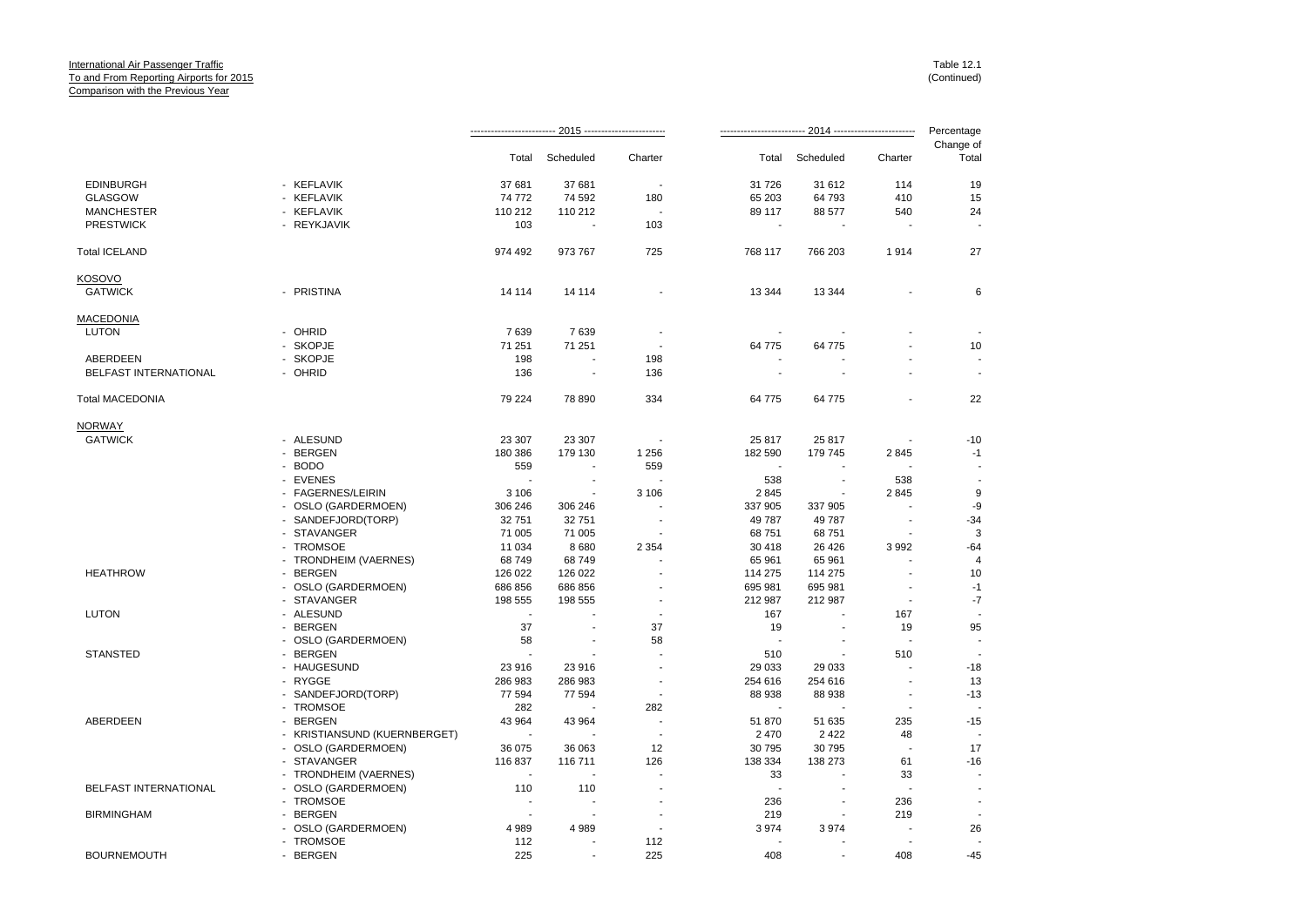|                             |                         |                          |                |                         |           |                          |                          | Percentage               |
|-----------------------------|-------------------------|--------------------------|----------------|-------------------------|-----------|--------------------------|--------------------------|--------------------------|
|                             |                         | Total                    | Scheduled      | Charter                 |           | Total Scheduled          | Charter                  | Change of<br>Total       |
| BOURNEMOUTH (Continued)     |                         |                          |                |                         |           |                          |                          |                          |
|                             | - TROMSOE               | 381                      |                | 381                     | 269       |                          | 269                      | 42                       |
| <b>BRISTOL</b>              | - BERGEN                | 264                      |                | 264                     | 750       |                          | 750                      | $-65$                    |
|                             | - TROMSOE               | 324                      | $\blacksquare$ | 324                     | 292       | $\overline{a}$           | 292                      | 11                       |
| <b>CARDIFF WALES</b>        | - TROMSOE               | 138                      |                | 138                     |           |                          | $\overline{\phantom{a}}$ |                          |
| <b>DUNDEE</b>               | - OSLO (GARDERMOEN)     | 30                       |                | 30                      |           |                          | ÷                        |                          |
| EAST MIDLANDS INTERNATIONAL | - BERGEN                | 169                      |                | 169                     |           |                          |                          |                          |
|                             | - TROMSOE               | 344                      |                | 344                     |           |                          |                          |                          |
| <b>EDINBURGH</b>            | - BERGEN                | ÷.                       |                |                         | 12 3 52   | 12 274                   | 78                       | $\sim$                   |
|                             | - OSLO (GARDERMOEN)     | 81 774                   | 81 415         | 359                     | 73 388    | 73 388                   | $\overline{\phantom{a}}$ | 11                       |
|                             | - RYGGE                 | 40 009                   | 40 009         |                         | 39 267    | 39 267                   | $\overline{\phantom{a}}$ | $\overline{2}$           |
|                             | - STAVANGER             | 31                       | 31             |                         | 3 3 0 6   | 2968                     | 338                      | $-99$                    |
|                             | - TRONDHEIM (VAERNES)   | $\blacksquare$           |                |                         | 355       |                          | 355                      |                          |
| <b>GLASGOW</b>              | - BERGEN                | 252                      |                | 252                     | 350       | $\overline{\phantom{a}}$ | 350                      | $-28$                    |
|                             | - MOLDE                 | 1 1 8 1                  |                | 1 1 8 1                 | ۰.        |                          | $\overline{\phantom{a}}$ |                          |
|                             | - TROMSOE               | 194                      | ÷.             | 194                     | 246       | ÷                        | 246                      | $-21$                    |
|                             |                         |                          |                |                         |           |                          |                          |                          |
| <b>INVERNESS</b>            | - ALESUND               |                          |                |                         | 31        |                          | 31                       |                          |
|                             | - STAVANGER             |                          |                |                         | 32        | $\overline{\phantom{a}}$ | 32                       |                          |
| <b>JERSEY</b>               | - KRISTIANSAND (KJEVIK) |                          |                |                         | 233       |                          | 233                      |                          |
|                             | - TROMSOE               | 144                      |                | 144                     |           |                          |                          |                          |
|                             | - TRONDHEIM (VAERNES)   | 162                      |                | 162                     |           | ÷                        | ۰.                       |                          |
| <b>KIRKWALL</b>             | - BERGEN                | 196                      |                | 196                     |           |                          | $\overline{\phantom{a}}$ |                          |
| <b>LEEDS BRADFORD</b>       | - BERGEN                | $\sim$                   |                |                         | 254       |                          | 254                      |                          |
|                             | - OSLO (GARDERMOEN)     | 37                       |                | 37                      |           |                          |                          |                          |
|                             | - STAVANGER             | 143                      |                | 143                     |           |                          | $\overline{\phantom{a}}$ | $\sim$                   |
| LIVERPOOL (JOHN LENNON)     | - HAUGESUND             |                          |                |                         | 133       |                          | 133                      |                          |
|                             | - OSLO (GARDERMOEN)     | 296                      | $\blacksquare$ | 296                     | 640       | $\blacksquare$           | 640                      | $-54$                    |
|                             | - SANDEFJORD(TORP)      | 33 4 95                  | 33 495         |                         | 29 732    | 29 732                   | $\overline{\phantom{a}}$ | 13                       |
|                             | - STAVANGER             | 1 0 1 2                  |                | 1 0 1 2                 | 200       | ÷.                       | 200                      | 406                      |
| <b>MANCHESTER</b>           | - BERGEN                | 11 162                   | 9908           | 1 2 5 4                 | 10 635    | 7692                     | 2943                     | 5                        |
|                             | - HAUGESUND             | $\overline{\phantom{a}}$ |                |                         | 45        |                          | 45                       |                          |
|                             | - OSLO (GARDERMOEN)     | 96 855                   | 96 855         |                         | 82 004    | 81748                    | 256                      | 18                       |
|                             | - RYGGE                 | 64 321                   | 64 321         |                         | 60 40 4   | 60 40 4                  |                          | 6                        |
|                             | - STAVANGER             | 24 747                   | 24 747         |                         | 22 2 62   | 22 192                   | 70                       | 11                       |
|                             | - TROMSOE               | 1 2 1 6                  | $\blacksquare$ | 1 2 1 6                 | 835       | ÷.                       | 835                      | 46                       |
|                             | - TRONDHEIM (VAERNES)   | $\sim$                   |                |                         | 143       |                          | 143                      |                          |
| <b>NEWCASTLE</b>            | - BERGEN                | 571                      |                | 571                     | 474       |                          | 474                      | 20                       |
|                             | - SANDEFJORD(TORP)      | 152                      | $\blacksquare$ | 152                     |           |                          |                          |                          |
|                             | - STAVANGER             | 13 906                   | 13 906         | $\blacksquare$          | 20 171    | 20 171                   |                          | $-31$                    |
|                             | - TROMSOE               | 388                      |                | 388                     |           |                          |                          |                          |
| <b>PRESTWICK</b>            | - BERGEN                | 145                      | $\blacksquare$ | 145                     |           |                          | ÷                        |                          |
| SOUTHAMPTON                 | - OSLO (GARDERMOEN)     | 40                       | $\sim$         | 40                      |           | $\overline{\phantom{a}}$ | $\overline{\phantom{a}}$ | $\overline{\phantom{a}}$ |
| <b>STORNOWAY</b>            | - OSLO (GARDERMOEN)     | $\overline{2}$           |                | $\overline{\mathbf{c}}$ |           |                          |                          |                          |
| <b>SUMBURGH</b>             | - BERGEN                | 958                      | 958            | $\overline{a}$          | 691       | 653                      | 38                       | 39                       |
|                             | - HAUGESUND             | 20                       | 20             |                         |           |                          |                          |                          |
| WICK JOHN O GROATS          | - ALESUND               | 54                       |                | 54                      |           |                          |                          |                          |
|                             | - BERGEN                |                          | $\blacksquare$ |                         | 30        | $\overline{\phantom{a}}$ | 30                       | $\sim$                   |
|                             |                         |                          |                |                         |           |                          |                          |                          |
| <b>Total NORWAY</b>         |                         | 2674871                  | 2657296        | 17 575                  | 2 749 001 | 2727810                  | 21 191                   | -3                       |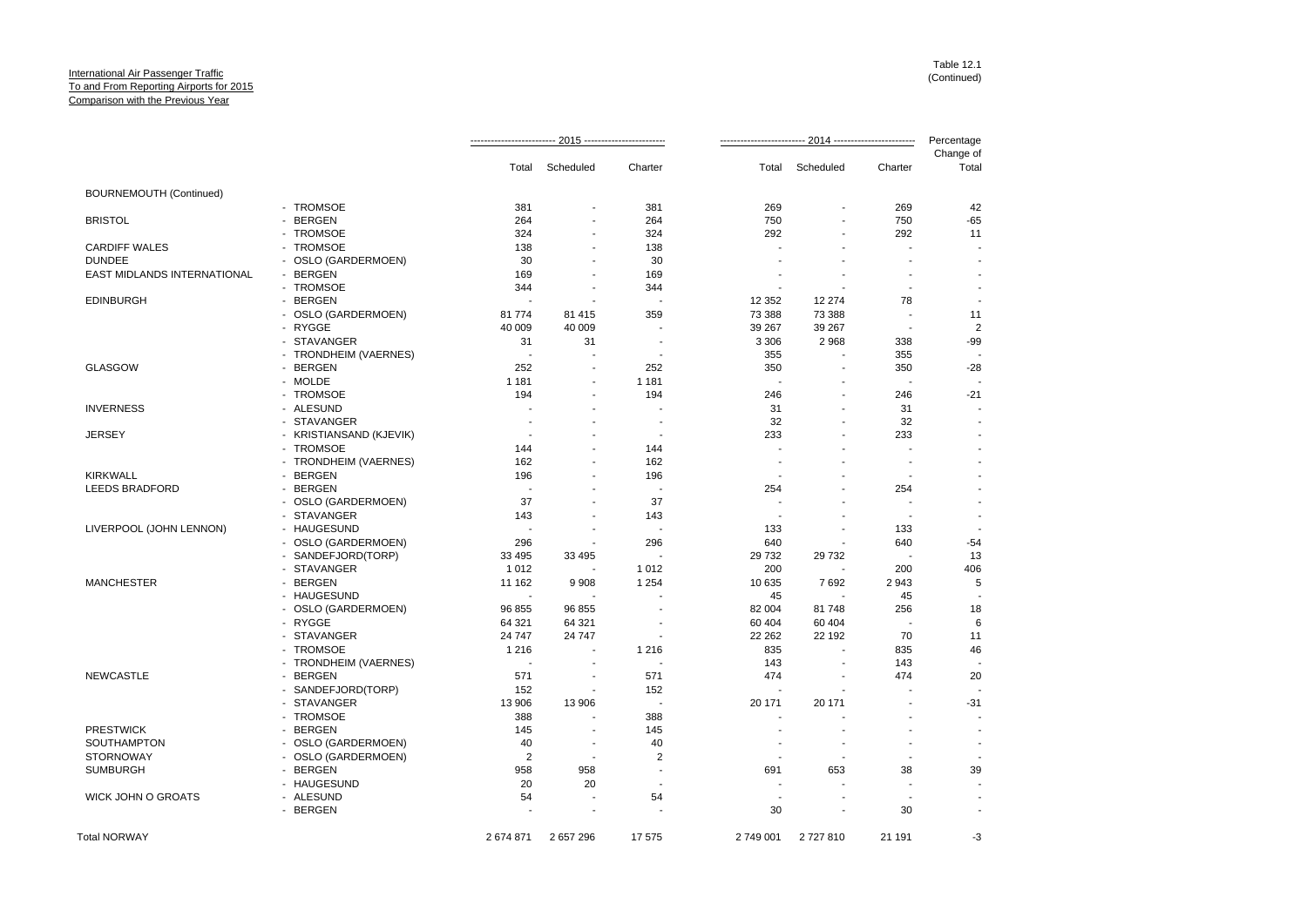|                                     |                 |                          |           |                          |                |                          |                          | Percentage              |
|-------------------------------------|-----------------|--------------------------|-----------|--------------------------|----------------|--------------------------|--------------------------|-------------------------|
|                                     |                 | Total                    | Scheduled | Charter                  | Total          | Scheduled                | Charter                  | Change of<br>Total      |
| REPUBLIC OF MONTENEGRO              |                 |                          |           |                          |                |                          |                          |                         |
| <b>GATWICK</b>                      | - TIVAT         | 13739                    | 13739     |                          | 11 138         | 11 138                   |                          | 23                      |
| <b>LUTON</b>                        | - TIVAT         |                          |           |                          | 32             |                          | 32                       |                         |
| <b>STANSTED</b>                     | - PODGORICA     | 36 223                   | 36 223    |                          | 25 791         | 25 791                   |                          | 40                      |
| <b>Total REPUBLIC OF MONTENEGRO</b> |                 | 49 962                   | 49 962    |                          | 36 961         | 36 929                   | 32                       | 35                      |
| REPUBLIC OF SERBIA                  |                 |                          |           |                          |                |                          |                          |                         |
| <b>HEATHROW</b>                     | - BELGRADE      | 84 536                   | 84 536    | $\overline{\phantom{a}}$ | 84 066         | 84 066                   |                          | $\mathbf{1}$            |
| LUTON                               | - BELGRADE      | 43 294                   | 43 27 2   | 22                       | 45 910         | 45 910                   |                          | -6                      |
| Total REPUBLIC OF SERBIA            |                 | 127 830                  | 127 808   | 22                       | 129 976        | 129 976                  |                          | $-2$                    |
| SWITZERLAND                         |                 |                          |           |                          |                |                          |                          |                         |
| <b>GATWICK</b>                      | - BALE MULHOUSE | 270 273                  | 270 273   |                          | 249 973        | 249 973                  |                          | 8                       |
|                                     | - GENEVA        | 844 939                  | 792 722   | 52 217                   | 816778         | 745 906                  | 70 872                   | 3                       |
|                                     | - ZURICH        | 176 164                  | 175 870   | 294                      | 177 375        | 177 375                  |                          | $-1$                    |
| <b>HEATHROW</b>                     | - BALE MULHOUSE | 246 933                  | 246 933   | $\sim$                   | 226 374        | 226 374                  | $\overline{\phantom{a}}$ | 9                       |
|                                     | - GENEVA        | 1 021 882                | 1018666   | 3 2 1 6                  | 1 018 551      | 1 013 631                | 4 9 20                   | $\mathbf 0$             |
|                                     | - ZURICH        | 1 075 098                | 1074736   | 362                      | 1 048 878      | 1 048 159                | 719                      | $\overline{2}$          |
| <b>LONDON CITY</b>                  | - BALE MULHOUSE | 37 0 28                  | 37 0 28   |                          | 71 373         | 71 373                   |                          | $-48$                   |
|                                     | - BERNE         | 5 0 9 7                  | 5 0 9 7   |                          | 20 20 2        | 20 20 2                  |                          | $-75$                   |
|                                     | - GENEVA        | 176 451                  | 176 451   |                          | 178 955        | 178 955                  |                          | $-1$                    |
|                                     | - ZURICH        | 397 363                  | 397 363   |                          | 392 899        | 392 899                  |                          | $\overline{1}$          |
| <b>LUTON</b>                        | - BALE MULHOUSE | 82 807                   | 82 803    | $\overline{4}$           | 7 10 6         | 7 10 6                   | $\overline{\phantom{a}}$ | 1065                    |
|                                     | - BERNE         | 99                       |           | 99                       | 18             |                          | 18                       | 450                     |
|                                     | - GENEVA        | 264 969                  | 264 946   | 23                       | 259 605        | 259 565                  | 40                       | $\overline{2}$          |
|                                     | - ZURICH        | 94 030                   | 93 630    | 400                      | 93 224         | 93 213                   | 11                       | $\overline{1}$          |
| SOUTHEND                            | - BERNE         | 8837                     | 8757      | 80                       | 1952           | 1952                     |                          | 353                     |
|                                     | - GENEVA        | 26 714                   | 26 714    |                          | 61712          | 61712                    | $\blacksquare$           | $-57$                   |
| <b>STANSTED</b>                     | - BALE MULHOUSE | 101 105                  | 101 105   |                          | 68 492         | 68 135                   | 357                      | 48                      |
|                                     | - GENEVA        | 59 540                   | 59 540    |                          | 58 415         | 58 415                   |                          | 2                       |
|                                     | - ZURICH        | 422                      | 422       |                          | $\blacksquare$ | $\sim$                   |                          |                         |
| ABERDEEN                            | - GENEVA        | 4 3 7 7                  | 4 3 7 7   |                          | 574            | 574                      |                          | 663                     |
|                                     | - ZURICH        | 28                       |           | 28                       |                |                          |                          |                         |
| BELFAST INTERNATIONAL               | - GENEVA        | 25 552                   | 25 4 18   | 134                      | 25 891         | 25 891                   |                          | -1                      |
| <b>BIGGIN HILL</b>                  | - BERNE         |                          |           |                          | 13             |                          | 13                       |                         |
|                                     | - ZURICH        |                          |           |                          | 2              |                          | 2                        |                         |
| <b>BIRMINGHAM</b>                   | - BALE MULHOUSE |                          |           |                          | 206            |                          | 206                      |                         |
|                                     | - GENEVA        | 62 665                   | 53 103    | 9562                     | 61 290         | 48 277                   | 13 013                   | $\overline{\mathbf{c}}$ |
|                                     | - ZURICH        | 98 991                   | 98 991    | $\overline{\phantom{a}}$ | 104 601        | 104 502                  | 99                       | -5                      |
| <b>BOURNEMOUTH</b>                  | - GENEVA        | 24 701                   | 24 476    | 225                      | 25 180         | 25 180                   |                          | $-2$                    |
|                                     | - ZURICH        | 46                       |           | 46                       |                |                          |                          |                         |
| <b>BRISTOL</b>                      | - BALE MULHOUSE | 5858                     | 5858      | $\blacksquare$           | $\blacksquare$ | $\overline{\phantom{a}}$ |                          |                         |
|                                     | - GENEVA        | 206 136                  | 194 214   | 11 922                   | 188 384        | 183 153                  | 5 2 3 1                  | 9                       |
|                                     | - ZURICH        | $\overline{\phantom{a}}$ |           |                          | 10835          | 10835                    |                          |                         |
| CAMBRIDGE                           | - GENEVA        | $\overline{\phantom{a}}$ |           | $\blacksquare$           | 978            | 978                      |                          |                         |
| <b>CARDIFF WALES</b>                | - GENEVA        | 2086                     | 2086      |                          | 1 5 5 7        | 1557                     |                          | 34                      |
| EAST MIDLANDS INTERNATIONAL         | - BERNE         | 28                       |           | 28                       |                |                          |                          |                         |
|                                     | - GENEVA        | 4739                     | 4739      |                          | 4 3 0 6        | 4 0 7 9                  | 227                      | 10                      |
|                                     | - ZURICH        |                          |           | $\blacksquare$           | 27             |                          | 27                       |                         |
|                                     |                 |                          |           |                          |                |                          |                          |                         |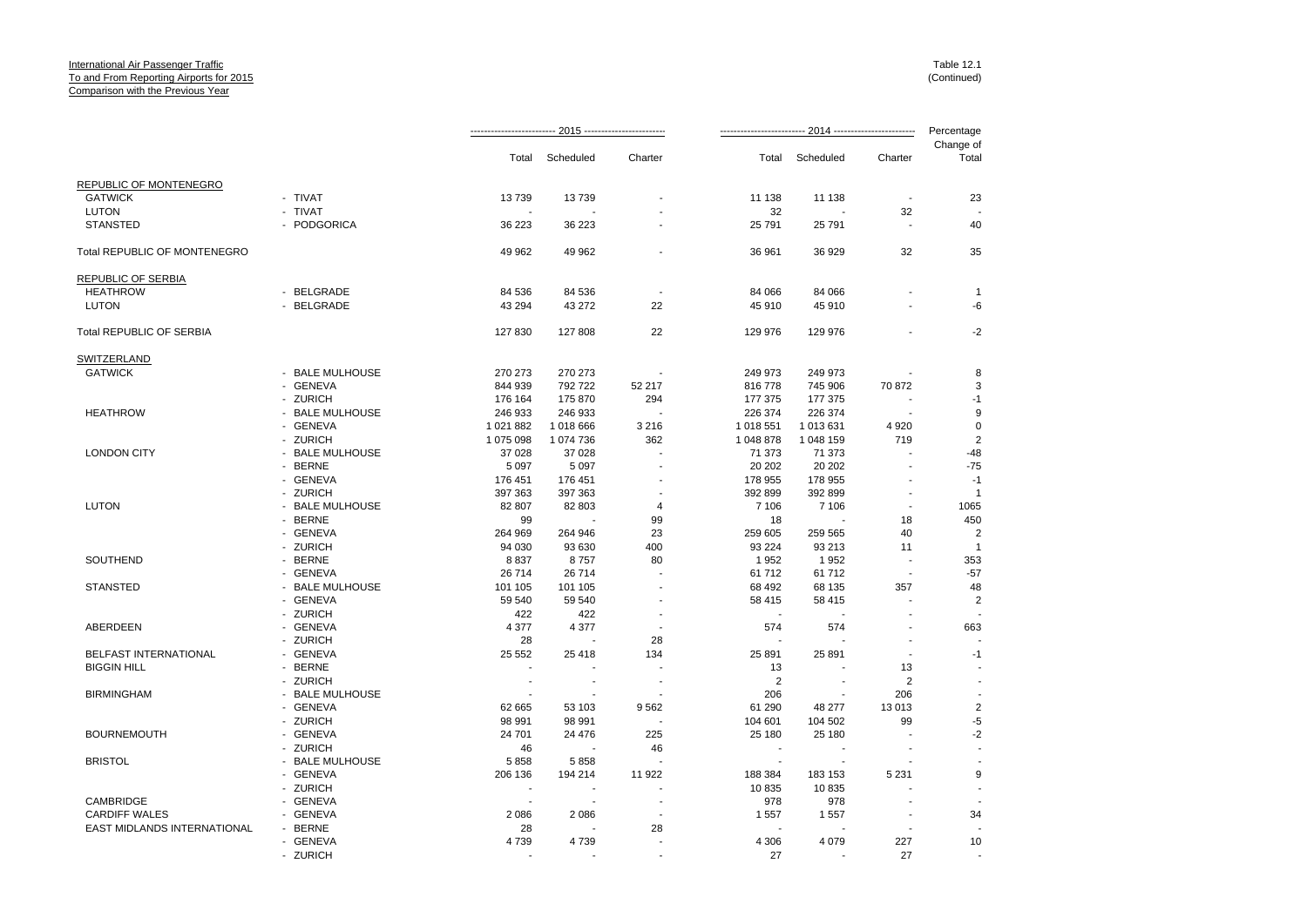|                         |                            |           |                          |                          |                          |                 |                          | Percentage         |
|-------------------------|----------------------------|-----------|--------------------------|--------------------------|--------------------------|-----------------|--------------------------|--------------------|
|                         |                            | Total     | Scheduled                | Charter                  |                          | Total Scheduled | Charter                  | Change of<br>Total |
| <b>EDINBURGH</b>        | - BALE MULHOUSE            | 84 779    | 84 779                   |                          | 80 861                   | 80 335          | 526                      | 5                  |
|                         | - GENEVA                   | 162 353   | 151 972                  | 10 381                   | 156 408                  | 141 904         | 14 504                   | 4                  |
|                         | - ZURICH                   | 12 072    | 10 802                   | 1 2 7 0                  | 12876                    | 11 490          | 1 3 8 6                  | -6                 |
| <b>EXETER</b>           | - GENEVA                   | 5 5 3 3   | 2 2 2 5                  | 3 3 0 8                  | 6583                     | 2 4 7 5         | 4 1 0 8                  | $-16$              |
| <b>GLASGOW</b>          | - GENEVA                   | 13 271    | 13 271                   |                          | 13513                    | 13513           |                          | $-2$               |
|                         | - ZURICH                   | ÷.        |                          |                          | 1730                     | 1730            |                          |                    |
| <b>GUERNSEY</b>         | - ZURICH                   | 719       | 425                      | 294                      |                          |                 |                          |                    |
| <b>INVERNESS</b>        | - GENEVA                   | 1662      | 1662                     |                          | 1 5 5 2                  | 1552            |                          | $\overline{7}$     |
|                         | - ZURICH                   | 2 2 0 7   |                          | 2 2 0 7                  |                          |                 |                          |                    |
| <b>ISLE OF MAN</b>      | - GENEVA                   | 2 1 0 4   | 2 1 0 4                  |                          | 2 3 2 5                  | 2 3 2 5         |                          | $-10$              |
|                         | - ZURICH                   | 37        |                          | 37                       |                          |                 |                          |                    |
| <b>JERSEY</b>           | - ALTENRHEIN               |           |                          |                          | 154                      |                 | 154                      |                    |
|                         | - BERNE                    | 298       | 298                      |                          |                          |                 |                          |                    |
|                         | - GENEVA                   | 5 3 0 4   | 5 3 0 4                  | $\overline{a}$           | 7 3 7 9                  | 7 3 7 9         | $\overline{\phantom{a}}$ | $-28$              |
|                         | - ZURICH                   | 769       | 751                      | 18                       | 6611                     | 6611            |                          | $-88$              |
| <b>LEEDS BRADFORD</b>   | - GENEVA                   | 40 254    | 40 254                   |                          | 40 959                   | 40 919          | 40                       | $-2$               |
|                         |                            |           |                          |                          |                          |                 |                          |                    |
| LIVERPOOL (JOHN LENNON) | - ALTENRHEIN               | 35        |                          | 35                       |                          | $\sim$          |                          |                    |
|                         | - BALE MULHOUSE            | $\sim$    |                          |                          | 2689                     |                 | 2689                     |                    |
|                         | - BERNE                    | 291       |                          | 291                      |                          |                 |                          |                    |
|                         | - GENEVA                   | 132 201   | 132 014                  | 187                      | 133 773                  | 133 761         | 12                       | $-1$               |
|                         | - SION                     | 177       |                          | 177                      |                          |                 |                          |                    |
|                         | - ZURICH                   | 650       | $\overline{\phantom{a}}$ | 650                      | $\overline{\phantom{a}}$ | ÷.              |                          |                    |
| <b>MANCHESTER</b>       | - BALE MULHOUSE            | 78 036    | 77 216                   | 820                      | 66 020                   | 65 935          | 85                       | 18                 |
|                         | - GENEVA                   | 182 604   | 170 871                  | 11 733                   | 165 189                  | 152 087         | 13 102                   | 11                 |
|                         | - ZURICH                   | 129 701   | 129 701                  | $\overline{\phantom{a}}$ | 177 242                  | 177 242         |                          | $-27$              |
| <b>NEWCASTLE</b>        | - GENEVA                   | 61 175    | 57 053                   | 4 1 2 2                  | 32 947                   | 28 596          | 4 3 5 1                  | 86                 |
| OXFORD (KIDLINGTON)     | - BALE MULHOUSE            |           |                          |                          | 60                       |                 | 60                       |                    |
| SOUTHAMPTON             | - GENEVA                   | 9421      | 9421                     |                          | 14 510                   | 14 510          |                          | $-35$              |
| Total SWITZERLAND       |                            | 6 250 611 | 6 136 441                | 114 170                  | 6 099 107                | 5 962 335       | 136 772                  | $\overline{a}$     |
| TURKEY                  |                            |           |                          |                          |                          |                 |                          |                    |
| <b>GATWICK</b>          | - ANKARA (ESENBOGA)        | 9         |                          | 9                        | 10                       |                 | 10                       | $-10$              |
|                         | - ANTALYA                  | 289 395   | 88 919                   | 200 476                  | 328 438                  | 94 484          | 233 954                  | $-12$              |
|                         | - BODRUM (MILAS)           | 151 055   | 78 686                   | 72 369                   | 161 676                  | 77 144          | 84 532                   | $-7$               |
|                         | - DALAMAN                  | 452 424   | 210 540                  | 241 884                  | 465 373                  | 148 171         | 317 202                  | $-3$               |
|                         | - ISTANBUL                 | 273 046   | 272 617                  | 429                      | 252 814                  | 252 814         |                          | 8                  |
|                         | - ISTANBUL (SABIHA GOKCEN) | 150 805   | 147 644                  | 3 1 6 1                  | 87 192                   | 86 588          | 604                      | 73                 |
|                         | - IZMIR (ADNAN MENDERES)   | 73 975    | 32 361                   | 41 614                   | 75 642                   | 31 968          | 43 674                   | $-2$               |
| <b>HEATHROW</b>         | - BODRUM (MILAS)           | 6788      |                          | 6788                     | 5 2 7 5                  |                 | 5 2 7 5                  | 29                 |
|                         | - DALAMAN                  | 18 370    | $\overline{\phantom{a}}$ | 18 370                   | 13 168                   | $\blacksquare$  | 13 168                   | 40                 |
|                         | - ISTANBUL                 | 933 038   | 932 909                  | 129                      | 924 402                  | 923 750         | 652                      | $\overline{1}$     |
|                         | - ISTANBUL (SABIHA GOKCEN) | 2019      |                          | 2019                     | $\overline{\phantom{a}}$ |                 | $\sim$                   |                    |
| <b>LUTON</b>            | - ADANA                    | ۰.        | $\sim$                   |                          | 95                       | ÷.              | 95                       |                    |
|                         | - ANKARA (ESENBOGA)        | 34        |                          | 34                       |                          |                 |                          |                    |
|                         | - ANTALYA                  | 26 062    | 16 706                   | 9 3 5 6                  | 29 893                   | 19 287          | 10 606                   | $-13$              |
|                         | - BODRUM (MILAS)           | 20762     | 11829                    | 8933                     | 36 364                   | 27 446          | 8918                     | $-43$              |
|                         | - DALAMAN                  | 51 715    | 31 975                   | 19740                    | 79 017                   | 59 394          | 19 623                   | $-35$              |
|                         | - ISTANBUL                 | 80 357    | 80 357                   |                          | 56 153                   | 55 840          | 313                      | 43                 |
|                         | - ISTANBUL (SABIHA GOKCEN) | 2         |                          | 2                        | 11 191                   | 10 343          | 848                      | $-100$             |
|                         | - IZMIR (ADNAN MENDERES)   | 6905      | 6893                     | 12                       | $\sim$                   |                 |                          |                    |
|                         |                            |           |                          |                          |                          |                 |                          |                    |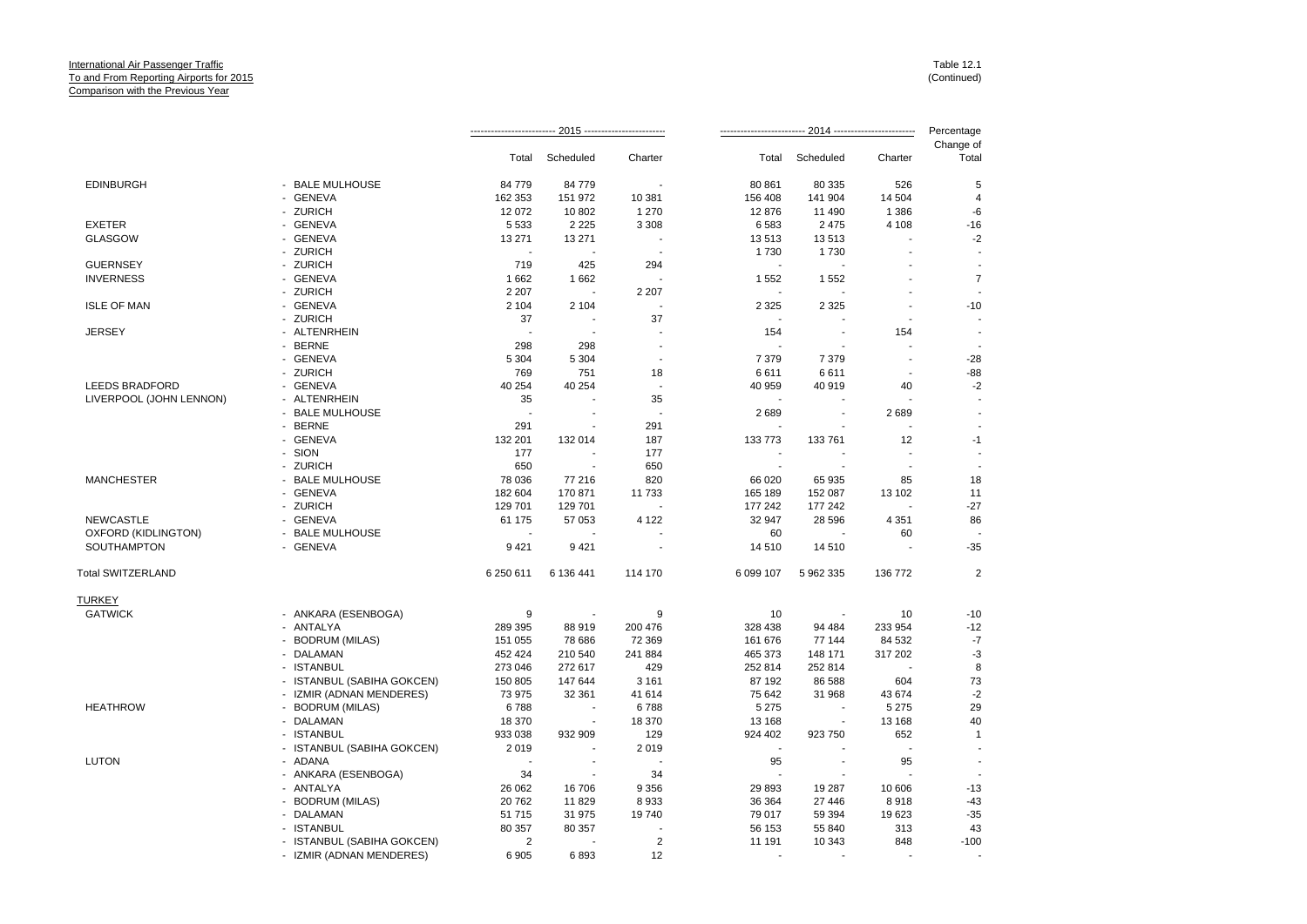|                             |                            |         |                          |                          |         |                          |         | Percentage         |
|-----------------------------|----------------------------|---------|--------------------------|--------------------------|---------|--------------------------|---------|--------------------|
|                             |                            | Total   | Scheduled                | Charter                  |         | Total Scheduled          | Charter | Change of<br>Total |
| <b>LUTON</b> (Continued)    |                            |         |                          |                          |         |                          |         |                    |
|                             | - NEVSEHIR KAPADOKYA       | 170     |                          | 170                      |         |                          |         |                    |
|                             | - TRABZON                  | 36      |                          | 36                       |         |                          |         |                    |
| <b>STANSTED</b>             | - ANTALYA                  | 64 197  |                          | 64 197                   | 74 189  |                          | 74 189  | $-13$              |
|                             | - BALIKESIR (KOCA SEYIT)   |         |                          |                          | 48      | $\overline{\phantom{a}}$ | 48      |                    |
|                             | - BODRUM (MILAS)           | 34 196  | 27 311                   | 6885                     | 37 200  | 29 607                   | 7 5 9 3 | -8                 |
|                             | - DALAMAN                  | 102 896 | 38 087                   | 64 809                   | 92 162  | 41 495                   | 50 667  | 12                 |
|                             | - GAZIANTEP                | 1622    |                          | 1622                     | 802     |                          | 802     | 102                |
|                             | - ISTANBUL                 | 69      |                          | 69                       |         |                          |         |                    |
|                             | - ISTANBUL (SABIHA GOKCEN) | 240 429 | 239 675                  | 754                      | 251 792 | 251 333                  | 459     | $-5$               |
|                             | - IZMIR (ADNAN MENDERES)   | 45 5 64 | 37979                    | 7585                     | 49 736  | 39 568                   | 10 168  | -8                 |
| <b>ABERDEEN</b>             | - BODRUM (MILAS)           |         |                          |                          | 542     |                          | 542     |                    |
|                             | - DALAMAN                  | 19 247  |                          | 19 247                   | 19862   | $\sim$                   | 19862   | $-3$               |
| BELFAST INTERNATIONAL       | - ANTALYA                  |         |                          |                          | 8 2 1 7 |                          | 8 2 1 7 |                    |
|                             | - BODRUM (MILAS)           | 9 2 1 4 | $\blacksquare$           | 9 2 1 4                  | 10784   | $\sim$                   | 10784   | $-15$              |
|                             | - DALAMAN                  | 31 395  |                          | 31 395                   | 39 386  |                          | 39 386  | $-20$              |
| <b>BIRMINGHAM</b>           | - ANTALYA                  | 60 928  | $\overline{\phantom{a}}$ | 60 928                   | 62 882  | $\blacksquare$           | 62 882  | $-3$               |
|                             | - BODRUM (MILAS)           | 56 790  | 20 810                   | 35 980                   | 58 253  | 27 394                   | 30 859  | $-3$               |
|                             | - DALAMAN                  | 170 610 | 58 499                   | 112 111                  | 166 286 | 61 366                   | 104 920 | 3                  |
|                             | - ISTANBUL                 | 139 296 | 139 296                  | $\overline{\phantom{a}}$ | 118 890 | 118 890                  |         | 17                 |
|                             | - ISTANBUL (SABIHA GOKCEN) | 1 3 8 0 |                          | 1 3 8 0                  |         |                          |         |                    |
|                             | - IZMIR (ADNAN MENDERES)   | 13 191  | $\sim$                   | 13 191                   | 22 644  | $\blacksquare$           | 22 644  | $-42$              |
| <b>BLACKPOOL</b>            | - DALAMAN                  |         |                          |                          | 5868    | 5868                     |         |                    |
| <b>BOURNEMOUTH</b>          | - ANTALYA                  | 7 2 4 0 |                          | 7 2 4 0                  | 8 2 7 2 |                          | 8 2 7 2 | $-12$              |
|                             | - DALAMAN                  | 16771   | $\overline{\phantom{a}}$ | 16 771                   | 16 447  | $\sim$                   | 16 447  | $\overline{2}$     |
| <b>BRISTOL</b>              | - ANTALYA                  | 44 354  |                          | 44 354                   | 38 091  |                          | 38 091  | 16                 |
|                             | - BODRUM (MILAS)           | 32 380  | 25 846                   | 6534                     | 34 831  | 25 716                   | 9 1 1 5 | $-7$               |
|                             | - DALAMAN                  | 89 217  | 28 5 98                  | 60 619                   | 94 304  | 28 927                   | 65 377  | $-5$               |
| <b>CARDIFF WALES</b>        | - ANTALYA                  | 8 3 0 0 |                          | 8 3 0 0                  |         |                          |         |                    |
|                             | - BODRUM (MILAS)           | $\sim$  | $\overline{\phantom{a}}$ | $\sim$                   | 7717    | $\sim$                   | 7717    |                    |
|                             | - DALAMAN                  | 32 507  |                          | 32 507                   | 34 618  |                          | 34 618  | -6                 |
|                             | - TRABZON                  |         |                          |                          | 77      | $\blacksquare$           | 77      |                    |
| DONCASTER SHEFFIELD         | - DALAMAN                  | 29 30 3 |                          | 29 30 3                  | 31 963  |                          | 31 963  | -8                 |
|                             | - ISTANBUL (SABIHA GOKCEN) |         | ÷.                       |                          | 58      | ÷.                       | 58      |                    |
| EAST MIDLANDS INTERNATIONAL | - ANTALYA                  | 31 886  | 7545                     | 24 341                   | 28 440  | $\blacksquare$           | 28 440  | 12                 |
|                             | - BODRUM (MILAS)           | 16 625  | 8722                     | 7903                     | 16 5 64 | 8865                     | 7699    | $\mathbf 0$        |
|                             | - DALAMAN                  | 66 278  | 26 477                   | 39 801                   | 73 459  | 25 944                   | 47 515  | $-10$              |
| <b>EDINBURGH</b>            | - ANTALYA                  | 7310    |                          | 7310                     | 5 3 1 0 |                          | 5 3 1 0 | 38                 |
|                             | - BODRUM (MILAS)           | 19 009  | 19 009                   |                          | 18 934  | 18 934                   |         | $\Omega$           |
|                             | - DALAMAN                  | 36 301  | 17993                    | 18 308                   | 40 458  | 16 454                   | 24 004  | $-10$              |
|                             | - ISTANBUL                 | 97 498  | 97498                    |                          | 93 0 29 | 92 996                   | 33      | 5                  |
| <b>EXETER</b>               | - DALAMAN                  | 18 373  |                          | 18 373                   | 16755   |                          | 16755   | 10                 |
| <b>GLASGOW</b>              | - ANTALYA                  | 81 890  | 15 634                   | 66 256                   | 60 570  | $\sim$                   | 60 570  | 35                 |
|                             | - BODRUM (MILAS)           | 32 052  | 16 216                   | 15 836                   | 38 150  | 20 20 2                  | 17948   | $-16$              |
|                             | - DALAMAN                  | 131 455 | 42 312                   | 89 143                   | 125 006 | 38 554                   | 86 452  | 5                  |
|                             | - ISTANBUL (SABIHA GOKCEN) | 893     |                          | 893                      |         |                          |         |                    |
|                             | - IZMIR (ADNAN MENDERES)   | $\sim$  |                          |                          | 2 1 2 7 |                          | 2 1 2 7 |                    |
| <b>HUMBERSIDE</b>           | - ANTALYA                  | 364     |                          | 364                      | 142     |                          | 142     | 156                |
|                             | - DALAMAN                  |         |                          |                          | 5 4 8 2 | $\blacksquare$           | 5 4 8 2 |                    |
| <b>LEEDS BRADFORD</b>       | - ANTALYA                  | 33 512  | 33 512                   |                          | 16 590  | 16 590                   |         | 102                |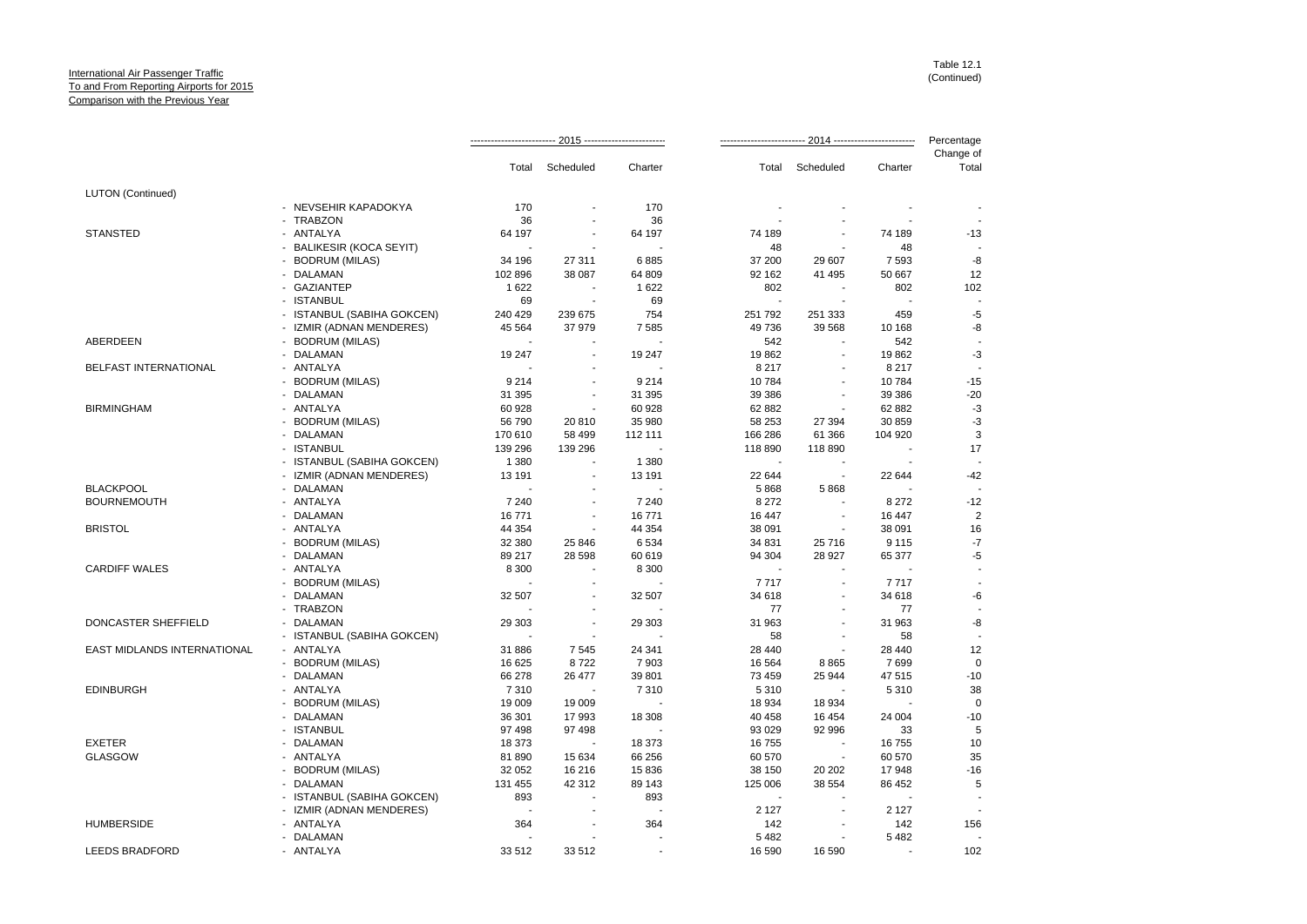|                                      |                                                   |                          |                       |             |           |                       |           | Percentage         |
|--------------------------------------|---------------------------------------------------|--------------------------|-----------------------|-------------|-----------|-----------------------|-----------|--------------------|
|                                      |                                                   | Total                    | Scheduled             | Charter     | Total     | Scheduled             | Charter   | Change of<br>Total |
| LEEDS BRADFORD (Continued)           |                                                   |                          |                       |             |           |                       |           |                    |
|                                      | - BODRUM (MILAS)                                  | 17 131                   | 17 131                |             | 33 630    | 33 630                |           | $-49$              |
|                                      | - DALAMAN                                         | 77 327                   | 58 690                | 18 637      | 73 148    | 55 106                | 18 042    | 6                  |
| LIVERPOOL (JOHN LENNON)              | <b>BODRUM (MILAS)</b><br>$\blacksquare$           | 16 232                   | 16 232                |             | 16 4 66   | 16 4 66               |           | $-1$               |
|                                      | <b>ISTANBUL (SABIHA GOKCEN)</b><br>$\blacksquare$ | 826                      |                       | 826         |           |                       |           |                    |
| <b>MANCHESTER</b>                    | - ANTALYA                                         | 215 991                  | 43 171                | 172 820     | 221 890   | 57 162                | 164 728   | $-3$               |
|                                      | <b>BODRUM (MILAS)</b><br>$\sim$                   | 75 018                   | 19517                 | 55 501      | 113 382   | 42 594                | 70 788    | $-34$              |
|                                      | - CORLU (AFB)                                     | 130                      |                       | 130         |           |                       |           |                    |
|                                      | - DALAMAN                                         | 411 777                  | 168 662               | 243 115     | 470 644   | 201 066               | 269 578   | $-13$              |
|                                      | - ISTANBUL                                        | 247 367                  | 247 367               |             | 201 297   | 201 297               |           | 23                 |
|                                      | - ISTANBUL (SABIHA GOKCEN)                        | 2601                     |                       | 2601        | 65        |                       | 65        | 3902               |
|                                      | - IZMIR (ADNAN MENDERES)                          | 39 177                   | $\sim$                | 39 177      | 43 870    | $\sim$                | 43 870    | $-11$              |
|                                      | - TEKIRDAG (CORLU)                                | 773                      |                       | 773         |           |                       |           |                    |
| <b>NEWCASTLE</b>                     | - ANTALYA                                         | 40 630                   | 7857                  | 32 773      | 31 553    |                       | 31 553    | 29                 |
|                                      | - BODRUM (MILAS)                                  | 19 234                   | 8772                  | 10 4 62     | 30 129    | 10 322                | 19807     | $-36$              |
|                                      | - DALAMAN                                         | 126 517                  | 26 985                | 99 532      | 134 236   | 32 475                | 101 761   | -6                 |
| NEWQUAY                              | - ANTALYA                                         | $\overline{\phantom{a}}$ |                       |             | 248       | $\sim$                | 248       |                    |
| <b>NORWICH</b>                       | - ANTALYA                                         | 282                      |                       | 282         |           |                       |           |                    |
|                                      | - DALAMAN                                         | 13 3 18                  |                       | 13 318      | 13 5 23   |                       | 13 5 23   | $-2$               |
| <b>Total TURKEY</b>                  |                                                   | 5 665 840                | 3 426 839             | 2 2 3 0 0 1 | 5 737 721 | 3 306 050             | 2 431 671 | $-1$               |
| Total WESTERN-EUROPE-OTHER           |                                                   |                          | 15 847 095 13 473 402 | 2 373 693   |           | 15 604 899 13 011 081 | 2 593 818 | $\overline{2}$     |
| EASTERN EUROPE-EU<br><b>BULGARIA</b> |                                                   |                          |                       |             |           |                       |           |                    |
| <b>GATWICK</b>                       | - BURGAS                                          | 37 500                   |                       | 37 500      | 38 570    |                       | 38 570    | $-3$               |
|                                      | - PLOVDIV                                         | 2918                     |                       | 2918        | 490       |                       | 490       | 496                |
|                                      | - SOFIA                                           | 126 049                  | 114 923               | 11 126      | 127 115   | 115 800               | 11 315    | $-1$               |
|                                      | - VARNA                                           | 1965                     |                       | 1965        | 2 2 4 0   |                       | 2 2 4 0   | $-12$              |
| <b>HEATHROW</b>                      | - SOFIA                                           | 182 313                  | 182 313               |             | 169 596   | 169 596               |           | $\overline{7}$     |
| <b>LUTON</b>                         | - BURGAS                                          | 81 774                   | 74 903                | 6871        | 68 588    | 61886                 | 6702      | 19                 |
|                                      | - SOFIA                                           | 231 215                  | 231 215               |             | 150 892   | 150 576               | 316       | 53                 |
|                                      | - VARNA                                           | 75 005                   | 75 005                |             | 57 955    | 57 955                |           | 29                 |
| <b>STANSTED</b>                      | <b>BURGAS</b>                                     | 2 2 4 7                  |                       | 2 2 4 7     | 1867      |                       | 1867      | 20                 |
|                                      | - PLOVDIV                                         | 54 612                   | 54 612                |             | 53 410    | 53 410                |           | $\overline{c}$     |
|                                      | <b>SOFIA</b><br>$\sim$                            | 11 508                   | 11 508                |             | 31 556    | 31 556                |           | $-64$              |
| <b>ABERDEEN</b>                      | <b>BURGAS</b>                                     | 5638                     |                       | 5 6 38      | 4 3 8 1   |                       | 4 3 8 1   | 29                 |
| <b>BELFAST INTERNATIONAL</b>         | - BURGAS                                          | 13 208                   | ÷.                    | 13 208      | 11 636    | $\sim$                | 11 636    | 14                 |
|                                      | PLOVDIV<br>$\blacksquare$                         | 2923                     |                       | 2923        | 2 4 6 5   |                       | 2 4 6 5   | 19                 |
| <b>BIRMINGHAM</b>                    | - BURGAS                                          | 21 330                   |                       | 21 330      | 23 117    |                       | 23 117    | -8                 |
|                                      | - SOFIA                                           | 3 4 2 3                  |                       | 3 4 2 3     | 3 4 5 8   |                       | 3 4 5 8   | $-1$               |
| <b>BRISTOL</b>                       | <b>BURGAS</b>                                     | 19727                    | $\sim$                | 19727       | 20 7 20   |                       | 20720     | $-5$               |
|                                      | <b>SOFIA</b>                                      | 3871                     | ÷.                    | 3871        | 4 0 4 9   |                       | 4 0 4 9   | $-4$               |
| <b>CARDIFF WALES</b>                 | <b>BURGAS</b><br>$\overline{a}$                   | 12882                    | $\sim$                | 12 882      | 12 173    |                       | 12 173    | 6                  |
| DONCASTER SHEFFIELD                  | - BURGAS                                          | 5 2 2 2                  |                       | 5 2 2 2     | 3 9 4 1   |                       | 3 9 4 1   | 33                 |
| EAST MIDLANDS INTERNATIONAL          | - BURGAS                                          | 19 375                   |                       | 19 375      | 14 066    |                       | 14 066    | 38                 |
|                                      |                                                   | 4 4 6 0                  |                       | 4 4 6 0     | 3 9 7 1   |                       | 3 9 7 1   | 12                 |
| <b>EDINBURGH</b>                     | - SOFIA<br>- BURGAS                               | 10 297                   |                       | 10 297      | 9797      |                       | 9797      | 5                  |
|                                      |                                                   |                          |                       |             |           |                       |           |                    |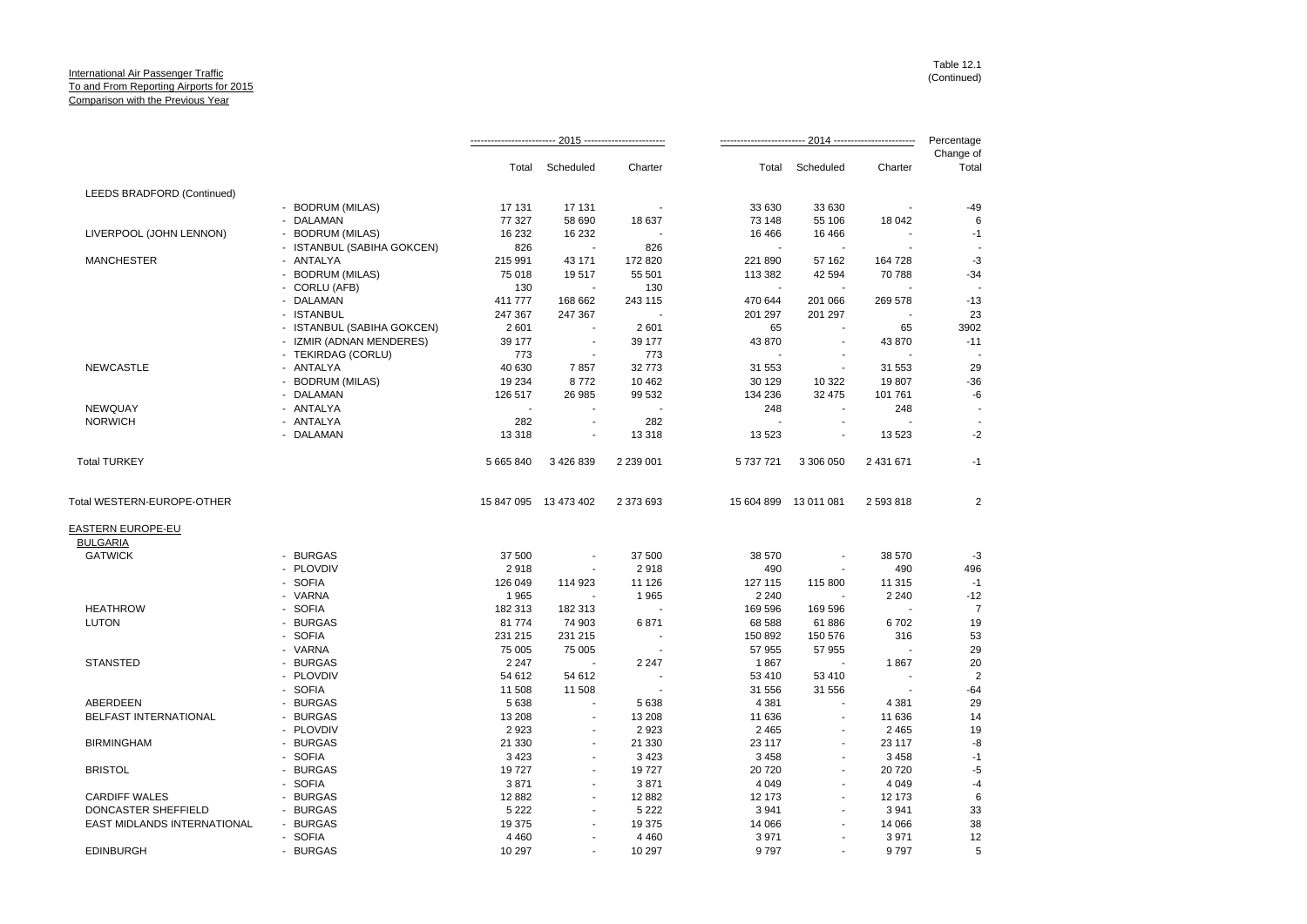|                              |                 |                |                          |                          |           |                          |                          | Percentage         |
|------------------------------|-----------------|----------------|--------------------------|--------------------------|-----------|--------------------------|--------------------------|--------------------|
|                              |                 | Total          | Scheduled                | Charter                  | Total     | Scheduled                | Charter                  | Change of<br>Total |
| <b>GLASGOW</b>               | - BURGAS        | 23 357         | $\blacksquare$           | 23 357                   | 24 0 76   | ÷.                       | 24 0 76                  | $-3$               |
|                              | - SOFIA         |                |                          |                          | 1 0 0 7   | $\overline{\phantom{a}}$ | 1 0 0 7                  |                    |
| <b>HUMBERSIDE</b>            | - BURGAS        | 4932           |                          | 4 9 3 2                  | 4785      | 741                      | 4 0 4 4                  | 3                  |
|                              | - SOFIA         | 183            | $\blacksquare$           | 183                      |           | ÷.                       |                          |                    |
| <b>LEEDS BRADFORD</b>        | - BURGAS        | 4817           |                          | 4817                     | 4 6 3 7   | $\sim$                   | 4 6 3 7                  | $\overline{4}$     |
| LIVERPOOL (JOHN LENNON)      | - SOFIA         |                |                          |                          | 589       |                          | 589                      |                    |
|                              | - VARNA         | $\blacksquare$ |                          |                          | 141       | $\blacksquare$           | 141                      |                    |
| <b>MANCHESTER</b>            | - BURGAS        | 64 549         | 10 072                   | 54 477                   | 58 530    | $\sim$                   | 58 530                   | 10                 |
|                              | - SOFIA         | 57 365         | 49 002                   | 8 3 6 3                  | 57 055    | 45 795                   | 11 260                   | $\overline{1}$     |
|                              | - VARNA         | 6 0 3 5        |                          | 6 0 3 5                  | 5 9 8 1   | ÷,                       | 5981                     | $\overline{1}$     |
| <b>NEWCASTLE</b>             | - BURGAS        | 28 977         | $\overline{\phantom{a}}$ | 28 977                   | 24 945    | $\blacksquare$           | 24 945                   | 16                 |
|                              | - SOFIA         | 2 1 0 6        |                          | 2 10 6                   | 1938      |                          | 1938                     | 9                  |
| <b>NEWQUAY</b>               | - BURGAS        |                |                          | $\overline{a}$           | 170       | $\blacksquare$           | 170                      |                    |
| <b>NORWICH</b>               | - BURGAS        | 4 2 7 9        |                          | 4 2 7 9                  | 5518      |                          | 5518                     | $-22$              |
| <b>Total BULGARIA</b>        |                 | 1 126 062      | 803 553                  | 322 509                  | 1 005 425 | 687 315                  | 318 110                  | 12                 |
| <b>CZECH REPUBLIC</b>        |                 |                |                          |                          |           |                          |                          |                    |
| <b>GATWICK</b>               | - PRAGUE        | 243 500        | 243 461                  | 39                       | 192 643   | 192 643                  |                          | 26                 |
| <b>HEATHROW</b>              | - PRAGUE        | 433 345        | 433 345                  |                          | 414 056   | 414 056                  |                          | 5                  |
| <b>LUTON</b>                 | - BRNO (TURANY) | 45 470         | 45 470                   | $\overline{\phantom{a}}$ | 44 716    | 44 716                   |                          | $\mathbf{2}$       |
|                              | - PRAGUE        | 126 735        | 126 519                  | 216                      | 124 270   | 124 270                  |                          | $\overline{2}$     |
| SOUTHEND                     | - PRAGUE        | 33             |                          | 33                       |           |                          |                          |                    |
| <b>STANSTED</b>              | - BRNO (TURANY) | 116 274        | 116 274                  | $\overline{\phantom{a}}$ | 115 272   | 115 272                  |                          | $\mathbf{1}$       |
|                              | - OSTRAVA       | 57 526         | 57 526                   |                          | 50 365    | 50 365                   |                          | 14                 |
|                              | - PRAGUE        | 333 672        | 333 444                  | 228                      | 203 351   | 203 351                  |                          | 64                 |
| <b>BELFAST INTERNATIONAL</b> | - PRAGUE        | 19641          | 19641                    | $\overline{\phantom{a}}$ |           |                          | ÷                        |                    |
| <b>BIRMINGHAM</b>            | - BRNO (TURANY) | 43             |                          | 43                       |           |                          |                          |                    |
|                              | - PRAGUE        | 106            |                          | 106                      |           |                          |                          |                    |
| <b>BRISTOL</b>               | - PRAGUE        | 65 4 69        | 65 4 69                  | $\overline{\phantom{a}}$ | 63 333    | 63 333                   |                          | 3                  |
| EAST MIDLANDS INTERNATIONAL  | - PRAGUE        | 26 119         | 26 119                   |                          | 29 571    | 29 571                   |                          | $-12$              |
| <b>EDINBURGH</b>             | - PRAGUE        | 73 992         | 73 992                   |                          | 78 953    | 78 752                   | 201                      | -6                 |
| <b>GLASGOW</b>               | - PRAGUE        | 22 277         | 22 163                   | 114                      |           |                          |                          |                    |
| <b>HUMBERSIDE</b>            | - PRAGUE        |                |                          |                          | 135       |                          | 135                      |                    |
| <b>INVERNESS</b>             | - BRNO (TURANY) | 82             |                          | 82                       |           |                          |                          |                    |
|                              | - PRAGUE        | 82             |                          | 82                       |           |                          |                          |                    |
| <b>LEEDS BRADFORD</b>        | - PRAGUE        | 34 304         | 34 304                   | $\overline{a}$           | 45 208    | 45 208                   |                          | -24                |
| LIVERPOOL (JOHN LENNON)      | - PRAGUE        | 3838           | 3838                     | $\overline{\phantom{a}}$ |           |                          | $\overline{\phantom{a}}$ |                    |
| <b>MANCHESTER</b>            | - PRAGUE        | 118 455        | 118 368                  | 87                       | 119516    | 119 090                  | 426                      | $-1$               |
| <b>NEWCASTLE</b>             | - PRAGUE        | 25 547         | 25 547                   |                          | 24 979    | 24 979                   | $\overline{\phantom{a}}$ | $\overline{2}$     |
| <b>Total CZECH REPUBLIC</b>  |                 | 1746 510       | 1745480                  | 1 0 3 0                  | 1 506 368 | 1 505 606                | 762                      | 16                 |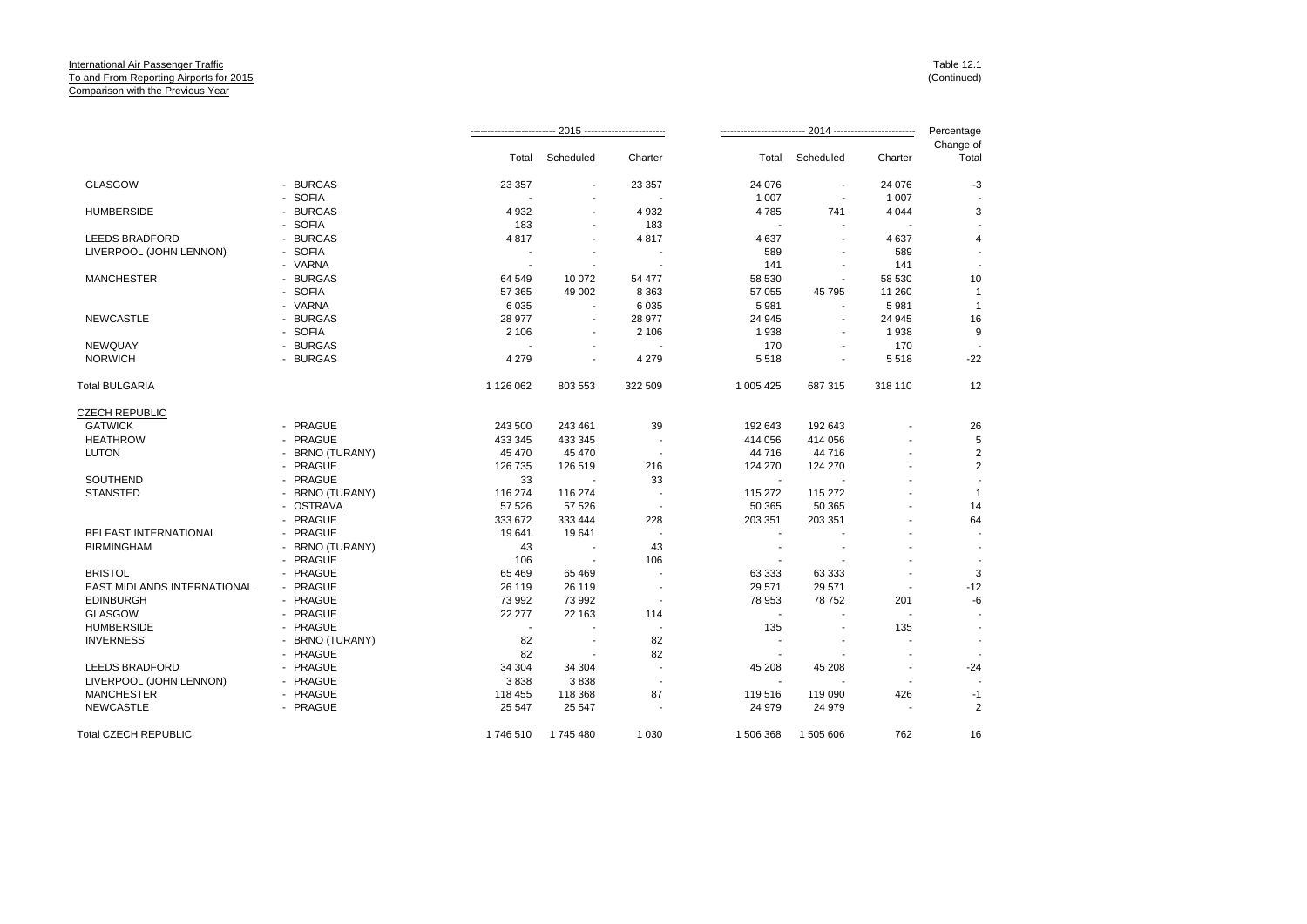|                             |            |                |                          |                          |                |                          |                          | Percentage               |
|-----------------------------|------------|----------------|--------------------------|--------------------------|----------------|--------------------------|--------------------------|--------------------------|
|                             |            | Total          | Scheduled                | Charter                  |                | Total Scheduled          | Charter                  | Change of<br>Total       |
| <b>ESTONIA</b>              |            |                |                          |                          |                |                          |                          |                          |
| <b>GATWICK</b>              | - TALLIN   | 53 770         | 53 770                   |                          | 61 962         | 61 962                   |                          | $-13$                    |
| <b>LUTON</b>                | - TALLIN   | 8              |                          | 8                        | 54             |                          | 54                       | $-85$                    |
| <b>STANSTED</b>             | - TALLIN   | 72 491         | 72 491                   | ä,                       | 64 603         | 64 603                   | ÷,                       | 12                       |
| ABERDEEN                    | - TALLIN   | 44             |                          | 44                       |                |                          | $\overline{\phantom{a}}$ |                          |
| <b>BIRMINGHAM</b>           | - TALLIN   |                |                          |                          | 150            |                          | 150                      |                          |
| <b>BRISTOL</b>              | - TALLIN   | 6              | $\blacksquare$           | 6                        |                | $\overline{\phantom{a}}$ |                          |                          |
| <b>CARDIFF WALES</b>        | - TALLIN   | ä,             |                          | $\sim$                   | 100            |                          | 100                      |                          |
| <b>GLASGOW</b>              | - TALLIN   | 152            | $\overline{\phantom{a}}$ | 152                      |                |                          |                          |                          |
| <b>MANCHESTER</b>           | - TALLIN   | 20 639         | 20 639                   | $\sim$                   | 19 333         | 19 333                   | $\overline{\phantom{a}}$ | $\overline{7}$           |
| <b>Total ESTONIA</b>        |            | 147 110        | 146 900                  | 210                      | 146 202        | 145 898                  | 304                      |                          |
| <b>HUNGARY</b>              |            |                |                          |                          |                |                          |                          |                          |
| <b>GATWICK</b>              | - BUDAPEST | 177 393        | 176 956                  | 437                      | 151 268        | 151 162                  | 106                      | 17                       |
| <b>HEATHROW</b>             | - BUDAPEST | 291 955        | 291 955                  |                          | 279 174        | 279 174                  | $\overline{\phantom{a}}$ | 5                        |
| <b>LUTON</b>                | - BUDAPEST | 468 107        | 467 949                  | 158                      | 428 056        | 427 960                  | 96                       | 9                        |
|                             | - DEBRECEN | 108 515        | 108 515                  | $\sim$                   | 93 819         | 93 819                   | $\blacksquare$           | 16                       |
| <b>STANSTED</b>             | - BUDAPEST | 368 605        | 368 446                  | 159                      | 293 453        | 293 453                  | $\overline{\phantom{a}}$ | 26                       |
| BELFAST INTERNATIONAL       | - BUDAPEST | 362            | $\overline{\phantom{a}}$ | 362                      |                |                          |                          |                          |
|                             | - DEBRECEN | $\sim$         | $\overline{\phantom{a}}$ | $\blacksquare$           | 120            | $\overline{\phantom{a}}$ | 120                      | $\overline{\phantom{a}}$ |
| <b>BIRMINGHAM</b>           | - BUDAPEST | 9 2 2 5        | 9 1 4 7                  | 78                       |                |                          | $\sim$                   |                          |
| <b>BRISTOL</b>              | - BUDAPEST | 57 028         | 57 028                   |                          | 42763          | 42 763                   | $\overline{\phantom{a}}$ | 33                       |
| EAST MIDLANDS INTERNATIONAL | - BUDAPEST | 25 101         | 25 101                   |                          | 25 260         | 24 940                   | 320                      | $-1$                     |
| <b>EDINBURGH</b>            | - BUDAPEST | 43 178         | 43 178                   | $\overline{\phantom{a}}$ | 37 131         | 37 131                   | $\overline{\phantom{a}}$ |                          |
|                             |            |                |                          |                          |                |                          |                          | 16                       |
| <b>GLASGOW</b>              | - BUDAPEST | 17421          | 17 278                   | 143                      |                |                          |                          |                          |
| LEEDS BRADFORD              | - BUDAPEST | 26 49 6        | 26 49 6                  |                          | 20 659         | 20 659                   | $\overline{\phantom{a}}$ | 28                       |
| <b>MANCHESTER</b>           | - BUDAPEST | 135 536        | 135 367                  | 169                      | 135 017        | 135 017                  |                          | $\Omega$                 |
| <b>Total HUNGARY</b>        |            | 1728922        | 1727416                  | 1506                     | 1 506 720      | 1 506 078                | 642                      | 15                       |
| LATVIA                      |            |                |                          |                          |                |                          |                          |                          |
| <b>GATWICK</b>              | - RIGA     | 87 226         | 87 226                   |                          | 82 556         | 82 556                   | $\overline{\phantom{a}}$ | 6                        |
| <b>LUTON</b>                | - RIGA     | 154 227        | 154 227                  |                          | 116 997        | 116 997                  | $\overline{a}$           | 32                       |
| <b>STANSTED</b>             | - RIGA     | 255 605        | 255 605                  | $\overline{\phantom{a}}$ | 241 305        | 241 305                  | . .                      | 6                        |
| ABERDEEN                    | - RIGA     | $\blacksquare$ |                          |                          | 15 7 36        | 15 558                   | 178                      |                          |
| BELFAST INTERNATIONAL       | - RIGA     | 67             | $\sim$                   | 67                       | $\overline{a}$ | $\blacksquare$           |                          |                          |
| DONCASTER SHEFFIELD         | - RIGA     | 33 410         | 33 410                   |                          | 16886          | 16886                    |                          | 98                       |
| EAST MIDLANDS INTERNATIONAL | - RIGA     | 59 526         | 59 526                   |                          | 54 224         | 54 224                   | $\overline{\phantom{a}}$ | 10                       |
| <b>GLASGOW</b>              | - RIGA     | 20 325         | 20 325                   |                          | 3 1 0 3        | 3 1 0 3                  |                          | 555                      |
| <b>LEEDS BRADFORD</b>       | - RIGA     | 34 740         | 34 740                   |                          | 14 8 28        | 14 8 28                  | $\blacksquare$           | 134                      |
| LIVERPOOL (JOHN LENNON)     | - RIGA     | 20 281         | 20 281                   |                          |                |                          |                          |                          |
| <b>MANCHESTER</b>           | - RIGA     | 52 951         | 52 951                   |                          | 42 941         | 42 941                   | $\overline{a}$           | 23                       |
| <b>PRESTWICK</b>            | - RIGA     |                |                          |                          | 19688          | 19688                    |                          |                          |
| <b>Total LATVIA</b>         |            | 718 358        | 718 291                  | 67                       | 608 264        | 608 086                  | 178                      | 18                       |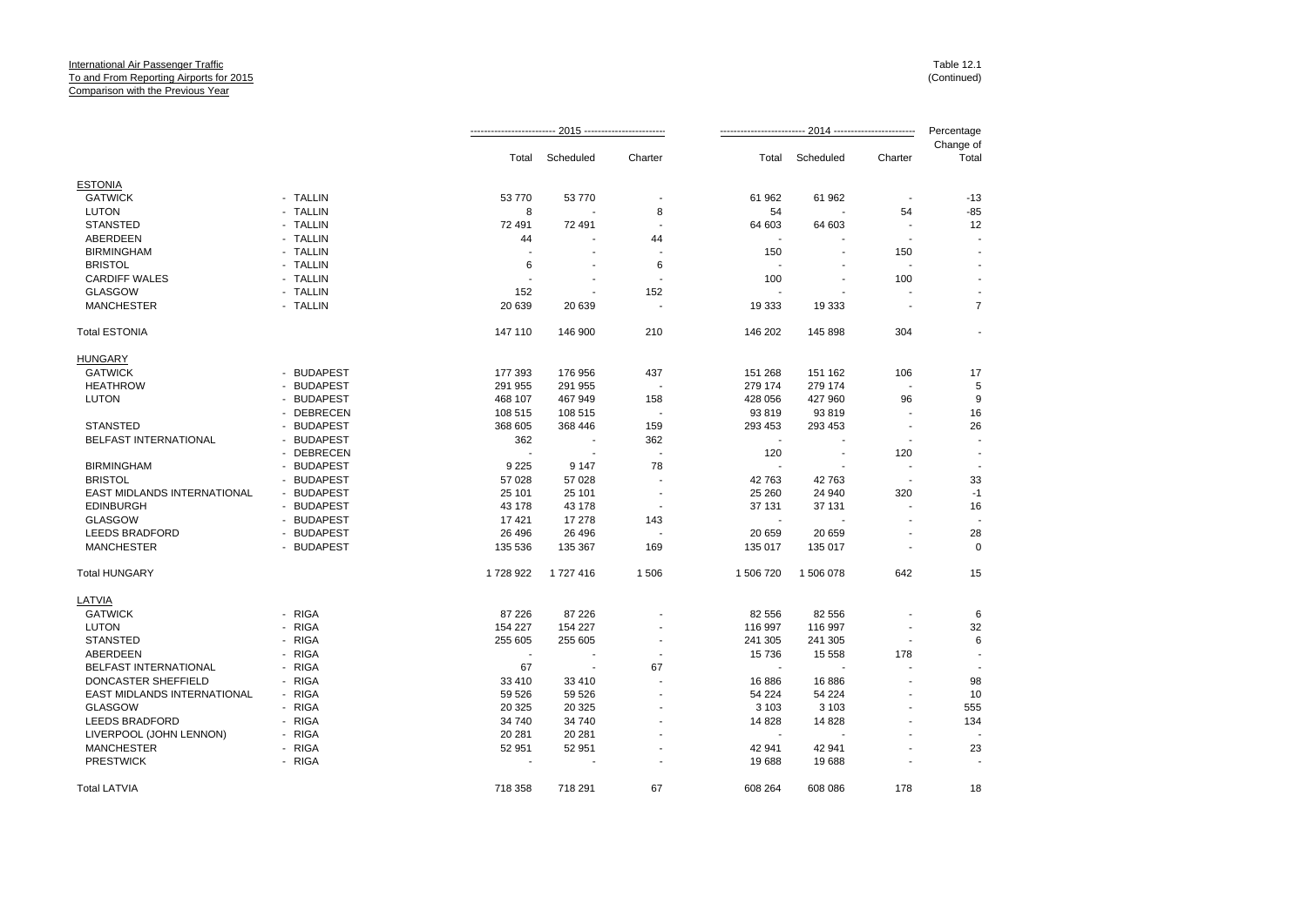|                              |                           |                |           |         | Percentage |           |         |                    |
|------------------------------|---------------------------|----------------|-----------|---------|------------|-----------|---------|--------------------|
|                              |                           | Total          | Scheduled | Charter | Total      | Scheduled | Charter | Change of<br>Total |
| LITHUANIA                    |                           |                |           |         |            |           |         |                    |
| <b>GATWICK</b>               | - KAUNAS                  | 55 4 65        | 55 465    |         | 54 146     | 54 146    |         | $\overline{2}$     |
|                              | - PALANGA                 | $\blacksquare$ |           |         | 585        | 585       |         |                    |
|                              | - VILNIUS                 | 415            |           | 415     | 1 1 2 3    | 337       | 786     | $-63$              |
| <b>LUTON</b>                 | - KAUNAS                  | 86 289         | 86 289    |         | 88 156     | 88 156    |         | $-2$               |
|                              | - VILNIUS                 | 230 143        | 230 091   | 52      | 190 040    | 190 040   |         | 21                 |
| <b>STANSTED</b>              | - KAUNAS                  | 134 168        | 134 168   |         | 128 900    | 128 900   |         | 4                  |
|                              | - VILNIUS                 | 128 544        | 128 544   |         | 124 949    | 124 949   | ÷       | 3                  |
| ABERDEEN                     | - VILNIUS                 | 3              |           | 3       |            |           |         |                    |
| BELFAST CITY (GEORGE BEST)   | - KAUNAS                  | ÷.             |           |         | 136        |           | 136     |                    |
| <b>BELFAST INTERNATIONAL</b> | - VILNIUS                 | 21 777         | 21 777    |         |            |           |         |                    |
| <b>BIRMINGHAM</b>            | - KAUNAS                  | 34 763         | 34 763    |         | 26 489     | 26 489    |         | 31                 |
| <b>BRISTOL</b>               | - KAUNAS                  | 36 704         | 36 704    |         | 35 119     | 35 119    |         | 5                  |
| DONCASTER SHEFFIELD          | - VILNIUS                 | 40 597         | 40 597    |         | 31 091     | 31 091    |         | 31                 |
| <b>EDINBURGH</b>             | - KAUNAS                  | 21 276         | 21 276    |         | 20791      | 20 791    |         | $\overline{2}$     |
|                              | - VILNIUS                 | 258            |           | 258     | 537        |           | 537     | $-52$              |
| <b>GLASGOW</b>               | - VILNIUS                 | 8 2 2 2        | 8 2 2 2   |         |            |           |         |                    |
| LIVERPOOL (JOHN LENNON)      | - VILNIUS                 | 37 103         | 37 103    |         | 35 918     | 35 918    |         | 3                  |
| <b>Total LITHUANIA</b>       |                           | 835 727        | 834 999   | 728     | 737 980    | 736 521   | 1459    | 13                 |
| <b>POLAND</b>                |                           |                |           |         |            |           |         |                    |
| <b>GATWICK</b>               | - KRAKOW                  | 105 487        | 104 640   | 847     | 106 993    | 106 086   | 907     | $-1$               |
|                              | - RZESZOW                 | 359            |           | 359     | 428        |           | 428     | $-16$              |
|                              | - WARSAW (CHOPIN)         | 75 234         | 75 234    |         | 20 871     | 20 871    |         | 260                |
| <b>HEATHROW</b>              | - KRAKOW                  | 38 287         | 38 287    |         |            |           |         |                    |
|                              | - WARSAW (CHOPIN)         | 417 107        | 417 107   |         | 407 667    | 407 667   |         | $\overline{2}$     |
| <b>LUTON</b>                 | - BYDGOSZCZ               | 777            |           | 777     |            |           |         |                    |
|                              | - GDANSK                  | 270 356        | 270 221   | 135     | 234 037    | 234 022   | 15      | 16                 |
|                              | - KATOWICE                | 299 739        | 299 739   |         | 219 144    | 219 144   |         | 37                 |
|                              | - KRAKOW                  | 876            |           | 876     | 898        |           | 898     | $-2$               |
|                              | - LODZ LUBLINEK           | ÷.             |           |         | 16         |           | 16      |                    |
|                              | - LUBLIN (PORT LOTNICZY)  | 88724          | 88724     |         | 48 169     | 48 169    |         | 84                 |
|                              | - POZNAN                  | 136 493        | 136 493   |         | 102 939    | 102 939   |         | 33                 |
|                              | - RZESZOW                 | 54 681         | 54 681    |         | 52 682     | 52 682    |         | $\overline{4}$     |
|                              | - SZCZECIN (GOLENOW)      | 44 842         | 44 842    |         | 6 3 6 6    | 6 3 6 6   |         | 604                |
|                              | - WARSAW (CHOPIN)         | 356 462        | 356 462   |         | 321 815    | 321 815   |         | 11                 |
|                              | - WROCLAW                 | 103 239        | 103 239   |         | 81 419     | 81 419    |         | 27                 |
| SOUTHEND                     | - KRAKOW                  |                |           |         | 38 862     | 38 862    | ÷.      |                    |
| <b>STANSTED</b>              | - BYDGOSZCZ               | 113 907        | 113 907   |         | 112 686    | 112 686   |         | $\overline{1}$     |
|                              | - GDANSK                  | 207 284        | 207 284   |         | 163 057    | 163 036   | 21      | 27                 |
|                              | - KATOWICE                | 132 461        | 132 461   |         | 129 069    | 128 843   | 226     | 3                  |
|                              | - KRAKOW                  | 307 139        | 306 043   | 1 0 9 6 | 258 988    | 258 541   | 447     | 19                 |
|                              | - LODZ LUBLINEK           | 106 128        | 106 128   |         | 100 837    | 100 837   |         | 5                  |
|                              | - LUBLIN (PORT LOTNICZY)  | 68 294         | 68 294    |         | 61 621     | 61 621    |         | 11                 |
|                              | - POZNAN                  | 124 916        | 124 916   |         | 128 195    | 128 195   |         | $-3$               |
|                              | - RZESZOW                 | 140 157        | 140 157   |         | 115 162    | 115 162   |         | 22                 |
|                              | - SZCZECIN (GOLENOW)      | 98 677         | 98 677    |         | 62 965     | 62 965    |         | 57                 |
|                              | - WARSAW (MODLIN MASOVIA) | 371 836        | 371 836   |         | 330 289    | 330 289   |         | 13                 |
|                              | - WROCLAW                 | 209 654        | 209 654   |         | 180 406    | 180 406   |         | 16                 |
| ABERDEEN                     | - GDANSK                  | 18 118         | 18 118    |         | $\sim$     |           |         |                    |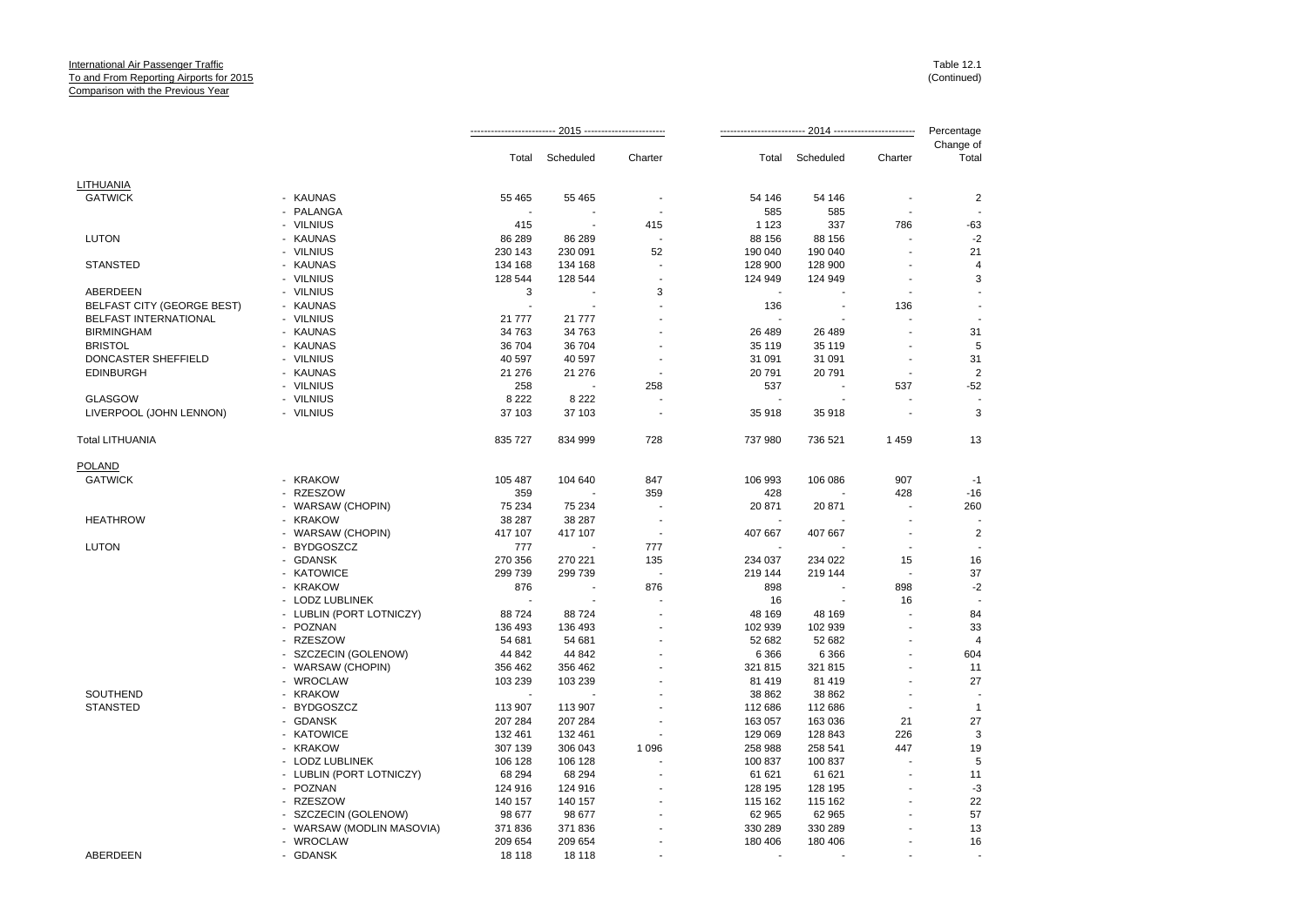|                                    |                           |                          |                 |                          |                                 |                          |                          | Percentage         |
|------------------------------------|---------------------------|--------------------------|-----------------|--------------------------|---------------------------------|--------------------------|--------------------------|--------------------|
|                                    |                           |                          | Total Scheduled | Charter                  | Total                           | Scheduled                | Charter                  | Change of<br>Total |
|                                    |                           |                          |                 |                          |                                 | $\overline{\phantom{a}}$ |                          |                    |
| BELFAST INTERNATIONAL              | - GDANSK                  |                          |                 |                          | 142<br>$\overline{\phantom{a}}$ |                          | 142<br>÷,                |                    |
|                                    | - KATOWICE                | 23 155                   | 23 155          |                          |                                 |                          |                          |                    |
|                                    | - KRAKOW                  | 44 157                   | 44 157          |                          | 44 742                          | 44 742                   |                          | $-1$               |
| <b>BIRMINGHAM</b>                  | - BYDGOSZCZ               | 52 0 20                  | 52 020          | $\overline{a}$           | 55 4 45                         | 55 445                   | $\blacksquare$           | -6                 |
|                                    | - GDANSK                  | 39 394                   | 39 394          | . .                      | 26 223                          | 26 165                   | 58                       | 50                 |
|                                    | - KATOWICE                | 37 154                   | 37 105          | 49                       | 36 668                          | 36 668                   | ÷,                       | $\overline{1}$     |
|                                    | - KRAKOW                  | 38 173                   | 37 349          | 824                      | 38 240                          | 37 004                   | 1 2 3 6                  | $\mathbf 0$        |
|                                    | - POZNAN                  | 863                      | 863             | ä,                       | ÷,                              |                          |                          |                    |
|                                    | - RZESZOW                 |                          |                 |                          | 7992                            | 7992                     |                          |                    |
|                                    | - WARSAW (CHOPIN)         | 9027                     | 9 0 27          |                          | $\overline{\phantom{a}}$        |                          |                          |                    |
| <b>BOURNEMOUTH</b>                 | - KRAKOW                  |                          |                 |                          | 175                             |                          | 175                      |                    |
| <b>BRISTOL</b>                     | - GDANSK                  | 37815                    | 37815           |                          | 36 355                          | 36 355                   |                          | $\overline{4}$     |
|                                    | - KATOWICE                | 21 856                   | 21 856          |                          | 7857                            | 7857                     |                          | 178                |
|                                    | - KRAKOW                  | 59 842                   | 59 842          |                          | 60 898                          | 60 898                   |                          | $-2$               |
|                                    | - POZNAN                  | 35 257                   | 35 257          |                          | 35 530                          | 35 530                   | $\blacksquare$           | $-1$               |
|                                    | - RZESZOW                 | 28 4 91                  | 28 491          |                          | 22 3 22                         | 22 3 22                  | $\sim$                   | 28                 |
|                                    | - SZCZECIN (GOLENOW)      | $\overline{\phantom{a}}$ |                 |                          | 46                              |                          | 46                       |                    |
|                                    | - WARSAW (CHOPIN)         | $\tilde{\phantom{a}}$    |                 |                          | 50                              |                          | 50                       |                    |
|                                    | - WARSAW (MODLIN MASOVIA) | 55 946                   | 55 946          | ÷                        | 52 676                          | 52 676                   | $\overline{a}$           | 6                  |
|                                    | - WROCLAW                 | 38 130                   | 38 130          |                          | 36 171                          | 36 171                   | $\blacksquare$           | 5                  |
| <b>CARDIFF WALES</b>               | - KRAKOW                  | 366                      |                 | 366                      | 375                             |                          | 375                      | $-2$               |
| DONCASTER SHEFFIELD                | - GDANSK                  | 76 029                   | 76 029          |                          | 64 439                          | 64 439                   |                          | 18                 |
|                                    | - KATOWICE                | 77 627                   | 77 627          |                          | 55 867                          | 55 867                   |                          | 39                 |
|                                    | - LUBLIN (PORT LOTNICZY)  | 9 3 4 8                  | 9 3 4 8         |                          |                                 |                          |                          |                    |
|                                    | - POZNAN                  | 54 101                   | 54 101          |                          | 43 612                          | 43 612                   |                          | 24                 |
|                                    | - WARSAW (CHOPIN)         | 44 286                   | 44 286          |                          | 36 831                          | 36 831                   |                          | 20                 |
|                                    | - WARSAW (MODLIN MASOVIA) | 144                      | 144             | $\overline{\phantom{a}}$ |                                 |                          | $\blacksquare$           |                    |
|                                    | - WROCLAW                 | 48 618                   | 48 618          | $\overline{\phantom{a}}$ | 43 4 8 6                        | 43 486                   | $\overline{\phantom{a}}$ | 12                 |
| <b>EAST MIDLANDS INTERNATIONAL</b> | - KRAKOW                  | 46 814                   | 46 383          | 431                      | 43 157                          | 42720                    | 437                      | 8                  |
|                                    | - LODZ LUBLINEK           | 46 701                   | 46701           | $\overline{\phantom{a}}$ | 43 244                          | 43 244                   | ÷.                       | 8                  |
|                                    | - RZESZOW                 | 55 202                   | 55 202          | $\overline{\phantom{a}}$ | 48 858                          | 48 858                   |                          | 13                 |
|                                    | - WARSAW (CHOPIN)         | 21                       | ÷.              | 21                       | ۰.                              |                          |                          |                    |
|                                    | - WARSAW (MODLIN MASOVIA) | 53 860                   | 53 860          |                          | 44 890                          | 44 890                   | $\blacksquare$           | 20                 |
|                                    | - WROCLAW                 | 81 458                   | 81 458          | $\overline{\phantom{a}}$ | 77 795                          | 77 795                   | $\overline{\phantom{a}}$ | 5                  |
| <b>EDINBURGH</b>                   | - GDANSK                  | 50 064                   | 49 664          | 400                      | 39 820                          | 39 4 68                  | 352                      | 26                 |
|                                    | - KRAKOW                  | 117 527                  | 117 071         | 456                      | 109 805                         | 109 380                  | 425                      | $\overline{7}$     |
|                                    | - POZNAN                  | 19 3 88                  | 19 388          | ٠.                       | 21 398                          | 21 3 98                  | $\blacksquare$           | -9                 |
|                                    | - RZESZOW                 | 6568                     | 6568            | . .                      | ÷.                              | $\overline{\phantom{a}}$ | $\blacksquare$           |                    |
| <b>EXETER</b>                      | - KRAKOW                  | 434                      |                 | 434                      | 449                             | $\overline{\phantom{a}}$ | 449                      | $-3$               |
| <b>GLASGOW</b>                     | - BYDGOSZCZ               | 32 474                   | 32 474          |                          | 5765                            | 5765                     |                          | 463                |
|                                    | - GDANSK                  | 37 849                   | 37849           | ٠.                       | 32 669                          | 32 669                   | $\overline{\phantom{a}}$ | 16                 |
|                                    | - KATOWICE                | 33 393                   | 33 393          |                          | 8 2 7 7                         | 8 2 7 7                  | $\blacksquare$           | 303                |
|                                    | - KRAKOW                  | 436                      |                 | 436                      | 456                             |                          | 456                      | $-4$               |
|                                    | - LUBLIN (PORT LOTNICZY)  | 8929                     | 8929            |                          |                                 |                          |                          |                    |
|                                    | - POZNAN                  | 30 146                   | 30 146          | $\overline{\phantom{a}}$ | 5 3 7 1                         | 5 3 7 1                  | ÷,                       | 461                |
|                                    | - WARSAW (CHOPIN)         | 42 207                   | 41762           | 445                      | 33 502                          | 32 460                   | 1 0 4 2                  | 26                 |
|                                    | - WARSAW (MODLIN MASOVIA) | 54 653                   | 54 653          |                          | 9 1 0 9                         | 9 1 0 9                  |                          | 500                |
|                                    | - WROCLAW                 | 37 924                   | 37924           |                          | 6 5 9 8                         | 6598                     |                          | 475                |
| <b>LEEDS BRADFORD</b>              | - GDANSK                  | 40 357                   | 40 357          | $\overline{\phantom{a}}$ | 25 002                          | 25 002                   | $\blacksquare$           | 61                 |
|                                    | - KRAKOW                  | 55 172                   | 54 714          | 458                      | 49 460                          | 49 014                   | 446                      | 12                 |
| LIVERPOOL (JOHN LENNON)            | - GDANSK                  | 52 589                   | 52 589          |                          | 40 962                          | 40 962                   |                          | 28                 |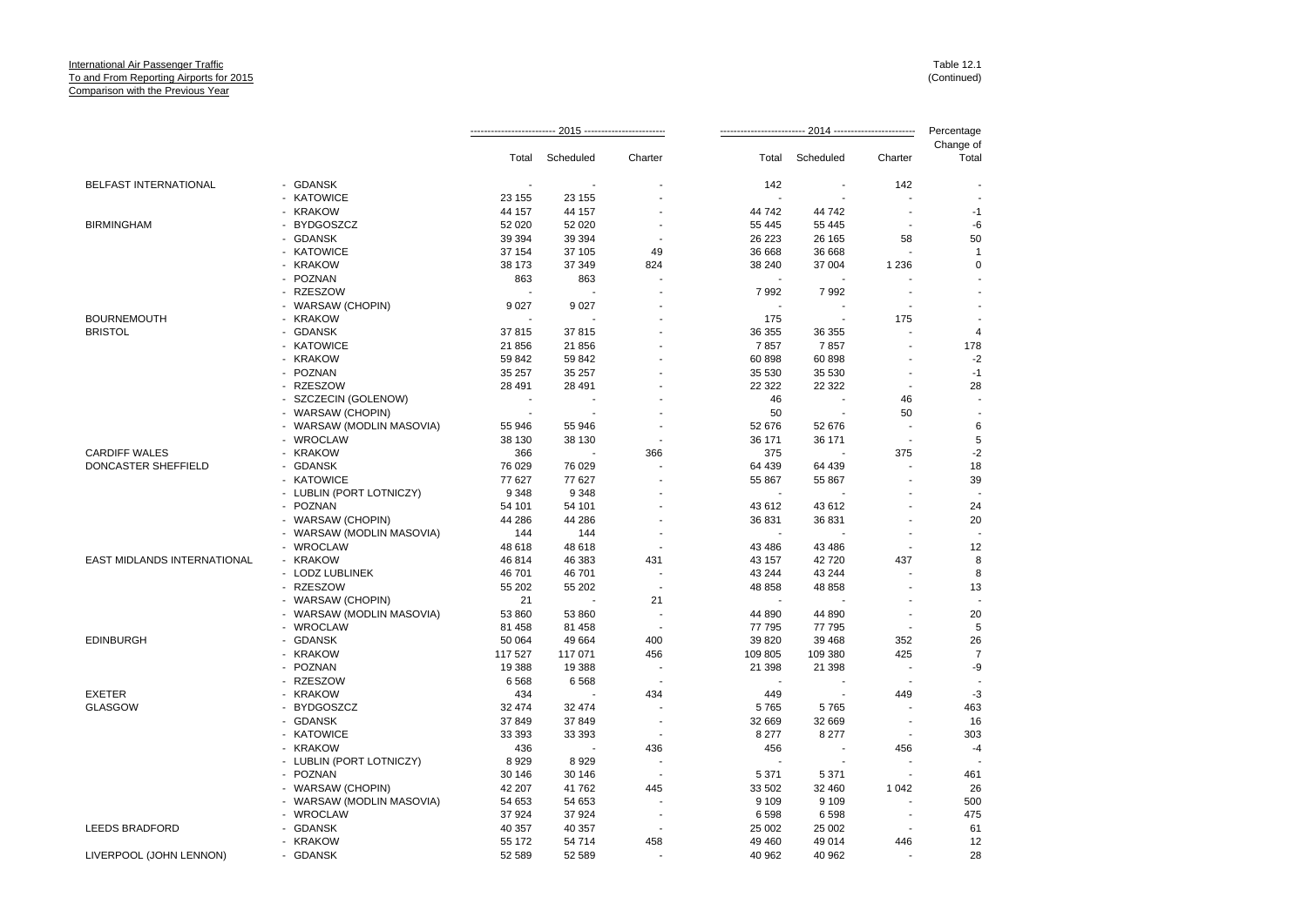|                                     |                           |                |                |                          |                          |                          |                          | Percentage         |
|-------------------------------------|---------------------------|----------------|----------------|--------------------------|--------------------------|--------------------------|--------------------------|--------------------|
|                                     |                           | Total          | Scheduled      | Charter                  | Total                    | Scheduled                | Charter                  | Change of<br>Total |
| LIVERPOOL (JOHN LENNON) (Continued) |                           |                |                |                          |                          |                          |                          |                    |
|                                     | - KRAKOW                  | 104 733        | 104 733        |                          | 88700                    | 88700                    |                          | 18                 |
|                                     | - LODZ LUBLINEK           | $\sim$         |                |                          | 6862                     | 6862                     |                          |                    |
|                                     | - POZNAN                  | 35 579         | 35 579         |                          | 35 838                   | 35 838                   |                          | $-1$               |
|                                     | - SZCZECIN (GOLENOW)      | 23 274         | 23 274         |                          | 20 096                   | 20 096                   |                          | 16                 |
|                                     | - WARSAW (CHOPIN)         | 28 838         | 28 838         |                          | 30 065                   | 30 065                   |                          | $-4$               |
|                                     | - WARSAW (MODLIN MASOVIA) | 75 067         | 75 067         |                          | 55 969                   | 55 969                   |                          | 34                 |
|                                     | - WROCLAW                 | 57 519         | 57 519         |                          | 51 109                   | 51 109                   |                          | 13                 |
| <b>MANCHESTER</b>                   | - GDANSK                  | 35 766         | 35 766         |                          | 33 169                   | 33 169                   |                          | 8                  |
|                                     | - KATOWICE                | ÷.             |                |                          | 7 2 9 3                  | 7 2 9 3                  |                          |                    |
|                                     | - KRAKOW                  | 57 939         | 57 084         | 855                      | 53 701                   | 53 253                   | 448                      | 8                  |
|                                     | - POZNAN                  | 167            | 167            |                          |                          |                          |                          |                    |
|                                     | - RZESZOW                 | 37 947         | 37 947         |                          | 36 255                   | 36 255                   |                          | 5                  |
|                                     | - WARSAW (MODLIN MASOVIA) | 44 257         | 44 257         |                          | 40 455                   | 40 455                   | $\overline{\phantom{a}}$ | $9\,$              |
| <b>NEWCASTLE</b>                    | - KRAKOW                  | 26 556         | 26 124         | 432                      | 25 5 95                  | 25 153                   | 442                      | 4                  |
| <b>PRESTWICK</b>                    | - BYDGOSZCZ               |                |                |                          | 7 1 7 7                  | 7 177                    |                          |                    |
|                                     | - WARSAW (MODLIN MASOVIA) |                |                |                          | 44 491                   | 44 491                   |                          |                    |
|                                     | - WROCLAW                 |                |                |                          | 31 295                   | 31 295                   |                          |                    |
| <b>Total POLAND</b>                 |                           | 6 154 841      | 6 145 144      | 9697                     | 5 206 380                | 5 196 843                | 9537                     | 18                 |
| <b>ROMANIA</b>                      |                           |                |                |                          |                          |                          |                          |                    |
| <b>GATWICK</b>                      | - BUCHAREST (OTOPENI)     | 13 3 3 2       | 13 3 3 2       |                          | 56 528                   | 56 528                   |                          | -76                |
| <b>HEATHROW</b>                     | - BUCHAREST (BANEASA)     | 13             |                | 13                       |                          |                          |                          |                    |
|                                     | - BUCHAREST (OTOPENI)     | 253 590        | 253 590        |                          | 236 535                  | 236 535                  |                          | $\overline{7}$     |
| <b>LUTON</b>                        | - BACAU                   | 72 459         | 72 459         | $\overline{\phantom{a}}$ | 66 023                   | 66 023                   |                          | 10                 |
|                                     | - BUCHAREST (OTOPENI)     | 417 520        | 417 481        | 39                       | 340 945                  | 340 945                  |                          | 22                 |
|                                     | - CLUJ NAPOCA             | 190 976        | 190 955        | 21                       | 128 354                  | 128 354                  |                          | 49                 |
|                                     | - CONSTANTA               | 17583          | 17 583         |                          |                          |                          |                          |                    |
|                                     | - CRAIOVA                 | 27 092         | 27 092         | ÷                        | 38 553                   | 38 553                   |                          | $-30$              |
|                                     | - IASI                    | 34 589         | 34 589         |                          | 16417                    | 16 417                   |                          | 111                |
|                                     | - SIBIU                   | 40 064         | 40 064         |                          | 22 7 31                  | 22 7 31                  | $\blacksquare$           | 76                 |
|                                     | - TIMISOARA               | 75 878         | 75 878         |                          | 56 709                   | 56 709                   |                          | 34                 |
|                                     | - TIRGU MURES             | 69 163         | 69 163         | ÷                        | 55 265                   | 55 265                   | ÷                        | 25                 |
| <b>STANSTED</b>                     | - BUCHAREST (OTOPENI)     | 252 646        | 252 646        |                          | 116 769                  | 116 769                  |                          | 116                |
| <b>BELFAST INTERNATIONAL</b>        | - BUCHAREST (OTOPENI)     | 290            | $\blacksquare$ | 290                      | ÷.                       | $\overline{\phantom{a}}$ |                          |                    |
| <b>CARDIFF WALES</b>                | - BUCHAREST (OTOPENI)     |                |                |                          | 118                      | $\blacksquare$           | 118                      |                    |
| DONCASTER SHEFFIELD                 | - BUCHAREST (OTOPENI)     | 32 822         | 32 822         |                          | 17 049                   | 17 049                   | $\overline{\phantom{a}}$ | 93                 |
| <b>EDINBURGH</b>                    | - BUCHAREST (OTOPENI)     | $\blacksquare$ |                | $\blacksquare$           | 96                       |                          | 96                       |                    |
| <b>GLASGOW</b>                      | - BUCHAREST (OTOPENI)     | 1923           | 1923           | $\blacksquare$           | 281                      | $\overline{\phantom{a}}$ | 281                      | 584                |
| <b>INVERNESS</b>                    | - BUCHAREST (OTOPENI)     | 78             |                | 78                       |                          |                          |                          |                    |
| LIVERPOOL (JOHN LENNON)             | - BACAU                   | 12 4 51        | 12 451         | $\overline{a}$           | $\overline{\phantom{a}}$ | $\blacksquare$           | $\blacksquare$           |                    |
|                                     | - BUCHAREST (OTOPENI)     | 40 303         | 40 303         |                          | 1572                     | 1572                     |                          | 2464               |
| <b>MANCHESTER</b>                   | - BUCHAREST (OTOPENI)     |                |                |                          | 74                       | 74                       |                          |                    |
| <b>Total ROMANIA</b>                |                           | 1 552 772      | 1 552 331      | 441                      | 1 154 019                | 1 153 524                | 495                      | 35                 |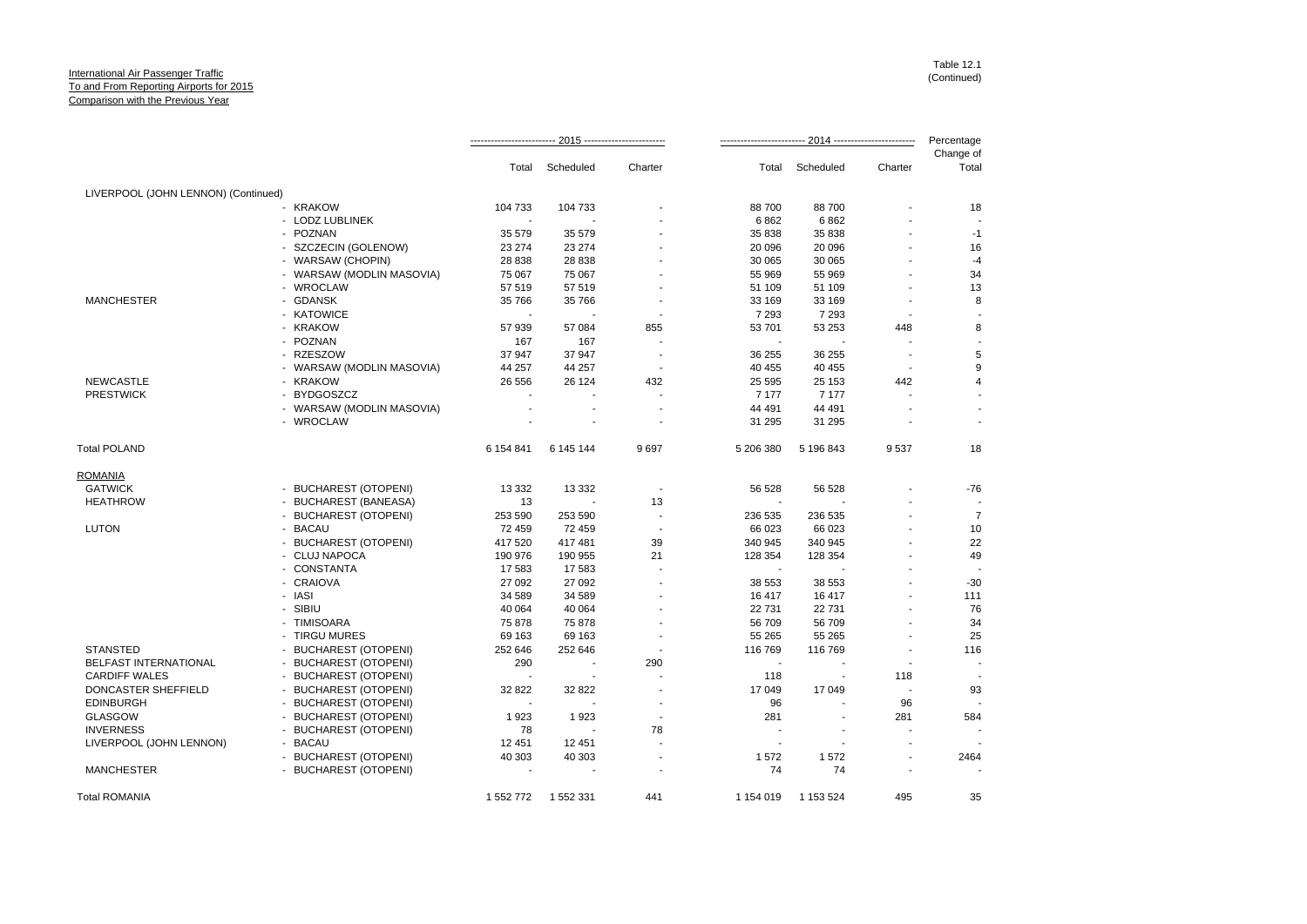|                                |                              |                          |                          |                          |                          |                       |                          | Percentage               |
|--------------------------------|------------------------------|--------------------------|--------------------------|--------------------------|--------------------------|-----------------------|--------------------------|--------------------------|
|                                |                              | Total                    | Scheduled                | Charter                  |                          | Total Scheduled       | Charter                  | Change of<br>Total       |
| <b>SLOVAK REPUBLIC</b>         |                              |                          |                          |                          |                          |                       |                          |                          |
| <b>LUTON</b>                   | - BRATISLAVA                 | 72 175                   | 72 127                   | 48                       | 69813                    | 69813                 |                          | 3                        |
|                                | - KOSICE                     | 127 734                  | 127 734                  | $\blacksquare$           | 110 202                  | 110 202               |                          | 16                       |
|                                | - TATRY-POPRAD               | 62 4 28                  | 62 4 28                  | $\overline{\phantom{a}}$ | 9 0 7 1                  | 9071                  |                          | 588                      |
| <b>SOUTHEND</b>                | - BRATISLAVA                 | 33                       | $\sim$                   | 33                       |                          |                       |                          |                          |
| <b>STANSTED</b>                | - BRATISLAVA                 | 232 641                  | 232 641                  | $\overline{\phantom{a}}$ | 207 303                  | 207 303               |                          | 12                       |
| BELFAST INTERNATIONAL          | - BRATISLAVA                 | 250                      | 52                       | 198                      |                          |                       |                          |                          |
|                                | - PIESTANY                   |                          | $\overline{\phantom{a}}$ |                          |                          |                       |                          | $\overline{\phantom{a}}$ |
|                                |                              | 86                       |                          | 86                       | $\overline{\phantom{a}}$ |                       |                          |                          |
| <b>BIRMINGHAM</b>              | - BRATISLAVA                 | 54 278                   | 54 278                   | $\overline{\phantom{a}}$ | 46 012                   | 46 012                |                          | 18                       |
|                                | - KOSICE                     |                          |                          |                          | 136                      | 136                   |                          | $\overline{\phantom{a}}$ |
| <b>BRISTOL</b>                 | - KOSICE                     | 6 18 6                   | 6 18 6                   |                          |                          |                       | $\overline{\phantom{a}}$ | $\overline{\phantom{a}}$ |
| <b>DONCASTER SHEFFIELD</b>     | - KOSICE                     | 19314                    | 19314                    |                          |                          |                       |                          |                          |
| <b>EDINBURGH</b>               | - BRATISLAVA                 | 23 561                   | 23 5 61                  |                          | 23 087                   | 22 897                | 190                      | $\overline{2}$           |
| <b>HUMBERSIDE</b>              | - BRATISLAVA                 |                          |                          |                          | 186                      |                       | 186                      | $\blacksquare$           |
|                                | - PIESTANY                   | $\overline{\phantom{a}}$ | $\overline{\phantom{a}}$ |                          | 338                      | $\blacksquare$        | 338                      | $\overline{\phantom{a}}$ |
| LIVERPOOL (JOHN LENNON)        | - BRATISLAVA                 | 54 677                   | 54 677                   |                          | 43 239                   | 43 239                | $\blacksquare$           | 26                       |
| <b>Total SLOVAK REPUBLIC</b>   |                              | 653 363                  | 652 998                  | 365                      | 509 387                  | 508 673               | 714                      | 28                       |
| <b>Total EASTERN EUROPE-EU</b> |                              |                          | 14 663 665 14 327 112    | 336 553                  |                          | 12 380 745 12 048 544 | 332 201                  | 18                       |
| EASTERN EUROPE - OTHER         |                              |                          |                          |                          |                          |                       |                          |                          |
| <b>ALBANIA</b>                 |                              |                          |                          |                          |                          |                       |                          |                          |
| <b>GATWICK</b>                 | - TIRANA                     | 74 159                   | 62 687                   | 11 472                   | 57 345                   | 50 868                | 6477                     | 29                       |
| <b>STANSTED</b>                | - TIRANA                     | 2 106                    |                          | 2 10 6                   |                          |                       |                          |                          |
| BELFAST INTERNATIONAL          | - TIRANA                     | 60                       | $\blacksquare$           | 60                       | $\sim$                   | $\blacksquare$        | $\blacksquare$           | $\sim$                   |
| <b>Total ALBANIA</b>           |                              | 76 325                   | 62 687                   | 13 638                   | 57 345                   | 50 868                | 6 477                    | 33                       |
| <b>ARMENIA</b>                 |                              |                          |                          |                          |                          |                       |                          |                          |
| <b>EDINBURGH</b>               | - YEREVAN                    | 218                      | $\overline{\phantom{a}}$ | 218                      |                          |                       |                          |                          |
| AZERBAIJAN                     |                              |                          |                          |                          |                          |                       |                          |                          |
| <b>HEATHROW</b>                | - BAKU (HEYDER ALIYEV INT'L) | 82 685                   | 82 685                   | $\overline{\phantom{a}}$ | 81 297                   | 81 297                |                          | 2                        |
| <b>LUTON</b>                   | - BAKU (HEYDER ALIYEV INT'L) | 12                       |                          | 12                       | 49                       |                       | 49                       | $-76$                    |
| <b>GLASGOW</b>                 | - BAKU (HEYDER ALIYEV INT'L) | 218                      | $\overline{\phantom{a}}$ | 218                      |                          |                       | $\overline{a}$           |                          |
| <b>Total AZERBAIJAN</b>        |                              | 82 915                   | 82 685                   | 230                      | 81 346                   | 81 297                | 49                       | $\overline{\mathbf{c}}$  |
| <b>BELARUS</b>                 |                              |                          |                          |                          |                          |                       |                          |                          |
| <b>GATWICK</b>                 | - MINSK INT'L                | 22 137                   | 22 137                   | $\overline{\phantom{a}}$ | 22 573                   | 22 459                | 114                      | $-2$                     |
| BELFAST INTERNATIONAL          | - MINSK INT'L                | 66                       |                          | 66                       | 92                       |                       | 92                       | $-28$                    |
| <b>MANCHESTER</b>              | - MINSK INT'L                | 2 3 2 3                  | 2 3 2 3                  | $\blacksquare$           | 2 3 8 2                  | 2 3 8 2               | $\blacksquare$           | $-2$                     |
| <b>Total BELARUS</b>           |                              | 24 5 26                  | 24 460                   | 66                       | 25 047                   | 24 841                | 206                      | $-2$                     |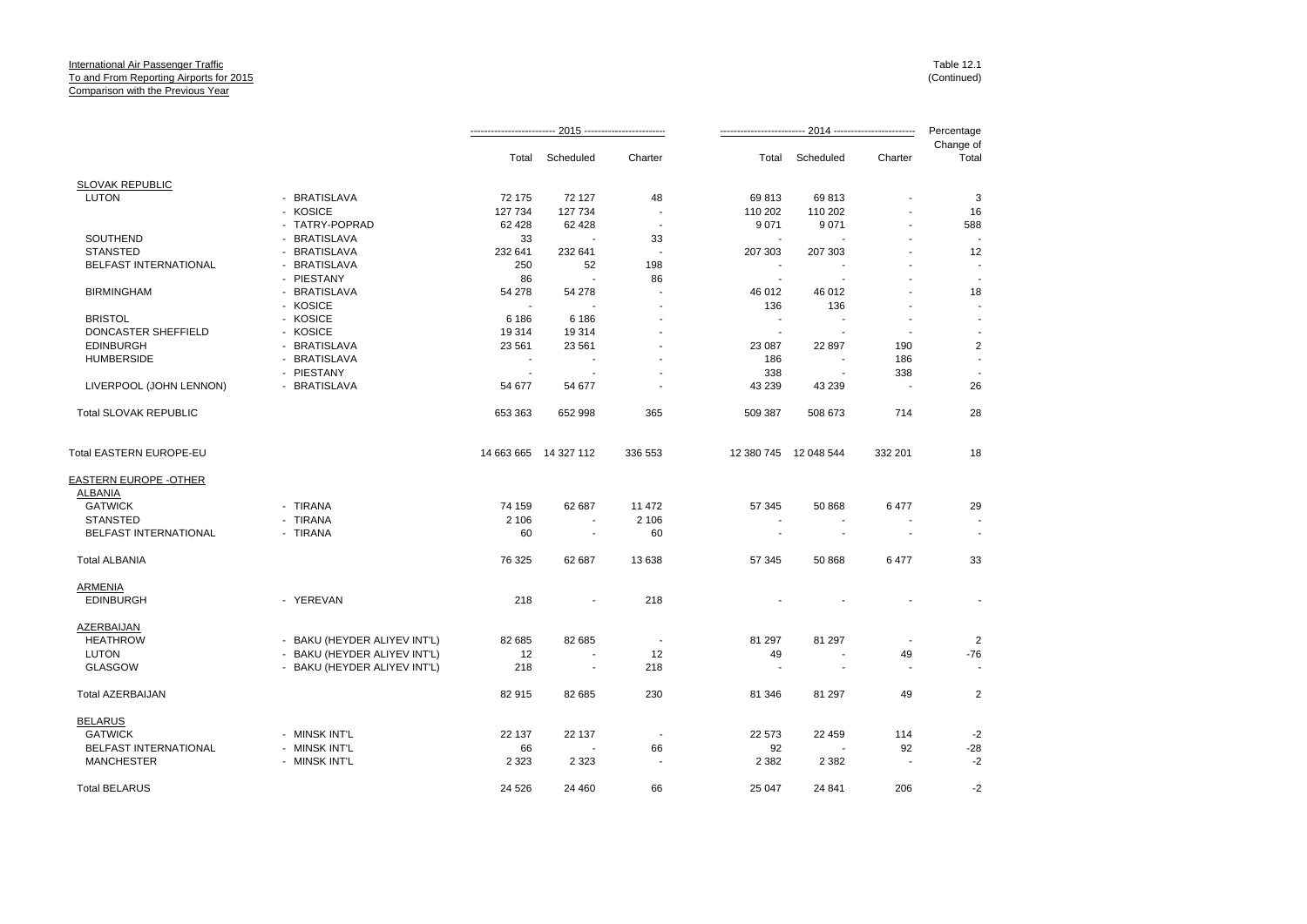|                           |                         | 2015 ------------------------ |                |                | -- 2014 ------------------------ |           |                          |                    |
|---------------------------|-------------------------|-------------------------------|----------------|----------------|----------------------------------|-----------|--------------------------|--------------------|
|                           |                         | Total                         | Scheduled      | Charter        | Total                            | Scheduled | Charter                  | Change of<br>Total |
| <b>GEORGIA</b>            |                         |                               |                |                |                                  |           |                          |                    |
| <b>GLASGOW</b>            | - TBILISI               | 254                           |                | 254            |                                  |           |                          |                    |
| KAZAKHSTAN                |                         |                               |                |                |                                  |           |                          |                    |
| <b>HEATHROW</b>           | - ALMATY                | 23 259                        | 23 259         |                | 37 394                           | 37 394    |                          | -38                |
|                           | - ASTANA                | 26 197                        | 26 197         | $\overline{a}$ | 19 187                           | 19 187    | ä,                       | 37                 |
| LUTON                     | - ALMATY                | 2                             |                | $\overline{2}$ |                                  |           |                          |                    |
| Total KAZAKHSTAN          |                         | 49 458                        | 49 45 6        | $\overline{2}$ | 56 581                           | 56 581    | ä,                       | $-13$              |
| KYRGYZSTAN                |                         |                               |                |                |                                  |           |                          |                    |
| LUTON                     | - BISHKEK (FRUNZE)      |                               |                |                | $\mathbf{1}$                     | ÷         | $\mathbf{1}$             |                    |
| REPUBLIC OF MOLDOVA       |                         |                               |                |                |                                  |           |                          |                    |
| LUTON                     | - CHISINAU (KISHINEV)   | 7832                          | 7832           |                | 774                              | 774       | $\blacksquare$           | 912                |
| <b>STANSTED</b>           | - CHISINAU (KISHINEV)   | 33 598                        | 33 598         |                | 24 152                           | 24 152    |                          | 39                 |
| Total REPUBLIC OF MOLDOVA |                         | 41 430                        | 41 430         |                | 24 926                           | 24 926    |                          | 66                 |
| <b>RUSSIA</b>             |                         |                               |                |                |                                  |           |                          |                    |
| <b>GATWICK</b>            | - ADLER / SOCHI         |                               |                |                | 777                              |           | 777                      |                    |
|                           | - MOSCOW (DOMODEDOVO)   | 113 235                       | 113 235        |                | 209 948                          | 209 948   | $\overline{\phantom{a}}$ | $-46$              |
| <b>HEATHROW</b>           | - IRKUTSK               |                               |                |                | 287                              |           | 287                      |                    |
|                           | - MOSCOW (DOMODEDOVO)   | 247 141                       | 247 141        |                | 289 259                          | 289 259   | $\blacksquare$           | $-15$              |
|                           | - MOSCOW (SHEREMETYEVO) | 293 876                       | 293 876        |                | 293 234                          | 293 234   |                          | $\mathbf 0$        |
|                           | - MOSCOW (VNUKOVO)      | 90 672                        | 90 672         |                | 100 419                          | 100 419   |                          | $-10$              |
|                           | - ST PETERSBURG         | 79 823                        | 79 823         |                | 86 803                           | 86 803    |                          | $-8$               |
| <b>LUTON</b>              | - ADLER / SOCHI         | 1 2 3 0                       | $\blacksquare$ | 1 2 3 0        | $\overline{a}$                   |           |                          |                    |
|                           | - MOSCOW (SHEREMETYEVO) | 3                             |                | 3              |                                  |           |                          |                    |
|                           | - MOSCOW (VNUKOVO)      | 3                             | ٠              | 3              | 2                                | ÷         | 2                        | 50                 |
|                           | - ST PETERSBURG         | $\overline{2}$                |                | $\overline{2}$ |                                  |           | $\overline{\phantom{a}}$ |                    |
| <b>STANSTED</b>           | - ST PETERSBURG         | $\overline{a}$                |                |                | 109                              |           | 109                      |                    |
| ABERDEEN                  | - KAZAN                 | 44                            |                | 44             |                                  |           |                          |                    |
|                           | - MOSCOW (SHEREMETYEVO) | 43                            |                | 43             |                                  | ٠         | $\overline{\phantom{a}}$ |                    |
| <b>BIGGIN HILL</b>        | - MOSCOW (SHEREMETYEVO) | 10                            |                | 10             | $\mathbf{2}$                     |           | $\overline{2}$           | 400                |
| <b>BIRMINGHAM</b>         | - ST PETERSBURG         | $\overline{\phantom{a}}$      |                |                | 159                              | ٠         | 159                      |                    |
| LIVERPOOL (JOHN LENNON)   | - KAZAN                 | 163                           |                | 163            |                                  |           | $\blacksquare$           |                    |
|                           | - KRASNODAR             | 41                            | $\overline{a}$ | 41             | 210                              | ä,        | 210                      | $-80$              |
| <b>MANCHESTER</b>         | - MOSCOW (DOMODEDOVO)   | 19 4 26                       | 19426          |                | 37 929                           | 37 929    | $\blacksquare$           | $-49$              |
|                           | - MOSCOW (SHEREMETYEVO) | 431                           |                | 431            | 245                              |           | 245                      | 76                 |
| <b>Total RUSSIA</b>       |                         | 846 143                       | 844 173        | 1970           | 1 019 383                        | 1 017 592 | 1791                     | $-17$              |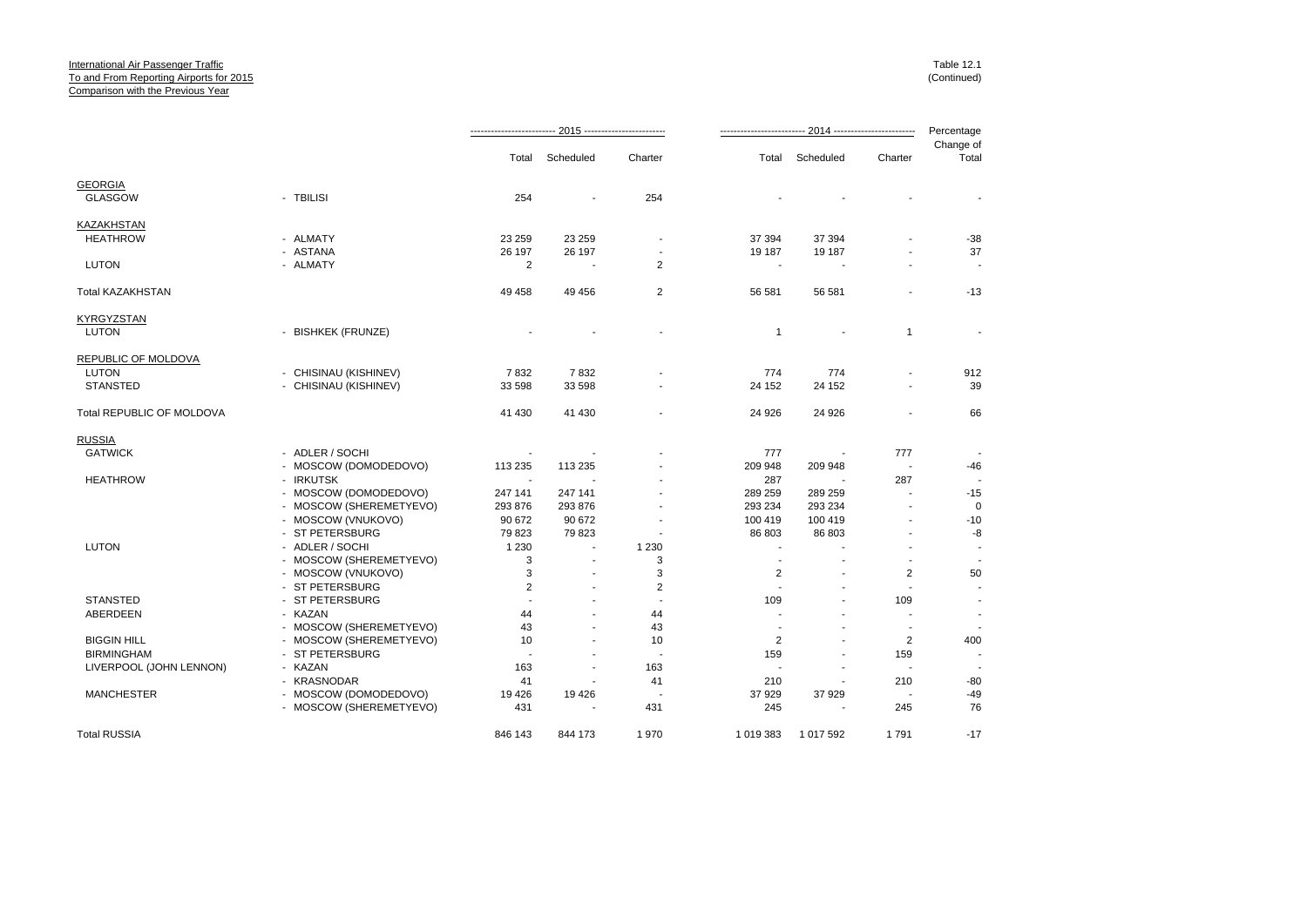|                              |                   |           | Total Scheduled          | Charter                  |                          | Total Scheduled | Charter                  | Change of<br>Total |
|------------------------------|-------------------|-----------|--------------------------|--------------------------|--------------------------|-----------------|--------------------------|--------------------|
| <b>TAJIKISTAN</b>            |                   |           |                          |                          |                          |                 |                          |                    |
| <b>GATWICK</b>               | - DUSHANBE        |           |                          |                          | 85                       | $\blacksquare$  | 85                       |                    |
| TURKMENISTAN                 |                   |           |                          |                          |                          |                 |                          |                    |
| <b>HEATHROW</b>              | - ASHKHABAD       | 18 4 93   | 18 493                   |                          | 26 933                   | 26 933          |                          | $-31$              |
| <b>BIRMINGHAM</b>            | - ASHKHABAD       | 43 933    | 43 933                   |                          | 59 448                   | 59 448          | $\sim$                   | $-26$              |
| <b>Total TURKMENISTAN</b>    |                   | 62 4 26   | 62 4 26                  | $\overline{\phantom{a}}$ | 86 381                   | 86 381          | $\blacksquare$           | $-28$              |
| <b>UKRAINE</b>               |                   |           |                          |                          |                          |                 |                          |                    |
| <b>GATWICK</b>               | - KIEV (BORISPOL) | 125 892   | 125 426                  | 466                      | 104 085                  | 104 085         | $\blacksquare$           | 21                 |
| <b>HEATHROW</b>              | - KIEV (BORISPOL) | 72 523    | 72 523                   |                          | 71 632                   | 71 632          |                          | $\mathbf{1}$       |
| <b>LUTON</b>                 | - KIEV (BORISPOL) | 120       |                          | 120                      | $\overline{\phantom{a}}$ |                 |                          |                    |
|                              | - KIEV (ZHULYANY) | 30 092    | 30 088                   | 4                        | 39 216                   | 39 216          | $\blacksquare$           | $-23$              |
| LIVERPOOL (JOHN LENNON)      | - KIEV (BORISPOL) | 299       |                          | 299                      |                          |                 |                          |                    |
|                              | - KIEV (ZHULYANY) | 460       |                          | 460                      |                          |                 | $\blacksquare$           | $\sim$             |
| <b>Total UKRAINE</b>         |                   | 229 386   | 228 037                  | 1 3 4 9                  | 214 933                  | 214 933         | $\overline{\phantom{a}}$ | $\overline{7}$     |
| <b>UZBEKISTAN</b>            |                   |           |                          |                          |                          |                 |                          |                    |
| <b>GATWICK</b>               | - TASHKENT        | 205       | $\blacksquare$           | 205                      | 628                      |                 | 628                      | $-67$              |
| <b>HEATHROW</b>              | - TASHKENT        | 25 0 98   | 25 098                   | $\overline{\phantom{a}}$ | 24 049                   | 24 049          | $\overline{\phantom{a}}$ | $\overline{4}$     |
| <b>Total UZBEKISTAN</b>      |                   | 25 303    | 25 098                   | 205                      | 24 677                   | 24 049          | 628                      | 3                  |
| Total EASTERN EUROPE - OTHER |                   | 1 438 384 | 1 420 452                | 17932                    | 1 590 705                | 1581468         | 9 2 3 7                  | $-10$              |
| <b>NEAR EAST</b>             |                   |           |                          |                          |                          |                 |                          |                    |
| <b>ISRAEL</b>                |                   |           |                          |                          |                          |                 |                          |                    |
| <b>GATWICK</b>               | - TEL AVIV        | 51 911    | 51 387                   | 524                      | 34 743                   | 33 850          | 893                      | 49                 |
| <b>HEATHROW</b>              | - TEL AVIV        | 584 298   | 584 298                  | $\overline{\phantom{a}}$ | 517 478                  | 517 345         | 133                      | 13                 |
| LUTON                        | - OVDA            | 1 0 6 7   | 671                      | 396                      | 759                      |                 | 759                      | 41                 |
|                              | - TEL AVIV        | 313 035   | 310 174                  | 2861                     | 290 902                  | 290 196         | 706                      | 8                  |
| <b>STANSTED</b>              | - TEL AVIV        | 365       | $\blacksquare$           | 365                      | $\overline{\phantom{a}}$ |                 |                          |                    |
| <b>CARDIFF WALES</b>         | - TEL AVIV        | 283       | $\overline{\phantom{a}}$ | 283                      | $\sim$                   | $\blacksquare$  | $\overline{\phantom{a}}$ |                    |
| <b>MANCHESTER</b>            | - OVDA            | 7         |                          | 7                        | 25                       |                 | 25                       | $-72$              |
|                              | - TEL AVIV        | 34 193    | 34 193                   | $\overline{\phantom{a}}$ | 38 876                   | 38 721          | 155                      | $-12$              |
| <b>Total ISRAEL</b>          |                   | 985 159   | 980 723                  | 4 4 3 6                  | 882783                   | 880 112         | 2671                     | 12                 |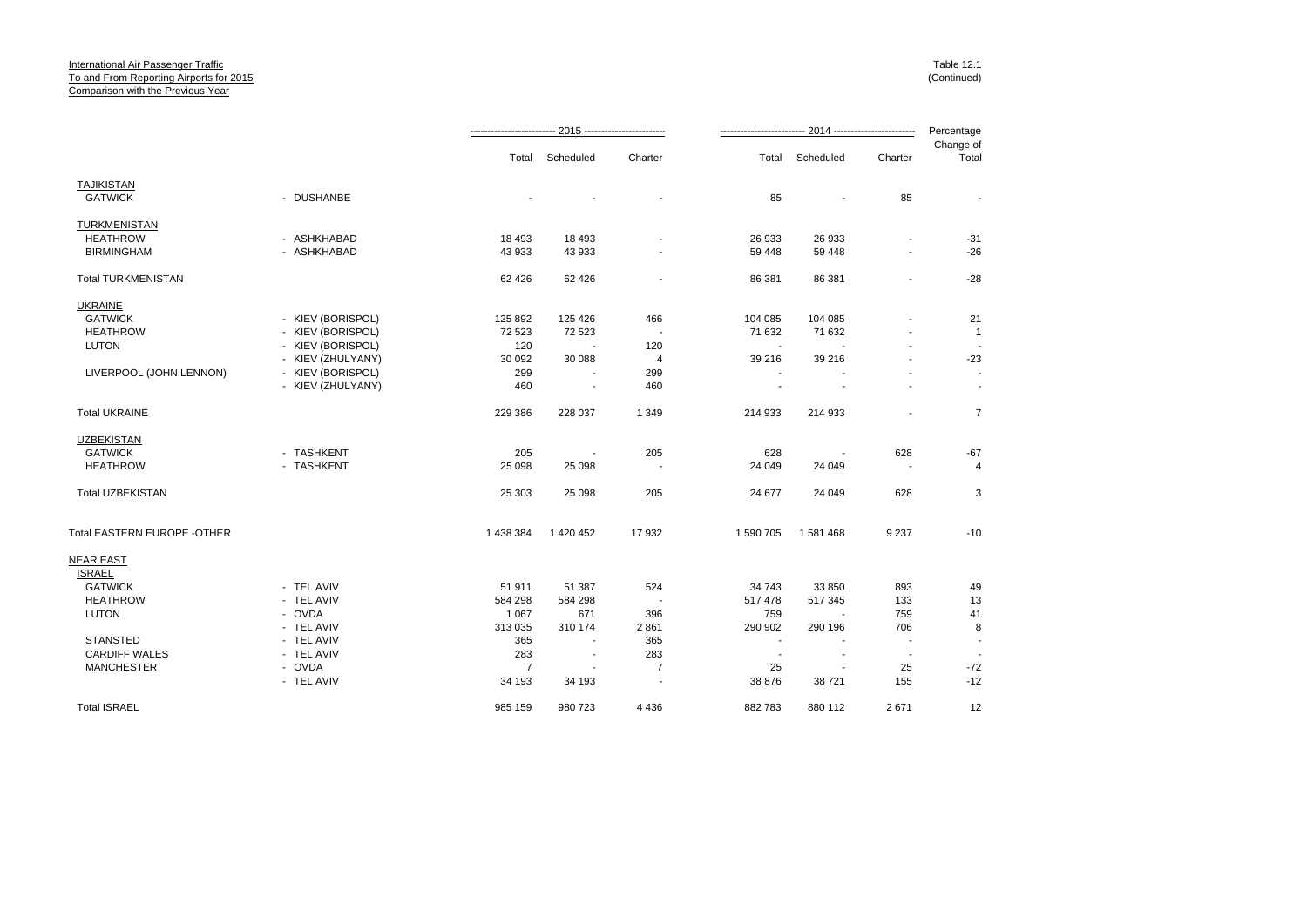|                             |                            |           |                |         |           |                          |                          | Percentage         |
|-----------------------------|----------------------------|-----------|----------------|---------|-----------|--------------------------|--------------------------|--------------------|
|                             |                            | Total     | Scheduled      | Charter | Total     | Scheduled                | Charter                  | Change of<br>Total |
| <b>JORDAN</b>               |                            |           |                |         |           |                          |                          |                    |
| <b>GATWICK</b>              | - AMMAN                    |           |                |         | 13 505    | 13 505                   |                          |                    |
|                             | - AQABA                    |           |                |         | 403       |                          | 403                      |                    |
| <b>HEATHROW</b>             | - AMMAN                    | 203 783   | 203 783        |         | 235 231   | 235 231                  | $\sim$                   | $-13$              |
| <b>LUTON</b>                | - AQABA                    |           |                |         | 45        |                          | 45                       |                    |
| <b>EXETER</b>               | - AMMAN                    |           |                |         | 88        |                          | 88                       |                    |
| <b>GLASGOW</b>              | - AMMAN                    | 112       |                | 112     |           |                          |                          |                    |
| <b>MANCHESTER</b>           | - AMMAN                    | 103       | $\blacksquare$ | 103     |           |                          | $\blacksquare$           | $\overline{a}$     |
| <b>Total JORDAN</b>         |                            | 203 998   | 203 783        | 215     | 249 272   | 248 736                  | 536                      | $-18$              |
| <b>LEBANON</b>              |                            |           |                |         |           |                          |                          |                    |
| <b>HEATHROW</b>             | - BEIRUT                   | 255 510   | 255 510        |         | 261 002   | 261 002                  |                          | $-2$               |
| BELFAST INTERNATIONAL       | - BEIRUT                   | 51        | ÷.             | 51      |           |                          |                          |                    |
| <b>Total LEBANON</b>        |                            | 255 561   | 255 510        | 51      | 261 002   | 261 002                  |                          | $-2$               |
| <b>Total NEAR EAST</b>      |                            | 1 444 718 | 1 440 016      | 4702    | 1 393 057 | 1 389 850                | 3 2 0 7                  | 4                  |
| <b>NORTH AFRICA</b>         |                            |           |                |         |           |                          |                          |                    |
| <b>ALGERIA</b>              |                            |           |                |         |           |                          |                          |                    |
| <b>GATWICK</b>              | - ALGIERS                  | 54 914    | 54 914         |         | 50 484    | 50 484                   |                          | 9                  |
|                             | - HASSI MESSAOUD           | 2838      |                | 2838    | 7 1 1 1   |                          | 7 1 1 1                  | $-60$              |
| <b>HEATHROW</b>             | - ALGIERS                  | 71 565    | 71 565         |         | 69 580    | 69 580                   |                          | 3                  |
| <b>LUTON</b>                | - ALGIERS                  | 5         |                | 5       |           |                          |                          |                    |
| <b>STANSTED</b>             | - HASSI MESSAOUD           | 5752      | $\sim$         | 5752    |           |                          |                          |                    |
| <b>Total ALGERIA</b>        |                            | 135 074   | 126 479        | 8595    | 127 175   | 120 064                  | 7 1 1 1                  | 6                  |
| <b>EGYPT</b>                |                            |           |                |         |           |                          |                          |                    |
| <b>GATWICK</b>              | - HURGHADA                 | 150 140   | 60 339         | 89 801  | 156 495   | 69 062                   | 87 433                   | $-4$               |
|                             | - LUXOR                    | 8569      |                | 8569    | 12 099    | $\overline{\phantom{a}}$ | 12 099                   | $-29$              |
|                             | - MARSA ALAM               | 16 545    |                | 16 545  | 17 241    | $\overline{\phantom{a}}$ | 17 241                   | $-4$               |
|                             | - MERSA MATROUH            | 150       | ÷              | 150     |           |                          |                          |                    |
|                             | - SHARM EL SHEIKH (OPHIRA) | 364 385   | 192 213        | 172 172 | 382 908   | 202 922                  | 179 986                  | $-5$               |
| <b>HEATHROW</b>             | - CAIRO                    | 337 505   | 337 505        |         | 358 233   | 358 233                  |                          | -6                 |
|                             | - LUXOR                    | 11 067    | 11 067         |         | 8 2 4 9   | 8 2 4 9                  | $\overline{\phantom{a}}$ | 34                 |
| <b>LUTON</b>                | - MERSA MATROUH            | 133       |                | 133     |           |                          |                          |                    |
|                             | - SHARM EL SHEIKH (OPHIRA) | 127 600   | 114 858        | 12742   | 160 847   | 142 690                  | 18 157                   | $-21$              |
| <b>STANSTED</b>             | - SHARM EL SHEIKH (OPHIRA) | 50 20 2   | 35 4 32        | 14 770  | 53 688    | 42 141                   | 11 547                   | -6                 |
| BELFAST INTERNATIONAL       | - SHARM EL SHEIKH (OPHIRA) | 6 2 8 9   |                | 6 2 8 9 | 6549      |                          | 6549                     | $-4$               |
| <b>BIRMINGHAM</b>           | - HURGHADA                 | 26 631    | 9831           | 16 800  | 31 077    | 13 086                   | 17991                    | $-14$              |
|                             | - SHARM EL SHEIKH (OPHIRA) | 127 024   | 60 363         | 66 661  | 118 921   | 57 526                   | 61 395                   | $\overline{7}$     |
| <b>BOURNEMOUTH</b>          | - SHARM EL SHEIKH (OPHIRA) | 381       |                | 381     | 2971      |                          | 2971                     | $-87$              |
| <b>BRISTOL</b>              | - SHARM EL SHEIKH (OPHIRA) | 38 037    |                | 38 037  | 32 822    | $\overline{\phantom{a}}$ | 32 822                   | 16                 |
| <b>CARDIFF WALES</b>        | - SHARM EL SHEIKH (OPHIRA) | 15 4 48   |                | 15 4 48 | 23 096    |                          | 23 096                   | $-33$              |
| DONCASTER SHEFFIELD         | - SHARM EL SHEIKH (OPHIRA) | 21 7 24   |                | 21 7 24 | 20 705    |                          | 20 705                   | 5                  |
| EAST MIDLANDS INTERNATIONAL | - HURGHADA                 | 5787      |                | 5787    | 4 3 5 1   |                          | 4 3 5 1                  | 33                 |
|                             | - SHARM EL SHEIKH (OPHIRA) | 34 398    |                | 34 398  | 35 120    |                          | 35 1 20                  | $-2$               |
| <b>EDINBURGH</b>            | - SHARM EL SHEIKH (OPHIRA) | 17019     |                | 17 019  | 19849     |                          | 19849                    | $-14$              |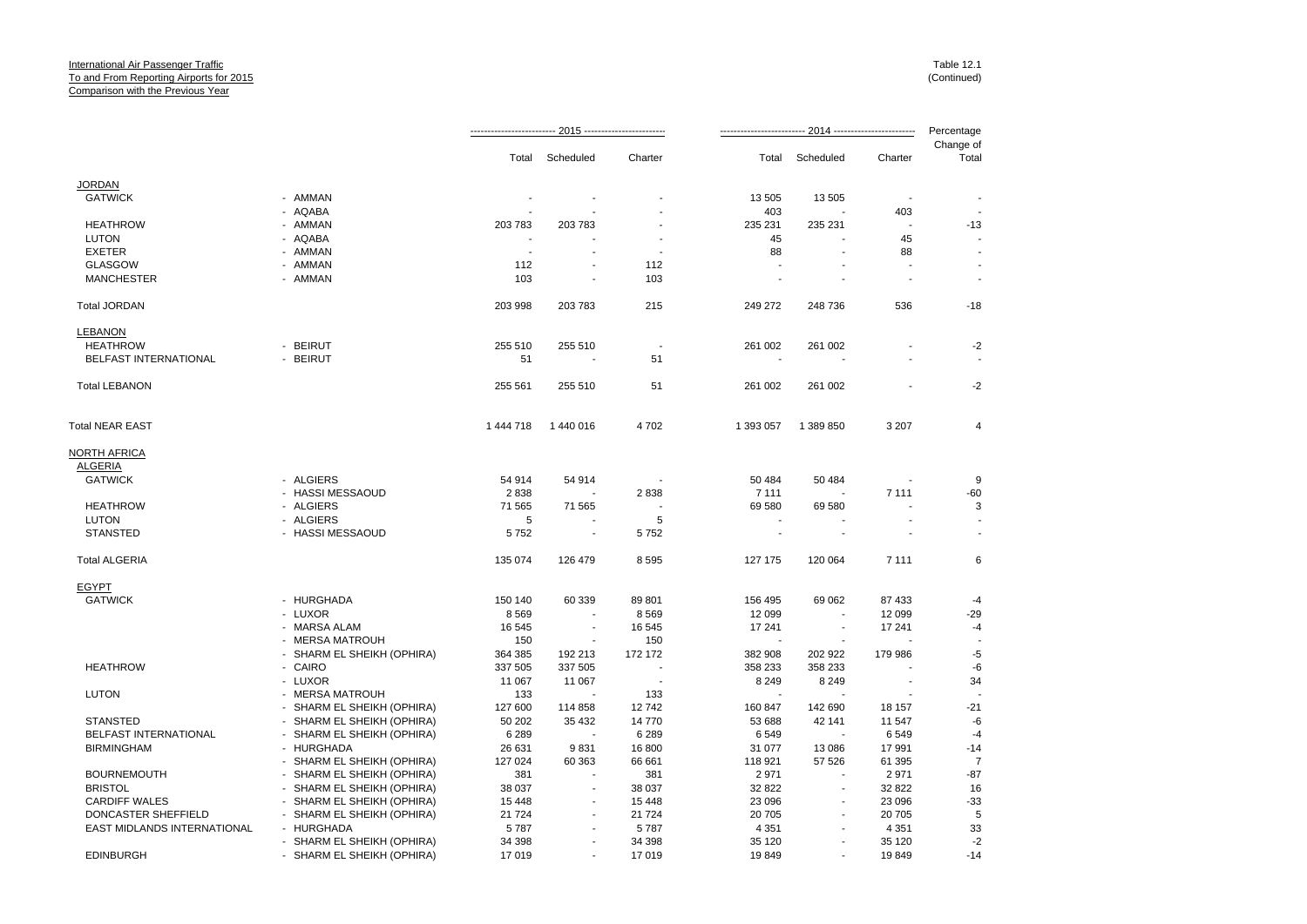|                             |                            |                          |                          |                |                          | 2014 ------------------------- |                          | Percentage               |  |
|-----------------------------|----------------------------|--------------------------|--------------------------|----------------|--------------------------|--------------------------------|--------------------------|--------------------------|--|
|                             |                            | Total                    | Scheduled                | Charter        | Total                    | Scheduled                      | Charter                  | Change of<br>Total       |  |
| <b>EXETER</b>               | - SHARM EL SHEIKH (OPHIRA) | 13834                    | $\sim$                   | 13834          | 10825                    | ÷                              | 10825                    | 28                       |  |
| <b>GLASGOW</b>              | - SHARM EL SHEIKH (OPHIRA) | 27 921                   |                          | 27 921         | 26 927                   |                                | 26 927                   | 4                        |  |
| LIVERPOOL (JOHN LENNON)     | - CAIRO                    | 2                        |                          | 2              |                          |                                |                          |                          |  |
| <b>MANCHESTER</b>           | - CAIRO                    | 13 260                   | 13 260                   |                | 39 385                   | 39 385                         | $\overline{\phantom{a}}$ | $-66$                    |  |
|                             | - HURGHADA                 | 124 896                  | 34 962                   | 89 934         | 103851                   | 22 974                         | 80 877                   | 20                       |  |
|                             | - SHARM EL SHEIKH (OPHIRA) | 281 697                  | 114 258                  | 167 439        | 308 309                  | 148 160                        | 160 149                  | -9                       |  |
| <b>NEWCASTLE</b>            | - HURGHADA                 | 14 855                   |                          | 14 855         | 1 1 7 3                  |                                | 1 1 7 3                  | 1166                     |  |
|                             | - SHARM EL SHEIKH (OPHIRA) | 49 521                   | $\overline{\phantom{a}}$ | 49 521         | 57 433                   | $\blacksquare$                 | 57 433                   | $-14$                    |  |
| Total EGYPT                 |                            | 1885020                  | 984 088                  | 900 932        | 1 993 124                | 1 104 428                      | 888 696                  | $-5$                     |  |
| <u>LIBYA</u>                |                            |                          |                          |                |                          |                                |                          |                          |  |
| <b>GATWICK</b>              | - TRIPOLI                  |                          |                          |                | 12615                    | 12 605                         | 10                       |                          |  |
| <b>HEATHROW</b>             | - TRIPOLI                  |                          |                          |                | 16 625                   | 16 625                         |                          |                          |  |
| <b>MANCHESTER</b>           | - TRIPOLI                  |                          |                          |                | 8 4 5 6                  | 8 4 5 6                        | $\overline{\phantom{a}}$ | $\overline{\phantom{a}}$ |  |
| Total LIBYA                 |                            |                          |                          |                | 37 696                   | 37 686                         | 10                       | $\ldots$                 |  |
| MOROCCO                     |                            |                          |                          |                |                          |                                |                          |                          |  |
| <b>GATWICK</b>              | - AGADIR (AL MASSIRA)      | 84 769                   | 84 507                   | 262            | 83 563                   | 83 282                         | 281                      | $\overline{1}$           |  |
|                             | - CASABLANCA MOHAMED V     | 46 916                   | 46 916                   |                | 22 607                   | 22 3 64                        | 243                      | 108                      |  |
|                             | - ERRACHIDIA               | $\blacksquare$           |                          | . .            | 367                      |                                | 367                      |                          |  |
|                             | - MARRAKESH                | 307 440                  | 307 052                  | 388            | 366 354                  | 366 354                        | $\overline{\phantom{a}}$ | $-16$                    |  |
|                             | - OUARZAZATE               | 928                      |                          | 928            | 339                      |                                | 339                      | 174                      |  |
|                             | - RABAT                    | 2689                     | 2689                     |                | $\overline{\phantom{a}}$ | $\blacksquare$                 |                          |                          |  |
|                             | - TANGIERS (IBN BATUTA)    | 23 634                   | 23 634                   |                | 20 437                   | 20 437                         |                          | 16                       |  |
| <b>HEATHROW</b>             | - AGADIR (AL MASSIRA)      |                          |                          |                | 4715                     | 4715                           |                          |                          |  |
|                             | - CASABLANCA MOHAMED V     | 96 311                   | 96 311                   |                | 91 724                   | 91 724                         |                          | 5                        |  |
|                             | - TANGIERS (IBN BATUTA)    |                          |                          |                | 8589                     | 8589                           |                          |                          |  |
| <b>LUTON</b>                | - CASABLANCA MOHAMED V     | $\overline{\phantom{a}}$ |                          |                | 114                      |                                | 114                      | $\blacksquare$           |  |
|                             | - ESSAOUIRA                | 17883                    | 17883                    |                | $\overline{\phantom{a}}$ |                                |                          |                          |  |
|                             | - MARRAKESH                | 65 905                   | 65 898                   | $\overline{7}$ | 55 817                   | 55 674                         | 143                      | 18                       |  |
|                             | - OUJDA ANGAD              |                          |                          | $\blacksquare$ | 27                       |                                | 27                       |                          |  |
|                             | - RABAT                    | $\sim$                   |                          |                | 100                      |                                | 100                      |                          |  |
|                             | - TANGIERS (IBN BATUTA)    | 39                       |                          | 39             | $\overline{\phantom{a}}$ |                                | $\overline{a}$           | $\blacksquare$           |  |
| <b>STANSTED</b>             | - AGADIR (AL MASSIRA)      | ÷,                       |                          |                | 8 2 6 2                  | 8 2 6 2                        |                          | $\overline{\phantom{a}}$ |  |
|                             | - FEZ                      | 33 316                   | 33 316                   |                | 32 299                   | 32 299                         |                          | 3                        |  |
|                             | - MARRAKESH                | 146 752                  | 146 752                  |                | 113 389                  | 113 389                        |                          | 29                       |  |
|                             | - RABAT                    | 51 774                   | 51 774                   |                | 38 643                   | 38 643                         |                          | 34                       |  |
| <b>BIGGIN HILL</b>          | - MARRAKESH                | 18                       | $\overline{\phantom{a}}$ | 18             | $\overline{\phantom{a}}$ |                                |                          | $\overline{\phantom{a}}$ |  |
| <b>BIRMINGHAM</b>           | - CASABLANCA MOHAMED V     | ÷.                       |                          |                | 194                      |                                | 194                      |                          |  |
|                             | - MARRAKESH                | 12 297                   | 12 297                   |                | 15 187                   | 15 187                         | $\ddot{\phantom{0}}$     | $-19$                    |  |
| <b>BRISTOL</b>              | - MARRAKESH                | 30 627                   | 30 627                   |                | 29 889                   | 29 889                         | $\overline{\phantom{a}}$ | $\sqrt{2}$               |  |
| EAST MIDLANDS INTERNATIONAL | - CASABLANCA MOHAMED V     | ÷.                       |                          |                | 36                       |                                | 36                       |                          |  |
| <b>GLASGOW</b>              | - CASABLANCA MOHAMED V     | $\overline{\phantom{a}}$ |                          |                | 216                      | $\overline{\phantom{a}}$       | 216                      |                          |  |
|                             | - MARRAKESH                | 30 913                   | 30 913                   |                | 5 1 9 3                  | 5 1 9 3                        | $\blacksquare$           | 495                      |  |
| <b>MANCHESTER</b>           | - AGADIR (AL MASSIRA)      | 65 478                   | 65 478                   |                | 58 347                   | 58 347                         | $\overline{\phantom{a}}$ | 12                       |  |
|                             | - CASABLANCA MOHAMED V     | 171                      |                          | 171            | 137                      |                                | 137                      | 25                       |  |
|                             | - MARRAKESH                | 83 456                   | 83 456                   |                | 76 545                   | 76 545                         |                          | 9                        |  |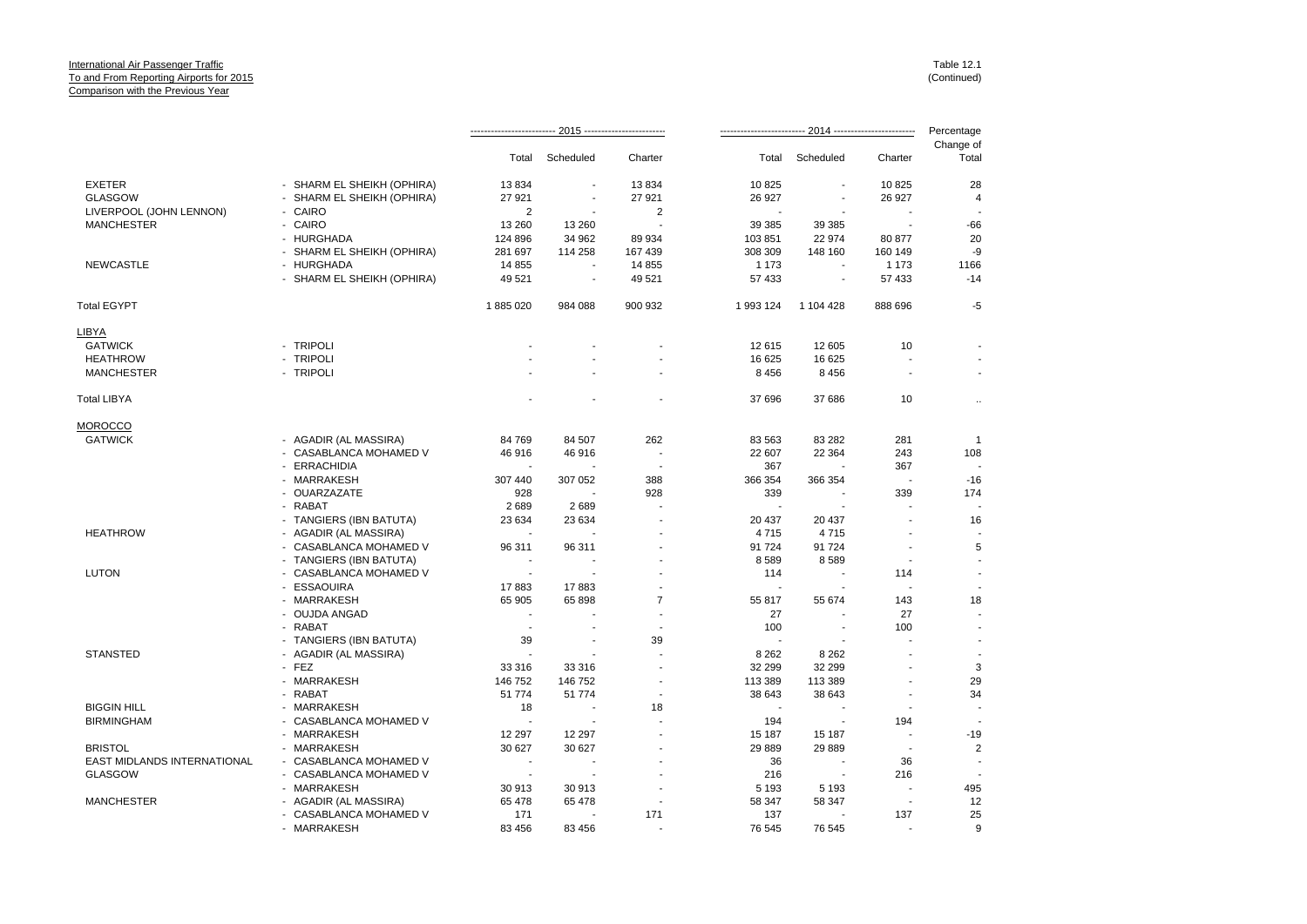|                                    |                           |                          |                          |                |           |                          |           | Change of |
|------------------------------------|---------------------------|--------------------------|--------------------------|----------------|-----------|--------------------------|-----------|-----------|
|                                    |                           | Total                    | Scheduled                | Charter        | Total     | Scheduled                | Charter   | Total     |
| <b>Total MOROCCO</b>               |                           | 1 101 316                | 1 099 503                | 1813           | 1 033 090 | 1 030 893                | 2 1 9 7   | 7         |
| <b>TUNISIA</b>                     |                           |                          |                          |                |           |                          |           |           |
| <b>GATWICK</b>                     | - ENFIDHA - HAMMAMET INTL | 67715                    | 12877                    | 54 838         | 164 574   | 19 901                   | 144 673   | $-59$     |
|                                    | - JERBA                   | 7 2 3 1                  | $\overline{\phantom{a}}$ | 7 2 3 1        | 17473     | $\sim$                   | 17 473    | $-59$     |
|                                    | - MONASTIR                | 2 9 0 6                  | $\overline{\phantom{a}}$ | 2 9 0 6        | 9 1 8 0   | $\overline{\phantom{a}}$ | 9 1 8 0   | $-68$     |
|                                    | - TUNIS                   | 23 475                   | 23 4 7 5                 |                | 6 0 8 9   | 6089                     |           | 286       |
| <b>HEATHROW</b>                    | - MONASTIR                | 104                      | 104                      | . .            |           |                          |           |           |
|                                    | - TUNIS                   | 41 927                   | 41 927                   |                | 62 855    | 62 855                   |           | $-33$     |
| <b>LUTON</b>                       | - ENFIDHA - HAMMAMET INTL | 4735                     | $\overline{\phantom{a}}$ | 4735           | 12 113    | $\blacksquare$           | 12 113    | -61       |
|                                    | - MONASTIR                | $\overline{\phantom{a}}$ |                          |                | 210       |                          | 210       |           |
| <b>STANSTED</b>                    | - ENFIDHA - HAMMAMET INTL | 15 4 9 3                 | $\overline{\phantom{a}}$ | 15 4 93        | 35 7 20   | $\blacksquare$           | 35 720    | $-57$     |
|                                    | - MONASTIR                | 2 3 7 1                  | 2 3 7 1                  |                |           |                          |           |           |
| <b>ABERDEEN</b>                    | ENFIDHA - HAMMAMET INTL   |                          |                          |                | 2829      | $\sim$                   | 2829      |           |
| <b>BELFAST INTERNATIONAL</b>       | - ENFIDHA - HAMMAMET INTL | 2 9 0 2                  | $\overline{\phantom{a}}$ | 2 9 0 2        | 11 427    | $\blacksquare$           | 11 427    | $-75$     |
|                                    | - MONASTIR                |                          |                          |                | 205       |                          | 205       |           |
| <b>BIRMINGHAM</b>                  | - ENFIDHA - HAMMAMET INTL | 39 542                   | $\overline{\phantom{a}}$ | 39 542         | 81 046    | $\blacksquare$           | 81 046    | $-51$     |
|                                    | - JERBA                   | 3 1 6 0                  |                          | 3 1 6 0        |           |                          |           |           |
| <b>BRISTOL</b>                     | - ENFIDHA - HAMMAMET INTL | 2970                     | $\overline{\phantom{a}}$ | 2970           | 67 338    | $\blacksquare$           | 67 338    | -96       |
|                                    | - MONASTIR                |                          |                          |                | 219       | $\blacksquare$           | 219       |           |
| <b>CARDIFF WALES</b>               | ENFIDHA - HAMMAMET INTL   | 9798                     |                          | 9798           | 26 836    | $\blacksquare$           | 26 836    | $-63$     |
|                                    | - MONASTIR                |                          |                          |                | 328       | $\blacksquare$           | 328       |           |
| DONCASTER SHEFFIELD                | - ENFIDHA - HAMMAMET INTL | 9 3 9 2                  |                          | 9 3 9 2        | 16 677    |                          | 16 677    | $-44$     |
|                                    | - MONASTIR                |                          | $\overline{\phantom{a}}$ | $\overline{a}$ | 187       | $\blacksquare$           | 187       |           |
| <b>EAST MIDLANDS INTERNATIONAL</b> | - ENFIDHA - HAMMAMET INTL | 36 584                   | 1 2 2 8                  | 35 356         | 68788     |                          | 68788     | $-47$     |
|                                    | - MONASTIR                |                          |                          |                | 309       | $\blacksquare$           | 309       |           |
| <b>EDINBURGH</b>                   | - ENFIDHA - HAMMAMET INTL | 2 9 0 3                  |                          | 2 9 0 3        | 8974      | $\sim$                   | 8974      | $-68$     |
| <b>EXETER</b>                      | - ENFIDHA - HAMMAMET INTL | 1653                     | $\overline{\phantom{a}}$ | 1653           | 5972      | $\blacksquare$           | 5972      | $-72$     |
| <b>GLASGOW</b>                     | - ENFIDHA - HAMMAMET INTL | 32 294                   | 1775                     | 30 519         | 55 077    |                          | 55 077    | $-41$     |
|                                    | - MONASTIR                | $\overline{\phantom{a}}$ | $\overline{\phantom{a}}$ |                | 856       |                          | 856       |           |
| <b>HUMBERSIDE</b>                  | - ENFIDHA - HAMMAMET INTL | $\overline{a}$           |                          |                | 4677      | 4 3 9 9                  | 278       |           |
| <b>LEEDS BRADFORD</b>              | - ENFIDHA - HAMMAMET INTL | 4 1 5 9                  | 1 3 6 0                  | 2799           | 8871      |                          | 8871      | $-53$     |
| <b>MANCHESTER</b>                  | - ENFIDHA - HAMMAMET INTL | 79 106                   | 12 507                   | 66 599         | 150 359   | 18 967                   | 131 392   | $-47$     |
|                                    | - JERBA                   | 6 0 4 0                  |                          | 6 0 4 0        | 10 499    | $\sim$                   | 10 499    | $-42$     |
|                                    | - MONASTIR                | 3720                     | $\overline{\phantom{a}}$ | 3720           | 11 251    | 225                      | 11 0 26   | $-67$     |
|                                    | - TUNIS                   |                          |                          |                | 168       | 168                      |           |           |
| <b>NEWCASTLE</b>                   | - ENFIDHA - HAMMAMET INTL | 21 192                   | 1 2 2 4                  | 19 968         | 45 144    |                          | 45 144    | $-53$     |
| <b>NORWICH</b>                     | - ENFIDHA - HAMMAMET INTL | 4 1 0 1                  | $\blacksquare$           | 4 1 0 1        | 11817     | $\sim$                   | 11817     | $-65$     |
| <b>Total TUNISIA</b>               |                           | 425 473                  | 98 848                   | 326 625        | 898 068   | 112 604                  | 785 464   | $-53$     |
| <b>Total NORTH AFRICA</b>          |                           | 3 546 883                | 2 308 918                | 1 237 965      | 4 089 153 | 2 405 675                | 1 683 478 | -13       |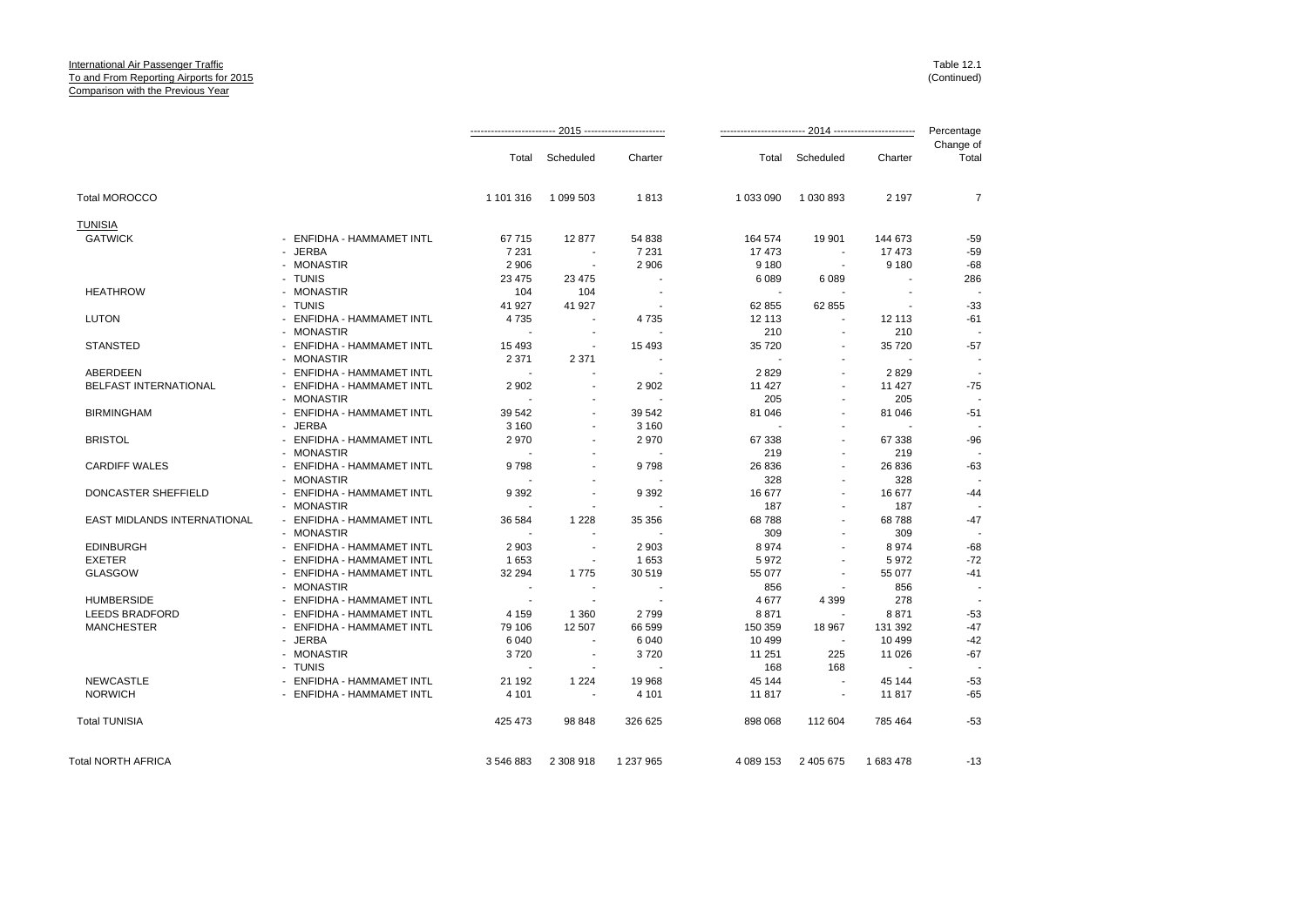|                                    |               |                          | <u>------------------------ 2015 ---</u> -------------------- |                |                          |                          |                          | Percentage         |
|------------------------------------|---------------|--------------------------|---------------------------------------------------------------|----------------|--------------------------|--------------------------|--------------------------|--------------------|
|                                    |               | Total                    | Scheduled                                                     | Charter        | Total                    | Scheduled                | Charter                  | Change of<br>Total |
| <b>EAST AFRICA</b>                 |               |                          |                                                               |                |                          |                          |                          |                    |
| <b>ETHIOPIA</b>                    |               |                          |                                                               |                |                          |                          |                          |                    |
| <b>HEATHROW</b>                    | - ADDIS ABABA | 161 558                  | 161 558                                                       |                | 156 101                  | 155 923                  | 178                      | 3                  |
| <b>KENYA</b>                       |               |                          |                                                               |                |                          |                          |                          |                    |
| <b>GATWICK</b>                     | - MOMBASA     | $\overline{\phantom{a}}$ | $\overline{\phantom{a}}$                                      |                | 10876                    |                          | 10876                    |                    |
| <b>HEATHROW</b>                    | - MOMBASA     | 224                      | 224                                                           |                |                          |                          |                          |                    |
|                                    | - NAIROBI     | 290 217                  | 290 217                                                       |                | 333 498                  | 333 498                  | $\blacksquare$           | $-13$              |
| DURHAM TEES VALLEY                 | - NAIROBI     | 453                      |                                                               | 453            |                          |                          |                          |                    |
| <b>MANCHESTER</b>                  | - NAIROBI     | 580                      | $\overline{\phantom{a}}$                                      | 580            | $\overline{\phantom{a}}$ | $\overline{\phantom{a}}$ | $\blacksquare$           | $\sim$             |
| <b>Total KENYA</b>                 |               | 291 474                  | 290 441                                                       | 1 0 3 3        | 344 374                  | 333 498                  | 10876                    | $-15$              |
| <b>UGANDA</b>                      |               |                          |                                                               |                |                          |                          |                          |                    |
| <b>HEATHROW</b>                    | - ENTEBBE     | 43 857                   | 43 857                                                        | $\blacksquare$ | 57 596                   | 57 596                   | $\overline{\phantom{a}}$ | $-24$              |
| Total EAST AFRICA                  |               | 496 889                  | 495 856                                                       | 1 0 3 3        | 558 071                  | 547 017                  | 11 054                   | $-11$              |
| WEST AFRICA                        |               |                          |                                                               |                |                          |                          |                          |                    |
| <b>BURKINO FASO</b>                |               |                          |                                                               |                |                          |                          |                          |                    |
| <b>LUTON</b>                       | - OUAGADOUGOU |                          |                                                               |                | 3                        | $\overline{a}$           | 3                        |                    |
| CAMEROON                           |               |                          |                                                               |                |                          |                          |                          |                    |
| <b>GATWICK</b>                     | - DOUALA      |                          |                                                               |                | 50                       | 50                       | ٠                        |                    |
| <b>GABON</b>                       |               |                          |                                                               |                |                          |                          |                          |                    |
| <b>LUTON</b>                       | - LIBREVILLE  |                          |                                                               |                | 21                       | $\overline{\phantom{a}}$ | 21                       |                    |
| <b>GAMBIA</b>                      |               |                          |                                                               |                |                          |                          |                          |                    |
| <b>GATWICK</b>                     | - BANJUL      | 42 880                   | 9023                                                          | 33 857         | 53 503                   | 3426                     | 50 077                   | $-20$              |
| <b>STANSTED</b>                    | - BANJUL      |                          |                                                               |                | 315                      |                          | 315                      |                    |
| <b>BIRMINGHAM</b>                  | - BANJUL      | 7999                     | 3 3 2 4                                                       | 4675           | 8 4 3 3                  | $\overline{\phantom{a}}$ | 8 4 3 3                  | $-5$               |
| <b>EAST MIDLANDS INTERNATIONAL</b> | - BANJUL      | 218                      |                                                               | 218            | $\blacksquare$           |                          | $\overline{\phantom{a}}$ |                    |
| <b>MANCHESTER</b>                  | - BANJUL      | 19 0 36                  | 6475                                                          | 12 5 61        | 29 532                   | ÷                        | 29 5 32                  | $-36$              |
| <b>Total GAMBIA</b>                |               | 70 133                   | 18822                                                         | 51 311         | 91 783                   | 3426                     | 88 357                   | $-24$              |
| GHANA                              |               |                          |                                                               |                |                          |                          |                          |                    |
| <b>GATWICK</b>                     | - ACCRA       | 560                      | $\overline{\phantom{a}}$                                      | 560            | 137                      | $\overline{\phantom{a}}$ | 137                      | 309                |
| <b>HEATHROW</b>                    | - ACCRA       | 194 935                  | 194 935                                                       |                | 208 706                  | 208 706                  |                          | $-7$               |
| <b>Total GHANA</b>                 |               | 195 495                  | 194 935                                                       | 560            | 208 843                  | 208 706                  | 137                      | -6                 |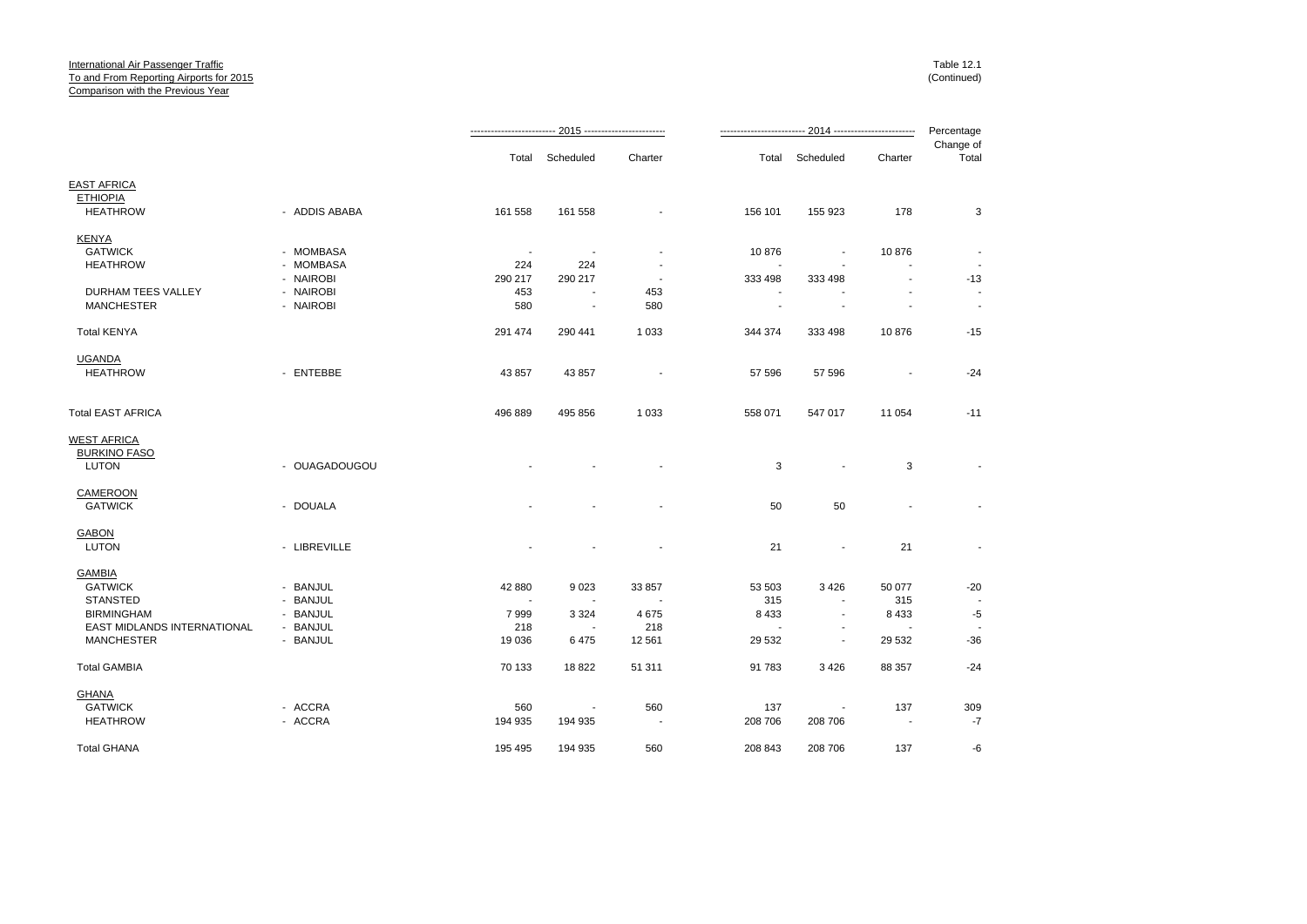|                                |                      |                          |                          |                |           |                          |                          | Percentage               |
|--------------------------------|----------------------|--------------------------|--------------------------|----------------|-----------|--------------------------|--------------------------|--------------------------|
|                                |                      |                          | Total Scheduled          | Charter        |           | Total Scheduled          | Charter                  | Change of<br>Total       |
| <b>LIBERIA</b>                 |                      |                          |                          |                |           |                          |                          |                          |
| <b>HEATHROW</b>                | - MONROVIA (ROBERTS) |                          |                          | $\blacksquare$ | 12 098    | 12 098                   |                          | $\overline{\phantom{a}}$ |
| <b>NIGERIA</b>                 |                      |                          |                          |                |           |                          |                          |                          |
| <b>GATWICK</b>                 | - LAGOS              | 5 1 7 5                  | 5 1 0 5                  | 70             | 652       |                          | 652                      | 694                      |
| <b>HEATHROW</b>                | - ABUJA              | 133 971                  | 133 971                  |                | 141 101   | 141 101                  | $\sim$                   | $-5$                     |
|                                | - LAGOS              | 448 473                  | 448 473                  |                | 492 255   | 492 255                  | $\overline{\phantom{a}}$ | -9                       |
| <b>STANSTED</b>                | - LAGOS              | $\overline{\phantom{a}}$ | $\overline{\phantom{a}}$ |                | 152       |                          | 152                      |                          |
| <b>Total NIGERIA</b>           |                      | 587 619                  | 587 549                  | 70             | 634 160   | 633 356                  | 804                      | $-7$                     |
| <b>SENEGAL</b>                 |                      |                          |                          |                |           |                          |                          |                          |
| LUTON                          | - DAKAR              | 44                       | $\blacksquare$           | 44             |           |                          |                          | $\blacksquare$           |
| SIERRA LEONE                   |                      |                          |                          |                |           |                          |                          |                          |
| <b>GATWICK</b>                 | - FREETOWN           |                          |                          |                | 13 102    | 13 102                   |                          |                          |
| <b>HEATHROW</b>                | - FREETOWN           |                          |                          |                | 22 1 21   | 22 121                   |                          |                          |
| <b>Total SIERRA LEONE</b>      |                      |                          |                          |                | 35 2 23   | 35 223                   |                          | $\ldots$                 |
| Total WEST AFRICA              |                      | 853 291                  | 801 306                  | 51 985         | 982 181   | 892 859                  | 89 322                   | $-13$                    |
| CENTRAL AFRICA                 |                      |                          |                          |                |           |                          |                          |                          |
| <b>ANGOLA</b>                  |                      |                          |                          |                |           |                          |                          |                          |
| <b>HEATHROW</b>                | - LUANDA             | 29 953                   | 29 953                   |                | 37 417    | 37 417                   | $\blacksquare$           | $-20$                    |
| <b>CHAD</b>                    |                      |                          |                          |                |           |                          |                          |                          |
| <b>LUTON</b>                   | - NDJAMENA           |                          | $\overline{\phantom{a}}$ |                | 85        | $\overline{\phantom{a}}$ | 85                       |                          |
| <b>Total CENTRAL AFRICA</b>    |                      | 29 953                   | 29 953                   |                | 37 502    | 37 417                   | 85                       | $-20$                    |
| SOUTHERN AFRICA                |                      |                          |                          |                |           |                          |                          |                          |
| REPUBLIC OF SOUTH AFRICA       |                      |                          |                          |                |           |                          |                          |                          |
| <b>HEATHROW</b>                | - CAPE TOWN          | 417 649                  | 417 649                  |                | 422 296   | 422 296                  |                          | -1                       |
|                                | - JOHANNESBURG       | 938 503                  | 938 503                  |                | 939 725   | 939 725                  |                          | $\mathbf 0$              |
| Total REPUBLIC OF SOUTH AFRICA |                      | 1 356 152                | 1 356 152                |                | 1 362 021 | 1 362 021                |                          | $\blacksquare$           |
| Total SOUTHERN AFRICA          |                      | 1 356 152                | 1 356 152                |                | 1 362 021 | 1 362 021                |                          |                          |
| <b>MIDDLE EAST</b>             |                      |                          |                          |                |           |                          |                          |                          |
| <b>BAHRAIN</b>                 |                      |                          |                          |                |           |                          |                          |                          |
| <b>HEATHROW</b>                | - BAHRAIN            | 282 835                  | 282 835                  |                | 294 436   | 294 436                  |                          | -4                       |
| LUTON                          | - BAHRAIN            | 4                        |                          | 4              |           |                          |                          |                          |
| <b>Total BAHRAIN</b>           |                      | 282 839                  | 282 835                  | 4              | 294 436   | 294 436                  |                          | -4                       |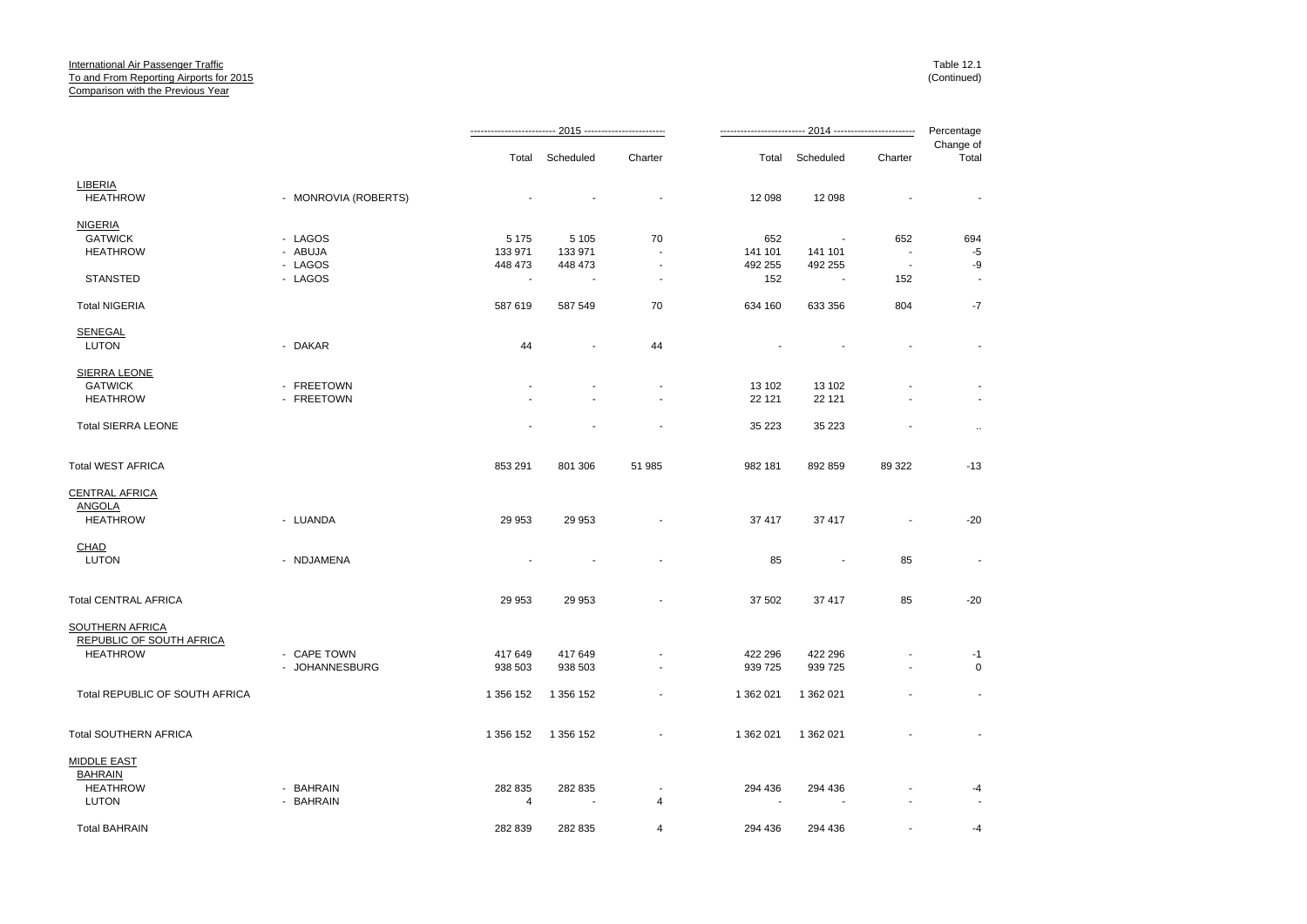|                                |                                           |                          |                          |                          |                |                          | 2014 ------------------------- | Percentage               |
|--------------------------------|-------------------------------------------|--------------------------|--------------------------|--------------------------|----------------|--------------------------|--------------------------------|--------------------------|
|                                |                                           | Total                    | Scheduled                | Charter                  | Total          | Scheduled                | Charter                        | Change of<br>Total       |
| <b>IRAN</b><br><b>HEATHROW</b> | - TEHRAN IMAM KHOMEINI                    | 50 397                   | 50 397                   |                          | 54 668         | 54 668                   |                                | -8                       |
|                                |                                           |                          |                          |                          |                |                          |                                |                          |
| <b>IRAQ</b><br><b>GATWICK</b>  |                                           |                          |                          |                          |                |                          |                                | 5                        |
|                                | - BAGHDAD (GECA)<br>- ERBIL INTERNATIONAL | 12760<br>2 4 6 8         | 12760<br>2 4 6 8         |                          | 12 156<br>207  | 12 156<br>207            |                                |                          |
|                                | - SULAYMANIYAH INT                        | 12 082                   | 12 082                   |                          | 14 162         | 14 162                   |                                | 1092<br>$-15$            |
| <b>MANCHESTER</b>              | - ERBIL INTERNATIONAL                     | 2 0 8 9                  | 2 0 8 9                  |                          |                |                          |                                |                          |
|                                | - SULAYMANIYAH INT                        | 5 8 0 4                  | 5 8 0 4                  |                          | $\blacksquare$ | $\blacksquare$           |                                | $\overline{\phantom{a}}$ |
| <b>Total IRAQ</b>              |                                           | 35 203                   | 35 203                   |                          | 26 5 25        | 26 5 25                  |                                | 33                       |
| <b>KUWAIT</b>                  |                                           |                          |                          |                          |                |                          |                                |                          |
| <b>HEATHROW</b>                | - KUWAIT                                  | 272 975                  | 272 975                  |                          | 272 539        | 272 539                  |                                | 0                        |
| <b>OMAN</b>                    |                                           |                          |                          |                          |                |                          |                                |                          |
| <b>GATWICK</b>                 | - MUSCAT                                  | 536                      | $\overline{\phantom{a}}$ | 536                      |                |                          |                                |                          |
| <b>HEATHROW</b>                | - MUSCAT                                  | 179 275                  | 179 275                  | $\blacksquare$           | 183 294        | 183 294                  | $\sim$                         | $-2$                     |
| <b>LUTON</b>                   | - MUSCAT                                  |                          |                          | $\blacksquare$           | 27             |                          | 27                             |                          |
| <b>Total OMAN</b>              |                                           | 179 811                  | 179 275                  | 536                      | 183 321        | 183 294                  | 27                             | $-2$                     |
| QATAR                          |                                           |                          |                          |                          |                |                          |                                |                          |
| <b>HEATHROW</b>                | - DOHA HAMAD                              | 1 072 031                | 1 072 001                | 30                       | 895 522        | 895 430                  | 92                             | 20                       |
| <b>LUTON</b>                   | - DOHA HAMAD                              | $\overline{\phantom{a}}$ |                          |                          | 3              |                          | 3                              |                          |
| <b>BIRMINGHAM</b>              | - DOHA HAMAD                              | 208                      | 208                      | $\overline{\phantom{a}}$ |                |                          |                                |                          |
| <b>EDINBURGH</b>               | - DOHA HAMAD                              | 115 529                  | 115 529                  | $\overline{\phantom{a}}$ | 54 006         | 54 006                   | $\blacksquare$                 | 114                      |
| LIVERPOOL (JOHN LENNON)        | - DOHA HAMAD                              | 44                       |                          | 44                       |                |                          |                                |                          |
| <b>MANCHESTER</b>              | - DOHA HAMAD                              | 293 357                  | 293 357                  | $\overline{\phantom{a}}$ | 239 380        | 239 380                  | $\blacksquare$                 | 23                       |
| <b>Total QATAR</b>             |                                           | 1481169                  | 1 481 095                | 74                       | 1 188 911      | 1 188 816                | 95                             | 25                       |
| <b>SAUDI ARABIA</b>            |                                           |                          |                          |                          |                |                          |                                |                          |
| <b>GATWICK</b>                 | - JEDDAH                                  |                          |                          |                          | 10 109         | 9690                     | 419                            | $\frac{1}{2}$            |
|                                | - MEDINA                                  |                          |                          |                          | 419            |                          | 419                            |                          |
|                                | - RIYADH                                  | 29                       |                          | 29                       | 6 0 5 0        | 6 0 5 0                  | $\overline{\phantom{a}}$       | $-100$                   |
| <b>HEATHROW</b>                | - JEDDAH                                  | 223 910                  | 223 910                  | $\blacksquare$           | 240 022        | 240 022                  | $\blacksquare$                 | $-7$                     |
|                                | - RIYADH                                  | 258 982                  | 258 982                  | $\blacksquare$           | 268 740        | 268 705                  | 35                             | $-4$                     |
| <b>LUTON</b>                   | - JEDDAH                                  | 35                       |                          | 35                       | 12             |                          | 12                             | 192                      |
|                                | - RIYADH                                  | 33                       | $\overline{\phantom{a}}$ | 33                       | 8              | $\overline{\phantom{a}}$ | 8                              | 313                      |
|                                | - TABUK                                   | $\overline{7}$           |                          | $\overline{7}$           |                |                          |                                |                          |
| <b>MANCHESTER</b>              | - JEDDAH                                  | 77982                    | 77982                    | $\blacksquare$           | 39 614         | 39 614                   | $\sim$                         | 97                       |
| <b>Total SAUDI ARABIA</b>      |                                           | 560 978                  | 560 874                  | 104                      | 564 974        | 564 081                  | 893                            | $\overline{\phantom{a}}$ |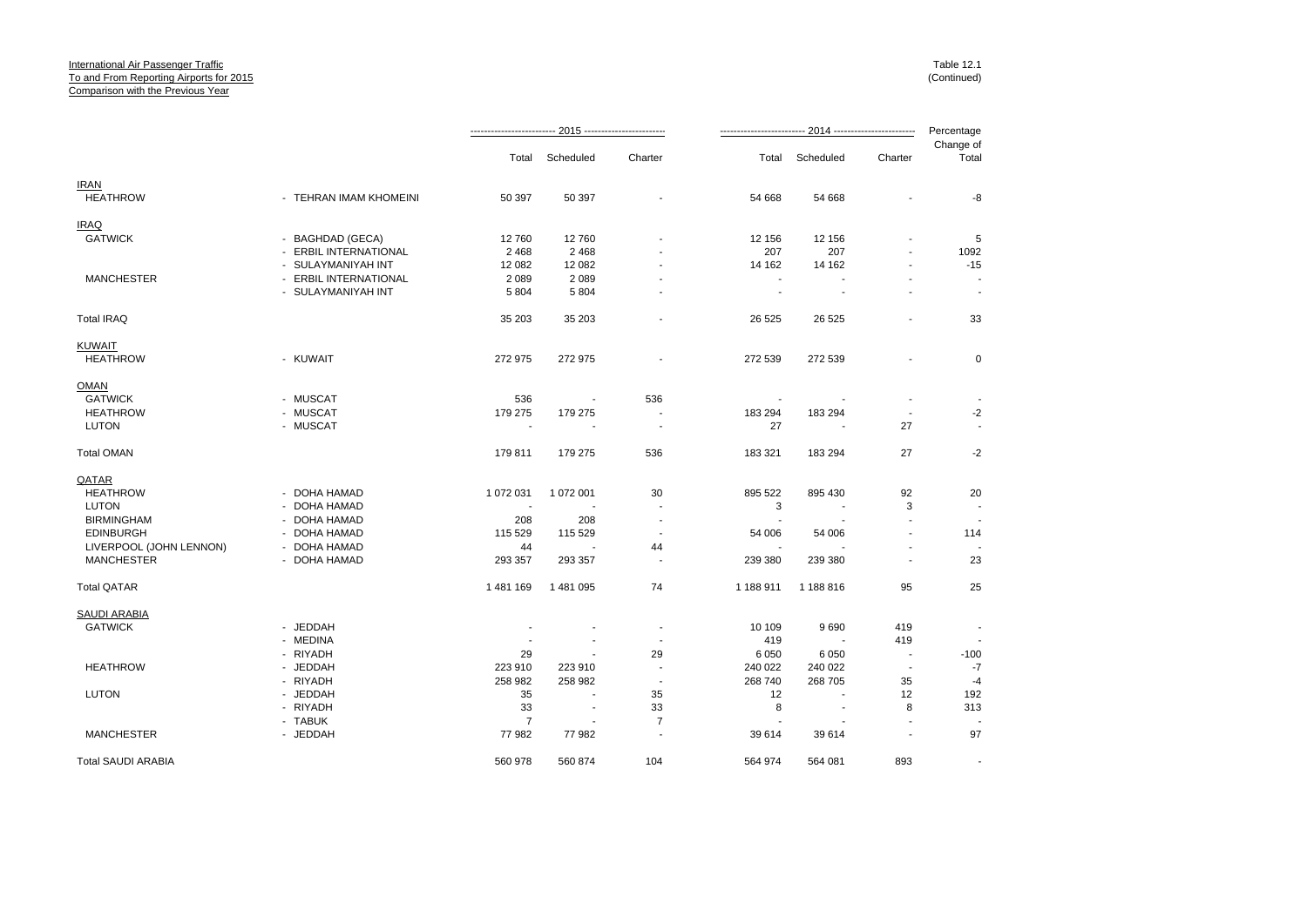|                                   |                            |                          |             |                          |                          |           | Percentage |                    |
|-----------------------------------|----------------------------|--------------------------|-------------|--------------------------|--------------------------|-----------|------------|--------------------|
|                                   |                            | Total                    | Scheduled   | Charter                  | Total                    | Scheduled | Charter    | Change of<br>Total |
| UNITED ARAB EMIRATES              |                            |                          |             |                          |                          |           |            |                    |
| <b>GATWICK</b>                    | - DUBAI                    | 866 101                  | 866 101     |                          | 775 362                  | 775 362   |            | 12                 |
| <b>HEATHROW</b>                   | - ABU DHABI INTERNATIONAL  | 835 901                  | 835 901     |                          | 642 725                  | 642 725   |            | 30                 |
|                                   | - DUBAI                    | 2 451 738                | 2 451 738   |                          | 2 437 889                | 2 437 889 |            | $\mathbf{1}$       |
|                                   | - DUBAI (WORLD CENTRAL)    | $\blacksquare$           |             |                          | 5 2 9 5                  | 5 2 9 5   |            |                    |
| <b>LUTON</b>                      | - ABU DHABI - BATEEN       | 10                       |             | 10                       | $\overline{\phantom{a}}$ |           |            |                    |
|                                   | <b>DUBAI</b>               |                          |             |                          | 45                       |           | 45         |                    |
| SOUTHEND                          | - SHARJAH                  | 8                        |             | 8                        |                          |           |            |                    |
| <b>BIRMINGHAM</b>                 | - DUBAI                    | 610 649                  | 610 649     | $\overline{\phantom{a}}$ | 527 859                  | 527 859   |            | 16                 |
|                                   |                            |                          |             |                          |                          |           |            |                    |
|                                   | - DUBAI (WORLD CENTRAL)    | $\overline{1}$           |             | $\mathbf{1}$             |                          |           |            |                    |
| <b>CARDIFF WALES</b>              | - SHARJAH                  | 79                       | $\sim$      | 79                       |                          |           |            |                    |
| <b>EDINBURGH</b>                  | - ABU DHABI INTERNATIONAL  | 72 773                   | 72773       | $\overline{a}$           |                          |           |            |                    |
| <b>GLASGOW</b>                    | - DUBAI                    | 429 602                  | 429 602     |                          | 424 561                  | 424 561   |            | $\mathbf{1}$       |
|                                   | - SHARJAH                  | $\overline{1}$           |             | 1                        |                          |           |            |                    |
| <b>MANCHESTER</b>                 | - ABU DHABI INTERNATIONAL  | 431 673                  | 431 364     | 309                      | 394 547                  | 394 394   | 153        | 9                  |
|                                   | - DUBAI                    | 861 194                  | 861 194     |                          | 799 630                  | 799 630   |            | 8                  |
| <b>NEWCASTLE</b>                  | - DUBAI                    | 233 489                  | 233 489     |                          | 215 737                  | 215 737   |            | 8                  |
| <b>Total UNITED ARAB EMIRATES</b> |                            | 6793219                  | 6792811     | 408                      | 6 223 650                | 6 223 452 | 198        | 9                  |
| Total MIDDLE EAST                 |                            | 9 656 591                | 9 655 465   | 1 1 2 6                  | 8 809 024                | 8 807 811 | 1 2 1 3    | 10                 |
| INDIAN SUB-CONTINENT              |                            |                          |             |                          |                          |           |            |                    |
| BANGLADESH                        |                            |                          |             |                          |                          |           |            |                    |
| <b>HEATHROW</b>                   | - DHAKHA                   | 68 105                   | 68 105      |                          | 64 417                   | 64 388    | 29         | 6                  |
|                                   | - SYLHET                   | 49 083                   | 49 083      |                          | 39 953                   | 39 953    |            | 23                 |
|                                   |                            |                          |             |                          |                          |           |            |                    |
| <b>Total BANGLADESH</b>           |                            | 117 188                  | 117 188     |                          | 104 370                  | 104 341   | 29         | 12                 |
| <u>INDIA</u>                      |                            |                          |             |                          |                          |           |            |                    |
| <b>GATWICK</b>                    | - GOA                      | 42 653                   | 8 3 8 9     | 34 264                   | 39 715                   | $\sim$    | 39715      | $\overline{7}$     |
| <b>HEATHROW</b>                   | - AMRITSAR                 | 601                      | 601         |                          |                          |           |            |                    |
|                                   | - BANGALORE (BENGALURU)    | 171 970                  | 171 970     |                          | 180 234                  | 180 234   |            | -5                 |
|                                   | - CHENNAI                  | 126 878                  | 126 878     |                          | 140 367                  | 140 367   |            | $-10$              |
|                                   | - DELHI                    | 1 0 34 1 72              | 1 0 34 1 72 |                          | 1 067 486                | 1 067 486 |            | $-3$               |
|                                   | - HYDERABAD (RAJIV GHANDI) | 136 114                  | 136 114     |                          | 143 357                  | 143 357   |            | $-5$               |
|                                   | - MUMBAI                   | 949 485                  | 949 354     | 131                      | 1 048 492                | 1 048 492 |            | -9                 |
| <b>LUTON</b>                      | - DELHI                    | $\overline{\phantom{a}}$ |             |                          | 26                       |           | 26         |                    |
| <b>BIRMINGHAM</b>                 | - DELHI                    | 130 092                  | 130 092     |                          | 79 436                   | 79 436    |            | 64                 |
|                                   | - MUMBAI                   | 4 2 4 0                  |             |                          |                          |           |            |                    |
|                                   |                            |                          | 4 2 4 0     |                          |                          |           |            |                    |
| <b>MANCHESTER</b>                 | - GOA                      | 27 257                   | 9 2 3 0     | 18 027                   | 40 856                   | 4 3 0 3   | 36 553     | $-33$              |
| <b>Total INDIA</b>                |                            | 2 623 462                | 2 571 040   | 52 422                   | 2739969                  | 2 663 675 | 76 294     | -4                 |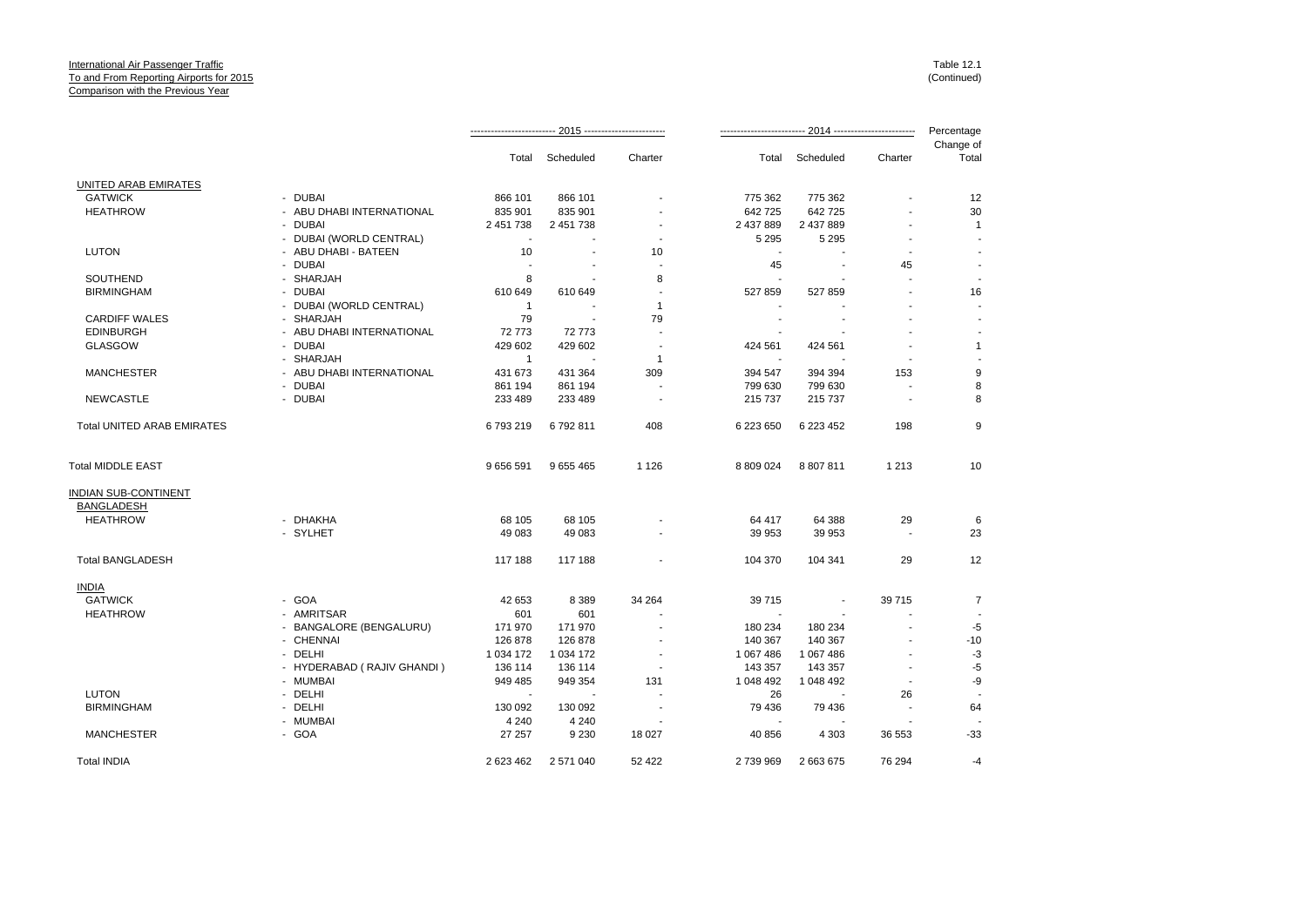|                            |                                |                   |                          |         |                   |                          |                          | Percentage         |
|----------------------------|--------------------------------|-------------------|--------------------------|---------|-------------------|--------------------------|--------------------------|--------------------|
|                            |                                | Total             | Scheduled                | Charter | Total             | Scheduled                | Charter                  | Change of<br>Total |
| <b>PAKISTAN</b>            |                                |                   |                          |         |                   |                          |                          |                    |
| <b>GATWICK</b>             | - ISLAMABAD                    | 1 1 3 7           | $\overline{\phantom{a}}$ | 1 1 3 7 | 1 0 5 6           | $\overline{\phantom{a}}$ | 1 0 5 6                  | 8                  |
| <b>HEATHROW</b>            | - ISLAMABAD                    | 114 875           | 114 875                  |         | 111 982           | 111 982                  |                          | 3                  |
|                            | - KARACHI                      | 35 475            | 35 475                   |         | 40 330            | 40 330                   | $\overline{\phantom{a}}$ | $-12$              |
|                            | - LAHORE                       | 95 362            | 95 362                   |         | 86 492            | 86 492                   |                          | 10                 |
| <b>STANSTED</b>            | - ISLAMABAD                    |                   |                          |         | 223               | $\sim$                   | 223                      |                    |
| <b>BIRMINGHAM</b>          | - ISLAMABAD                    | 72 160            | 72 160                   |         | 82 437            | 82 437                   | $\sim$                   | $-12$              |
| <b>LEEDS BRADFORD</b>      | - ISLAMABAD                    |                   |                          |         | 13 647            | 13 647                   |                          |                    |
| <b>MANCHESTER</b>          | - ISLAMABAD                    | 134 049           | 134 049                  |         | 120 400           | 120 400                  |                          | 11                 |
|                            | - KARACHI                      | 1 0 28            | 1 0 2 8                  |         | 1577              | 1577                     |                          | $-35$              |
|                            | - LAHORE                       | 48 913            | 48 913                   |         | 55 174            | 55 174                   |                          | $-11$              |
| <b>Total PAKISTAN</b>      |                                | 502 999           | 501 862                  | 1 1 3 7 | 513 318           | 512 039                  | 1 2 7 9                  | $-2$               |
| SRI LANKA                  |                                |                   |                          |         |                   |                          |                          |                    |
| <b>GATWICK</b>             | - COLOMBO                      | 19 126            | 19 126                   |         | 68 228            | 68 228                   |                          | $-72$              |
| <b>HEATHROW</b>            | - COLOMBO                      | 203 205           | 203 205                  |         | 200 890           | 200 890                  | $\blacksquare$           | $\overline{1}$     |
| <b>Total SRI LANKA</b>     |                                | 222 331           | 222 331                  |         | 269 118           | 269 118                  |                          | $-17$              |
| Total INDIAN SUB-CONTINENT |                                | 3 465 980         | 3 4 1 2 4 2 1            | 53 559  | 3 626 775         | 3 549 173                | 77 602                   | -4                 |
| <b>FAR EAST</b>            |                                |                   |                          |         |                   |                          |                          |                    |
| <b>BRUNEI</b>              |                                |                   |                          |         |                   |                          |                          |                    |
| <b>HEATHROW</b>            | - BANDAR SERI BEGAWAN          | 85 594            | 85 594                   |         | 93 0 26           | 93 0 26                  |                          | -8                 |
| <b>CHINA</b>               |                                |                   |                          |         |                   |                          |                          |                    |
| <b>GATWICK</b>             | - BEIJING                      |                   |                          |         | 32 180            | 32 180                   |                          |                    |
| <b>HEATHROW</b>            | - BEIJING<br>- CHENGDU         | 448 316<br>56 649 | 448 316<br>56 649        |         | 353 676<br>44 639 | 353 676<br>44 639        |                          | 27<br>27           |
|                            | - GUANGZHOU BAIYUN INTERNATION | 136 498           | 136 498                  |         | 125 940           | 125 940                  |                          | 8                  |
|                            | - SHANGHAI (PU DONG)           | 431 072           | 431 072                  |         | 415 786           | 415 786                  |                          | $\overline{4}$     |
| <b>LUTON</b>               | - URUMQI                       |                   |                          |         | 23                |                          | 23                       |                    |
| <b>BIRMINGHAM</b>          | - BEIJING                      | 6715              | $\sim$                   | 6715    | 1 3 7 5           | $\blacksquare$           | 1 3 7 5                  | 388                |
| <b>Total CHINA</b>         |                                | 1 079 250         | 1 072 535                | 6715    | 973 619           | 972 221                  | 1 3 9 8                  | 11                 |
| <b>HONG KONG</b>           |                                |                   |                          |         |                   |                          |                          |                    |
| <b>HEATHROW</b>            | - HONG KONG (CHEK LAP KOK)     | 1584486           | 1 584 486                |         | 1 563 714         | 1 563 714                |                          | -1                 |
| <b>MANCHESTER</b>          | - HONG KONG (CHEK LAP KOK)     | 124 172           | 124 172                  |         | 7570              | 7570                     |                          | 1540               |
| <b>Total HONG KONG</b>     |                                | 1708 658          | 1708 658                 |         | 1 571 284         | 1571284                  |                          | 9                  |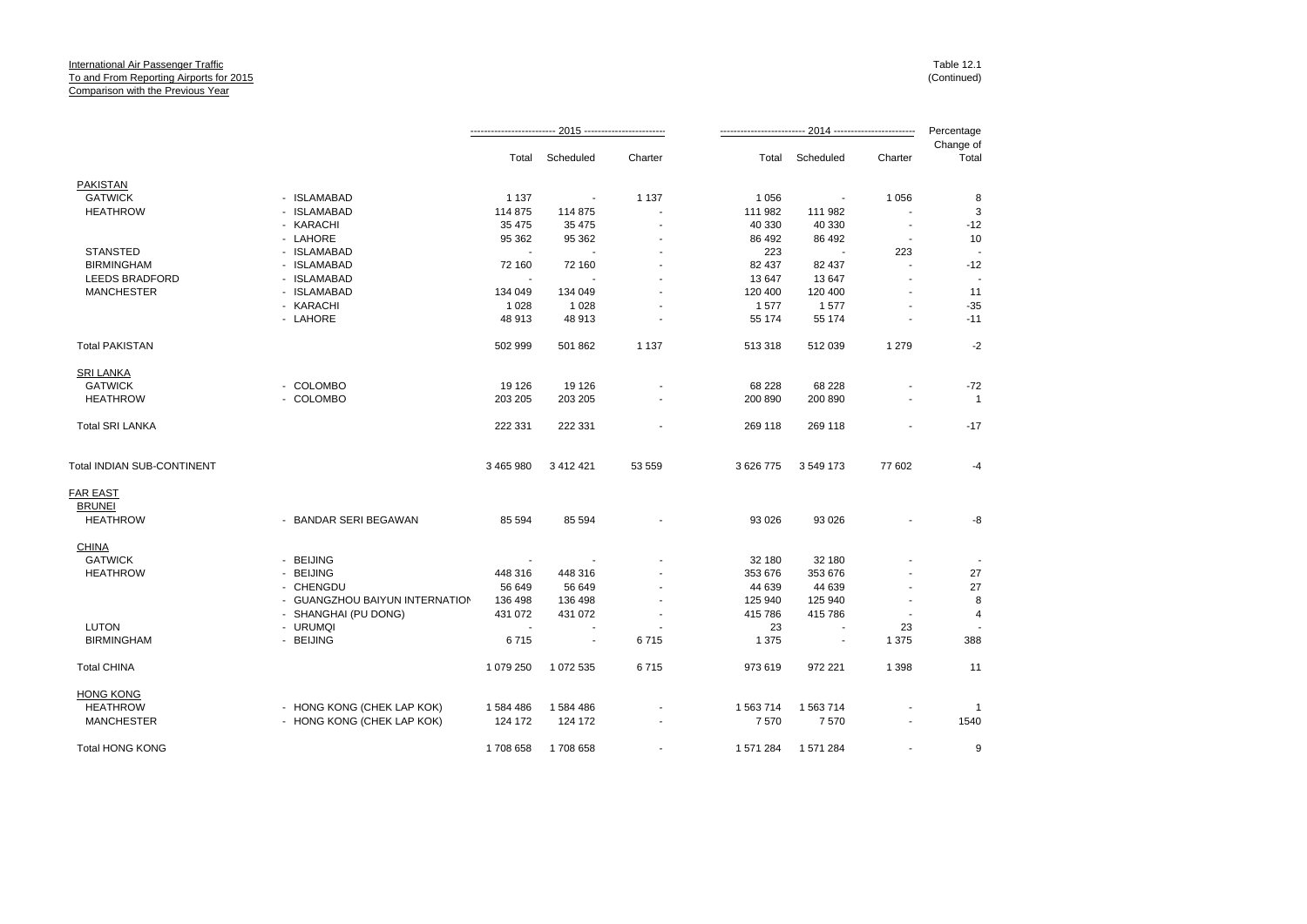|                         |                                 |           |                          |                          |                          |                          |                          | Percentage         |
|-------------------------|---------------------------------|-----------|--------------------------|--------------------------|--------------------------|--------------------------|--------------------------|--------------------|
|                         |                                 |           | Total Scheduled          | Charter                  |                          | Total Scheduled          | Charter                  | Change of<br>Total |
| <b>INDONESIA</b>        |                                 |           |                          |                          |                          |                          |                          |                    |
| <b>GATWICK</b>          | - JAKARTA (SOEKARNO-HATTA INTNI | 72 838    | 72 838                   | $\blacksquare$           | 29 471                   | 29 471                   | $\blacksquare$           | 147                |
| JAPAN                   |                                 |           |                          |                          |                          |                          |                          |                    |
| <b>GATWICK</b>          | - OSAKA (KANSAI)                |           |                          |                          | 198                      | $\overline{\phantom{a}}$ | 198                      |                    |
| <b>HEATHROW</b>         | - TOKYO (HANEDA)                | 429 905   | 429 905                  |                          | 319827                   | 319 827                  | $\sim$                   | 34                 |
|                         | - TOKYO (NARITA)                | 181 423   | 181 423                  |                          | 402 937                  | 402 937                  | $\overline{\phantom{a}}$ | -55                |
| <b>EDINBURGH</b>        | - OSAKA (KANSAI)                |           |                          |                          | 198                      |                          | 198                      |                    |
| <b>NEWCASTLE</b>        | - TOKYO (NARITA)                | ÷,        | $\sim$                   |                          | 2                        | 2                        | ÷.                       |                    |
| <b>Total JAPAN</b>      |                                 | 611 328   | 611 328                  |                          | 723 162                  | 722 766                  | 396                      | $-15$              |
| <b>MALAYSIA</b>         |                                 |           |                          |                          |                          |                          |                          |                    |
| <b>HEATHROW</b>         | - KUALA LUMPUR (SEPANG)         | 606 746   | 606 746                  | $\overline{\phantom{a}}$ | 573 642                  | 573 642                  |                          | 6                  |
| LIVERPOOL (JOHN LENNON) | - KUALA LUMPUR (SEPANG)         | 108       | $\overline{\phantom{a}}$ | 108                      | $\overline{\phantom{a}}$ | $\sim$                   | $\blacksquare$           |                    |
| <b>Total MALAYSIA</b>   |                                 | 606 854   | 606 746                  | 108                      | 573 642                  | 573 642                  | ÷,                       | 6                  |
| <b>PHILIPPINES</b>      |                                 |           |                          |                          |                          |                          |                          |                    |
| <b>HEATHROW</b>         | - MANILA                        | 85 392    | 85 392                   |                          | 97 267                   | 97 267                   | $\overline{\phantom{a}}$ | $-12$              |
| REPUBLIC OF KOREA       |                                 |           |                          |                          |                          |                          |                          |                    |
| <b>HEATHROW</b>         | - SEOUL (INCHEON)               | 456 557   | 456 557                  | $\blacksquare$           | 438 679                  | 438 679                  | ä,                       | 4                  |
| <b>SINGAPORE</b>        |                                 |           |                          |                          |                          |                          |                          |                    |
| <b>HEATHROW</b>         | - SINGAPORE                     | 1 150 240 | 1 150 240                |                          | 1 125 125                | 1 125 125                |                          | $\sqrt{2}$         |
| <b>MANCHESTER</b>       | - SINGAPORE                     | 108 950   | 108 950                  |                          | 102 962                  | 102 962                  | $\blacksquare$           | 6                  |
| <b>Total SINGAPORE</b>  |                                 | 1 259 190 | 1 259 190                |                          | 1 228 087                | 1 228 087                | $\overline{a}$           | 3                  |
| <b>TAIWAN</b>           |                                 |           |                          |                          |                          |                          |                          |                    |
| <b>HEATHROW</b>         | - TAIPEI                        | 123 578   | 123 578                  | $\blacksquare$           | 118 692                  | 118 692                  | $\overline{a}$           | $\overline{4}$     |
| THAILAND                |                                 |           |                          |                          |                          |                          |                          |                    |
| <b>GATWICK</b>          | - PHUKET                        | 12 9 28   | $\overline{\phantom{a}}$ | 12 928                   | 13 189                   | $\overline{\phantom{a}}$ | 13 189                   | $-2$               |
| <b>HEATHROW</b>         | - BANGKOK SUVARNABHUMI          | 599 558   | 599 558                  |                          | 568 774                  | 568 774                  |                          | 5                  |
| <b>MANCHESTER</b>       | - BANGKOK (DON MUANG)           | 95        |                          | 95                       | $\overline{\phantom{a}}$ |                          |                          |                    |
| <b>Total THAILAND</b>   |                                 | 612 581   | 599 558                  | 13 0 23                  | 581 963                  | 568 774                  | 13 189                   | 5                  |
| <b>VIETNAM</b>          |                                 |           |                          |                          |                          |                          |                          |                    |
| <b>GATWICK</b>          | - HANOI                         | 11 857    | 11857                    |                          | 45 781                   | 45 781                   |                          | $-74$              |
|                         | - HO CHI MINH CITY              | 11894     | 11894                    |                          | 46 413                   | 46 413                   | $\overline{a}$           | $-74$              |
| <b>HEATHROW</b>         | - HANOI                         | 46 106    | 46 106                   |                          | $\sim$                   |                          |                          |                    |
|                         | - HO CHI MINH CITY              | 36 852    | 36 852                   | $\mathbf{r}$             | $\sim$                   | $\sim$                   | ä,                       | $\blacksquare$     |
| <b>Total VIETNAM</b>    |                                 | 106 709   | 106 709                  |                          | 92 194                   | 92 194                   | ä,                       | 16                 |
| <b>Total FAR EAST</b>   |                                 | 6 808 529 | 6788683                  | 19846                    | 6 521 086                | 6 506 103                | 14 983                   | 4                  |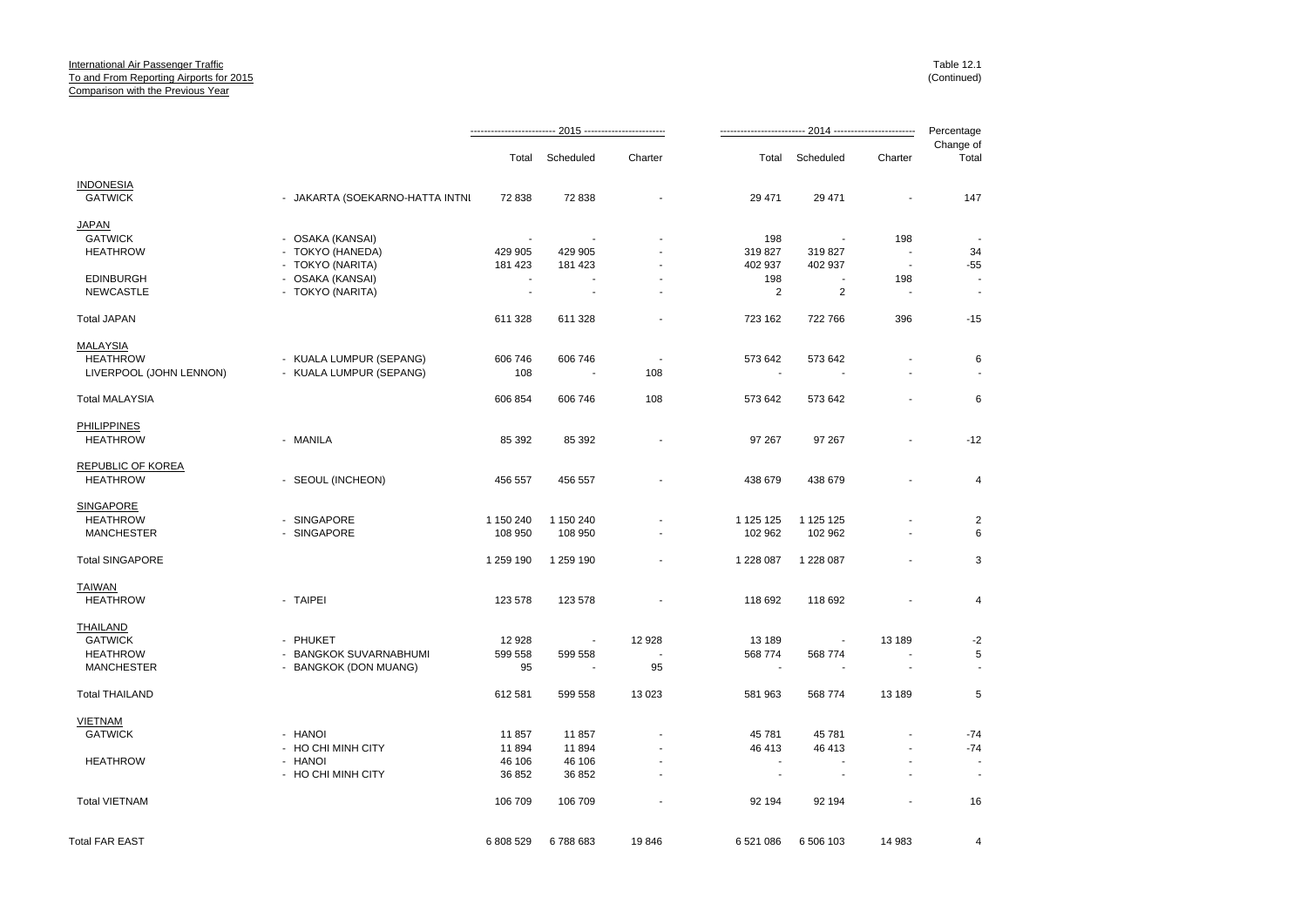|                        |                          |                          |           |         |           |           |         | Percentage         |
|------------------------|--------------------------|--------------------------|-----------|---------|-----------|-----------|---------|--------------------|
|                        |                          | Total                    | Scheduled | Charter | Total     | Scheduled | Charter | Change of<br>Total |
| <b>AUSTRALASIA</b>     |                          |                          |           |         |           |           |         |                    |
| <b>AUSTRALIA</b>       |                          |                          |           |         |           |           |         |                    |
| <b>HEATHROW</b>        | - MELBOURNE              | 139 556                  | 139 224   | 332     | 141 842   | 141 205   | 637     | $-2$               |
|                        | - SYDNEY                 | 304 131                  | 302 799   | 1 3 3 2 | 346 121   | 345 485   | 636     | $-12$              |
| <b>Total AUSTRALIA</b> |                          | 443 687                  | 442 023   | 1664    | 487 963   | 486 690   | 1 2 7 3 | -9                 |
| <b>NEW ZEALAND</b>     |                          |                          |           |         |           |           |         |                    |
| <b>HEATHROW</b>        | - AUCKLAND INTERNATIONAL | 125 887                  | 125 887   |         | 126 413   | 126 413   |         | $\mathbf 0$        |
| Total AUSTRALASIA      |                          | 569 574                  | 567 910   | 1664    | 614 376   | 613 103   | 1 2 7 3 | -7                 |
| CANADA                 |                          |                          |           |         |           |           |         |                    |
| <b>GATWICK</b>         | - CALGARY                | 34 589                   | 34 589    |         | 50 183    | 50 183    |         | $-31$              |
|                        | - EDMONTON               | ٠.                       |           |         | 5 0 1 0   | 5 0 1 0   |         |                    |
|                        | - HALIFAX INT            | 5688                     | 5688      |         | 6 189     | 6 189     |         | -8                 |
|                        | - MONTREAL (DORVAL)      | 18 4 95                  | 18 4 25   | 70      | 12 156    | 12 156    |         | 52                 |
|                        | - OTTAWA INTERNATIONAL   | $\sim$                   |           |         | 5 2 6 3   | 5 2 6 3   |         |                    |
|                        | - TORONTO                | 197 014                  | 197 014   |         | 185 017   | 185 000   | 17      | 6                  |
|                        | - VANCOUVER              | 102 678                  | 102 678   |         | 91 453    | 91 453    |         | 12                 |
| <b>HEATHROW</b>        | - CALGARY                | 304 623                  | 304 623   |         | 280 605   | 280 605   |         | 9                  |
|                        | - EDMONTON               | 39 7 54                  | 39 754    |         | 69 410    | 69 410    |         | $-43$              |
|                        | - HALIFAX INT            | 84 120                   | 84 120    |         | 86 320    | 86 320    |         | $-3$               |
|                        | - MONTREAL (DORVAL)      | 317 390                  | 317 390   |         | 342 437   | 342 437   |         | $-7$               |
|                        | - OTTAWA INTERNATIONAL   | 112 635                  | 112 635   |         | 107 783   | 107 783   |         | 5                  |
|                        | - ST JOHNS               | 41 995                   | 41 995    |         | 34 514    | 34 514    |         | 22                 |
|                        | - TORONTO                | 1 032 206                | 1 032 206 |         | 1 036 608 | 1 036 608 |         | $\mathbf 0$        |
|                        | - VANCOUVER              | 550 641                  | 550 641   |         | 570 590   | 570 590   |         | -3                 |
| BELFAST INTERNATIONAL  | - TORONTO                | 221                      |           | 221     |           |           |         |                    |
| <b>BIRMINGHAM</b>      | - TORONTO                | 12 0 24                  | 12 0 24   |         | 11 761    | 11 761    |         | $\overline{2}$     |
| <b>CARDIFF WALES</b>   | - ST JOHNS               | $\sim$                   |           |         | 52        |           | 52      |                    |
| <b>EDINBURGH</b>       | - GANDER                 | 176                      |           | 176     | ÷.        |           |         |                    |
|                        | - TORONTO                | 32 316                   | 32 219    | 97      | 29 808    | 29 808    |         | 8                  |
| <b>GLASGOW</b>         | - CALGARY                | 4 0 5 5                  | 4 0 5 5   |         | 4 1 3 8   | 4 1 3 8   |         | $-2$               |
|                        | - HALIFAX INT            |                          |           |         | 655       |           | 655     |                    |
|                        | - TORONTO                | 96 959                   | 96 959    |         | 62 801    | 62 801    |         | 54                 |
|                        | - VANCOUVER              | 14 931                   | 14 931    |         | 14 943    | 14 943    | $\sim$  | 0                  |
| <b>MANCHESTER</b>      | - CALGARY                | 20 047                   | 20 047    |         | 19825     | 19 595    | 230     | $\mathbf{1}$       |
|                        | - MONTREAL (DORVAL)      | $\overline{\phantom{a}}$ |           |         | 79        |           | 79      |                    |
|                        | - TORONTO                | 103 453                  | 103 369   | 84      | 106 303   | 106 303   |         | $-3$               |
|                        | - VANCOUVER              | 28 20 6                  | 28 20 6   |         | 29 2 28   | 29 228    |         | $-3$               |
| <b>NEWCASTLE</b>       | - CALGARY                |                          |           |         | 168       |           | 168     |                    |
|                        | - GOOSE BAY              |                          |           |         | 123       |           | 123     |                    |
| <b>Total CANADA</b>    |                          | 3 154 216                | 3 153 568 | 648     | 3 163 422 | 3 162 098 | 1 3 2 4 |                    |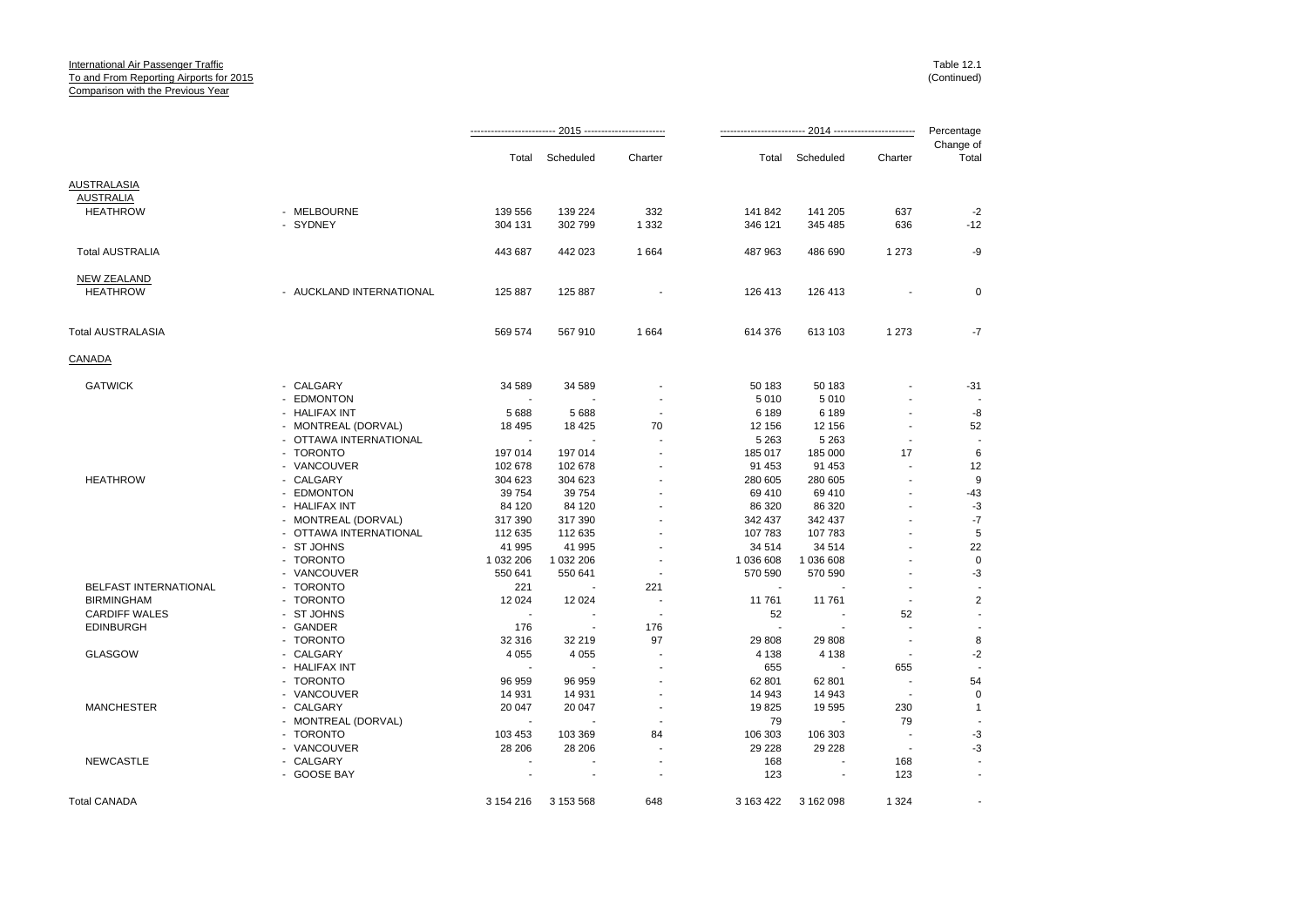|                          |                                  |           |           | 2014 ------------------------ |           |           | Percentage |                    |
|--------------------------|----------------------------------|-----------|-----------|-------------------------------|-----------|-----------|------------|--------------------|
|                          |                                  | Total     | Scheduled | Charter                       | Total     | Scheduled | Charter    | Change of<br>Total |
| UNITED STATES OF AMERICA |                                  |           |           |                               |           |           |            |                    |
| <b>USA</b>               |                                  |           |           |                               |           |           |            |                    |
| <b>GATWICK</b>           | - ATLANTA                        |           |           |                               | 368       |           | 368        |                    |
|                          | <b>BALTIMORE</b>                 |           |           |                               | 139       |           | 139        |                    |
|                          | <b>BOSTON</b><br>$\sim$          |           |           |                               | 161       |           | 161        |                    |
|                          | - BUFFALO                        | 382       |           | 382                           |           |           |            |                    |
|                          | - CINCINNATI                     |           |           |                               | 197       |           | 197        |                    |
|                          | DALLAS/FORT WORTH                |           |           |                               | 400       |           | 400        |                    |
|                          | - DETROIT                        |           |           |                               | 582       |           | 582        |                    |
|                          | FORT LAUDERDALE                  | 40 848    | 40 848    |                               | 27 932    | 27 593    | 339        | 46                 |
|                          | <b>JACKSONVILLE</b>              |           |           |                               | 216       |           | 216        |                    |
|                          | - LAS VEGAS                      | 309 622   | 309 622   |                               | 317843    | 317843    |            | $-3$               |
|                          | - LOS ANGELES INTERNATIONAL      | 88 490    | 88 391    | 99                            | 28 187    | 28 187    |            | 214                |
|                          | - NEW YORK (JF KENNEDY)          | 147879    | 147 879   |                               | 42 313    | 42 313    |            | 249                |
|                          | - OAKLAND                        |           |           |                               | 213       |           | 213        |                    |
|                          | - ORLANDO                        | 737 221   | 737 221   |                               | 705 046   | 705 046   |            | 5                  |
|                          | SANFORD                          | 49 4 91   |           | 49 491                        | 64 030    |           | 64 030     | $-23$              |
|                          | - TAMPA                          | 158 156   | 158 156   |                               | 149 961   | 149 961   |            | 5                  |
|                          | <b>WASHINGTON (DULLES)</b>       | 81        |           | 81                            |           |           |            |                    |
| <b>HEATHROW</b>          | - ATLANTA                        | 611883    | 611883    |                               | 563 480   | 563 098   | 382        | 9                  |
|                          | - AUSTIN (BERGSTROM)             | 124 495   | 124 495   |                               | 97 539    | 97 539    |            | 28                 |
|                          | <b>BALTIMORE</b>                 | 113 531   | 113 531   |                               | 112870    | 112870    |            | $\overline{1}$     |
|                          | - BOSTON                         | 858 358   | 858 358   | ä,                            | 891 078   | 891 078   |            | $-4$               |
|                          | - BUFFALO                        | 361       |           | 361                           |           |           |            |                    |
|                          | - CHARLOTTE                      | 292 938   | 292 938   | ÷.                            | 191 089   | 191 089   |            | 53                 |
|                          | - CHICAGO (O'HARE)               | 1 059 686 | 1 059 686 | $\overline{\phantom{a}}$      | 1 160 217 | 1 160 217 |            | -9                 |
|                          | <b>COLUMBUS RICKENBACKER AFB</b> | 529       |           | 529                           |           |           |            |                    |
|                          | - DALLAS/FORT WORTH              | 637 977   | 637 977   |                               | 658 449   | 658 449   |            | $-3$               |
|                          | - DENVER INTERNATIONAL           | 187 639   | 187 639   | . .                           | 160 342   | 160 342   |            | 17                 |
|                          | <b>DETROIT</b>                   | 191 483   | 191 189   | 294                           | 185 840   | 185 840   |            | 3                  |
|                          | - FORT LAUDERDALE                | 179       |           | 179                           |           |           |            |                    |
|                          | - HOUSTON                        | 564 300   | 564 300   |                               | 594 417   | 594 417   |            | $-5$               |
|                          | <b>JACKSONVILLE</b>              | 404       |           | 404                           |           |           |            |                    |
|                          | - KANSAS CITY                    | 403       |           | 403                           |           |           |            |                    |
|                          | - LAS VEGAS                      | 231 104   | 231 104   |                               | 228 236   | 228 236   |            | $\mathbf{1}$       |
|                          | - LOS ANGELES INTERNATIONAL      | 1518903   | 1518903   | $\overline{\phantom{a}}$      | 1 354 610 | 1 354 610 |            | 12                 |
|                          | - MIAMI INTERNATIONAL            | 1 030 673 | 1 030 489 | 184                           | 1 008 257 | 1 008 257 |            | $\overline{c}$     |
|                          | MINNEAPOLIS-ST PAUL              | 138 063   | 138 063   |                               | 135 447   | 135 447   |            | $\overline{2}$     |
|                          | - NEW YORK (JF KENNEDY)          | 3 050 499 | 3 050 499 |                               | 2 972 729 | 2972729   |            | 3                  |
|                          | - NEW YORK (NEWARK)              | 999 986   | 999 577   | 409                           | 1 168 357 | 1 168 258 | 99         | $-14$              |
|                          | <b>ORLANDO</b>                   | 653       |           | 653                           | 656       |           | 656        | $\mathbf 0$        |
|                          | - PHILADELPHIA INTERNATIONAL     | 468 083   | 468 083   |                               | 383 400   | 383 400   |            | 22                 |
|                          | - PHOENIX                        | 216 935   | 216 935   |                               | 211 304   | 211 304   |            | 3                  |
|                          | <b>RALEIGH</b>                   | 115 279   | 115 279   |                               | 117 996   | 117 996   |            | $-2$               |
|                          | <b>SAN DIEGO</b>                 | 177 623   | 177 623   |                               | 173 431   | 173 431   |            | $\overline{2}$     |
|                          | <b>SAN FRANCISCO</b>             | 1 046 981 | 1 046 981 |                               | 937 643   | 937 643   |            | 12                 |
|                          | - SEATTLE (TACOMA)               | 349 759   | 349 759   |                               | 328 307   | 328 307   |            | $\overline{7}$     |
|                          | - WASHINGTON (DULLES)            | 866 457   | 866 457   |                               | 884 649   | 884 649   |            | $-2$               |
| <b>LONDON CITY</b>       | - NEW YORK (JF KENNEDY)          | 21 375    | 21 375    |                               | 23 953    | 23 953    |            | $-11$              |
| <b>LUTON</b>             | - BALTIMORE                      |           |           |                               | 16        |           | 16         |                    |
|                          | - ROSTON                         | ĥ         |           | ĥ                             |           |           |            |                    |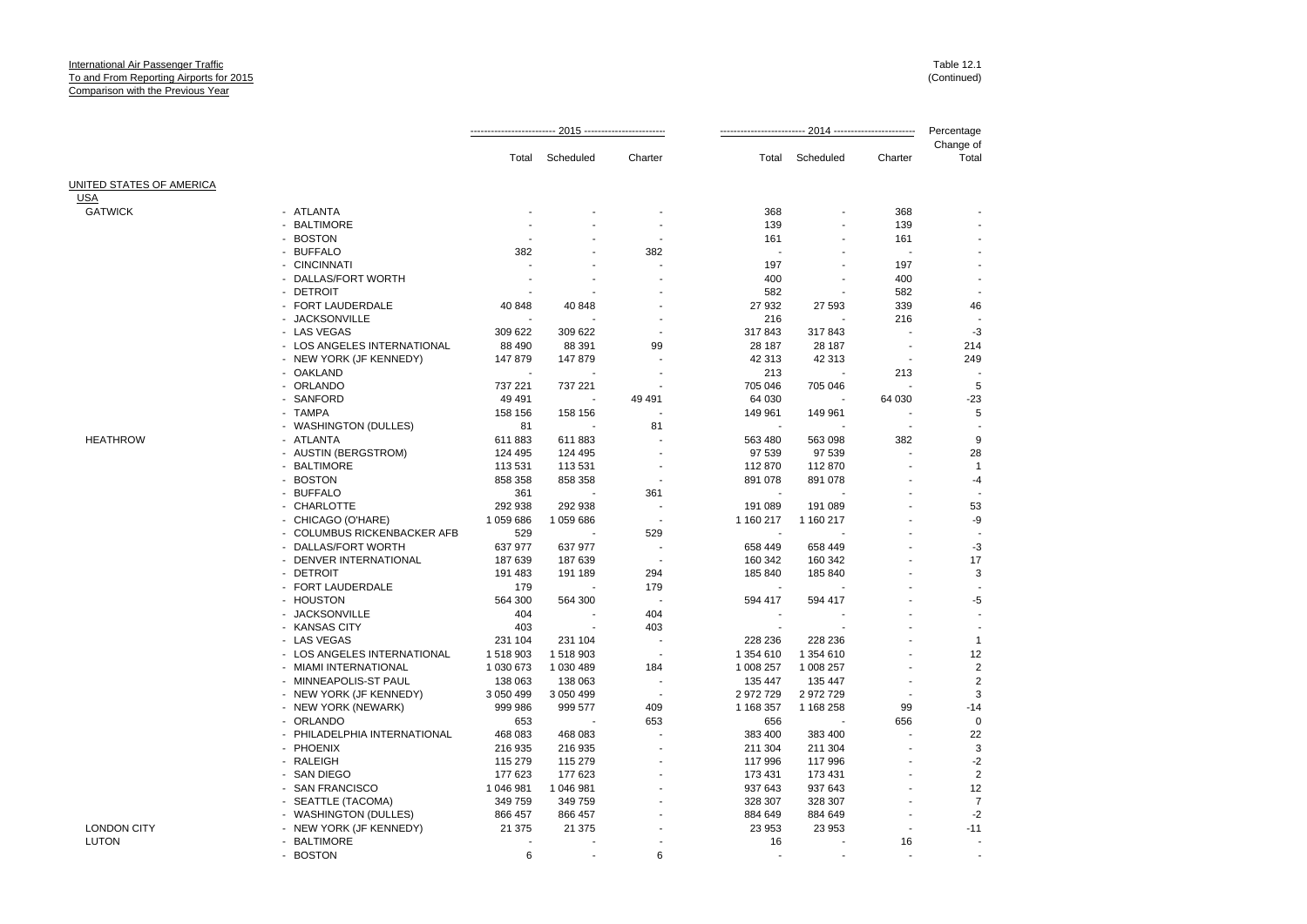|                             |                              |                |                          |                          |                |                |                          | Percentage               |  |
|-----------------------------|------------------------------|----------------|--------------------------|--------------------------|----------------|----------------|--------------------------|--------------------------|--|
|                             |                              |                | Total Scheduled          | Charter                  | Total          | Scheduled      | Charter                  | Change of<br>Total       |  |
| <b>LUTON</b> (Continued)    |                              |                |                          |                          |                |                |                          |                          |  |
|                             | - DALLAS                     | $\overline{2}$ |                          | 2                        |                |                |                          |                          |  |
|                             | MILWAUKEE                    | 78             |                          | 78                       |                |                | $\blacksquare$           |                          |  |
|                             | - NEW YORK (JF KENNEDY)      | 27             |                          | 27                       | 12             |                | 12                       | 125                      |  |
|                             | - NEW YORK (NEWARK)          | 12 660         | 12 660                   | $\overline{\phantom{a}}$ | 114            |                | 114                      | $\ldots$                 |  |
| SOUTHEND                    | - LOS ANGELES INTERNATIONAL  | 8              |                          | 8                        |                |                |                          |                          |  |
| <b>STANSTED</b>             | - LAS VEGAS                  | 3 2 2 6        | 3 2 2 6                  | ÷,                       |                |                | ä,                       |                          |  |
|                             | ORLANDO                      | 6 3 4 0        | 6 3 4 0                  | ÷,                       |                |                | ÷.                       |                          |  |
| BELFAST INTERNATIONAL       | - CHICAGO (O'HARE)           | 260            |                          | 260                      |                |                | $\sim$                   | $\blacksquare$           |  |
|                             | - DETROIT                    |                | $\overline{\phantom{a}}$ | $\overline{\phantom{a}}$ | 118            |                | 118                      |                          |  |
|                             | - LAS VEGAS                  | 1 1 1 8        | 622                      | 496                      |                |                |                          |                          |  |
|                             | - NEW YORK (JF KENNEDY)      | 553            |                          | 553                      |                |                |                          | ÷,                       |  |
|                             | - NEW YORK (NEWARK)          | 69 258         | 69 258                   |                          | 82 958         | 82 958         |                          | $-17$                    |  |
|                             | - ORLANDO                    | 5831           | 2 5 20                   | 3 3 1 1                  | 1 2 4 3        | 1 2 4 3        |                          | 369                      |  |
| <b>BIRMINGHAM</b>           | - NEW YORK (JF KENNEDY)      | 50 950         | 50 950                   |                          |                |                |                          | $\overline{a}$           |  |
|                             | - NEW YORK (NEWARK)          | 88 573         | 88 573                   |                          | 94 346         | 94 346         |                          | $-6$                     |  |
|                             | - ORLANDO                    |                |                          |                          | 650            | 650            |                          | $\overline{\phantom{a}}$ |  |
|                             | - SANFORD                    | 15 550         | $\blacksquare$           | 15 550                   | 17840          |                | 17840                    | $-13$                    |  |
| <b>CARDIFF WALES</b>        | ORLANDO                      | 555            | $\sim$                   | 555                      | 632            | $\sim$         | 632                      | $-12$                    |  |
| EAST MIDLANDS INTERNATIONAL | - NEW YORK (NEWARK)          | 866            | 866                      | ÷,                       | 869            | 869            | $\overline{\phantom{a}}$ | $\mathbf 0$              |  |
|                             | - SANFORD                    | 12 115         | $\overline{\phantom{a}}$ | 12 115                   | 11 255         |                | 11 255                   | 8                        |  |
| <b>EDINBURGH</b>            | - ATLANTA                    |                |                          |                          | 186            | $\blacksquare$ | 186                      |                          |  |
|                             | - CHICAGO (O'HARE)           | 33 479         | 33 479                   |                          | 30 905         | 30 905         | $\overline{\phantom{a}}$ | 8                        |  |
|                             | - LAS VEGAS                  |                |                          | ÷                        | 485            |                | 485                      |                          |  |
|                             | - MOLINE (QUAD CITY)         | 98             |                          | 98                       |                |                |                          |                          |  |
|                             | - NEW YORK (JF KENNEDY)      | 45 471         | 45 471                   | ä,                       |                |                |                          |                          |  |
|                             | - NEW YORK (NEWARK)          | 143 414        | 143 414                  |                          | 142 526        | 142 526        |                          | $\mathbf{1}$             |  |
|                             | PHILADELPHIA INTERNATIONAL   |                |                          |                          | 33 733         | 33 733         |                          |                          |  |
|                             | SANFORD                      | 2 3 3 1        | $\overline{\phantom{a}}$ | 2 3 3 1                  | 2 1 1 3        |                | 2 1 1 3                  | 10                       |  |
| <b>GLASGOW</b>              | - LAS VEGAS                  | 19 370         | 19 370                   | Ĭ.                       | 307            |                | 307                      | 6209                     |  |
|                             | - MINOT INTERNATIONAL        | $\overline{1}$ |                          | $\mathbf{1}$             |                |                |                          |                          |  |
|                             | - NEW YORK (NEWARK)          | 105 588        | 105 582                  | 6                        | 103 877        | 103 877        |                          | 2                        |  |
|                             | - ORLANDO                    | 80 669         | 80 412                   | 257                      | 72 405         | 72 405         |                          | 11                       |  |
|                             | PHILADELPHIA INTERNATIONAL   | 42 696         | 42 696                   |                          | 43 597         | 43 597         |                          | $-2$                     |  |
|                             | - SANFORD                    | 16 008         |                          | 16 008                   | 16 478         |                | 16 478                   | $-3$                     |  |
| <b>LEEDS BRADFORD</b>       | - NEW YORK (NEWARK)          | 2 1 9 5        | 2 1 9 5                  |                          | 2 2 2 0        | 2 2 2 0        |                          | $-1$                     |  |
|                             | SANFORD                      |                |                          |                          | 229            |                | 229                      | $\overline{\phantom{a}}$ |  |
| <b>MANCHESTER</b>           | - ATLANTA                    | 140 600        | 140 600                  |                          | 121 834        | 121 834        | $\blacksquare$           | 15                       |  |
|                             | CHARLOTTE                    |                |                          |                          | 27 880         | 27880          |                          | $\overline{a}$           |  |
|                             | - CHICAGO (O'HARE)           | 82 222         | 82 222                   |                          | 106 797        | 106 797        | $\overline{\phantom{a}}$ | $-23$                    |  |
|                             | - KANSAS CITY                |                |                          |                          | 75             |                | 75                       |                          |  |
|                             | - LAS VEGAS                  | 113 577        | 113 577                  |                          | 97 983         | 97 983         | $\blacksquare$           | 16                       |  |
|                             | - LOS ANGELES INTERNATIONAL  |                |                          |                          | 125            |                | 125                      | $\blacksquare$           |  |
|                             | - MIAMI INTERNATIONAL        | 36 594         | 36 594                   |                          | 119            | $\blacksquare$ | 119                      | $\ddotsc$                |  |
|                             | - MOLINE (QUAD CITY)         |                |                          |                          | 86             |                | 86                       | $\overline{\phantom{a}}$ |  |
|                             | - NEW YORK (JF KENNEDY)      | 232 786        | 232 786                  | $\overline{a}$           | 112 996        | 112 996        | ÷,                       | 106                      |  |
|                             | - NEW YORK (LA GUARDIA)      | 88             |                          | 88                       | $\blacksquare$ |                |                          |                          |  |
|                             | - NEW YORK (NEWARK)          | 111 439        | 111 439                  | $\overline{a}$           | 114 317        | 114 317        | $\sim$                   | $-3$                     |  |
|                             | - ORLANDO                    | 450 575        | 450 575                  |                          | 426 879        | 426 241        | 638                      | 6                        |  |
|                             | - PHILADELPHIA INTERNATIONAL | 129 865        | 129 865                  | $\overline{a}$           | 145 579        | 145 579        |                          | $-11$                    |  |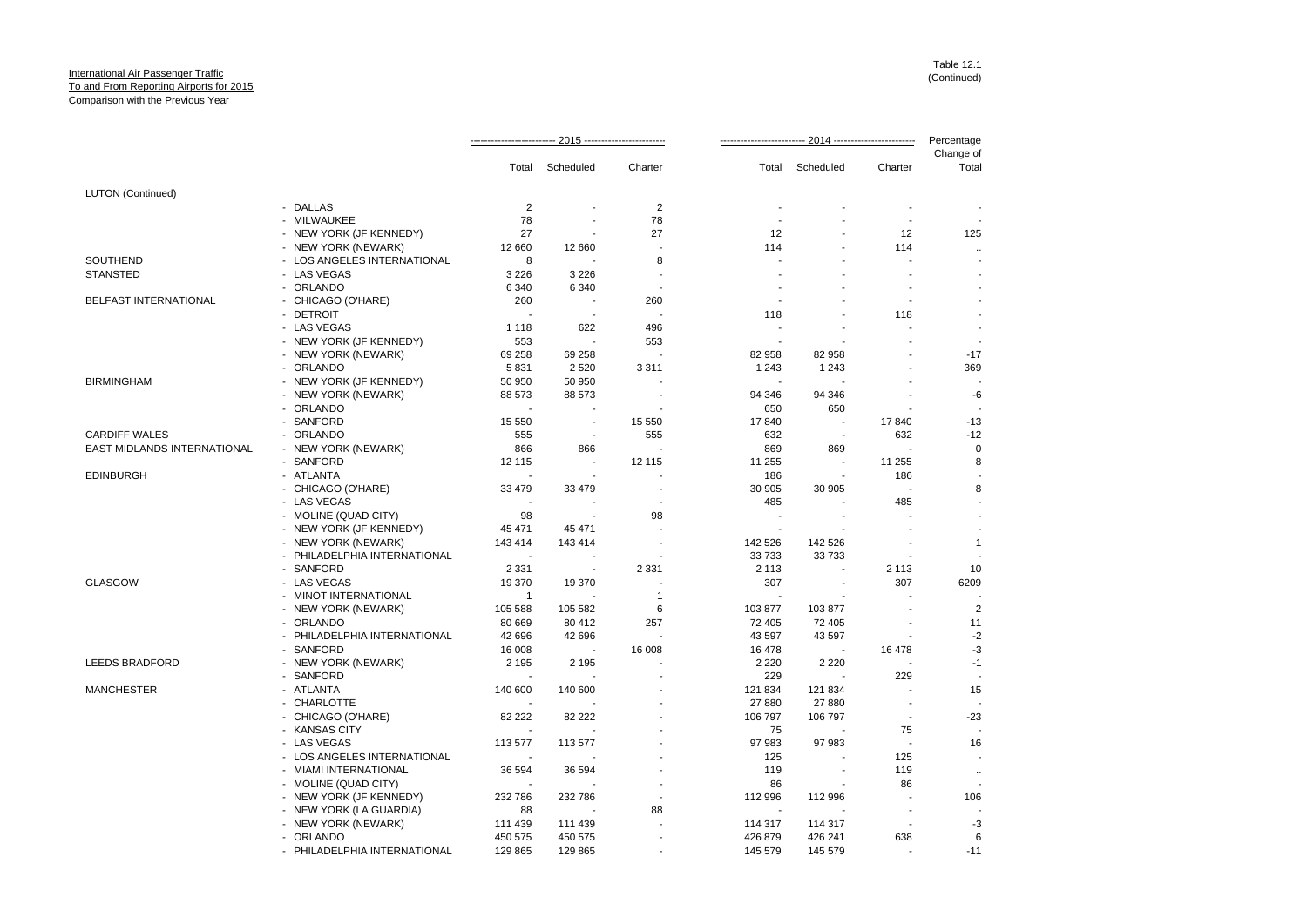|                                 |                         |          |                          |          |                |                          | Percentage               |                          |
|---------------------------------|-------------------------|----------|--------------------------|----------|----------------|--------------------------|--------------------------|--------------------------|
|                                 |                         | Total    | Scheduled                | Charter  | Total          | Scheduled                | Charter                  | Change of<br>Total       |
| MANCHESTER (Continued)          |                         |          |                          |          |                |                          |                          |                          |
|                                 | - SANFORD               | 53 213   | $\overline{\phantom{a}}$ | 53 213   | 79 275         |                          | 79 275                   | $-33$                    |
|                                 | - SEATTLE (TACOMA)      | 111      |                          | 111      |                |                          |                          |                          |
|                                 | - WASHINGTON (DULLES)   | 64 432   | 64 432                   |          | 76 486         | 76 486                   | $\overline{\phantom{a}}$ | $-16$                    |
| <b>NEWCASTLE</b>                | - NEW YORK (JF KENNEDY) | $\sim$   |                          |          | 155            |                          | 155                      | $\blacksquare$           |
|                                 | - NEW YORK (NEWARK)     | 17 044   | 17044                    |          | 2 1 5 9        | 2 1 5 9                  |                          | 689                      |
|                                 | - SANFORD               | 17 126   | $\sim$                   | 17 126   | 15 660         |                          | 15 660                   | 9                        |
| <b>PRESTWICK</b>                | - NEW YORK (JF KENNEDY) |          | $\blacksquare$           |          | 200            | $\blacksquare$           | 200                      |                          |
| <b>Total USA</b>                |                         |          | 18 617 677 18 442 008    | 175 669  |                | 17 869 603 17 655 703    | 213 900                  | $\overline{4}$           |
| Total UNITED STATES OF AMERICA  |                         |          | 18 617 677 18 442 008    | 175 669  |                | 17 869 603 17 655 703    | 213 900                  | $\overline{4}$           |
| <b>CENTRAL AMERICA</b>          |                         |          |                          |          |                |                          |                          |                          |
| <b>BELIZE</b>                   |                         |          |                          |          |                |                          |                          |                          |
| <b>CARDIFF WALES</b>            | - BELIZE CITY           |          |                          |          | 168            | $\blacksquare$           | 168                      |                          |
| <b>COSTA RICA</b>               |                         |          |                          |          |                |                          |                          |                          |
| <b>GATWICK</b>                  | - LIBERIA               | 4 4 5 4  |                          | 4 4 5 4  |                |                          |                          |                          |
| <b>CUBA</b>                     |                         |          |                          |          |                |                          |                          |                          |
| <b>GATWICK</b>                  | - CUNAGUA (CAYO COCO)   | $\sim$   |                          |          | 4817           | $\blacksquare$           | 4817                     |                          |
|                                 | - HAVANA                | 85 995   | 85 995                   |          | 80 261         | 80 261                   |                          | $\overline{7}$           |
|                                 | - HOLGUIN (FRANK PAIS)  | 32 605   | 5 1 8 8                  | 27 417   | 38 802         |                          | 38 802                   | $-16$                    |
| <b>GLASGOW</b>                  | - CUNAGUA (CAYO COCO)   | 637      | $\overline{\phantom{a}}$ | 637      | 630            | $\sim$                   | 630                      | $\overline{1}$           |
|                                 | - HOLGUIN (FRANK PAIS)  | 223      | 223                      |          | $\blacksquare$ |                          |                          |                          |
| <b>MANCHESTER</b>               | - CUNAGUA (CAYO COCO)   | 32 385   | 3 0 5 2                  | 29 333   | 31 744         | $\sim$                   | 31 744                   | $\overline{2}$           |
|                                 | - HOLGUIN (FRANK PAIS)  | 47838    | $\blacksquare$           | 47 838   | 36 110         | $\sim$                   | 36 110                   | 32                       |
|                                 | - VARADERO              | 32 378   | 2 3 6 0                  | 30 018   | 21 26 2        |                          | 21 262                   | 52                       |
| <b>Total CUBA</b>               |                         | 232 061  | 96 818                   | 135 243  | 213 626        | 80 261                   | 133 365                  | 9                        |
| DOMINICAN REPUBLIC              |                         |          |                          |          |                |                          |                          |                          |
| <b>GATWICK</b>                  | - PUERTO PLATA          | 30 733   | $\overline{\phantom{a}}$ | 30 733   | 28 987         | $\blacksquare$           | 28 987                   | 6                        |
|                                 | - PUNTA CANA            | 139 339  | 53 046                   | 86 293   | 143 972        | 70 577                   | 73 395                   | $-3$                     |
| <b>GLASGOW</b>                  | - PUNTA CANA            | $\sim$   |                          |          | 6 0 7 0        | $\sim$                   | 6 0 7 0                  | $\overline{\phantom{a}}$ |
| <b>MANCHESTER</b>               | - PUERTO PLATA          | 29 4 9 6 | $\overline{\phantom{a}}$ | 29 4 9 6 | 28 665         | $\blacksquare$           | 28 665                   | 3                        |
|                                 | - PUNTA CANA            | 79 181   |                          | 79 181   | 63 634         | $\overline{\phantom{a}}$ | 63 634                   | 24                       |
| <b>Total DOMINICAN REPUBLIC</b> |                         | 278 749  | 53 046                   | 225 703  | 271 328        | 70 577                   | 200 751                  | 3                        |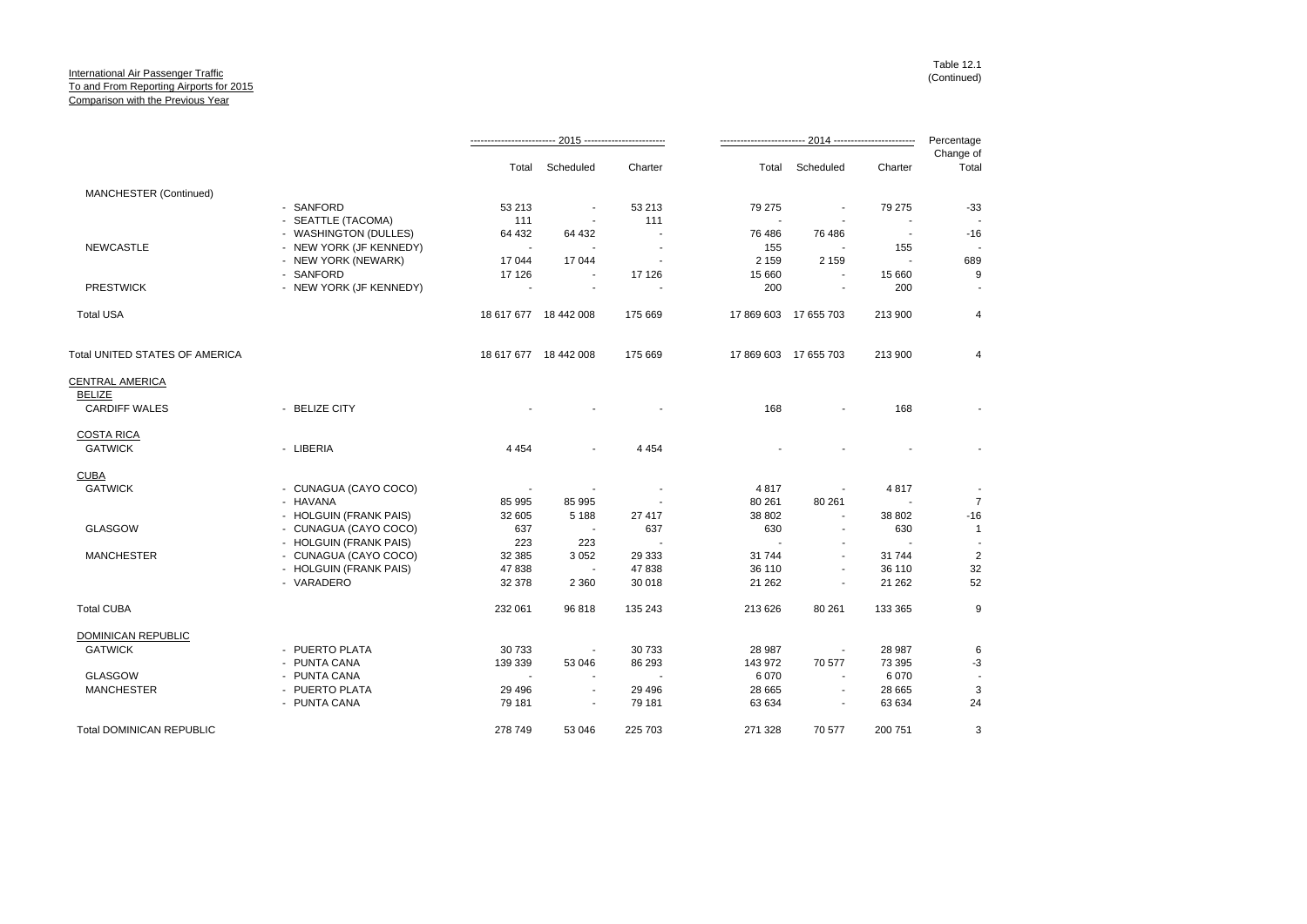|                              |                           |           |                          |                | 2014 ------------------------- |                          |         | Percentage         |
|------------------------------|---------------------------|-----------|--------------------------|----------------|--------------------------------|--------------------------|---------|--------------------|
|                              |                           | Total     | Scheduled                | Charter        | Total                          | Scheduled                | Charter | Change of<br>Total |
| <b>MEXICO</b>                |                           |           |                          |                |                                |                          |         |                    |
| <b>GATWICK</b>               | - CANCUN                  | 400 189   | 247 006                  | 153 183        | 388 195                        | 242 197                  | 145 998 | 3                  |
|                              | - PUERTO VALLARTA         | 29 3 85   |                          | 29 385         | 19 172                         | $\overline{\phantom{a}}$ | 19 172  | 53                 |
| <b>HEATHROW</b>              | - MEXICO CITY             | 232 998   | 232 998                  |                | 190 328                        | 190 328                  | ٠.      | 22                 |
| <b>STANSTED</b>              | - CANCUN                  | 3 2 1 3   | 3 2 1 3                  | $\blacksquare$ | 292                            | ÷                        | 292     | 1000               |
| <b>BIRMINGHAM</b>            | - CANCUN                  | 49 210    |                          | 49 210         | 27 323                         |                          | 27 323  | 80                 |
| EAST MIDLANDS INTERNATIONAL  | - CANCUN                  | 12 196    | ÷,                       | 12 196         | 10896                          |                          | 10896   | 12                 |
| <b>EDINBURGH</b>             | - CANCUN                  | 2 3 3 1   | ÷,                       | 2 3 3 1        | 2 1 2 1                        |                          | 2 1 2 1 | 10                 |
| <b>GLASGOW</b>               | - CANCUN                  | 34 767    | 19 115                   | 15 652         | 27 089                         | 13 135                   | 13 954  | 28                 |
| <b>MANCHESTER</b>            | - CANCUN                  | 215 852   | 78 821                   | 137 031        | 227 008                        | 96 960                   | 130 048 | $-5$               |
|                              | - PUERTO VALLARTA         | 28 104    |                          | 28 104         | 18 4 22                        |                          | 18 4 22 | 53                 |
| <b>NEWCASTLE</b>             | - CANCUN                  | 17 327    | $\overline{\phantom{a}}$ | 17 327         | 16 173                         | $\blacksquare$           | 16 173  | $\overline{7}$     |
| <b>Total MEXICO</b>          |                           | 1 025 572 | 581 153                  | 444 419        | 927 019                        | 542 620                  | 384 399 | 11                 |
| <b>Total CENTRAL AMERICA</b> |                           | 1540836   | 731 017                  | 809 819        | 1 412 141                      | 693 458                  | 718 683 | 9                  |
| SOUTH AMERICA                |                           |           |                          |                |                                |                          |         |                    |
| ARGENTINA                    |                           |           |                          |                |                                |                          |         |                    |
| <b>HEATHROW</b>              | - BUENOS AIRES            | 151 603   | 151 190                  | 413            | 173 549                        | 173 549                  |         | $-13$              |
| <b>BRAZIL</b>                |                           |           |                          |                |                                |                          |         |                    |
| <b>GATWICK</b>               | - BELO HORIZONTE          |           |                          |                | 229                            |                          | 229     |                    |
|                              | - MANAUS-EDUARDO GOMES    |           |                          |                | 660                            | ÷,                       | 660     |                    |
| <b>HEATHROW</b>              | - RIO DE JANEIRO (GALEAO) | 166 647   | 166 647                  |                | 188737                         | 188737                   | ٠.      | $-12$              |
|                              | - SAO PAULO (GUARULHOS)   | 462 775   | 462 775                  | $\overline{a}$ | 435 757                        | 435 757                  | $\sim$  | 6                  |
| <b>LUTON</b>                 | - RIO DE JANEIRO (GALEAO) |           |                          |                | 47                             |                          | 47      |                    |
| <b>Total BRAZIL</b>          |                           | 629 422   | 629 422                  |                | 625 430                        | 624 494                  | 936     | $\sim$             |
| <b>CHILE</b>                 |                           |           |                          |                |                                |                          |         |                    |
| <b>GATWICK</b>               | - SANTIAGO DE CHILE       |           |                          |                | 359                            |                          | 359     |                    |
| <b>COLOMBIA</b>              |                           |           |                          |                |                                |                          |         |                    |
| <b>HEATHROW</b>              | - BOGOTA                  | 109 427   | 109 427                  |                | 41 685                         | 41 685                   |         | 163                |
| VENEZUELA                    |                           |           |                          |                |                                |                          |         |                    |
| <b>HEATHROW</b>              | - CARACAS                 | 235       | $\overline{\phantom{a}}$ | 235            |                                |                          |         |                    |
| <b>Total SOUTH AMERICA</b>   |                           | 890 687   | 890 039                  | 648            | 841 023                        | 839 728                  | 1 2 9 5 | 6                  |
| CARIBBEAN AREA               |                           |           |                          |                |                                |                          |         |                    |
| <b>ANTIGUA AND BARBUDA</b>   |                           |           |                          |                |                                |                          |         |                    |
| <b>GATWICK</b>               | - ANTIGUA                 | 108 406   | 108 406                  |                | 95 045                         | 95 045                   |         | 14                 |
| <b>MANCHESTER</b>            | - ANTIGUA                 | 2 0 0 2   | 2 0 0 2                  |                |                                |                          |         |                    |
| Total ANTIGUA AND BARBUDA    |                           | 110 408   | 110 408                  |                | 95 045                         | 95 045                   |         | 16                 |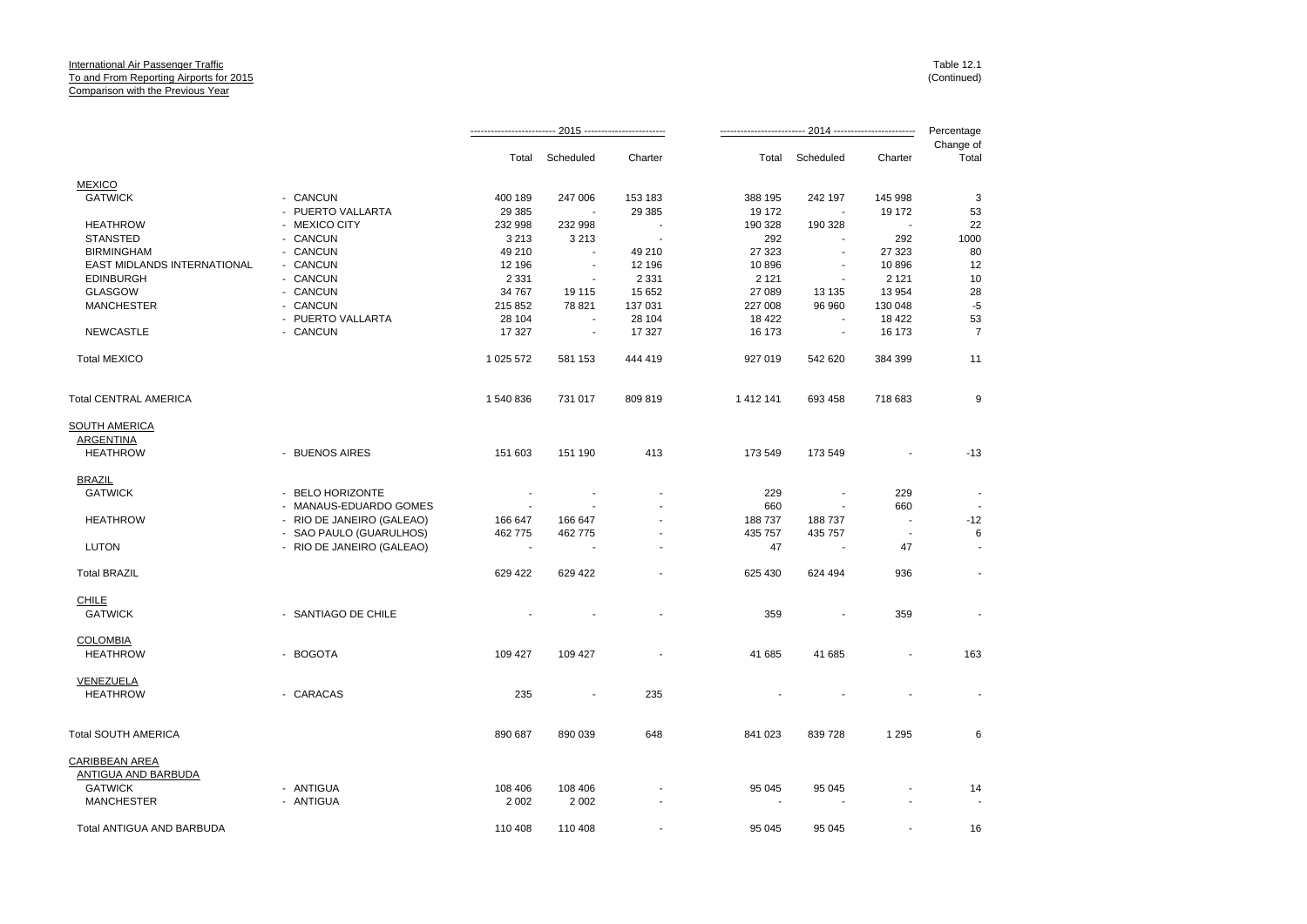|                               |                |         |                          |                |                          |                | 2014 ------------------------- | Percentage               |
|-------------------------------|----------------|---------|--------------------------|----------------|--------------------------|----------------|--------------------------------|--------------------------|
|                               |                | Total   | Scheduled                | Charter        | Total                    | Scheduled      | Charter                        | Change of<br>Total       |
| <b>BAHAMAS</b>                |                |         |                          |                |                          |                |                                |                          |
| <b>HEATHROW</b>               | - NASSAU       | 52 503  | 52 503                   |                | 44 063                   | 44 063         |                                | 19                       |
| <b>BARBADOS</b>               |                |         |                          |                |                          |                |                                |                          |
| <b>GATWICK</b>                | - BRIDGETOWN   | 433 135 | 373 150                  | 59 985         | 410 342                  | 361 829        | 48 513                         | 6                        |
| <b>LUTON</b>                  | - BRIDGETOWN   | 38      | $\blacksquare$           | 38             | $\blacksquare$           | $\blacksquare$ |                                |                          |
| <b>STANSTED</b>               | - BRIDGETOWN   | 188     |                          | 188            |                          |                |                                |                          |
| <b>BIRMINGHAM</b>             | - BRIDGETOWN   | 34 583  | $\blacksquare$           | 34 583         | 31 478                   | ÷.             | 31 478                         | 10                       |
| <b>BOURNEMOUTH</b>            | - BRIDGETOWN   | 509     |                          | 509            | 249                      | $\overline{a}$ | 249                            | 104                      |
| <b>BRISTOL</b>                | - BRIDGETOWN   |         |                          | $\overline{a}$ | 504                      | $\blacksquare$ | 504                            |                          |
| <b>CARDIFF WALES</b>          | - BRIDGETOWN   | 1643    | $\overline{a}$           | 1643           | 2 0 4 7                  | $\sim$         | 2 0 4 7                        | $-20$                    |
| DONCASTER SHEFFIELD           | - BRIDGETOWN   |         |                          | $\overline{a}$ | 390                      |                | 390                            |                          |
| EAST MIDLANDS INTERNATIONAL   | - BRIDGETOWN   | 824     | $\blacksquare$           | 824            | 1 1 6 1                  | $\blacksquare$ | 1 1 6 1                        | $-29$                    |
| <b>EXETER</b>                 | - BRIDGETOWN   |         |                          |                | 512                      |                | 512                            |                          |
| <b>GLASGOW</b>                | - BRIDGETOWN   | 7 2 8 2 | 3637                     | 3645           | 6410                     | $\blacksquare$ | 6410                           | 14                       |
| <b>MANCHESTER</b>             | - BRIDGETOWN   | 140 426 | 72 165                   | 68 261         | 137 643                  | 69 334         | 68 309                         | $\overline{2}$           |
| <b>NEWCASTLE</b>              | - BRIDGETOWN   | 1654    |                          | 1654           | 2654                     |                | 2654                           | $-38$                    |
|                               |                |         |                          |                |                          |                |                                |                          |
| <b>Total BARBADOS</b>         |                | 620 282 | 448 952                  | 171 330        | 593 390                  | 431 163        | 162 227                        | 5                        |
| <b>BERMUDA</b>                |                |         |                          |                |                          |                |                                |                          |
| <b>GATWICK</b>                | - BERMUDA      | 92 674  | 92 674                   |                | 90 418                   | 90 418         |                                | $\overline{2}$           |
| <b>CAYMAN ISLANDS</b>         |                |         |                          |                |                          |                |                                |                          |
| <b>HEATHROW</b>               | - GRAND CAYMAN | 31 576  | 31 576                   |                | 34 348                   | 34 348         |                                | -8                       |
| <b>GRENADA</b>                |                |         |                          |                |                          |                |                                |                          |
| <b>GATWICK</b>                | - GRENADA      | 98 985  | 98 985                   |                | 87 297                   | 87 297         |                                | 13                       |
| ISLE OF CURACAO NETH.ANTILLES |                |         |                          |                |                          |                |                                |                          |
| <b>GATWICK</b>                | - ARUBA        | 16 282  | $\blacksquare$           | 16 282         | 13 4 34                  |                | 13 4 34                        | 21                       |
| <b>JAMAICA</b>                |                |         |                          |                |                          |                |                                |                          |
| <b>GATWICK</b>                | - KINGSTON     | 86 131  | 86 131                   |                | 86 327                   | 86 267         | 60                             | $\mathbf 0$              |
|                               |                |         |                          |                |                          |                |                                |                          |
|                               | - MONTEGO BAY  | 206 334 | 115 514                  | 90 820         | 175 576                  | 114 986        | 60 590                         | 18                       |
| <b>BIRMINGHAM</b>             | - MONTEGO BAY  | 39 266  | ٠                        | 39 266         | 22 204                   | $\sim$         | 22 204                         | 77                       |
| <b>CARDIFF WALES</b>          | - MONTEGO BAY  | 1 0 2 6 | $\overline{\phantom{a}}$ | 1 0 2 6        |                          |                |                                |                          |
| DONCASTER SHEFFIELD           | - MONTEGO BAY  | 435     |                          | 435            | $\overline{\phantom{a}}$ |                | $\blacksquare$                 | $\overline{\phantom{a}}$ |
| EAST MIDLANDS INTERNATIONAL   | - MONTEGO BAY  | 922     | $\blacksquare$           | 922            | $\overline{a}$           | $\blacksquare$ | $\overline{\phantom{a}}$       |                          |
| <b>GLASGOW</b>                | - MONTEGO BAY  | 1 3 2 3 |                          | 1 3 2 3        | 242                      |                | 242                            | 447                      |
| <b>MANCHESTER</b>             | - MONTEGO BAY  | 81 296  | 20 840                   | 60 456         | 64 833                   | 21 104         | 43729                          | 25                       |
| <b>NEWCASTLE</b>              | - MONTEGO BAY  | 2 2 9 5 |                          | 2 2 9 5        |                          |                |                                |                          |
| <b>Total JAMAICA</b>          |                | 419 028 | 222 485                  | 196 543        | 349 182                  | 222 357        | 126 825                        | 20                       |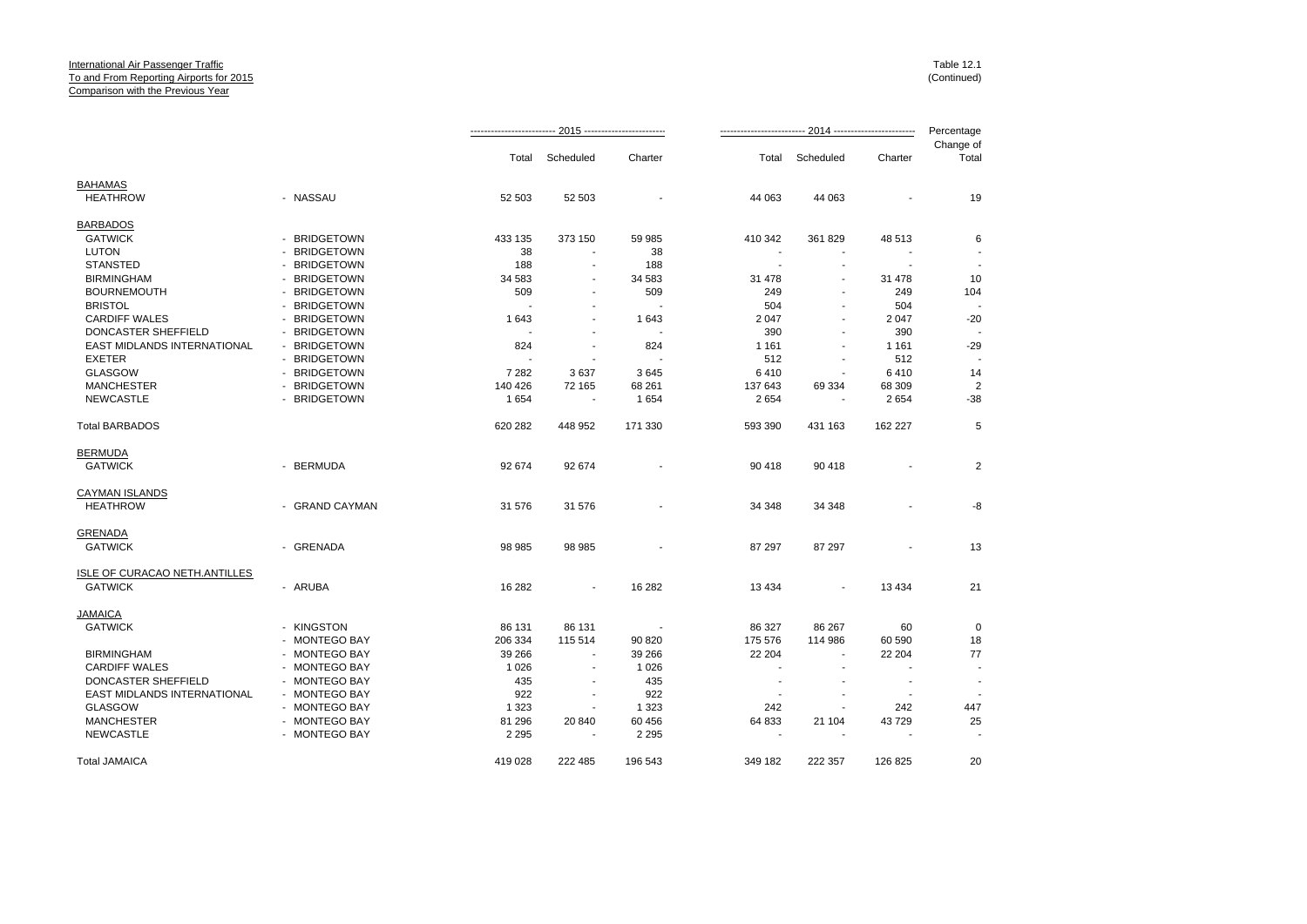|                                |                          |         |                          |                          |           |                          |                          | Percentage         |
|--------------------------------|--------------------------|---------|--------------------------|--------------------------|-----------|--------------------------|--------------------------|--------------------|
|                                |                          | Total   | Scheduled                | Charter                  | Total     | Scheduled                | Charter                  | Change of<br>Total |
| PUERTO RICO                    |                          |         |                          |                          |           |                          |                          |                    |
| <b>GATWICK</b>                 | - SAN JUAN (PUERTO RICO) | 8 1 8 1 | 8 1 8 1                  |                          | 574       |                          | 574                      | 1325               |
| <b>SAINT KITTS AND NEVIS</b>   |                          |         |                          |                          |           |                          |                          |                    |
| <b>GATWICK</b>                 | - ST KITTS               | 52 310  | 52 310                   | $\overline{\phantom{a}}$ | 44 254    | 44 254                   | $\blacksquare$           | 18                 |
| <b>STANSTED</b>                | - ST KITTS               | 353     | $\overline{\phantom{a}}$ | 353                      |           |                          |                          |                    |
| Total SAINT KITTS AND NEVIS    |                          | 52 663  | 52 310                   | 353                      | 44 254    | 44 254                   | $\overline{\phantom{a}}$ | 19                 |
| <b>ST LUCIA</b>                |                          |         |                          |                          |           |                          |                          |                    |
| <b>GATWICK</b>                 | - ST LUCIA (HEWANORRA)   | 18 302  | 18 302                   | $\blacksquare$           | 31 207    | 31 207                   |                          | $-41$              |
| <b>MANCHESTER</b>              | - ST LUCIA (HEWANORRA)   | 3 2 1 9 | 3 2 1 9                  |                          | 11 124    | 11 124                   |                          | $-71$              |
| <b>Total ST LUCIA</b>          |                          | 21 5 21 | 21 5 21                  |                          | 42 331    | 42 331                   | $\blacksquare$           | $-49$              |
| TRINIDAD AND TOBAGO            |                          |         |                          |                          |           |                          |                          |                    |
| <b>GATWICK</b>                 | - PORT OF SPAIN          | 178 170 | 178 170                  |                          | 154 409   | 154 409                  |                          | 15                 |
|                                | - TOBAGO                 | 81 558  | 70 539                   | 11 019                   | 66 689    | 40 978                   | 25 711                   | 22                 |
| Total TRINIDAD AND TOBAGO      |                          | 259728  | 248 709                  | 11 019                   | 221 098   | 195 387                  | 25 711                   | 17                 |
| TURKS AND CAICOS ISLANDS       |                          |         |                          |                          |           |                          |                          |                    |
| <b>GATWICK</b>                 | - PROVIDENCIALES         | 22 645  | 22 645                   |                          |           |                          |                          |                    |
| <b>HEATHROW</b>                | - PROVIDENCIALES         | 1567    | 1567                     |                          | 7898      | 7898                     | $\overline{\phantom{a}}$ | $-80$              |
| Total TURKS AND CAICOS ISLANDS |                          | 24 212  | 24 21 2                  |                          | 7898      | 7898                     |                          | 207                |
| VIRGIN ISLANDS (U.S.A)         |                          |         |                          |                          |           |                          |                          |                    |
| LIVERPOOL (JOHN LENNON)        | - ST THOMAS ISLANDS      | 56      | $\sim$                   | 56                       |           |                          |                          |                    |
| Total CARIBBEAN AREA           |                          | 1808099 | 1412516                  | 395 583                  | 1 623 332 | 1 294 561                | 328 771                  | 11                 |
| INDIAN OCEAN ISLANDS           |                          |         |                          |                          |           |                          |                          |                    |
| MALDIVE ISLANDS                |                          |         |                          |                          |           |                          |                          |                    |
| <b>GATWICK</b>                 | - MALE INTERNATIONAL     | 10 178  | 10 178                   |                          | 9 1 3 3   | $\overline{a}$           | 9 1 3 3                  | 11                 |
| <b>MAURITIUS</b>               |                          |         |                          |                          |           |                          |                          |                    |
| <b>GATWICK</b>                 | - MAURITIUS              | 109 018 | 108 782                  | 236                      | 96 657    | 96 436                   | 221                      | 13                 |
| <b>HEATHROW</b>                | - MAURITIUS              | 81 497  | 81 497                   |                          | 83 4 20   | 83 4 20                  | $\overline{\phantom{a}}$ | $-2$               |
| <b>STANSTED</b>                | - MAURITIUS              | 214     | $\sim$                   | 214                      | 252       | $\overline{\phantom{a}}$ | 252                      | $-15$              |
| <b>Total MAURITIUS</b>         |                          | 190 729 | 190 279                  | 450                      | 180 329   | 179 856                  | 473                      | $\,6$              |
| Total INDIAN OCEAN ISLANDS     |                          | 200 907 | 200 457                  | 450                      | 189 462   | 179 856                  | 9606                     | 6                  |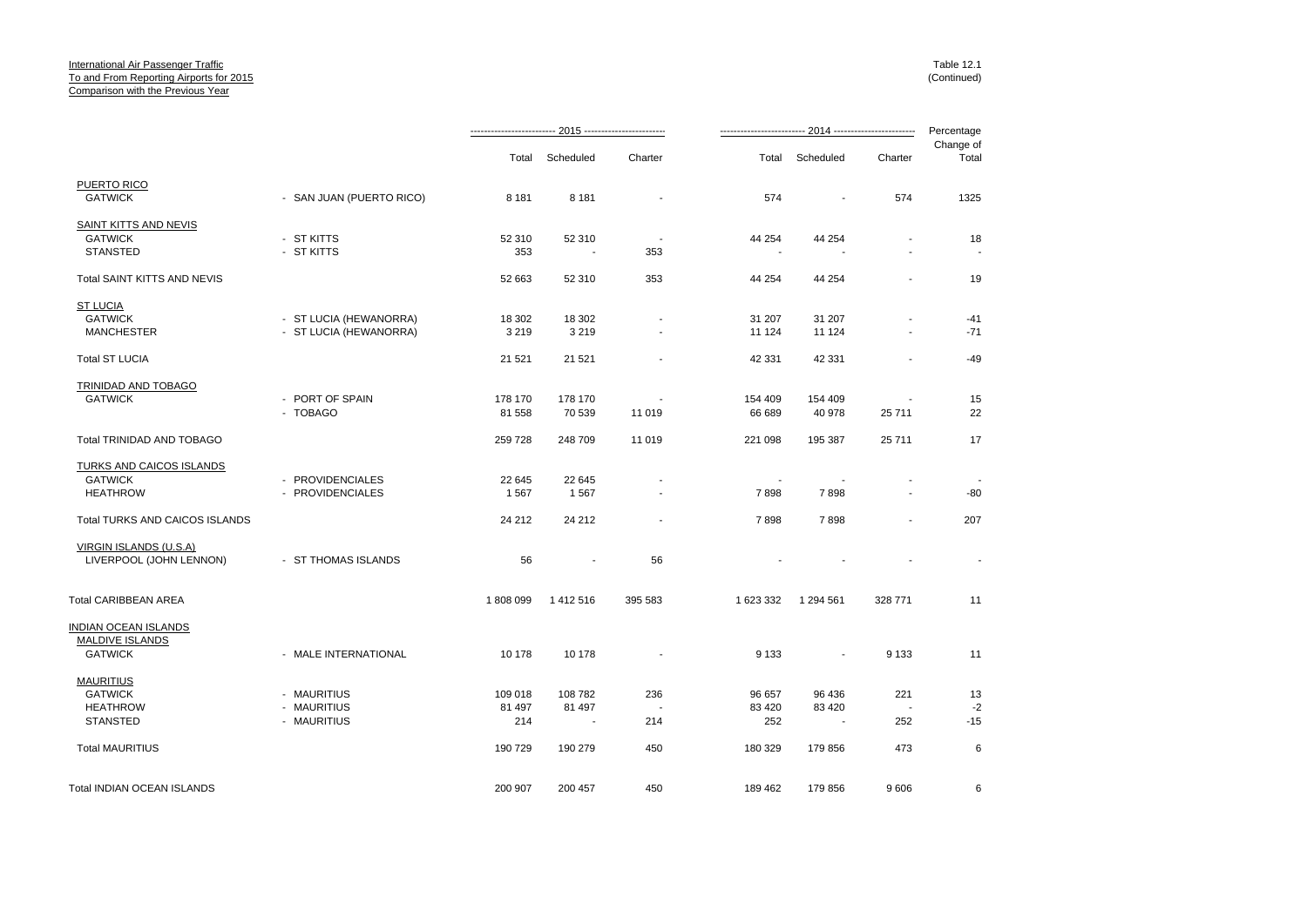## International Air Passenger Traffic **To and From Reporting Airports for 2015** Comparison with the Previous Year

Table 12.1 (Continued)

|                              |                          | Total                   | Scheduled                | Charter    | Total                   | Scheduled      | Charter    | Change of<br>Total |
|------------------------------|--------------------------|-------------------------|--------------------------|------------|-------------------------|----------------|------------|--------------------|
| ATLANTIC OCEAN ISLANDS       |                          |                         |                          |            |                         |                |            |                    |
| CAPE VERDE ISLANDS           |                          |                         |                          |            |                         |                |            |                    |
| <b>GATWICK</b>               | - BOA VISTA (RABIL)      | 47 141                  | 47 141                   |            | 44 071                  | 44 071         |            | $\overline{7}$     |
|                              | - ILHA DO SAL C.VERDE    | 78 621                  | 66 974                   | 11 647     | 40 186                  | 36 800         | 3 3 8 6    | 96                 |
|                              | - SAN PEDRO (CAPE VERDE) | 191                     | ٠                        | 191        | $\blacksquare$          |                |            |                    |
| <b>LUTON</b>                 | - ILHA DO SAL C.VERDE    |                         |                          |            | 61                      | ÷,             | 61         |                    |
| <b>BIRMINGHAM</b>            | <b>BOA VISTA (RABIL)</b> | 21 002                  | 21 002                   |            | 21 771                  | 21 771         |            | $-4$               |
|                              | - ILHA DO SAL C.VERDE    | 20 889                  | 20 889                   |            | 10 253                  | 10 253         |            | 104                |
| <b>BRISTOL</b>               | - ILHA DO SAL C.VERDE    | 2976                    | 2976                     |            |                         |                |            |                    |
| <b>MANCHESTER</b>            | <b>BOA VISTA (RABIL)</b> | 43 559                  | 43 559                   |            | 43 661                  | 43 661         |            | $\mathbf 0$        |
|                              | - ILHA DO SAL C.VERDE    | 35 5 25                 | 35 5 25                  |            | 25 4 64                 | 25 4 64        |            | 40                 |
| Total CAPE VERDE ISLANDS     |                          | 249 904                 | 238 066                  | 11838      | 185 467                 | 182 020        | 3 4 4 7    | 35                 |
| FALKLAND ISLANDS             |                          |                         |                          |            |                         |                |            |                    |
| <b>GATWICK</b>               | - MOUNT PLEASANT         | 426                     |                          | 426        |                         |                |            |                    |
| Total ATLANTIC OCEAN ISLANDS |                          | 250 330                 | 238 066                  | 12 2 64    | 185 467                 | 182 020        | 3 4 4 7    | 35                 |
| OIL RIGS                     |                          |                         |                          |            |                         |                |            |                    |
| ABERDEEN                     | - OIL RIGS               | 510 962                 | ٠                        | 510 962    | 564 930                 | $\blacksquare$ | 564 930    | $-10$              |
| <b>BLACKPOOL</b>             | - OIL RIGS               | 23 155                  | $\blacksquare$           | 23 155     | 19 971                  | $\blacksquare$ | 19 971     | 16                 |
| <b>HUMBERSIDE</b>            | - OIL RIGS               | 46 631                  | ٠                        | 46 631     | 52 294                  | $\blacksquare$ | 52 294     | $-11$              |
| <b>INVERNESS</b>             | - OIL RIGS               | 325                     |                          | 325        | 100                     | $\blacksquare$ | 100        | 225                |
| <b>KIRKWALL</b>              | - OIL RIGS               | $\mathbf{1}$            | $\blacksquare$           | 1          | 71                      | $\sim$         | 71         | $-99$              |
| <b>LERWICK (TINGWALL)</b>    | - OIL RIGS               | 3                       | $\blacksquare$           | 3          |                         | $\blacksquare$ | -1         | 200                |
| <b>NORWICH</b>               | - OIL RIGS               | 102 945                 | ٠                        | 102 945    | 102 217                 | $\blacksquare$ | 102 217    |                    |
| <b>SCATSTA</b>               | - OIL RIGS               | 114 434                 | $\overline{\phantom{a}}$ | 114 434    | 128 828                 | $\sim$         | 128 828    | $-11$              |
| <b>SUMBURGH</b>              | - OIL RIGS               | 25 887                  |                          | 25 887     | 15 378                  |                | 15 378     | 68                 |
| <b>WICK JOHN O GROATS</b>    | - OIL RIGS               | 895                     | ٠                        | 895        | 2417                    | $\blacksquare$ | 2417       | $-63$              |
| <b>Total OIL RIGS</b>        |                          | 825 238                 | $\sim$                   | 825 238    | 886 207                 | $\blacksquare$ | 886 207    | $-7$               |
| <b>Total All Regions</b>     |                          | 209 924 579 192 470 764 |                          | 17 453 815 | 199 176 399 181 408 055 |                | 17 768 344 | $-7$               |